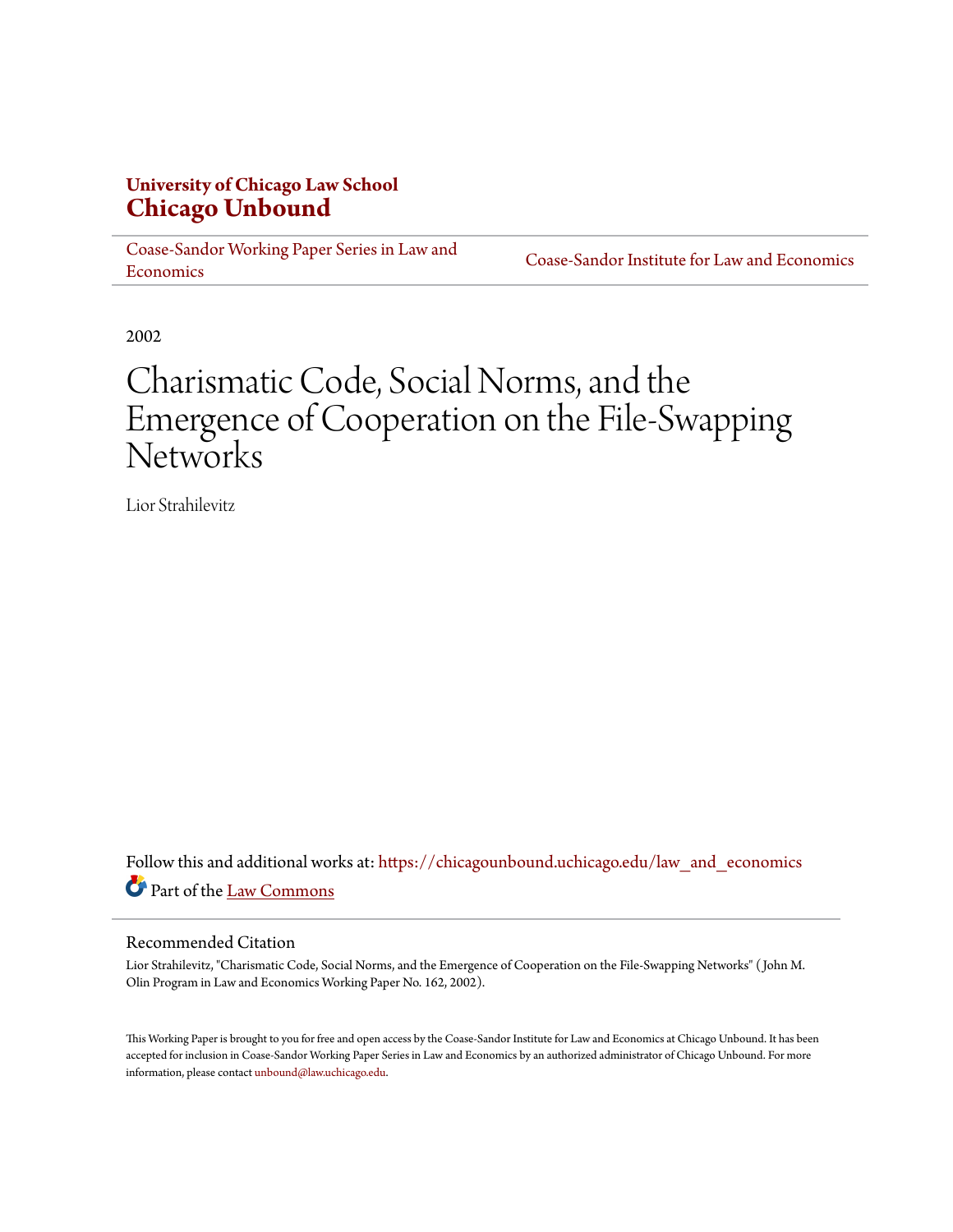# CHICAGO

### **JOHN M. OLIN LAW & ECONOMICS WORKING PAPER NO. 162 (2D SERIES)**



## Charismatic Code, Social Norms, and the Emergence of Cooperation on the File-Swapping Networks

*Lior Jacob Strahilevitz* 

## **THE LAW SCHOOL THE UNIVERSITY OF CHICAGO**

This paper can be downloaded without charge at: The Chicago Working Paper Series Index: [http://www.law.uchicago.edu/Lawecon/index.html](http://www.law.uchicago.edu/Publications/Working/index.html)

The Social Science Research Network Electronic Paper Collection: [http://ssrn.com/abstract\\_id=3](http://papers.ssrn.com/sol3/search.taf)29700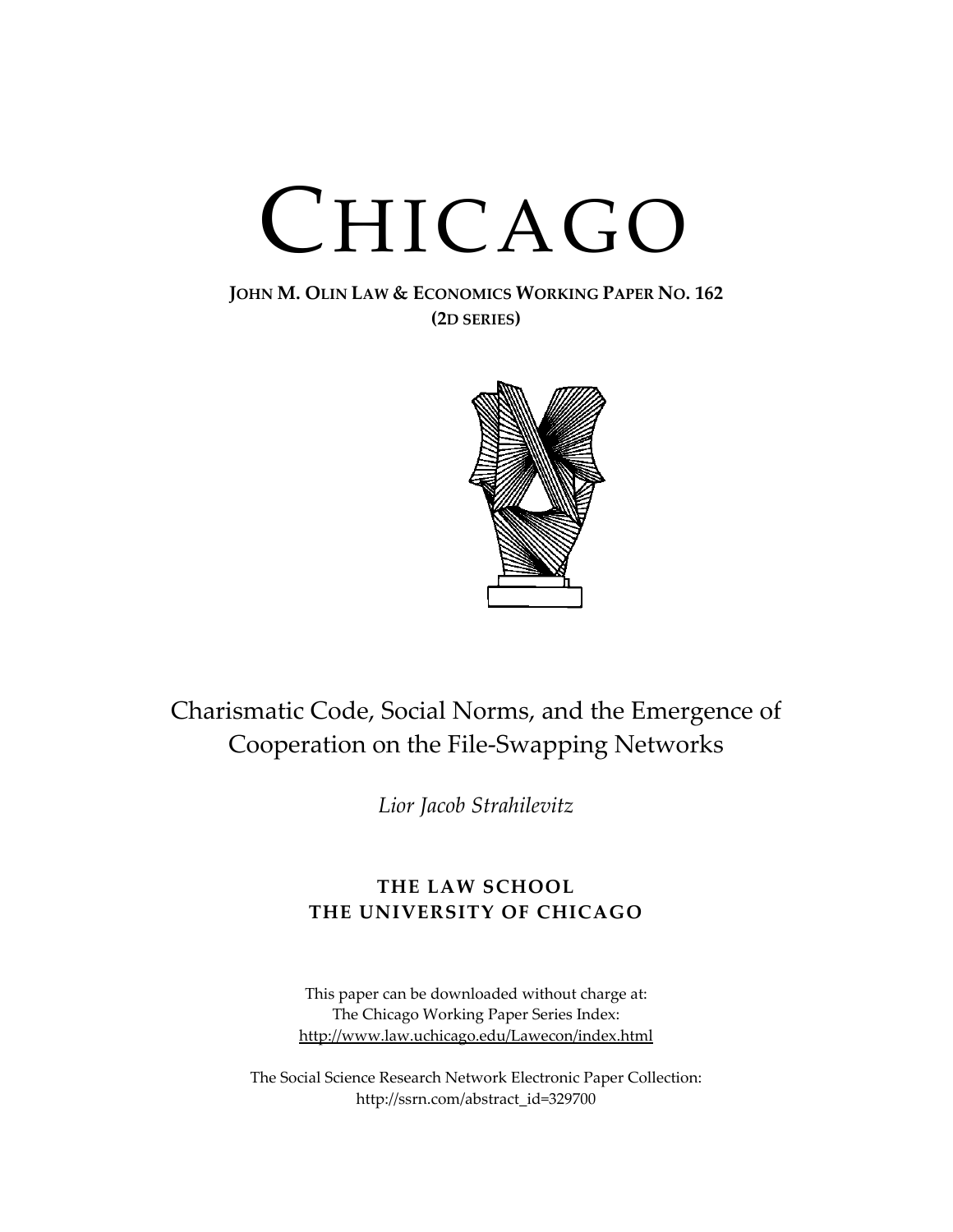# **Charismatic Code, Social Norms, and the Emergence of Cooperation on the File-Swapping Networks**

**by Lior Jacob Strahilevitz**[∗](#page-2-0)

 $\overline{a}$ 

<span id="page-2-0"></span><sup>∗</sup> Assistant Professor, University of Chicago Law School. Thanks are owed to Michael Abramowicz, Anne Alstott, Theodore Angelis, Robert Ellickson, Jack Goldsmith, Dan Kahan, Doug Lichtman, Leslie Pollner, Eric Posner, and Eric Shumsky for their helpful comments and criticisms on earlier drafts, and Colin McNary for his valuable research assistance. In addition, conversations with Amy Adler, Vicki Been, Richard Brooks, Karol Brown, Leandra Lederman, Mark Lemley, Lawrence Lessig, Saul Levmore, Tracey Meares, Peter Menell, Tony Miles, Kimberly Mills, Bill Stuntz, and Tamara Watts were instrumental in improving the article. Finally, thanks to workshop participants at the University of Chicago, Yale, Stanford, Berkeley, NYU, Northwestern, Hastings, George Mason, and UCLA.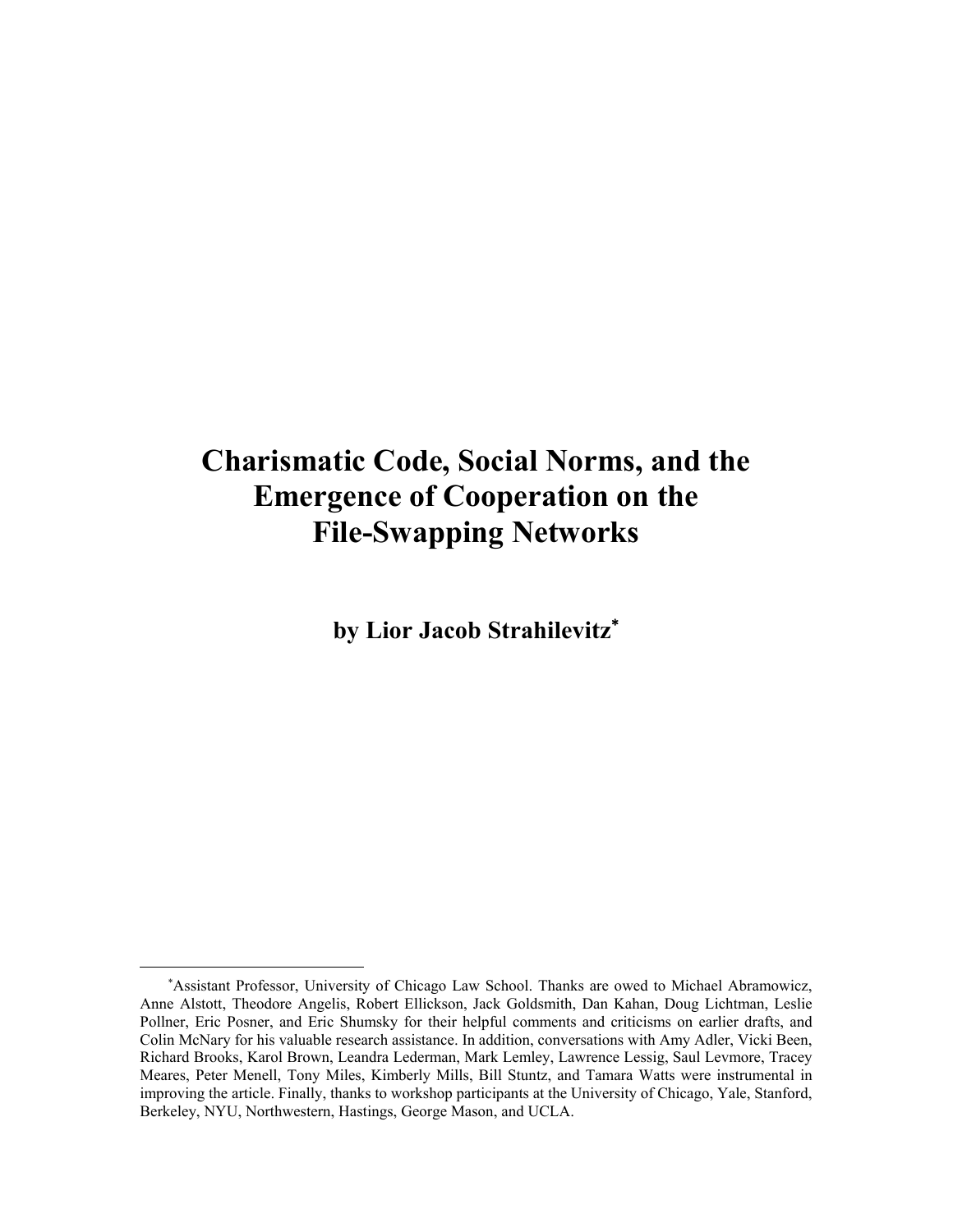|                  | <b>Introduction</b>                                                                                                                                | $\boldsymbol{\beta}$ |
|------------------|----------------------------------------------------------------------------------------------------------------------------------------------------|----------------------|
| I.               | An Introduction to Napster, Gnutella, and the File-Swapping Hybrids                                                                                | 6                    |
|                  | A. Napster                                                                                                                                         | 6                    |
|                  | Napster in Brief<br>1.<br><u> 1980 - Andrea Stadt British, fransk politik (d. 1980)</u>                                                            | 6                    |
|                  | Napster's Growth<br>2.<br><u> 1989 - Johann John Stein, mars an deus Amerikaansk kommunister (</u>                                                 | 7                    |
|                  | 3.                                                                                                                                                 | 8                    |
| <b>B.</b>        | Gnutella<br><u> 1989 - Johann Stoff, deutscher Stoffen und der Stoffen und der Stoffen und der Stoffen und der Stoffen und de</u>                  | 9                    |
|                  | Gnutella's Structure<br>1.<br><u> 1989 - Johann John Stone, mars eta bainar eta bainar eta baina eta baina eta baina eta baina eta baina eta b</u> | 10                   |
|                  | 2.<br>Gnutella's Growth<br><u> 1989 - Johann John Stone, markin film yn y brenin y brenin y brenin y brenin y brenin y brenin y brenin y br</u>    | 12                   |
|                  | C. File-Swapping Hybrids                                                                                                                           | 12                   |
| D.               | <b>Cooperative Behavior on Napster, Gnutella, and the Hybrids</b>                                                                                  | 14                   |
|                  | Files Are Shared in Sufficient Quantities<br>1.                                                                                                    | 15                   |
|                  | Files Are Usually Accurately Labeled and of High Quality<br>2.                                                                                     | 18                   |
|                  | A Failure of Cooperation: Transmission Disruptions Are Frequent<br>3.                                                                              | 21                   |
| П.               | <b>File-Swapping Norms</b>                                                                                                                         | 22                   |
| A.               | The Social Norms Framework: The Emergence of Norms                                                                                                 | 24                   |
| <b>B.</b>        | <b>How the Pro-File-Swapping Norms Emerged</b>                                                                                                     | 25                   |
|                  | 1.                                                                                                                                                 | 25                   |
|                  | Opinion Leaders<br>2.                                                                                                                              | 26                   |
|                  | Polling data<br>3 <sub>1</sub>                                                                                                                     | 28                   |
|                  | Norm Enforcement—Anti-File-Swapping<br>Norm Enforcement—Anti-File-Swapping<br>a.                                                                   | 30                   |
|                  | Norm Enforcement—Pro-File-Swapping<br>b.                                                                                                           | 31                   |
| Ш.               | <b>Charismatic Code and Cooperative Norms in Loose-Knit Groups</b>                                                                                 | 32                   |
| A.               | <b>Charismatic Code Defined</b>                                                                                                                    | 33                   |
| <b>B.</b>        | <b>The Distorted Image</b>                                                                                                                         | 34                   |
| $\mathbf{C}$ .   | <b>Reinforcing Reciprocity</b>                                                                                                                     | 37                   |
| D.               | The Norm of Reciprocity in Loose-Knit Groups                                                                                                       | 39                   |
|                  | 1.                                                                                                                                                 | 43                   |
|                  | 2.                                                                                                                                                 | 47                   |
|                  | 3.<br>Holdouts<br><u> 1989 - Johann Barn, mars ann an t-Amhain an t-Amhain an t-Amhain an t-Amhain an t-Amhain an t-Amhain an t-Amh</u>            | 50                   |
|                  | Alternative Explanations<br>$\overline{4}$ .<br><u> 1989 - Johann Stein, mars an deus Amerikaansk kommunister (* 1958)</u>                         | 51                   |
| $I\mathcal{V}$ . | <b>Understanding and Shaping the File-Swapping Movement</b>                                                                                        | 53                   |
| <b>A.</b>        | Napster and the Failure of Law as an Expressivist Tool                                                                                             | 53                   |
|                  | 1.                                                                                                                                                 | 53                   |
|                  | The Porous Filter<br>2.<br><u> Alexandria de la contrada de la contrada de la contrada de la contrada de la contrada de la contrada de la c</u>    | 54                   |
|                  | The Clearinghouse for Napster Alternatives<br>3.                                                                                                   | 55                   |
|                  | 4.<br>The Youth Vanguard<br><u> 1989 - Johann Barn, mars ann an t-Amhain an t-Amhain an t-Amhain an t-Amhain an t-Amhain an t-Amhain an t-Amh</u>  | 56                   |
|                  | 5.<br>The Injunction in Retrospect                                                                                                                 | 58                   |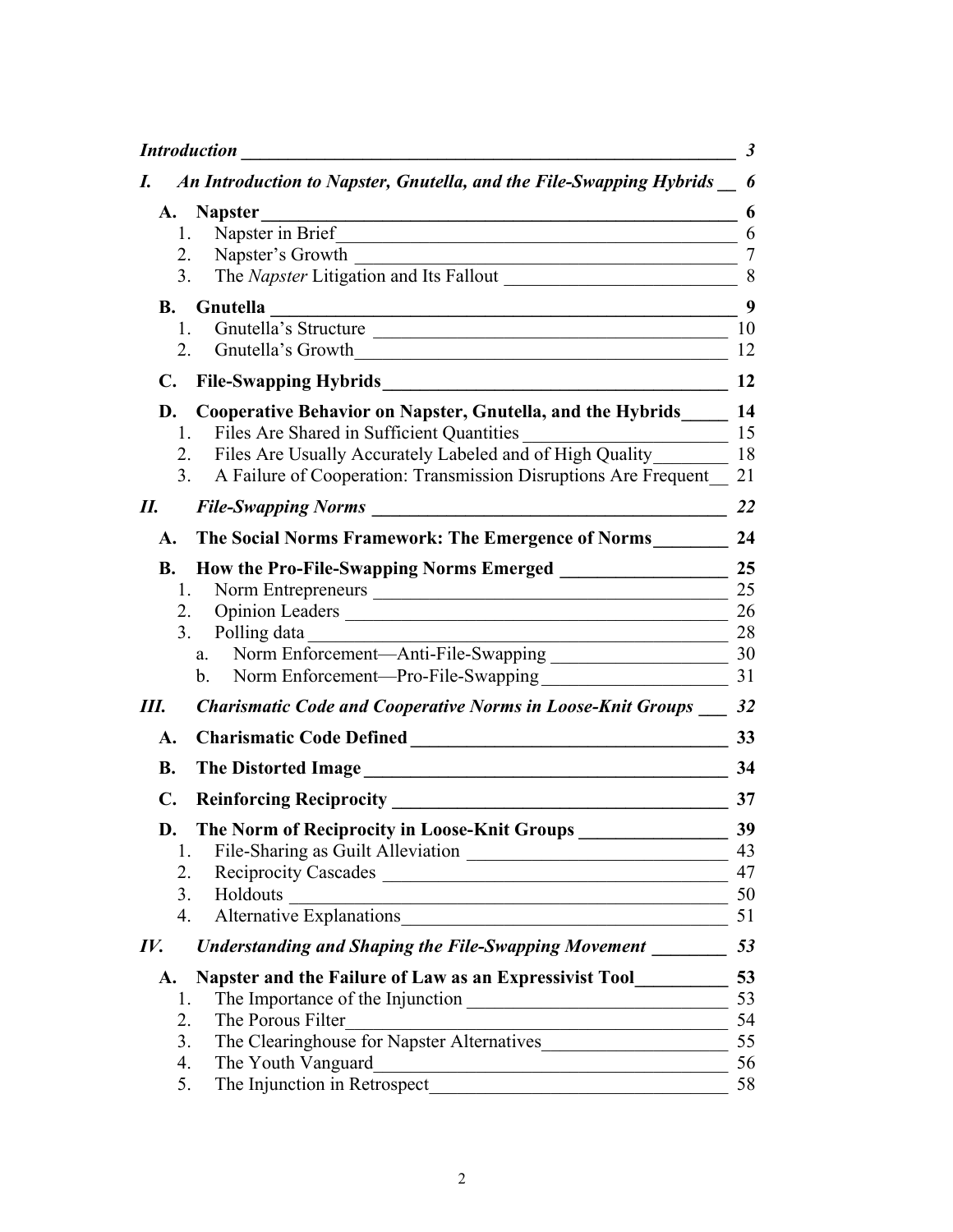<span id="page-4-0"></span>

| The Self-Help Strategy                                | 58 |
|-------------------------------------------------------|----|
| Uploading Inferior or Incomplete Copies               | 58 |
| Mischievous Misidentification                         | 60 |
| <b>Potential Drawbacks</b><br>3                       | 6  |
| C. Taxing Uploading                                   | 61 |
| The Power of Information and Un-charismatic Code      | 64 |
| <b>Strengthening the File-Swapping Movement</b><br>Е. | 65 |
| <b>Conclusion</b>                                     |    |

#### **Introduction**

Three years ago, nobody had ever heard of Napster or Gnutella. Within the past few years, however, Napster and Gnutella, along with their subsequent imitators, have grown into arguably the largest international networks of illegality in human history. At its peak, Napster had 70 million users,<sup>[1](#page-4-1)</sup> the overwhelming majority of whom used the service to obtain unlicensed copies of copyrighted sound recordings.<sup>[2](#page-4-2)</sup> Although adverse court decisions eventually brought Napster to its knees, file-swapping users have simply taken their "business" elsewhere, and a plethora of file-swapping networks, including Gnutella, have taken Napster's place. By November of 2001, another of these peer-topeer networks, the MusicCity / KaZaA network, claimed more simultaneous users than Napster ever had.<sup>[3](#page-4-3)</sup> According to a recent estimate, as many as 40 million Americans use a peer-to-peer network to obtain copyrighted content every week.<sup>4</sup>

There is something else happening with these networks besides the widespread copyright infringement they encourage, and it may be even more interesting. After all, there is little mystery as to why tens of millions of individuals have chosen to use these networks to *download* free, high-quality, sound recordings. The more puzzling question is why tense of millions of individuals have chosen to *upload* free, high-quality sound recordings to their fellow anonymous users. Downloading content from a peer-to-peer network depends entirely on another user's willingness to upload such content. While users of these networks have been free to download as much content as they want without ever having to share their content with other users, substantial numbers of them still elect

<span id="page-4-1"></span> <sup>1</sup> <sup>1</sup>Matt Richtel, *With Napster Down, Its Audience Fans Out*, N.Y. TIMES, July 20, 2001, at A1.

<span id="page-4-2"></span>*A & M Records, Inc. v. Napster, Inc.*, 114 F. Supp.2d 896, 902-03 (N.D. Cal. 2000) ("The evidence shows that virtually all Napster users download or upload copyrighted files and that the vast majority of the music available on Napster is copyrighted.").

<span id="page-4-3"></span>*Webnoize Estimates Nearly Two Billion Files Downloaded Using the Kazaa, MusicCity and Grokster File-Sharing Applications in October*, Nov. 5, 2001, available in

 $\lt$ http://webnoize.com/items.rs?ID=14652> (visited Dec. 2, 2001).

<span id="page-4-4"></span><sup>&</sup>lt;sup>4</sup>Doug Bedell, *Pay to Play? No Way: New Legislation, Record Labels Are Going After File-Sharing Networks*, SAN DIEGO UNION TRIBUNE, July 29, 2002, at E3 (citing a recent study by Odyssey Research).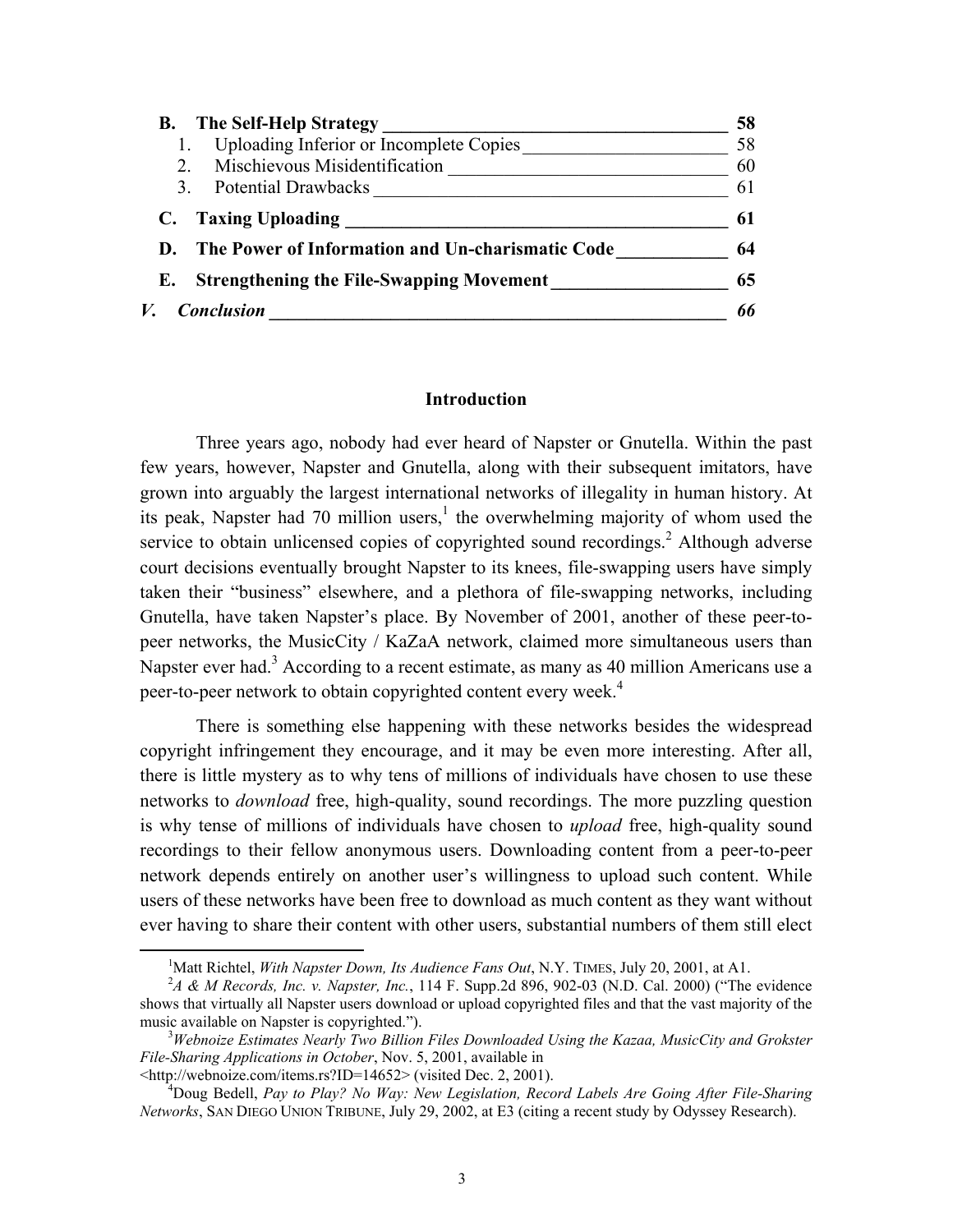to share. Seen in this light, the file-swapping networks are a triumph of cooperation and a shining beacon of kindness to strangers.

In this article, I will provide an explanation for why tens of millions of Internet users make their unlicensed copies of copyrighted content available to perfect strangers despite the absence of obvious incentives for doing so. Drawing on the social psychological literature that explores cooperation and altruism in the face of anonymity, I propose that file-swappers share their content with anonymous strangers mainly because charismatic technologies make the community of file-swappers appear to its users far more cooperative than it really is. In so doing, the networks tap into deeply held social norms of reciprocity that people develop offline and bring with them to cyberspace. I will then use the file-swapping network as a case study for analyzing how cooperation and social norms emerge in an environment characterized by anonymity and a lack of repeatplayer interactions. In short, I will present a hypothesis to explain the emergence of social norms in a "loose-knit" environment.<sup>5</sup>

As this account suggests, robust, cooperation-encouraging social norms can emerge where anonymity is widespread, provided the environment in which those anonymous individuals interact is properly structured. I will propose that in this instance, the ingenious structure of the file-swapping networks solidifies a norm of sharing, and that this norm of sharing is reinforced by users' mistaken but predictable notions of reciprocity. If my account is correct, it suggests that the copyright industries' efforts to control copyright infringement on peer-to-peer networks have been wrongheaded. Rather than moving sequentially against the various post-Napster networks, the copyright industries might have adopted various strategies to create a norm of free-riding, thereby cutting off the cooperative uploading on which these networks rely. I will consider those strategies in the final pages of the article.

Part I of this article provides a technical, historical, and legal introduction to the world of file-swapping on the Internet. This section provides context so that the uninitiated may better understand the nature of the social phenomenon that is being characterized in the remainder of the article. It then explores the ways in which users of these networks cooperate despite the apparent absence of incentives to do so, and the limitations on cooperation that the networks' designers have had to attempt to overcome.

<span id="page-5-0"></span> $rac{1}{5}$ <sup>5</sup>Close-knit environments are those in which repeat players can identify each other. *See also* ROBERT C. ELLICKSON, ORDER WITHOUT LAW 177-78 (1991) ("A group is close-knit when informal power is broadly distributed among group members and the information pertinent to informal controls circulates easily among them."). Loose-knit groups, by contrast, are clusters of individuals who are unlikely to be repeat players or are otherwise unlikely to be able identify each other in repeat interactions. While the legal literature on close-knit groups is well-developed, legal scholars have only begun to turn their attention to understanding loose-knit groups. *See generally* Lior Jacob Strahilevitz, *Social Norms from Close-Knit Groups to Loose-Knit Groups*, 70 U. CHI. L. REV. \_\_\_ (forthcoming 2003).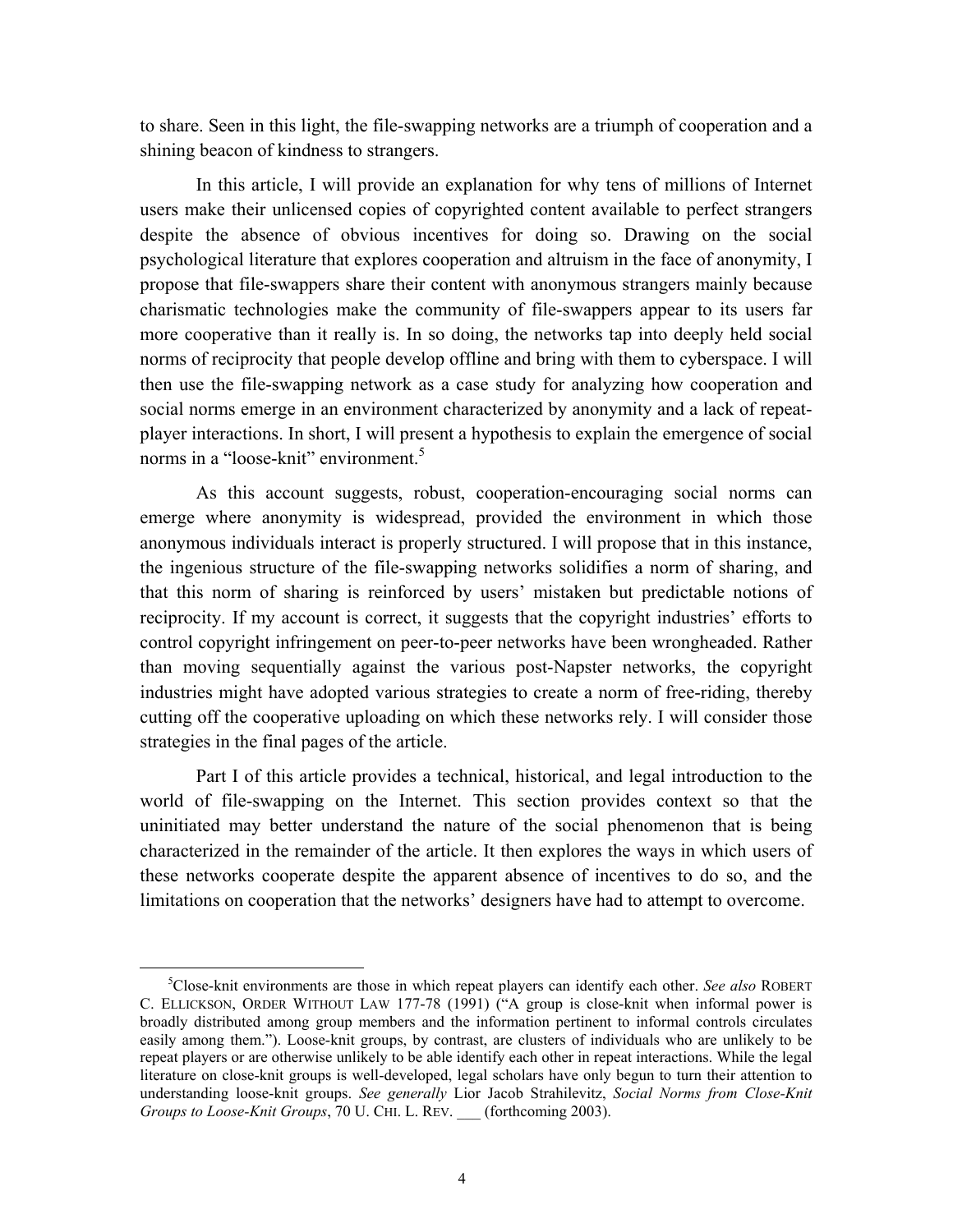Parts II and III examine the emergence of two kinds of social norms that govern human behavior with respect to file-swapping activities. The first of these, discussed in Part II, is the norm that renders downloading behavior permissible, regardless of what the copyright laws might say. The emergence of that norm can be explained plausibly through a standard economic analysis supplemented by a traditional account of norm creation.

Part III discusses a second norm—one that cannot be explained through the existing tool set that social norms scholars have developed to analyze close-knit groups. That norm holds that those who download content from peer-to-peer networks should also make content available to other users. The article argues that this norm's emergence and survival can be best explained with reference to the social psychological literature that examines why people generally cooperate with or behave altruistically toward strangers. It suggests that even in loose-knit environments, individuals can be persuaded to cooperate if they view others as cooperating. It further suggests that the file-swapping networks have been so successful in large part because they have created an online environment in which sharing appears to be far more prevalent than it really is. This phenomenon is emblematic of what I call "charismatic code"—a technology that magnifies cooperative behavior and masks uncooperative behavior.

Part IV applies some of the lessons gleaned from the foregoing discussion to the policy choices that courts, legislatures, and private actors must confront in regulating fileswapping on the Internet. It suggests that courts and copyright holders have largely botched their initial efforts to respond to the challenge posed by the file-swapping networks. The Part then examines alternative strategies that copyright holders may employ to weaken these networks: self-help and pricing mechanisms that raise the cost of user cooperation. It turns out that an understanding of how social norms arise and thrive in loose-knit environments suggests surprising strategies for undermining arguably pernicious cooperation by file swappers. To illustrate, I suggest that the copyright industries may be able to undermine the success of file-swapping networks by releasing their own file-swapping programs that allow people to exchange files, but that make uploading appear to be far less prevalent than it really is—thereby undermining the norm of sharing. Alternatively, I argue that the record industry's apparent strategy of uploading flawed MP3 files onto the peer-to-peer networks is much more likely to succeed if done surreptitiously, so that the users will begin blaming each other for the presence of these files, prompting them to eschew future cooperation. Insights about charismatic code thus can be useful to those wishing to control copyright infringement, but they might also be useful to those who wish to strengthen the networks further. To that end, Part IV suggests ways in which the networks could boost the already impressive levels of cooperation that exist therein. A brief conclusion follows in Part V.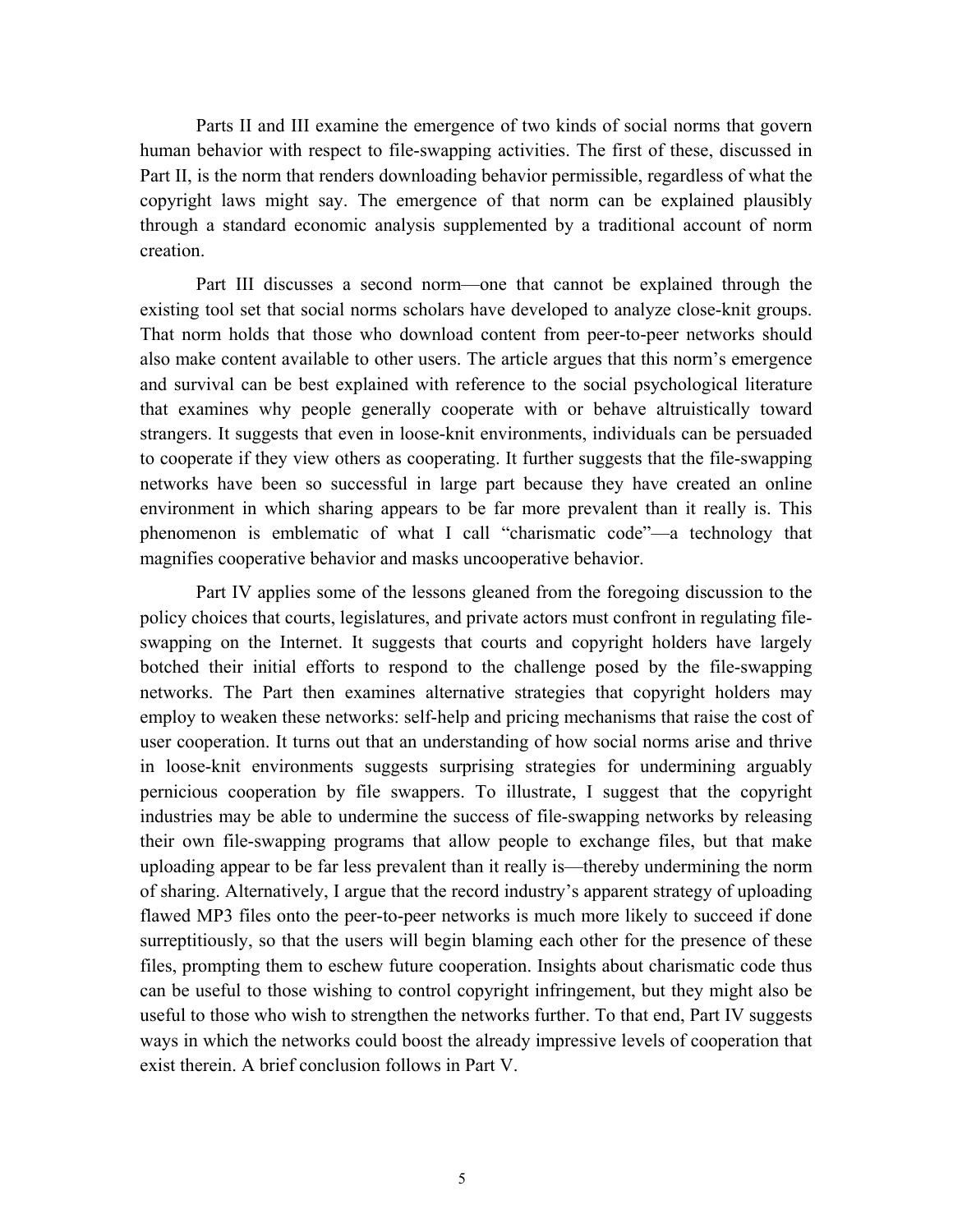#### <span id="page-7-0"></span>**I. An Introduction to Napster, Gnutella, and the File-Swapping Hybrids**

The term "killer app" is lingo in the software industry for a must-have application that profoundly alters the experience of using a computer. <sup>6</sup> The explosive growth of the computer software industry during the 1980s and 1990s was sparked by such killer apps as *Lotus 1,2,3* (a spreadsheet program), *WordPerfect* (a word processor program), and *Netscape* (an Internet browser). It is safe to say that during the year 2000 Napster became the killer app du jour.<sup>[7](#page-7-2)</sup>

#### *A. Napster*

1. Napster in Brief

Napster was a file-swapping program invented in 1999 by Shawn Fanning, a Northeastern University undergraduate who wanted to create a network that would allow him to trade MP3 music files<sup>[8](#page-7-3)</sup> with his friends over the Internet.<sup>[9](#page-7-4)</sup> Napster integrated two basic functionalities: It compiled a searchable directory that allows users to locate desired content on other users' machines and combined that directory with a file transfer protocol which allowed that content to be copied from one computer to another.<sup>10</sup>

Using Napster to exchange music files was very straight-forward. A user directed his Internet browser to visit the Napster.com web site and download Napster's MusicShare software.<sup>11</sup> That software catalogued the music files in designated drives on a user's computer and stored this catalog on Napster's central servers. The software then permitted the user to search through the catalog of MP3 files available on other users' computers, and download the desired files. These files were then transferred from the

<span id="page-7-1"></span> <sup>6</sup> Clay Shirky, *Listening to Napster*, *in* PEER-TO-PEER: HARNESSING THE BENEFITS OF A DISRUPTIVE TECHNOLOGY, at 21, 26 (Andy Oram ed. 2001) ("Whatever one thinks of Napster's probable longevity, Napster is the killer app for this revolution.").

<span id="page-7-2"></span>Karl Taro Greenfeld, *Meet the Napster*, TIME, Oct. 2, 2000, at 60 ("[Napster] already ranks among the greatest Internet applications ever, up there with e-mail and instant messaging. In terms of users, the Napster site is the fastest growing in history."); *see also Napster*, 114 F. Supp.2d at 927 (finding that Napster "has contributed to illegal copying on a scale that is without precedent").

<span id="page-7-3"></span> ${}^{8}$ MP3s are a form of compressed music files that produce near-CD quality sound at a tenth the size of a .WAV file, which was the prior software format for representing music. Robert T. Baker, *Finding a Winning Strategy Against the MP3 Invasion: Supplemental Measures the Recording Industry Must Take to Curb Online Piracy*, 8 UCLA ENT. L. REV. 1, 6 (2000).

<span id="page-7-4"></span><sup>&</sup>lt;sup>9</sup> Damien Riehl, *Peer-to-Peer Distribution Systems: Will Napster, Gnutella, and Freenet Create a Copyright Nirvana or Gehenna?, 27 WM. MITCHELL L. REV. 1761, 1766 (2001).* 

<sup>&</sup>lt;sup>10</sup> Expert Report of Professor Lawrence Lessig Pursuant to Federal Rule of Civil Procedure 26(a)(2)(B) ¶48, *A & M Records, Inc. v. Napster, Inc.*, C 99-5183 MHP (ADR) (N.D. Cal.). 11Riehl, *supra* note 9, at 1767.

<span id="page-7-6"></span><span id="page-7-5"></span>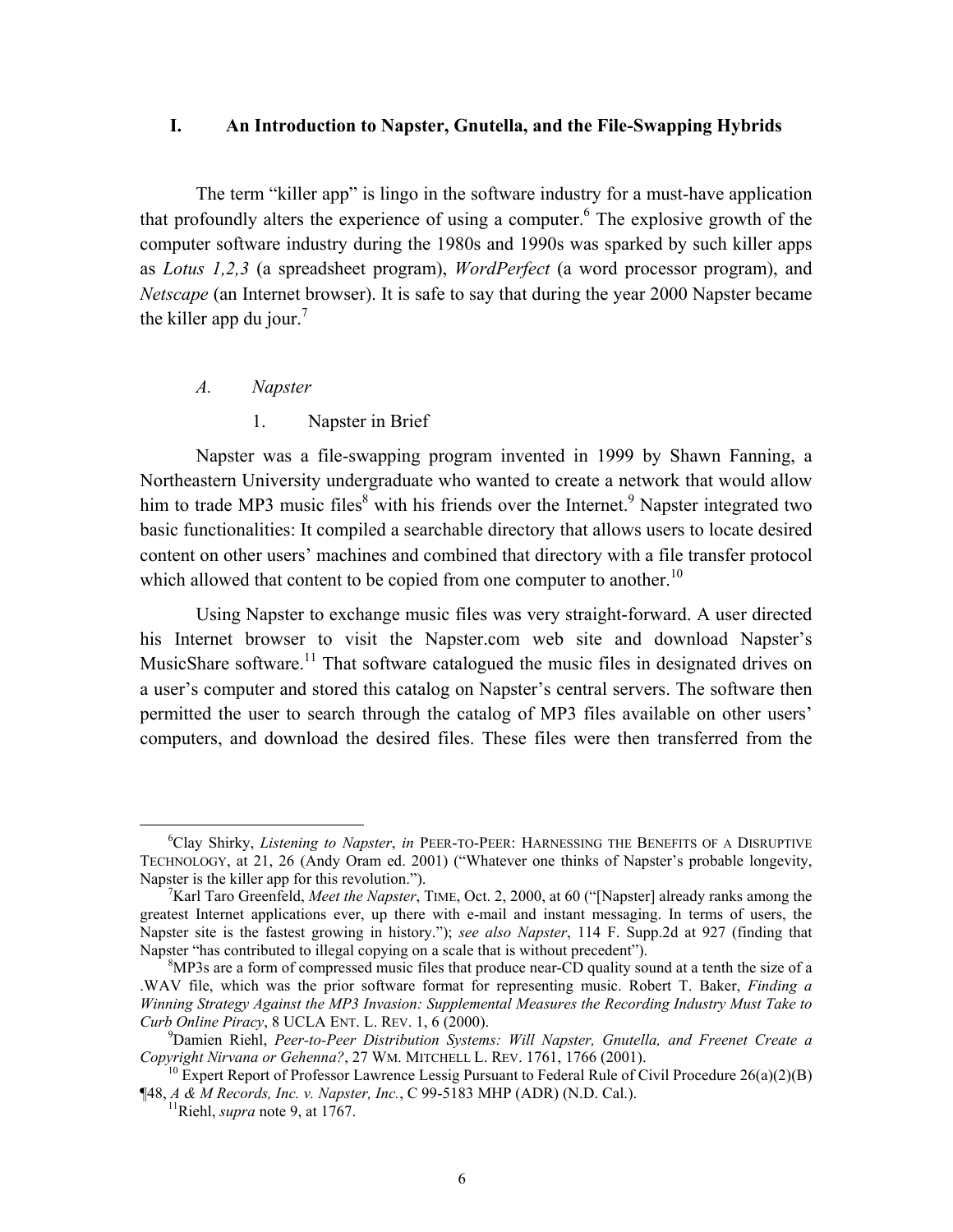<span id="page-8-0"></span>host user's computer to the requester's computer via a peer-to-peer connection over the Internet $^{12}$ 

Once a user logged in to the Napster network, there were a couple of ways in which she could locate files for downloading. Napster provides a search function whereby a user could locate files in fellow user's directories after searching by artist name or song name. She could then see not only which users have the files on their directories, but how fast their Internet connections are. After conducting an initial search, the user had several search options. She could search for another artist or song. Or she could examine the file directory of a particular user who showed files satisfying the first search criteria to see what other files that user had made available for downloading. For example, a user interested in expanding her jazz horizons might have searched for files containing music by a well-known artist such as Miles Davis or Louis Armstrong and subsequently looked at the directories belonging to users who have extensive collections of Davis or Armstrong recordings. In that way, users found high-quality music made by an artist of whom they had never previously heard.

Napster users occasionally engaged in virtual conversations with the users who were supplying them with music files. For example, a user looking for music by a relatively obscure artist could find another user with a substantial collection of that artist's works. The user began to download the music and, at the same time, paged the uploading user to see if he was interested in exchanging instant messages about the artist. Napster also hosted chat rooms that involved many users simultaneously.<sup>13</sup> Napster thereby permitted music lovers to share information and conversation with others who had similar tastes.

#### 2. Napster's Growth

A firm that monitors Internet usage reported that Napster was the fastestspreading application ever tracked on the Net.<sup>14</sup> By the summer of 2000, less than one year after the program's launch, *Napster* use was widespread. Thirty-seven percent of Internet users in the United States had listened to or downloaded music off the Internet. Of these, 54% had used *Napster* to download music.<sup>15</sup> A little more than half of Napster's 70 million users were in the United States, but significant user populations existed in Canada, Australia, Brazil, Germany, and the United Kingdom. [16](#page-8-5) 

<span id="page-8-1"></span>

<span id="page-8-3"></span><span id="page-8-2"></span>

<sup>&</sup>lt;sup>12</sup>*Id.* 13<br><sup>13</sup>*Napster*, 114 F. Supp.2d at 907.<br><sup>14</sup>Amanda Lenhart & Susannah Fox, *Downloading Free Music: Internet Music Lovers Don't Think It's Stealing*, Pew Internet & American Life Project's Online Music Report, at 4 (Sep. 28, 2000).<br><sup>15</sup>Id. at 7, 11.<br><sup>16</sup>Jupiter Media Metrix Reports Multi-Country Napster Usage Statistics for February 2001, LEXIS PR

<span id="page-8-5"></span><span id="page-8-4"></span>

Newswire, Apr. 5, 2001.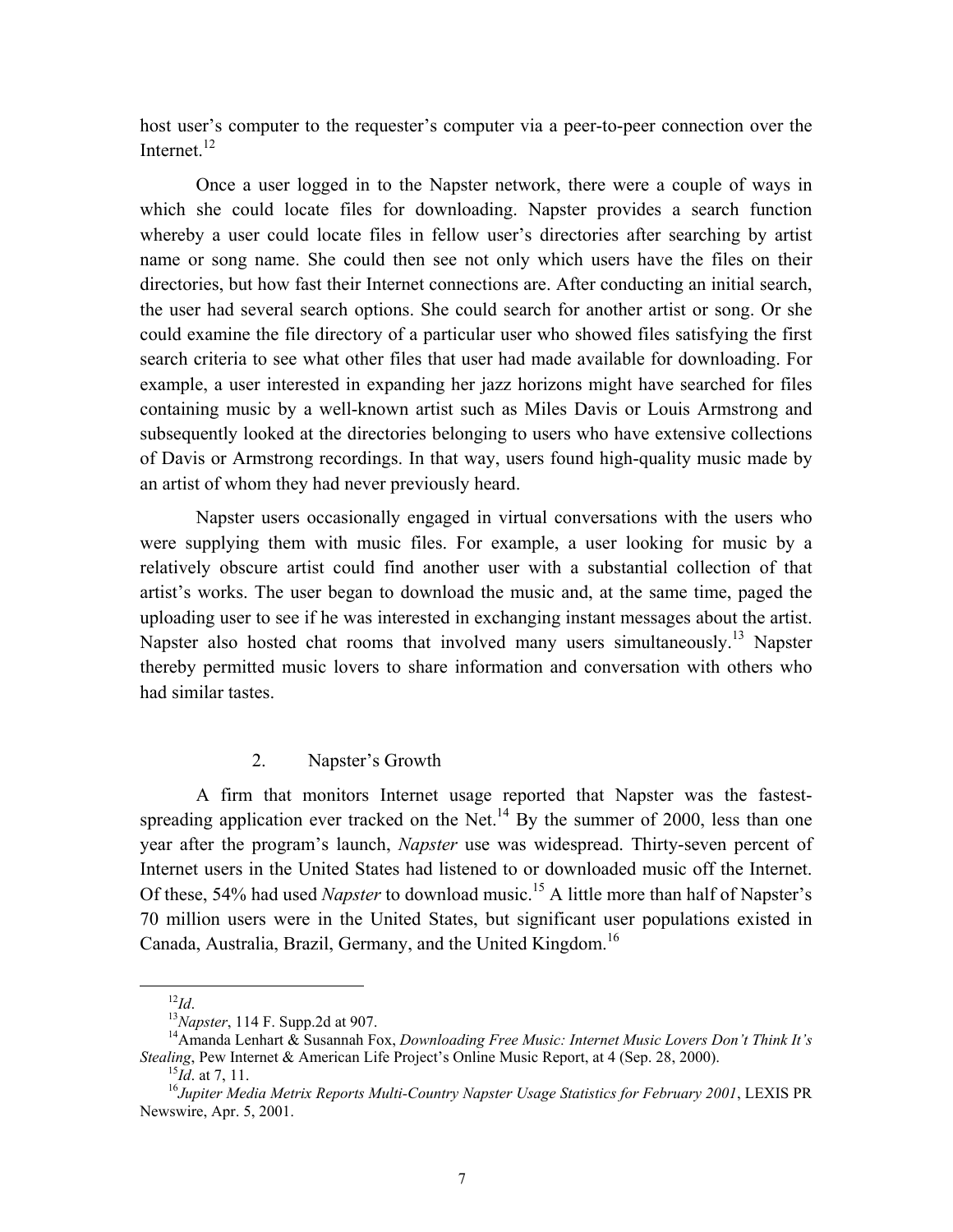<span id="page-9-0"></span>Napster fueled a surge in music downloading off the Internet. Between July of 2000 and February 2001, the number of Americans who had downloaded music off the Internet increased by more than  $40\%$ .<sup>17</sup> The majority of those Americans between the ages of 12 to 29 who have Internet access had downloaded music files via the Net.<sup>18</sup> Napster users began amassing increasingly large collections of MP3 files. In April of 2000, the average uploading Napster user had approximately 100 MP3 files available for sharing. $19$ 

#### 3. The *Napster* Litigation and Its Fallout

On December 6, 1999, a group of several record labels sued Napster for contributory and vicarious<sup>20</sup> copyright infringement.<sup>21</sup> The district court denied Napster's motion for summary judgment on May 5, 2000, rejecting the company's claims that its service fell within the safe harbor provisions of the Digital Millennium Copyright Act, 17 U.S.C.A.  $\frac{1}{2}$  512(a).<sup>22</sup> On July 26, 2000, the district court essentially sided with the recording industry on the merits, granting its motion for a preliminary injunction to prevent Napster from engaging in contributory and vicarious infringement of the recording industry's copyrights.<sup>23</sup> The district court enjoined Napster from "engaging in, or facilitating others in copying, downloading, uploading, transmitting, or distributing plaintiffs' copyrighted musical compositions and sound recordings . . . without express permission of the rights owner."<sup>24</sup> The court placed the burden of removing access to copyrighted works on Napster, but ordered the plaintiffs to assist Napster by identifying the works in which they own copyrights.<sup>25</sup> Shortly before the injunction was to become effective, the Ninth Circuit granted Napster's application for a stay pending appeal.<sup>26</sup> While the case was awaiting the Ninth Circuit's review, the free publicity that Napster

<span id="page-9-1"></span> <sup>17</sup>Mike Graziano & Lee Rainie, *The Music Downloading Deluge: 37 Million American Adults and Youth Have Retrieved Music Files on the Internet*, Pew Internet & American Life Project's Online Music Report, at 2 (April 24, 2001).<br><sup>19</sup>*Id*. at 3. <sup>19</sup>*Id*. at 3. <sup>20</sup>One who, with knowledge of the infringing activity, induces, causes, or otherwise materially

<span id="page-9-2"></span>

<span id="page-9-4"></span><span id="page-9-3"></span>

contributes to the infringing conduct of another is potentially liable for contributory copyright infringement. Vicarious liability arises when one party has direct control over an infringer and benefit's from that infringer's unlawful activities.<br><sup>21</sup>A & M Records, Inc. v. Napster, Inc., No. C 99-05183 MPH, 2000 U.S. Dist. LEXIS 6243, at \*1

<span id="page-9-5"></span><sup>(</sup>N.D. Cal. May 5, 2000).<br><sup>22</sup>*Id*. at \*29-30.<br><sup>23</sup>*Napster*, 114 F. Supp.2d at 918-22.<br><sup>24</sup>*Id*. at 927.<br><sup>26</sup>*Id*. at 927 n.32.

<span id="page-9-6"></span>

<span id="page-9-7"></span>

<span id="page-9-8"></span>

<span id="page-9-9"></span>

<span id="page-9-10"></span>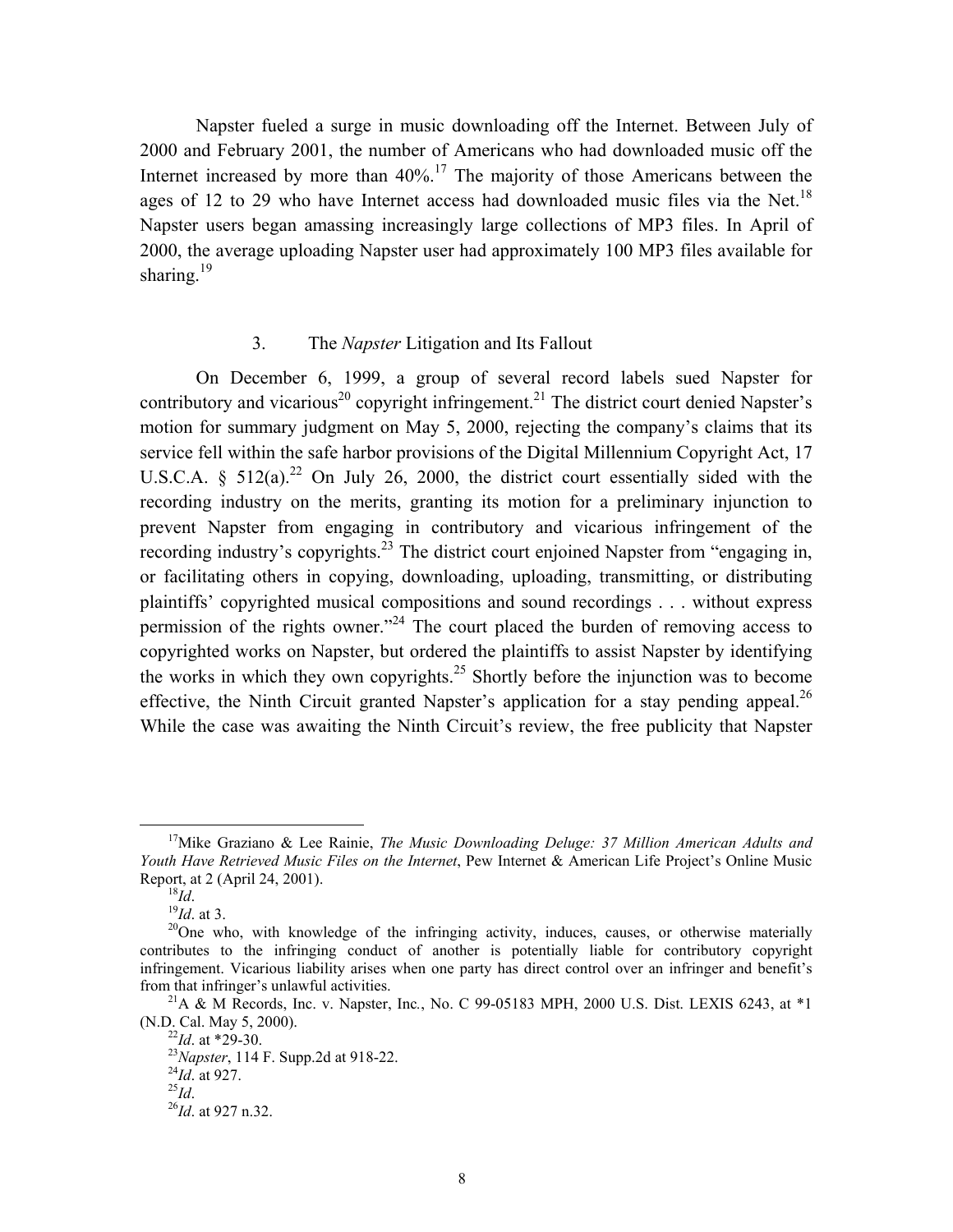<span id="page-10-0"></span>garnered through coverage of the litigation helped Napster's user base grow dramatically[.27](#page-10-1)

On February 12, 2001, the Ninth Circuit affirmed the district court's determination that Napster had likely engaged in contributory and vicarious copyright infringement.<sup>28</sup> The court did alter the district court's injunction somewhat, finding that the injunctive order was overbroad to the extent that it placed upon Napster the primary onus to ensure that its network was free of copyrighted content.<sup>29</sup> The court thought it more appropriate to "place the burden on plaintiffs to provide notice to Napster of copyrighted works and files containing such works available on the Napster system before Napster has the duty to disable access to the offending content. $130$ 

Three weeks later, the district court modified its injunction on remand.<sup>31</sup> The court required the plaintiffs to provide Napster with a list of songs and artist names whose copyrighted content was being traded on Napster.<sup>32</sup> The court further ordered Napster to be diligent in preventing circumvention of the spirit of the court's injunction through "variations of the filename(s), or of the spelling of the titles or artists' names, of the works identified by the plaintiffs."<sup>33</sup> Under the court's order, Napster would have three days to prevent a copyrighted file that plaintiffs' identified from being swapped via the network.<sup>34</sup> In order to comply with the injunction, Napster installed "filtering" software on its servers that would prevent certain copyrighted files from appearing when one user searched another user's directory. Moreover, Napster's search function was rigged so that when a user types in a search query such as "Rolling Stones," the network immediately returned the response "No files found." This injunction essentially killed Napster, such that by September of 2002, Napster was no longer operating, had laid off virtually all its employees, and appeared headed for liquidation.<sup>35</sup>

#### *B. Gnutella*

Approximately one year after Napster's creation, Gnutella, a new file-swapping program, was released over the Internet.<sup>36</sup> Presently, there are several different Gnutella applications, all of which use the same basic network and file-swapping technologies.

<span id="page-10-1"></span><sup>&</sup>lt;sup>27</sup>JOHN ALDERMAN, SONIC BOOM: NAPSTER, MP3, AND THE NEW PIONEERS OF MUSIC 143 (2001).<br><sup>28</sup>A & M Records, Inc. v. Napster, Inc., 239 F.3d 1004,1020, 1024 (9th Cir. 2001).<br><sup>29</sup>Id. at 1028.<br><sup>31</sup>A & M Records, Inc. v. Napste

<span id="page-10-2"></span>

<span id="page-10-3"></span>

<span id="page-10-5"></span><span id="page-10-4"></span>

Mar 5, 2001).<br> $^{32}$ *Id.* at \*4.

<span id="page-10-6"></span>

<span id="page-10-9"></span><span id="page-10-8"></span>

<span id="page-10-7"></span><sup>&</sup>lt;sup>33</sup>Id. at \*5.<br><sup>34</sup>Id. at \*7.<br><sup>35</sup>Matt Richtel, *Napster Says It Is Likely to Be Liquidated*, N.Y. TIMES, Sep. 4, 2002, at C2.<br><sup>36</sup>Gene Kan, *Gnutella and GoneSilent.com*, *in* PEER-TO-PEER, *supra* note 6, at 94, 95; Rie

<span id="page-10-10"></span><sup>9,</sup> at 1774.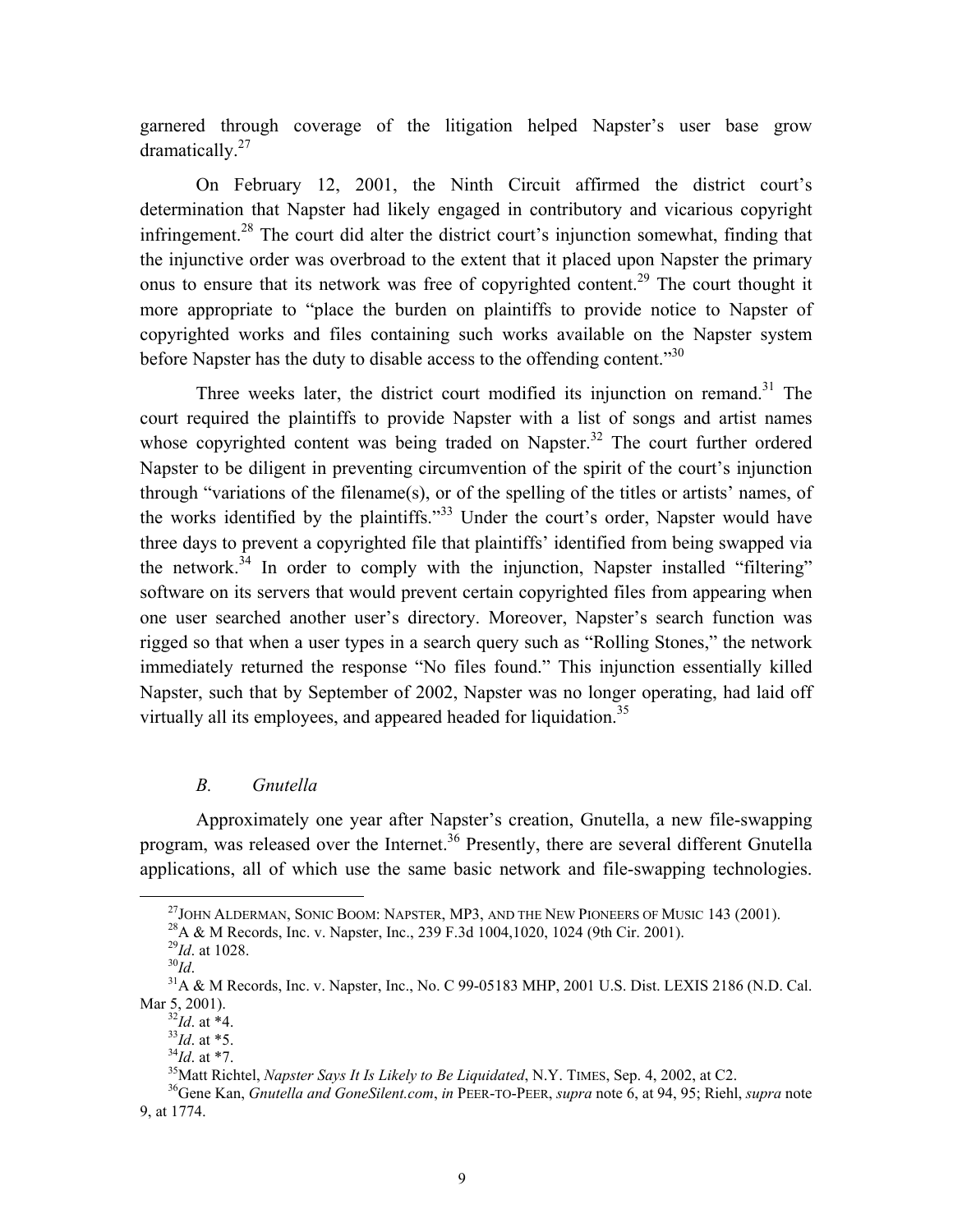<span id="page-11-0"></span>The most popular Gnutella applications are currently BearShare, Limewire, Qtraxmax, XoloX, and Gnucleus. $37$  Although their interfaces and features vary somewhat, all these applications share the same network, meaning that a BearShare user can exchange files with a Limewire user without difficulty.

#### 1. Gnutella's Structure

Gnutella's network is more versatile than Napster's was in that it allows users to exchange software files in any format, rather than just MP3 files.<sup>38</sup> Scanned photographs, text files, and motion pictures can therefore be exchanged over the Gnutella network. Not surprisingly, the Gnutella network has become quite popular among users wishing to exchange copies of movies and pornographic images.

A user searching for software files on Gnutella does so in a manner somewhat similar to a Napster search.<sup>39</sup> After logging into the Gnutella network, his computer will connect to a number of other computers running a Gnutella application. That user may then type any search phrase into the software, be it an artist's name, album title, song name, or some combination thereof. His computer then asks the other computers to which it is connected whether they contain files that match the search description. These computers will in turn query the computers to which they are connected, and so on and so on[.40](#page-11-4) Eventually, many of the computers connected to a particular network (a maximum of 10,000 machines<sup>41</sup>) will be asked whether they have files that match the search query, and will return any affirmative responses to the requesting computer.<sup>42</sup> The user is then able to sort the affirmative responses by variables such as Internet connection speed or file size. Once the user requests to download a particular file from a particular user, a peer-to-peer connection between their computers is established via the Internet and the file is copied from the uploader to the downloader.

Until recently, Gnutella did not permit users to scan the directories of a particular user to see what other files they have available. In place of that handy Napster function, however, Gnutella offers a fascinating voyeurism tool entitled "Monitor." A Gnutella user can observe, at any given time, a scrolling list of queries that other users have

<span id="page-11-1"></span><sup>&</sup>lt;sup>37</sup>Most Popular Downloads, available in <http://download.com.com/3150-2166-0-1-4.html?> (visited August 5, 2002).<br><sup>38</sup>For an excellent, detailed overview of how Gnutella works, see Kan, *supra* note 36, at 94-122.<br><sup>39</sup>The text that follows is based on a description of BearShare, currently the most popular application

<span id="page-11-3"></span><span id="page-11-2"></span>

for searching the Gnutella network. The user experience varies slightly on LimeWire, Gnotella, and other Gnutella applications.<br><sup>40</sup>Expert Report of Lawrence Lessig, *supra* note 10, at ¶¶ 50-51.<br><sup>41</sup>Kan, *supra* note 36, at 110; *What Is Gnutella?*, available in

<span id="page-11-4"></span>

<span id="page-11-5"></span>

<span id="page-11-6"></span>

 <sup>&</sup>lt;http:/www.gnutellanews.com/information/what\_is\_gnutella.shtml> (visited July 1, 2001). 42<http:/www.gnutellanews.com/information/what\_is\_gnutella.shtml> (visited July 1, 2001).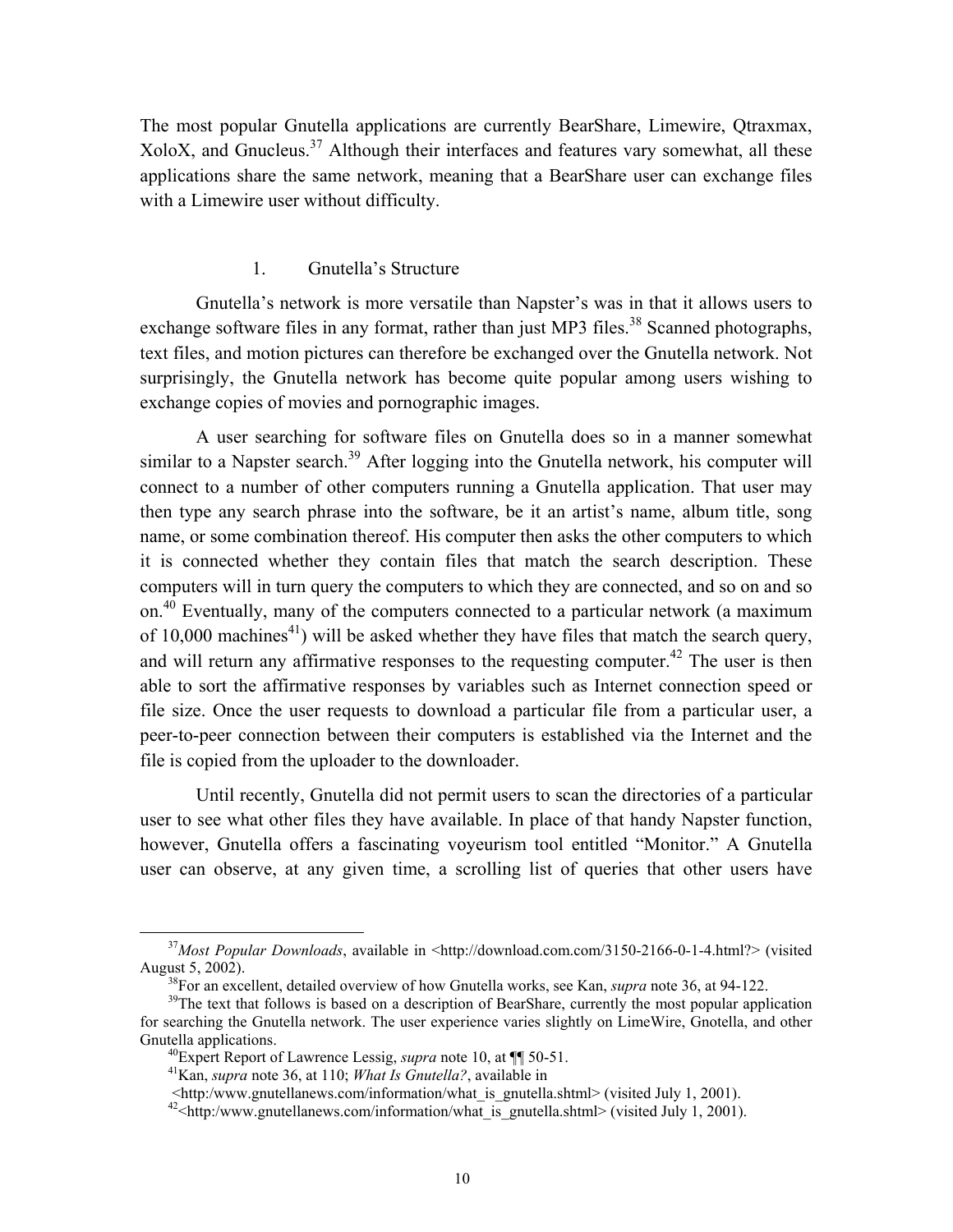recently entered into their Gnutella search engines. Such searches reveal the eclectic tastes of Gnutella's users<sup>43</sup> and often inspire users to duplicate a particular search.

Unlike Napster's software, the Gnutella network does not rely on any central server to store a directory of the files available on users' systems. Rather, all the computers plugged into the network function as mini-servers. In an era when lawsuits and injunctions are the primary tool for preventing copyright infringement on the Internet, this decentralized structure makes it relatively difficult to police (and ultimately shut down) Gnutella.<sup>44</sup> Indeed, Gnutella's creators bill their program and network as one that is impervious to legal control.

Gnutella can withstand a band of hungry lawyers. How many realtime search technologies can claim that? Not Napster, that's for sure. Just to emphasize how revolutionary this is: hungry lawyers are probably more destructive than nuclear weapons. There are a few things that will prevent Gnutella from being stopped by lawyers, FBI, etc. First, Gnutella is nothing but a protocol. It's just freely accessible information. There is no company to sue. No one entity is really responsible for Gnutella. Second, Gnutella is not there to promote the piracy of music. It's a *technology*, not a music-piracy tool. The important thing is that Gnutella will be here tomorrow. It's reliable, it's sharing terabytes of data, and it is absolutely unstoppable. $45$ 

This rhetoric may be overblown and unsophisticated, but neither lawyers nor server failures have been able to bring down Gnutella since its birth.<sup>46</sup> Faced with the unattractive prospect of filing individual lawsuits against the many copyright-infringing users on Gnutella's networks, the music and motion picture industries have so far held

<span id="page-12-0"></span><sup>&</sup>lt;sup>43</sup>For example, a random search conducted on August 4, 2001, revealed that users were searching for popular music ("matchbox 20," "Michael Jackson," "Cypress Hill," and "Classic Rock"), motion pictures ("Top Gun," "The Exorcist," "Sleepy Hollow," "Enemy at the Gates"), computer software applications

<sup>(&</sup>quot;Easy CD Creator 5"), and pornography ("Kiddie mpg," "Girls Gone Wild," and "Barely Legal 6").<br><sup>44</sup>Robert E. Litan, *Law and Policy in the Age of the Internet*, 50 DUKE L.J. 1045, 1068-69 (2001).<br><sup>45</sup>*What Is Gnutella?*,

<span id="page-12-3"></span><span id="page-12-2"></span><span id="page-12-1"></span>

infringing sites because the companies are identifiable, have a physical presence in a jurisdiction, and can be found on a machine in a specific geographic location. . . . Those considering legal action against Gnutella, however, would not have the luxury of an easy target to sue, since the infringers and their computers may be located around the world and could number in the millions. Since there is no one company behind Gnutella, but it is only a loose-knit group of individuals who often participate in noncommercial file exchanges, copyright holders are left without any significant coffers to sue and some nearly insurmountable jurisdictional hurdles to overcome. Furthermore, any attempt by entertainment industry copyright holders would likely be a legal and public relations nightmare. The minimal damages that could be recovered from infringing users would not justify the cost and time involved in attempting to assert jurisdiction against millions of individuals in a myriad of jurisdictions." Riehl, *supra* note 9, at 1778- 79; *see also* Jon Healy, *Gnutella Targeted for Piracy Control: Unlike Napster, the Decentralized Network Cannot Be Sued by Record Labels*, L.A. TIMES, Mar. 29, 2001 (discussing the legal difficulties faced by the RIAA if it wishes to shut down Gnutella).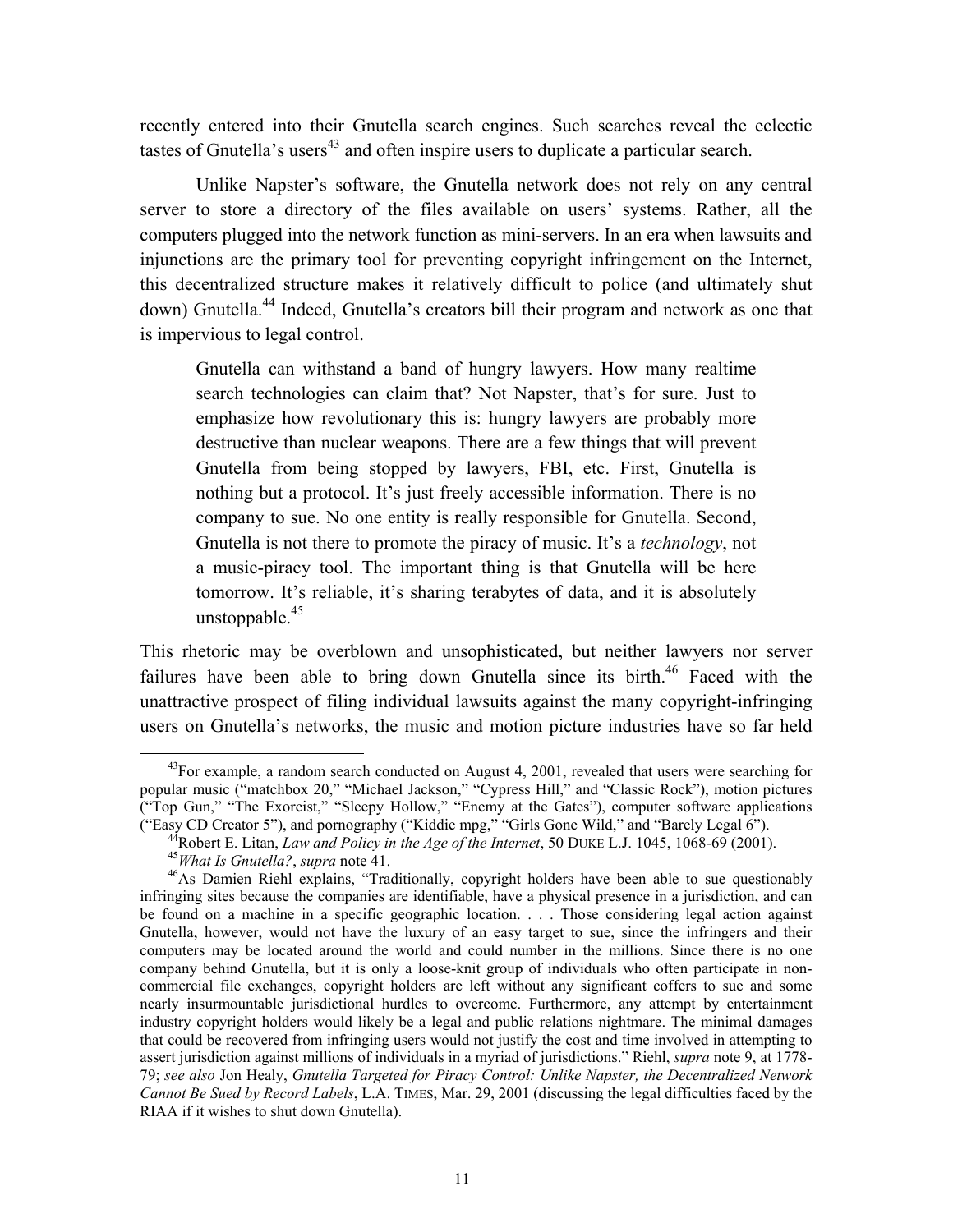<span id="page-13-0"></span>their fire against Gnutella's developers and users.<sup>47</sup> Not surprisingly, Gnutella's creators have exhibited a general disdain for capitalism in general and intellectual property rights in particular. $48$ 

#### 2. Gnutella's Growth

In part because it was initially less user-friendly and efficient than Napster, in part because of Napster's first mover advantage in the marketplace, and in part because of less aggressive marketing, Gnutella's file-swapping network did not catch on nearly as quickly as Napster's. Gnutella usage received a major boost, however, after the Ninth Circuit ordered Napster to start complying with copyright laws. Indeed, Internet watchers reported a 17 percent increase in Gnutella usage on the day after the *Napster* decision was handed down, relative to the previous day.<sup>49</sup> That trend continued as Napster began making it more difficult for users to access copyrighted MP3 files.<sup>50</sup> As Napster users began to anticipate the eventual demise of Napster-as-they-knew-it, they and new fileswappers increasingly began using Gnutella as a Napster substitute.<sup>51</sup>

#### *C. File-Swapping Hybrids*

In the past year, a number of hybrid software programs, such as MusicCity's Morpheus, KaZaA, and Audiogalaxy Satellite, have been distributed over the Internet. These programs combine Napster's efficient downloading with Gnutella's decentralized structure and support of many different file formats. Several of these networks, such as the one that serves KaZaA and Grokster<sup>52</sup> were created by companies based outside the

<sup>&</sup>lt;sup>47</sup>John Borland, *RIAA: Gnutella not yet a Threat*, ZDNet News, Mar. 29, 2001, *available in* <http://www.zdnet.com/zdnn/stories/news/0,4586,5080393,00.html> (visited July 1, 2001).

<span id="page-13-3"></span><span id="page-13-2"></span><span id="page-13-1"></span>

<sup>&</sup>lt;sup>48</sup>ALDERMAN, *supra* note 27, at 148.<br><sup>49</sup>*Id*. (quoting Kelly Truelove, CEO of Clip2.com); see also Janelle Brown, *The Music Revolution Will not Be Digitized*, Salon.com, June 1, 2001, available in

 $\lt$ http://www.salon.com/tech/feature/2001/06/01/digital music/print.html> (visited June 1, 2001) (discussing the spike in Gnutella usage after the *Napster* decision); Lee Gomes, *Renegade Gnutella May Become a Web Standard*, WALL ST. J., May 29, 2001.<br><sup>50</sup>Richtel, *supra* note 1, at A1 ("Figures to be released today show that a precipitous drop in Napster's

<span id="page-13-4"></span>traffic over the last several weeks has been paralleled by marked growth in more than half a dozen less centralized services."); *Napster: Company Is Not Dead*, May 13, 2001, available at <http://news.findlaw.com/ap\_stories/high\_tech/1700/5-3-2001/20010503072217100.html> . (visited May 13, 2001); Ron Harris, *Napster Use Slumps as Screening Technology Takes Hold*, Salon.com, Mar. 16, 2001, available in <http://www.salon.com/tech/wire/2001/03/16/napster/index.html> (visited Mar. 16, 2001). 51Baker, *supra* note 8, at 17; Elaine O'Connor, *Who Needs Napster? Peer-to-Peer Sharing Thrives:* 

<span id="page-13-5"></span>*Record Companies Have Shut Down the Best-Known Site, but Music 'Sharing' Continues to Grow*, OTTAWA CITIZEN, Aug. 17, 2002, at J1.<br><sup>52</sup>In February of 2002, Morpheus switched over from this network to the Gnutella network. Farhad

<span id="page-13-6"></span>Manjoo, *Sour Notes*, July 30, 2002, available in

 <sup>&</sup>lt;http://www.salon.com/tech/feature/2002/07/30/file\_trading/> (visited July 30, 2002).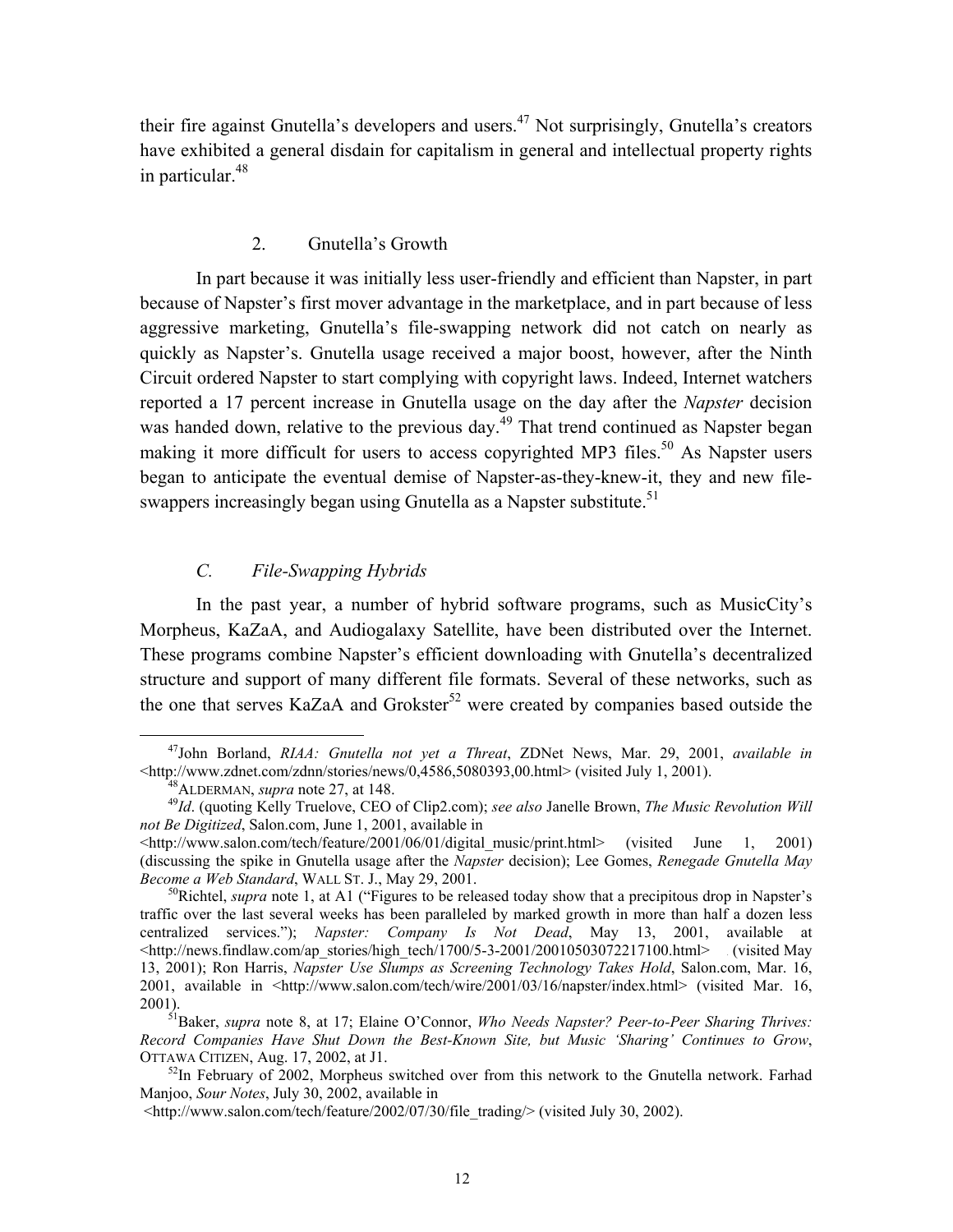United States. The file-swapping hybrids generally "scale" better than Gnutella does, which means that when a user logs into the network, he is able to access the content hosted by a larger number of users and, accordingly, has a larger library of files from which to choose.<sup>53</sup> Moreover, whereas Gnutella servers use every computer on the network as a mini-server to facilitate searching, hybrid applications automatically locate the most powerful computers on the network with the highest speed connections, and use only those computers as mini-servers. The result is a noticeably faster network and a more efficient process for searching.<sup>[54](#page-14-1)</sup>

While the Gnutella network has gained significant traffic in the wake of Napster's downfall, the file-swapping hybrids have been the primary beneficiaries.<sup>55</sup> During a single week in August of 2001, 2.8 million people downloaded the three most popular hybrid applications. During the first week of August, 2002, almost 3.7 million people downloaded the three most popular file-swapping applications. Although it is difficult to gauge the precise number of users on these networks, the largest two, KaZaA and MusicCity Morpheus, have been downloaded more than 200 million times between them, and the next three most popular, Audiogalaxy Satellite, BearShare, and Limewire, account for an additional 60 million downloads.<sup>56</sup> These numbers are rendered particularly important by the network externalities that exist on the file-swapping networks: The more users a network has, the more content generally will be available, and, as a result, the more attractive the network will become to new members.<sup>57</sup> Nevertheless, the music and motion picture industries have recently begun to pursue legal actions against the creators of these hybrid sites.<sup>58</sup> Some of these actions have been

<span id="page-14-0"></span><sup>&</sup>lt;sup>53</sup>MICHAEL MILLER, DISCOVERING P2P 165 (2001); FAQ, available in

 $\langle$ http://www.musiccity.com> (visited Aug. 15, 2001). For further discussions of scalability, see <http://www.webreview.com/mmedia/2001/03\_02\_01.shtml> (visited August 9, 2002) (discussing Gnutella), and  $\frac{\text{th}}{2}$  <http://zdnet.com.com/2100-1107-861914.html> (visited August 9, 2002) (discussing hybrids).

<span id="page-14-1"></span>

<span id="page-14-2"></span><sup>&</sup>lt;sup>55</sup>Farhad Majoo, *Gnutella Bandwidth Bandits*, Aug. 8, 2002, available in

 $\langle$ http://www.salon.com/tech/feature/2002/08/08/gnutella developers/index.html> (visited Aug. 8, 2002); Mark Lewis, *Does Morpheus' Architecture Save MusicCity from Legal Liability*, Aug. 23, 2001, available in <http://news.webnoize.com/item.rs?ID=13863> (visited Aug. 26, 2001) (noting that use of the combined Morpheus / KaZaA networks grew by 89% in June, and that by August there were more than 700,000 users on the network simultaneously). 56According to download.com, as of August 8, 2002, KaZaA had been downloaded 101,988,592 times;

<span id="page-14-3"></span>Morpheus 98,244,630 times; Audiogalaxy 31,101,312 times; Bearshare 17,392,192 times; and Limewire 13,794,741 times. <http://download.com.com/3120-2001-0-1-4.html?qt=napster&ca=2001> (visited August 8, 2002). There is certainly overlap among downloaders, since some users may have experimented with several different applications. Some users may have downloaded the same applications more than once because of installation difficulties. Still, a very conservative estimate extrapolating from this data suggests that at least 100 million computer users have experimented with file-swapping applications.<br><sup>57</sup>Mark A. Lemley, *The Law and Economics of Internet Norms*, 73 CHI.-KENT L. REV. 1257, 1281-84

<span id="page-14-4"></span><sup>(1998). 58</sup>Business Week, *Napster's Sons: Singing a Different Tune?*, Feb. 21, 2002, available in

<span id="page-14-5"></span><sup>&</sup>lt;http://www.businessweek.com/bwdaily/dnflash/feb2002/nf20020221\_6377.htm> (visited Aug. 8, 2002).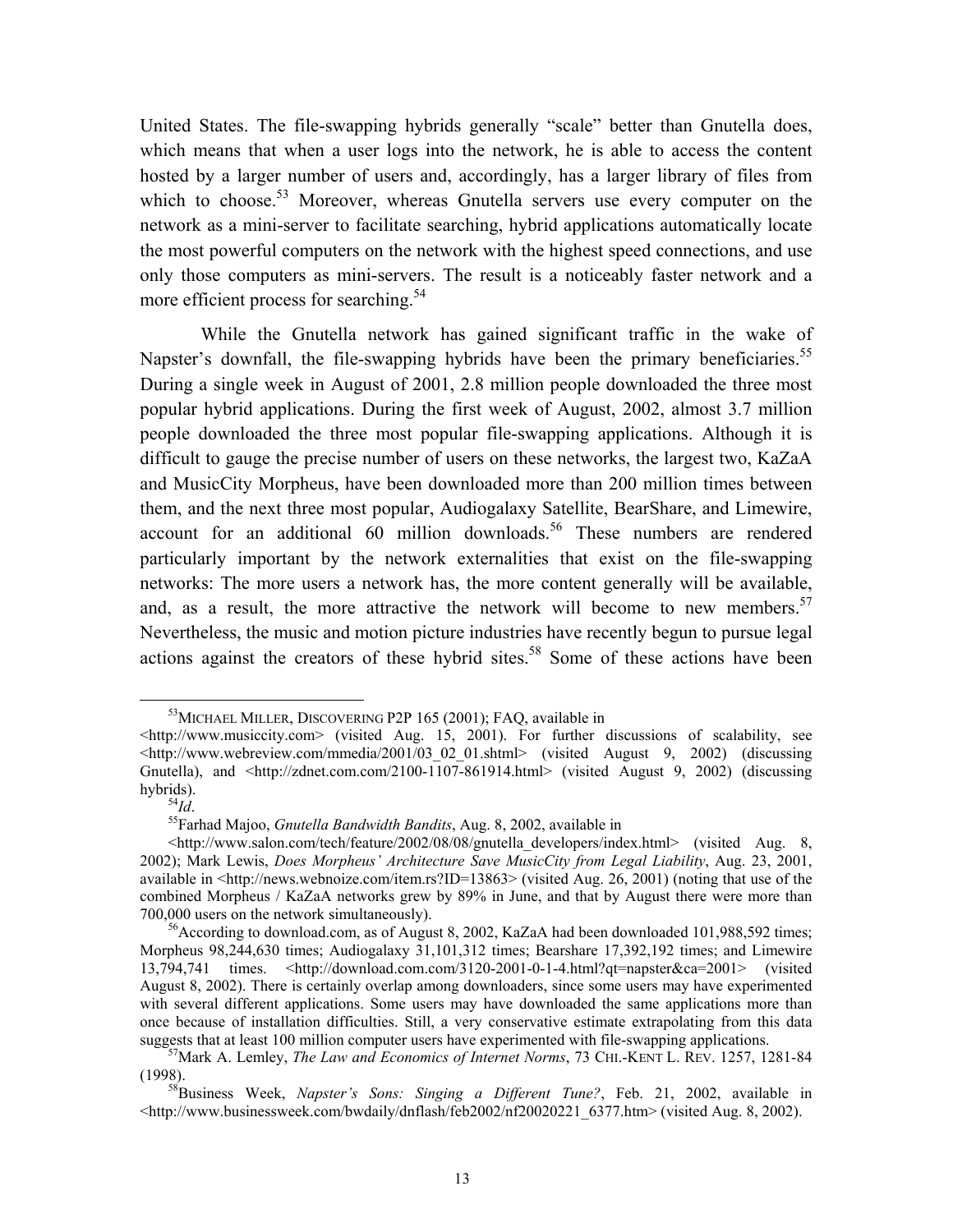<span id="page-15-0"></span>successful, such as the RIAA's copyright infringement lawsuit against AudioGalaxy and the subsequent settlement that required AudioGalaxy to block users from swapping the vast majority of the songs that would otherwise be available over the network.<sup>59</sup>

#### *D. Cooperative Behavior on Napster, Gnutella, and the Hybrids*

In order to describe user conduct on the peer-to-peer networks precisely, it will be necessary to deviate somewhat from the vocabulary used by the creators of those networks. Members of the networks themselves refer to participation in the networks as "file-sharing" or "file-swapping." The two phrases are used interchangeably. In this article, I use the phrases to mean different things, and these divergent meanings will become quite important in the text that follows. I refer to "*file sharing*" as making one's files available for others to download (i.e., making at least some of the media files on one's hard drive available to members of the network). By contrast, I use "*file swapping*" to refer to general participation in the network, whether as a downloader, an uploader, or  $both<sup>60</sup>$ 

In the few years since the file-swapping applications were created, several behavioral trends have remained constant. These trends have been observable on Napster, Gnutella, and the hybrids. First, file-sharing, although *entirely optional*, is sufficiently common to cause the network to function efficiently.<sup>61</sup> Second, the material available for downloading is generally of high quality and accurately labeled. Third, transmission disruptions are relatively common. Each phenomenon is worthy of further attention.

 <sup>59</sup>Eliot Van Buskirk, *File Sharing After Audiogalaxy*, June 21, 2002, available in

<span id="page-15-2"></span><span id="page-15-1"></span>

 $\theta$ Thus, based on the definitions above, someone who downloads files from others but does not upload any files is a file swapper *but not* a file sharer. Someone who both uploads and downloads files is a file

<span id="page-15-3"></span> $\delta$ <sup>It</sup> is surprising that all of the major file-swapping networks have relied on norms to encourage uploading rather than enforcing hard and fast rules requiring uploading. More precisely, it would be possible for programmers to design a file-swapping network that allowed users to download ten files for free and subsequently required users to upload one file for every five files they downloaded. Why has no successful system adopted this strategy? Part of the explanation may be that tracking individual users' uploading to downloading ratios requires storage of such information, and storage of such information potentially makes it available to subpoena by copyright holders, which could then target the most active uploaders for legal action. By the same token, requiring their users to upload might make the peer-to-peer networks more plainly guilty of vicarious copyright infringement for all member uploads, since having control over an infringers' actions is an element in vicarious copyright infringement. Finally, recall that the peer-to-peer networks compete with each other for "market share." The network creators may have decided that instituting any impediments to downloading would have placed them at a competitive disadvantage visa vi other networks that had no such impediments. Thus, even though file-sharers would prefer to upload files to other file-sharers, they might also prefer a system where they did not have to monitor their own upload/download ratios in order to acquire content.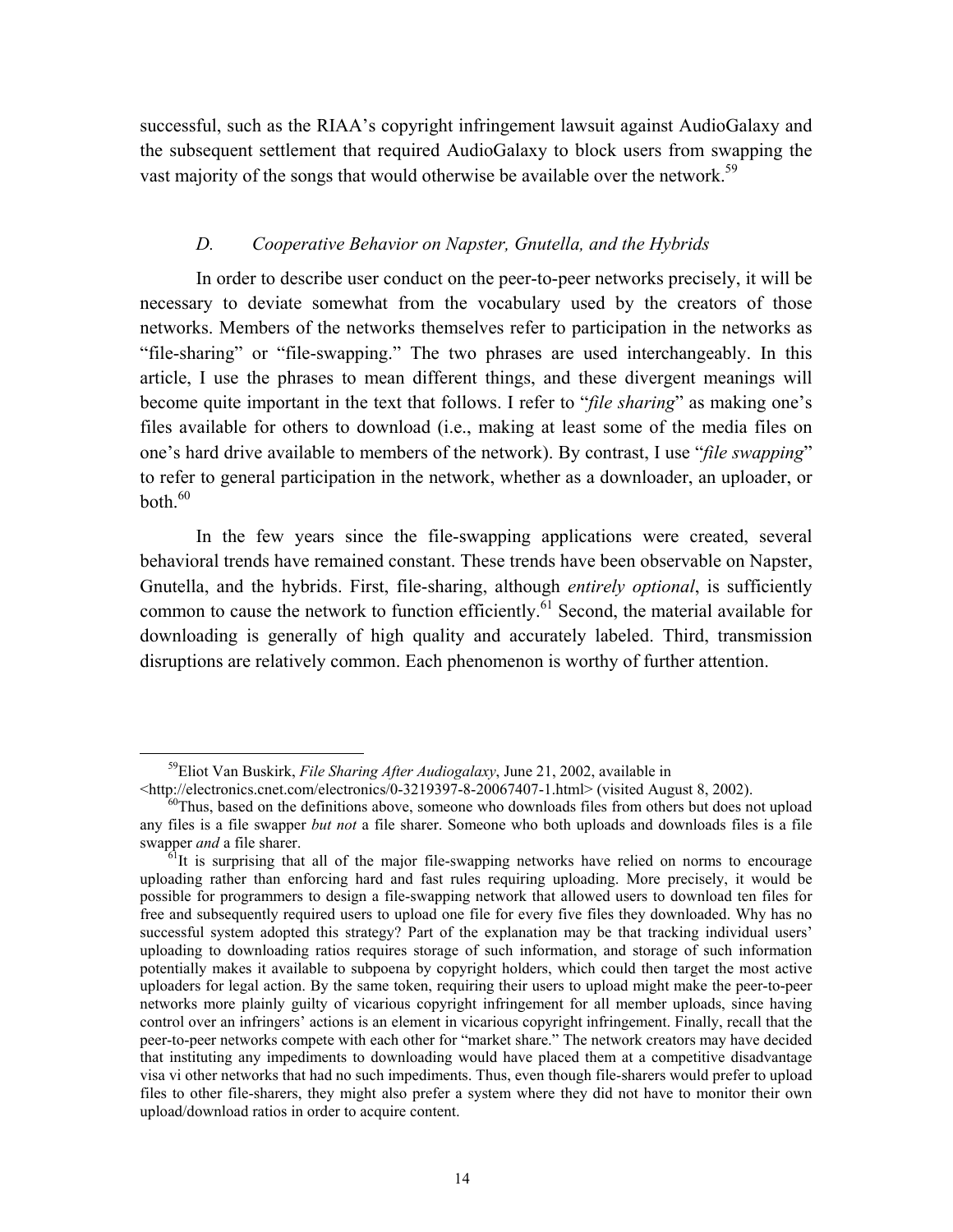#### 1. Files Are Shared in Sufficient Quantities

<span id="page-16-0"></span>The file-swapping networks do not require those users who wish to download files to make their own files available for others to download. There are few reliable statistics on the extent of file-sharing on Napster and Gnutella. The only comprehensive study, by Adar and Huberman, looked at the prevalence of file-sharing on the Gnutella network during a single 24-hour period in August of  $2000$ .<sup>62</sup> According to that study, approximately 66% of those users who were logged into the network shared no files and 73% of users shared ten files or less.<sup>63</sup> The authors also concluded that bandwidth (the speed of an uploader's Internet connection) did not affect file-sharing significantly.<sup>64</sup>

In describing the implications of their data, Adar and Huberman predicted that if no more than one-third of all file-swappers continued to make their files available for others to download, the Gnutella network could be destroyed through what they call the "tragedy of the digital commons."<sup>65</sup> In the authors' words:

If distributed systems such as Gnutella rely on voluntary cooperation, rampant free riding may eventually render them useless, as few individuals will contribute anything that is new and high quality. Thus, the current debate over copyright might become a non-issue when compared to the possible collapse of such systems.<sup>[66](#page-16-5)</sup>

Adar and Huberman thus predict the potential downfall of file-sharing on Gnutella. As users become decreasingly willing to upload files to others, less content is available on the network and downloaders find that there is increased competition to obtain the content that is available—the uploaders can establish viable peer-to-peer connections with only so many downloaders at a time, after all.

<span id="page-16-1"></span> <sup>62</sup>Eytan Adar & Bernardo A. Huberman, *Free Riding on Gnutella*, FIRST MONDAY at 7 (Oct. 2000), available in  $\lt$ http://www.firstmonday.org/issues/isse5\_10/adar/index.html> (visited Aug. 6, 2002).<br><sup>63</sup>*Id.* at 8-9.<br><sup>64</sup>*Id.* at 11-12. *But see* Chakotay@yoyager.student.utwente.nl, *Distributed File Sharing System* 

<span id="page-16-3"></span><span id="page-16-2"></span>

*Problematics*, Oct. 23, 2000, available in <http://www.kuro5hin.org/story/2000/10/23/3027/2141> (visited Aug. 20, 2001) (providing anecdotal evidence that free-riding on Napster is largely a function of users' connection speeds). If no one chose to download songs from those with slower-speed connections, then there would be nothing surprising about the lack of differential in sharing rates. The architecture of the networks indicates, however, that dial-up uploaders do not get a free pass. The recent versions of peer-topeer software permit users to "swarm download", i.e., download different identical files from several machines simultaneously to speed up the transfer time. The peer-to-peer applications thus encourage users to download portions of the same file from several other users at a time, meaning that a single download will burden both the slower and faster machines serving a particular file. As a result of this innovation, those with slower Internet connections now serve more uploads than they used to when users were only able to download a file from one machine at a time. Moreover, my own experience with searching for relatively obscure sound recordings on the networks reveals that a server with a modem connection is often the only source for a particular file on the Gnutella network. This trend is particularly pronounced for music by non-Western artists. In such instances, where a modem user is the only provider of particular content, she can expect that downloads will absorb significant quantities of her bandwidth. <sup>65</sup>Adar & Huberman, *supra* note 62, at 16. <sup>66</sup>*Id*.

<span id="page-16-4"></span>

<span id="page-16-5"></span>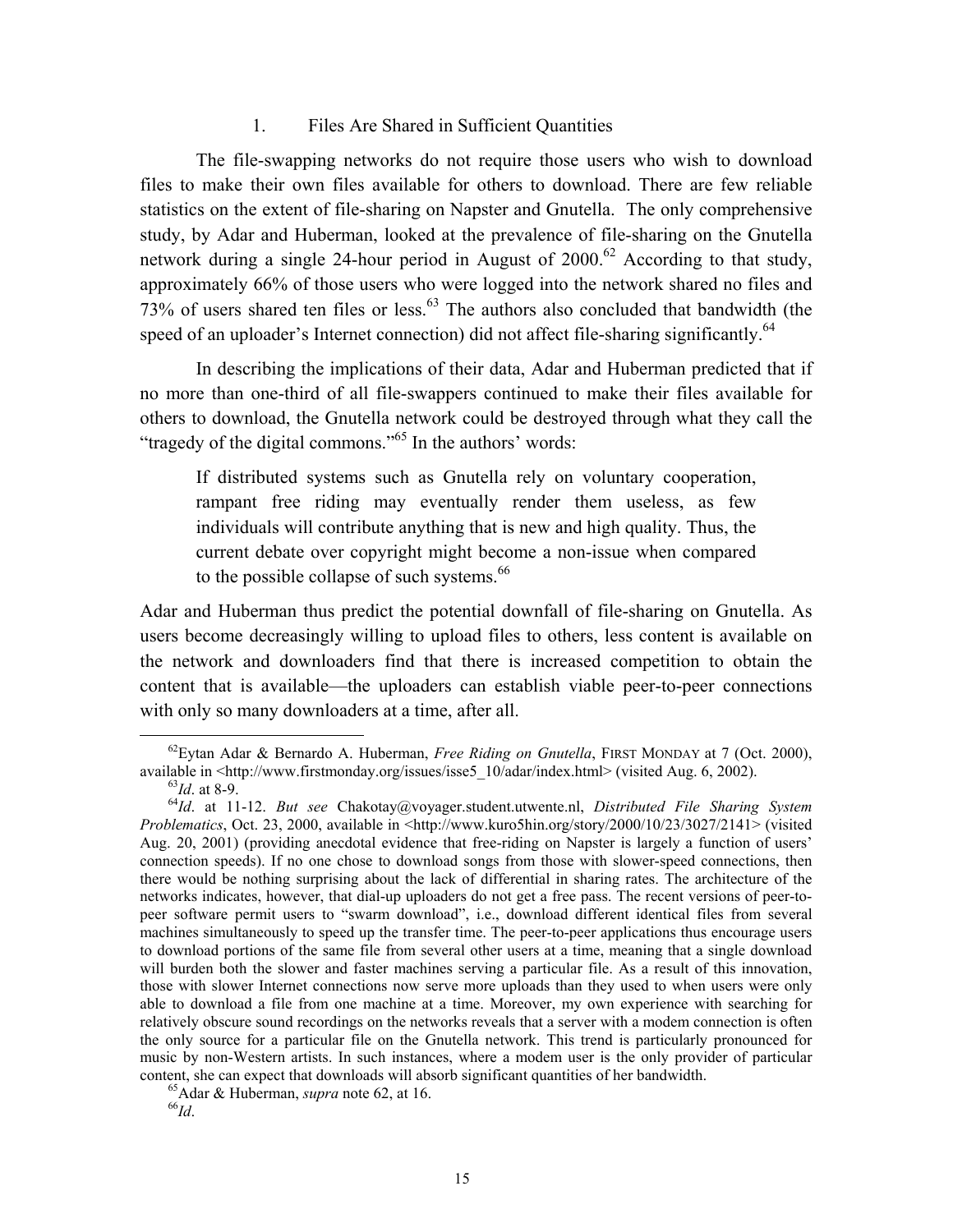Adar and Huberman's pessimistic characterization of file-sharing on the Gnutella network mostly misses the mark. While they observe that only a third of Gnutella users make content available for downloading and predict the collapse of the system as a result, they fail to recognize that this third collectively makes more than enough content available for the network to function effectively.<sup>67</sup> In the words of Clay Shirky, "as long as even a small portion of the users [file-share], the system will grow, bringing in more users, who bring in more songs."<sup>68</sup> Moreover, rather than focusing on why two-thirds of all users download from the Gnutella network but do not upload to the network, a more pertinent inquiry might ask why fully one-third of all Gnutella users upload despite the practical absence of any incentive to do so. A more accurate picture of the file-swapping networks emphasizes that the glass is not two-thirds empty, but rather one-third full.<sup>[69](#page-17-2)</sup>

Gnutella's vulnerability stems not from the absence of sharing, but from the relatively small number of users who create the new content.<sup>70</sup> In order for a file to appear on the network, someone must go through the trouble of converting media to digital format. In the case of MP3 files "ripped" from existing CDs, this is easily accomplished with widely available software. In the case of recently released motion pictures, it requires some level of industriousness. In any event, once this relatively small number of users release popular new content on the network, they can count on the onethird of users who file-share to spread the new file.

While Adar and Huberman's data is interesting and useful, the lack of follow-up work and peer review has been frustrating, particularly given the idiosyncratic nature of the early Gnutella applications.<sup>71</sup> Free-riding appears to be more prevalent on early Gnutella than on other file-swapping networks. The default user settings on Napster, as

<span id="page-17-0"></span> <sup>67</sup>The 33,335 hosts sampled by the Adar and Huberman study were sharing some 3,100,464 files. *Id*. at 8. Data obtained one year later revealed that more users were logging into the network, but that the average user was sharing a bit less. At <http://www.Clip2.com>, it used to be possible to view a daily assessment of the extent of file-swapping on the Gnutella network. On August 4, 2001, 42,572 users were using a portion of the public Gnutella network simultaneously (as opposed to the 33,335 hosts Adar and Huberman observed over the course of a 24-hour period). Those users were sharing 2,345,850 files containing 53,432 gigabytes of data. Thus, even with a majority of Gnutella users free-riding, the mean Gnutella user was

<span id="page-17-2"></span><span id="page-17-1"></span>

sharing more than a gigabyte of data contained in just over 51 files.<br><sup>68</sup>Shirky, *supra* note 6, at 33.<br><sup>69</sup>The appropriate analogy for file-sharing may be to a professional baseball player whose batting average is .333, which is considered to be very high, even though it means that he gets a hit in far less than half his at bats. In some other instances, 33% noncooperation would prove entirely unviable in maintaining a system. For example, if even a third of all beach-goers littered indiscriminately, the beach would quickly become spoiled and lose much of its appeal. Cristina Bicchieri, *Norms of Cooperation*, 100 ETHICS 838, 845 (1990).<br><sup>70</sup>Healy, *supra* note 46.<br><sup>71</sup>Finney.org, *Incentives for Sharing in P2P Networks*, June 13, 2001, available in

<span id="page-17-3"></span>

<span id="page-17-4"></span>

 $\langle$ http://www.geocrawler.com/archives/3/5025/2001/6/50/5957312> (visited Aug. 20, 2001) (arguing that free loading is less common where a file-swapping network's default configuration is to allow sharing of all downloaded files, and that many Gnutella applications that were popular at the time of the Adar and Huberman study did not permit users to share files).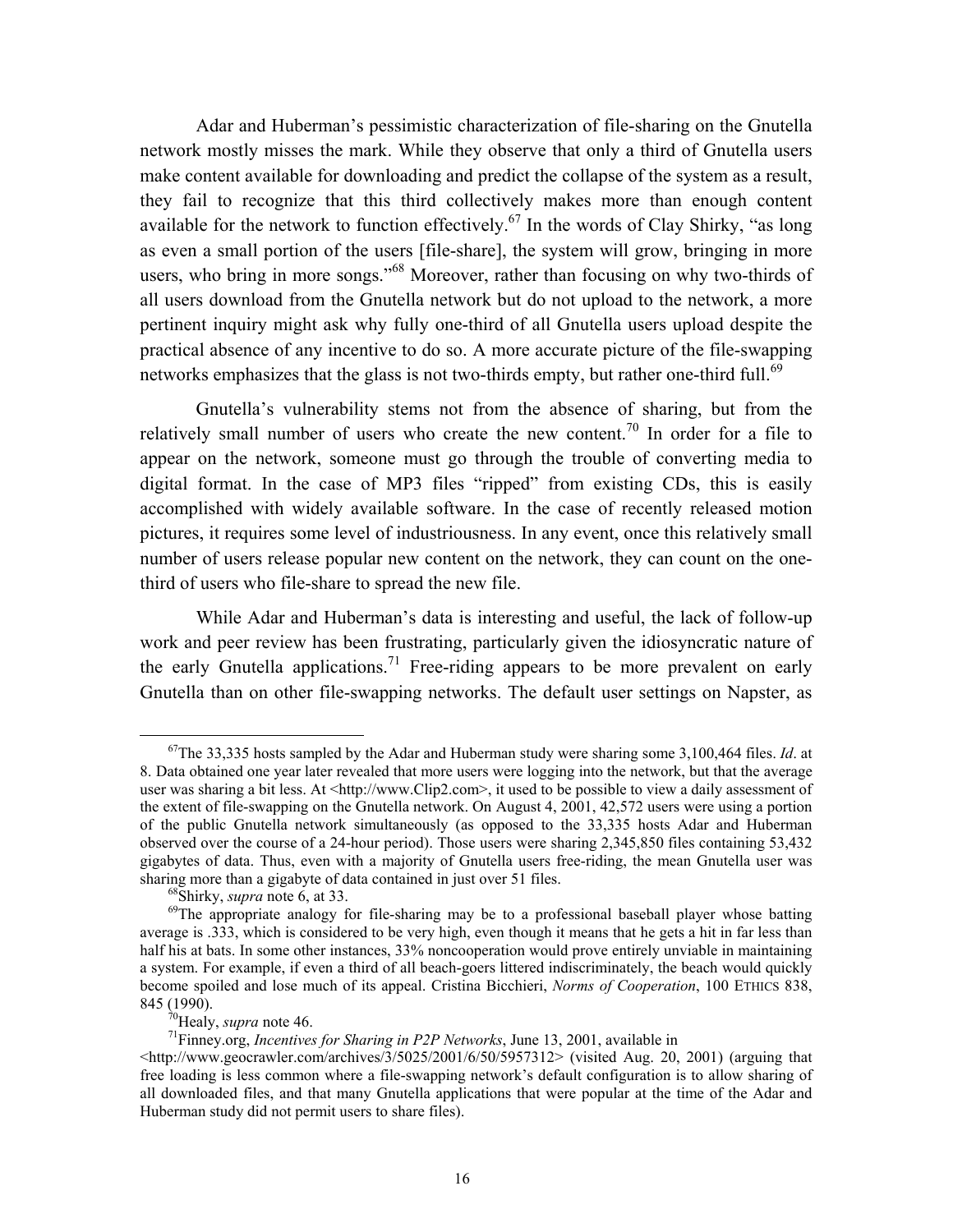<span id="page-18-5"></span>well as on hybrid programs and more recent Gnutella applications,<sup>72</sup> provided that after a user has downloaded a file, his copy of that file would be available for other users to download from him.<sup>73</sup> (In other words, the user's download directory would, by default, be treated as a "shared" directory from which other users on the network could download.) Similarly, Napster and Morpheus both contained a default setting whereby uploading was enabled whenever the computer on which it was installed was activated.<sup>74</sup> A user with Napster installed therefore could be uploading copyrighted material obliviously while she was writing a term paper using Microsoft *Word*. As a result of these default settings, the onus was on the free-riding user to opt out of the file-sharing system. Opting out usually required a user to select the application's "Options" button and then check an easily visible box containing text stating that the user was disabling sharing with other users. The cost of locating and checking this box, though minimal, prompted lazy, unsophisticated, or ambivalent network users to make their files available for others to download.[75](#page-18-3) As a result, some users abide by the default choice regardless of whether that choice is pro-sharing or anti-sharing.<sup>76</sup> Early Gnutella applications, by contrast, sometimes required users to opt-in to file-sharing. Adar and Huberman were thus studying a very early version of the Gnutella network, a network that was used by a relatively small population of users, and one in which cooperation was relatively difficult.

In November of 2001, I conducted a follow-up study of the MusicCity / KaZaA network, which was more popular, had many more users, and was easier to study than Gnutella. Data from that study revealed that 68% of music file-swappers shared at least one file, and 53% shared more than ten files.<sup>77</sup> The median network user was sharing 18

<span id="page-18-0"></span> $72$ Earlier versions of Gnutella applications did not default into any particular uploading arrangement.

The user was asked what he wanted to share and selected the appropriate directories on his hard drive.<br><sup>73</sup>Kelly Truelove & Andrew Chasin*, Morpheus Out of the Underworld*, July 2, 2001, *available in*<br>
<http://www.openp2p

<span id="page-18-3"></span><span id="page-18-2"></span><span id="page-18-1"></span>

<sup>&</sup>lt;sup>74</sup>*Id.* <sup>75</sup>Philippe Golle et al., *Incentives for Sharing in Peer-to-Peer Networks*, 2001, at 7, available in <br>
114*Ith*://crypto.stanford.edu/~pgolle/papers/peer.pdf> (visited August 17, 2001).

<span id="page-18-4"></span><sup>&</sup>lt;sup>16</sup>Cf. Richard H. Thaler, *Psychology and Savings Policies*, 84 AM. ECON. REV. 186, 191 (1994) (noting that inertia, loss aversion, and transaction costs cause employees to accept the default options connected to their employers' 401(k) plans).<br><sup>77</sup>The sample size for my study consisted of 208 unique users who downloaded MP3 files from my

hard drive during several sessions in November. For the purposes of my study, I compiled a shared directory containing a broadly representative sample of music files—some new, some old, some desirable, some evidently not so desirable. For each download I recorded the downloader's user name, the file being downloaded, the number of files being shared in his or her directory, whether the user was sharing files that were identified as pornography or child pornography, and whether the file downloaded appeared in the downloader's own shared directory at the conclusion of the file transfer. There are several potential sources of bias resulting from my methodology. First, the sample missed those users who are pure passive uploaders—those who constantly upload but never download content from others. This group is evidently small but not nonexistent. *Cf*. *infra* note 92. On the other hand, it is worth noting that this group will only be somewhat underrepresented in my sample because even passive uploaders need to acquire content in order to share content, and downloading such content from others will usually be less cumbersome than creating it anew. Second, the sample missed those who are interested in obtaining non-music content, such as DVD movies and pornographic images. Because of legal, logistical, and moral constraints, I did not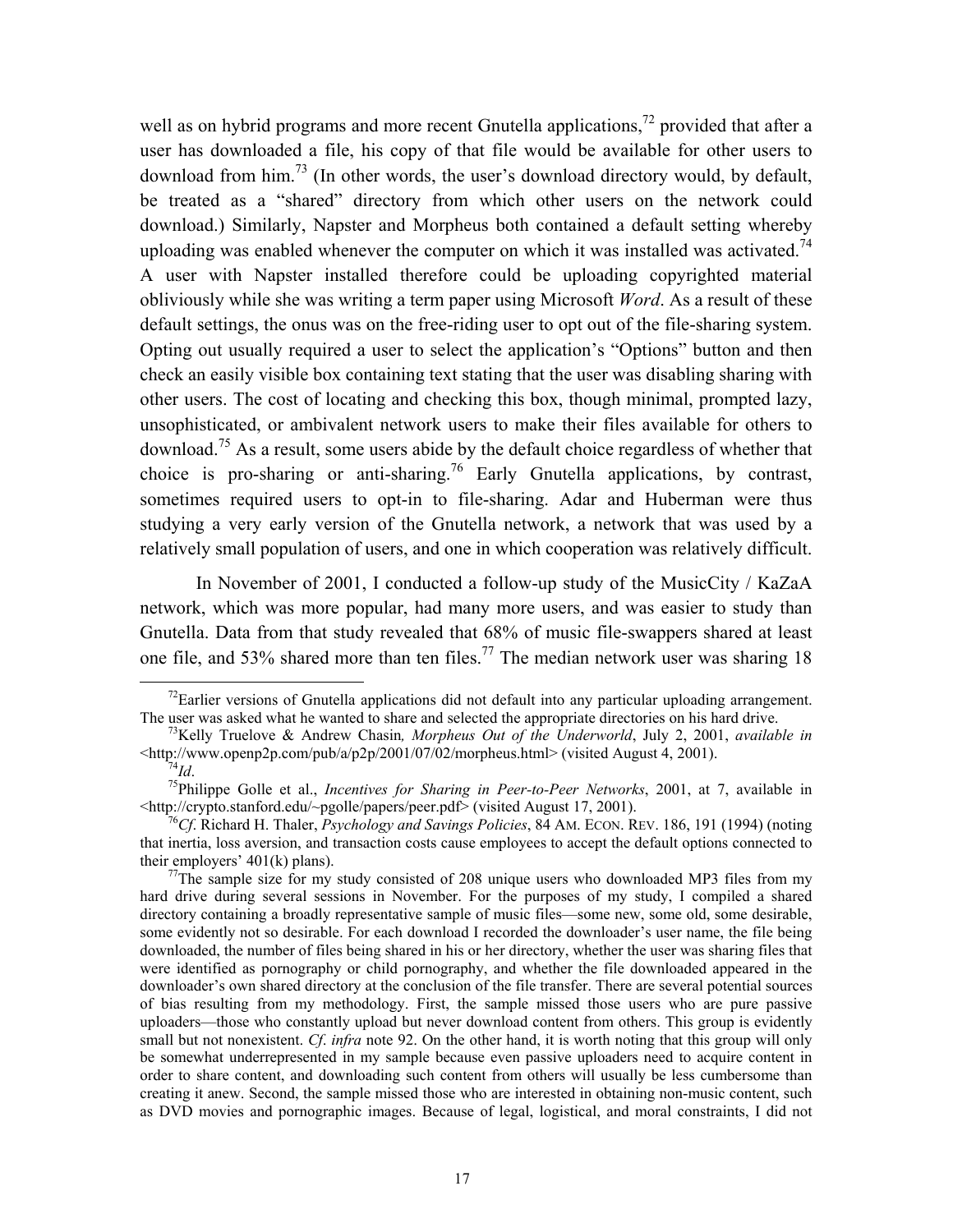<span id="page-19-0"></span>songs, the equivalent of less than two typical music CDs. Just 20% of all users shared more than 100 files each. Yet, according to a survey conducted by Edison Media Research, 43% of file-swappers admitted downloading 100 or more files.<sup>78</sup> So a majority of file-swappers with large collections were evidently choosing to share only portions of those collections. Cooperation, albeit small-scale cooperation, was therefore the norm on MusicCity. At least part of this increased sharing, relative to Gnutella, surely stemmed from the defaults built into these systems. That said, much of the sharing appears to be motivated by other factors. That is because a majority of sharers evidently shared content in a manner inconsistent with the defaults built into the MusicCity and KaZaA applications[.79](#page-19-2) Users of MusicCity, like early users of Gnutella, therefore made *conscious decisions* about *whether* to contribute content to anonymous others, and about the *extent* of those contributions. In short, millions of users of Napster, Gnutella, Morpheus, and other file-swapping networks made files available for download by total strangers, notwithstanding their lack of an obvious incentive for doing so.

#### 2. Files Are Usually Accurately Labeled and of High Quality

It was exceptionally rare for files to be misidentified on Napster, Gnutella, and the other file-swapping networks. A user who downloaded a file entitled "Thelonius Monk— Straight, No Chaser," would almost certainly obtain that tune performed by that artist. In a few instances, musical compositions were misidentified, but without any apparent malicious motive. For example, there was widespread confusion among users of the fileswapping networks as to who composed "The Flight of the Bumble Bee."<sup>80</sup> Other than

include those files in my sample directory. Third, to the extent that my music sample was unrepresentative of the music content sought on the network, there may be a further source of bias. All three sources introduce the potential for slight sample bias into the study, and further research will help clarify the extent

<span id="page-19-1"></span><sup>&</sup>lt;sup>78</sup>Edison Media Research, The National Record Buyers Study II § 1(2002), available in  $\lt$ http://www.edisonresearch.com/R&RRecordBuyersII.htm> (visited August 3, 2002). Edison's data is based on a survey conducted in May of 2002, approximately six months after I collected my data. *See also* Bill Husted, *Music Downloads Are Going Strong Despite Napster's Setback*, ATLANTA J.-CONST., Jan 20, 2002, at 1P (providing anecdotal evidence suggesting that some users have enormous music collections numbering in the "thousands, if not tens of thousands, of songs").<br><sup>79</sup>Thirty-two percent of users elected not to share any files, contrary to MusicCity's defaults. Twenty-

<span id="page-19-2"></span>two percent of sharers opted not to pass along files they had just downloaded, behaving in a manner that is inconsistent with the software defaults and technically difficult. Finally, it appears, based on Edison Media Research's survey, that at least half of the remaining sharers elected to share only a portion of their MP3 collections, which is not only inconsistent with the software's defaults but also somewhat cumbersome. (It is evidently common for users to move files from their shared directories to non-shared directories from time to time, then allow increased sharing as the size of their shared directories grow with subsequent downloads. It would have been much simpler for users to opt not to share any files, yet relatively few chose

<span id="page-19-3"></span>that option.)<br><sup>80</sup>A Gnutella search reveals that approximately an equal number of "Flight of the Bumble Bee" files identify its composer as Beethoven and Rimsky Korsakov. Rachmaninoff is the next most popular answer, followed by Tchaikovsky, and even Mozart.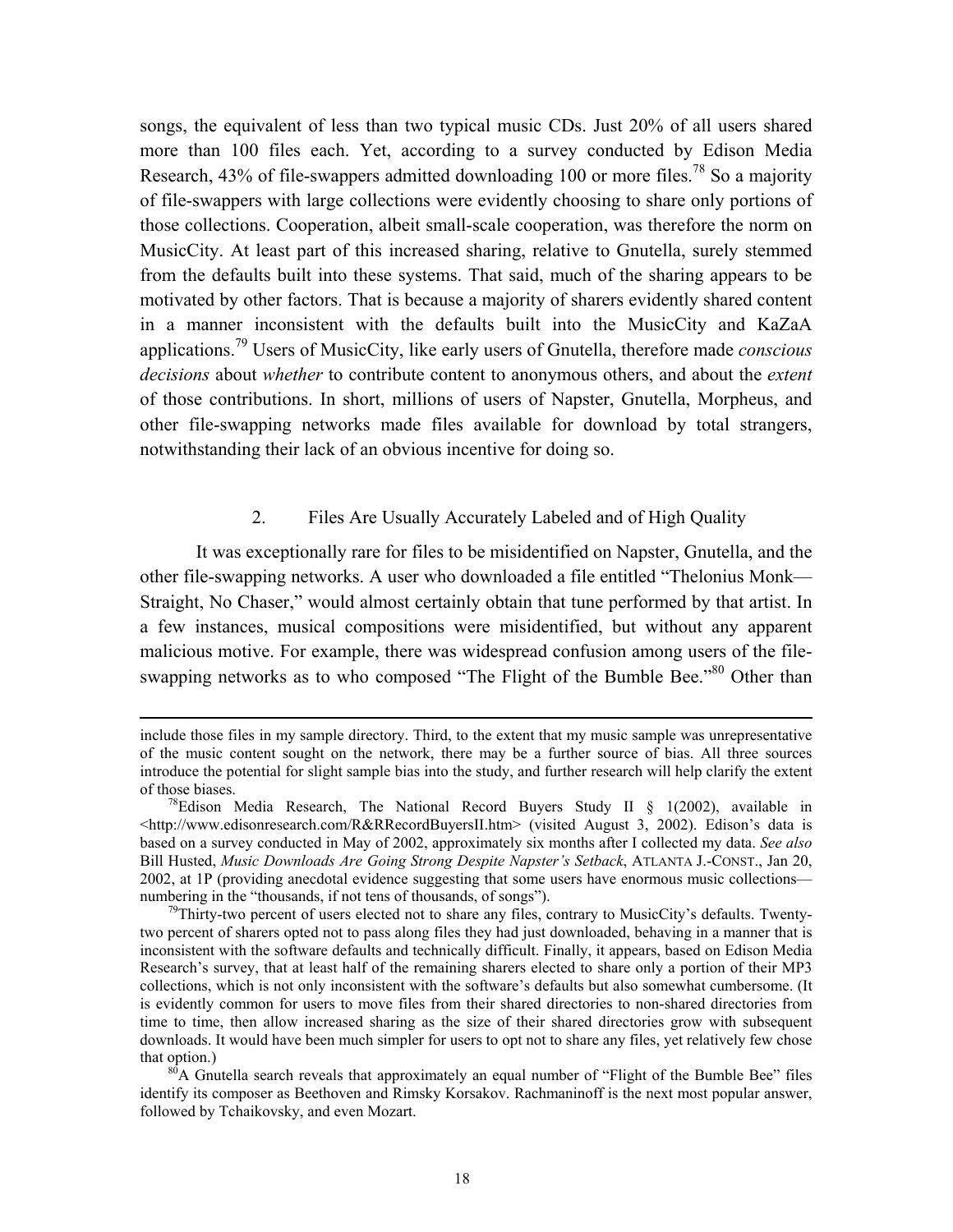that, the overwhelming majority of music files available on Napster, Gnutella, and hybrid systems were accurately identified in terms of content.<sup>81</sup>

Given the amount of mischief that generally pervades the Internet,  $82$  it is surprising that extensive downloading revealed almost no evidence of song misidentification on the file-swapping networks. Recall that a small percentage of the user population is responsible for creating the files that hundreds of other users exchange on the Internet. Further, because of the technological defaults built into the software, many users of the hybrids automatically made available for downloading any file they had just downloaded. My MusicCity sample revealed that 78% of sharers automatically shared a file they have just downloaded. It follows from these premises that a small but energetic band of downloaders could rapidly spread large numbers of maliciously misidentified files through the Internet.

The primary organized effort to misidentify files available on file-swapping networks has involved child pornography. The trading of child pornography on the Internet, and especially on Gnutella, is rampant.<sup>83</sup> One organization that was concerned about Gnutella's use by child pornographers adopted the file misidentification strategy, albeit with a shame sanctions twist. $84$  The proprietors of the web site Zeropaid.com posted a number of phony child pornography files on Gnutella, then recorded the IP addresses of those who downloaded them, and posted those addresses on their web site's "Wall of Shame."<sup>85</sup> While Zeropaid.com did not take the next step of tracing those IP addresses to particular individuals, computer users with moderate sophistication could have done so. According to the Zeropaid.com web site, the Wall of Shame's creators hoped to frighten and shame those who traffic in child pornography into leaving the

<span id="page-20-0"></span> $81$ From March to August 2001, I downloaded a large sample size of MP3 files from Napster, Gnutella (using BearShare), and MusicCity's Morpheus. As best I can determine, less than one-half of one percent of these files were substantially mislabeled as to artist or title. One mild form of misidentification is common. Pornographic files are often labeled using obvious pornographic terms, in addition to the name of a popular artist. For example, a search for "Christina Aguilera" on Gnutella will turn up hundreds of MP3 files by that artist and a few hardcore pornographic files in which the word Aguilera is surrounded by sexually explicit words. This method is apparently used by pornography lovers as a way of exposing their pornographic content to a large group of potential downloaders. Of course, no one who downloads such a file would entertain the notion that the file has even the most remote connection to Christina Aguilera. This mislabeling therefore has little effect on trust among members. 82*See, e.g.*, David Anderson, *SETI@home*, *in* PEER-TO-PEER, *supra* note 6, at 67, 72 (discussing the

<span id="page-20-1"></span>SETI@home application, which allows computer users to donate their excess processing capacity to the analysis of radio waves pursuant to the search for extraterrestrial life, and noting that a number of participants "doctored their result files, making it appear that their computers had found a strong signal").

<span id="page-20-2"></span><sup>&</sup>lt;sup>83</sup>John Schwartz, *File Swapping Is New Route for Pornography on Internet*, N.Y. TIMES, July 28, 2001, at A1; Bob Sullivan, *Gnutella Ignites Porn, Pirate Worries*, April 13, 2000, available in

<span id="page-20-3"></span><sup>&</sup>lt;sup>84</sup>On shame sanctions, see generally ERIC A. POSNER, LAW AND SOCIAL NORMS 88-111 (2000); Dan M. Kahan, *What Do Alternative Sanctions Mean?*, 63 U. CHI. LAW. REV. 591 (1996); and James Q. Whitman, *What Is Wrong with Shame Sanctions?*, 107 YALE L.J. 1056 (1998).

<span id="page-20-4"></span>Whitman, *What Is Wrong with Shame Sanctions?*, 107 YALE L.J. 1056 (1998). 85Kan, *supra* note 36, at 118-19; Bob Sullivan, *Gnutella Porn Surfers Exposed*, May 4, 2000, available in <http://www.zdnet.com/2100-11-520437.html> (visited August 9, 2002).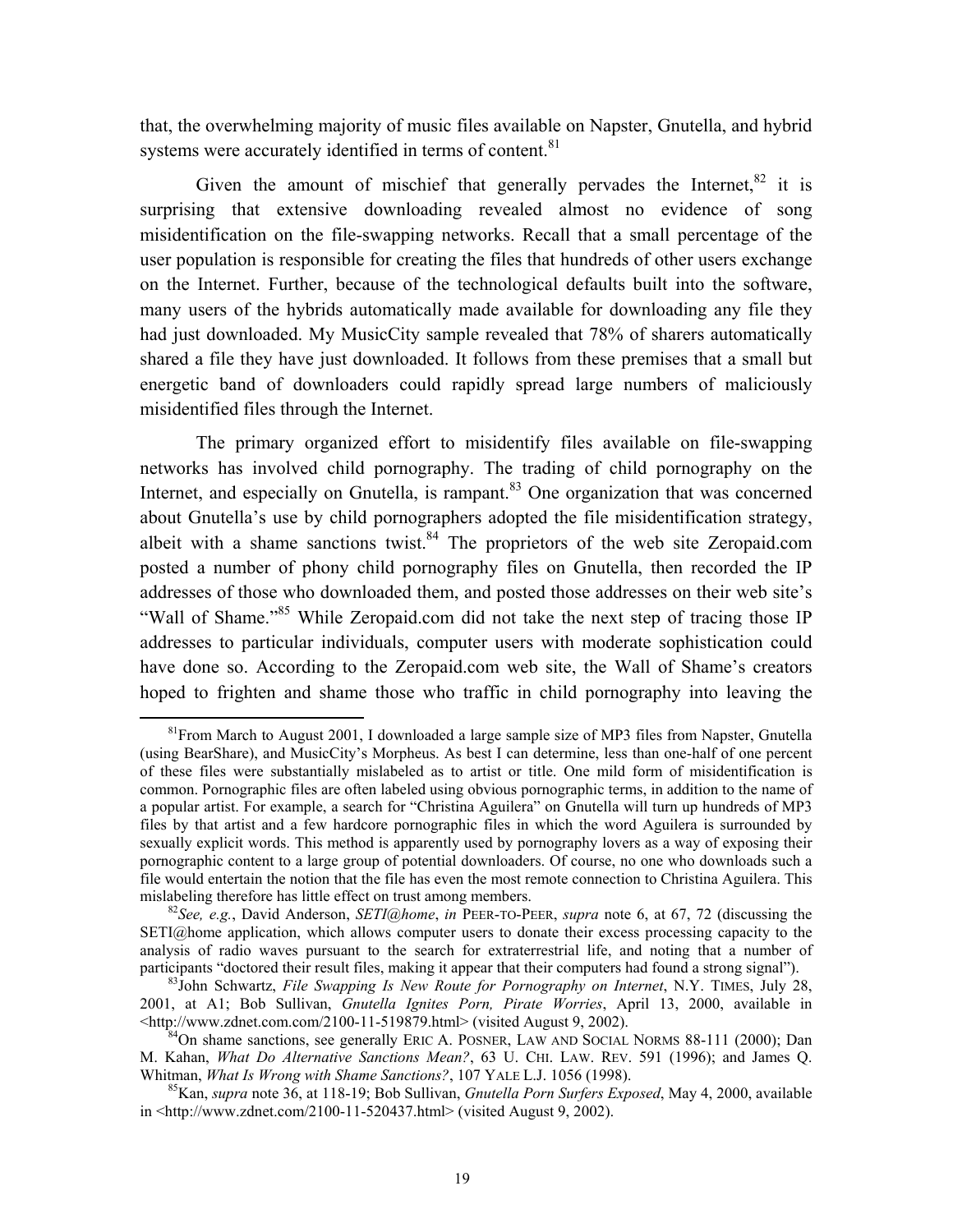Gnutella network. To that end, Zeropaid's creators also distributed a program called "Fakeroo" that would permit individual Internet users to create their own walls of shame.<sup>86</sup> Following Zeropaid's lead, several other Gnutella users have discussed intentionally mislabeling content so as to confuse and harass those using the network to traffic in child pornography.<sup>87</sup> Zeropaid.com's efforts prompted a great deal of criticism from file-swappers, both from those who believe that intentional deception is wrong even if the goals are noble and from those who defend child pornography on the "merits."<sup>[88](#page-21-2)</sup> Indeed, opponents of the Wall of Shame successfully ended Zeropaid.com's experiment with it in rather short order, as the late Gene Kan noted:

The Wall of Shame met a rapid demise in a rather curious and very Internet way. Once news of its existence circulated on the IRC [an Internet chatting network], Gnutella users with disruptive senses of humor flooded the network with suggestive searches in their attempts to get their IP addresses on the Wall of Shame.<sup>89</sup>

Zeropaid.com was therefore forced to "tear down that wall" after a brief run, although it did leave archived versions of the Wall on its page for more than a year.

While not as rare as song misidentifications, faulty recordings also have been an infrequent nuisance on the file-swapping networks. Some MP3 files contain incomplete versions of songs; some MP3s are low-quality recordings; and some MP3s contain mysterious screeches and pops that sound quite unpleasant when reproduced by computer speakers.<sup>90</sup> Because these flaws in MP3 files are more difficult to detect than mislabeling,  $91$  the existence of large numbers of flawed copies would quickly erode the trust that has developed on the file-swapping networks.

<span id="page-21-0"></span><sup>&</sup>lt;sup>86</sup>Fakeroo, available in <http:/www.zeropaid.com/busted/fake.php> (visited Aug. 8, 2001). <sup>87</sup>For an extended discussion, see

<span id="page-21-1"></span>

http://www.gnutellaforums.com/showthread.php?s=18602f5a72f0507e902dc801c84ba751&threadid=1 988 (visited August 1, 2001).<br><sup>88</sup>*See generally* Zeropaid.com User Forum, available in <http://www.zeropaid.com/cgi-

<span id="page-21-2"></span>bin/ub/UltraBoard.pl?Action=ShowBoard&Board=TheWall&Idle=&Sort=&Order=&Session=> (visited Aug. 6, 2001).<br><sup>89</sup>Kan, *supra* note 36, at 119.<br><sup>90</sup>Approximately one and a half percent of the MP3 files in the sample I downloaded were significantly

<span id="page-21-4"></span><span id="page-21-3"></span>

flawed. Most of these songs were incomplete, and a few songs contained harsh and mysterious noises.<br><sup>91</sup>Mislabeling could ordinarily be detected within a note or two, so a user who played a song on his

<span id="page-21-5"></span>computer before burning it onto his CD would likely delete the mislabeled version and try to find a properly labeled version. By contrast, a degraded version of a song that skips or cuts off early might not be detected by a user until it is burned onto a CD and listened to in its entirety. At that point, the user generally will not be able to erase the flawed file, and will need to endure the imperfect version or burn a new CD.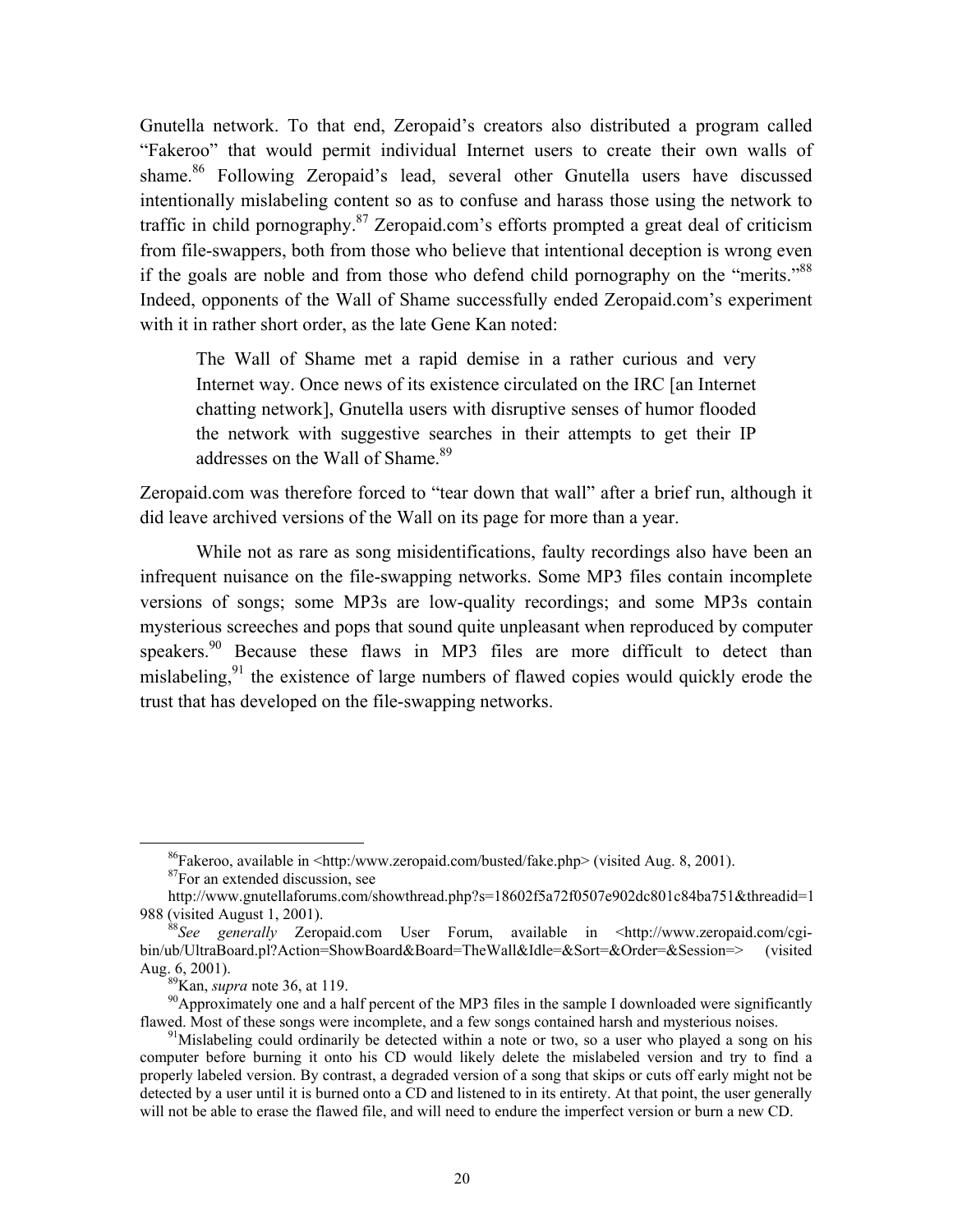#### 3. A Failure of Cooperation: Transmission Disruptions Are Frequent

<span id="page-22-0"></span>Obtaining files via a file-swapping network is necessarily a two-way street. Thus, every file I download is being supplied by another user somewhere. The nature of the transaction is such that it can be terminated by either user. It appears that a few fileswappers leave their computers running file-swapping software indefinitely, either by default or intentionally, and allow others to download their files twenty-four hours a day.<sup>92</sup> But most users make their files available for downloading only while they themselves are searching for new files. If these users behave self-interestedly, one would expect that they would regularly log off their networks regardless of whether anyone is in the midst of a lengthy download. As it happens, download cutoffs were one of the more vexing problems on the Napster and Gnutella networks.<sup>93</sup> A user downloading a large file —such as a DVD movie or a complete album fused into a single MP3 file—had no better than a 50% chance of succeeding if the download would require more than a few hours. Some portion of these interruptions could be attributed to network errors or failures, but a significant number can be attributed to users shutting down their computers while an upload is in progress.  $94$ 

There was an aspirational norm<sup>95</sup> on the Napster and Gnutella networks holding that it is improper to log off the system while someone else is downloading a file from you. This rule was announced both through the software itself, which discourages such behavior with various warnings and beeps, and through general discussions of Napster and Gnutella netiquette.<sup>96</sup> Some users apparently felt pangs of guilt when they logged off the network while a download was in progress. $\frac{97}{2}$ 

Efforts to secure widespread compliance with the aspirational anti-termination norm on Gnutella faced a particular disadvantage: the low likelihood of repeat-player situations. Gnutella's public network consists of a series of networks. Each time a user accesses Gnutella, he likely connects to a different segment of the network and is linked with completely different users. Indeed, two computers connecting to the Internet from

<span id="page-22-1"></span> $92$ Bearshare, a Gnutella program, permits users to examine how long users who have made files available have been logged into the system. (Note, however, that this data is provided only with respect to about half of all users.) It generally shows that the majority of users have been logged onto the network for less than a few hours, but that a not insignificant minority have been logged on for days at a time. 93*High-Speed Hookup Could Let You Download Napster Better*, HOUSTON CHRON., May 12, 2000, at

<span id="page-22-2"></span><sup>4;</sup> Kelly Truelove, *Gnutella: Alive, Well, and Changing Fast*, Jan. 25, 2001, available in

<span id="page-22-4"></span><span id="page-22-3"></span>

<sup>&</sup>lt;sup>94</sup>*Id.* <sup>95</sup>For a discussion of aspirational norms that are not strongly adhered to, see Lior Jacob Strahilevitz, *How Changes in Property Regimes Influence Social Norms: Commodifying California's Carpool Lanes*, 75 IND. L.J. 1231, 1240-41 (2000).

<span id="page-22-5"></span><sup>96</sup>*See generally* 

http://www.gnutellaforums.com/showthread.php?s=18602f5a72f0507e902dc801c84ba751&threadid=1 988 (posted June 27, 2001) (discussing the netiquette of signing off the Gnutella network while another's download is in progress). 97*Id*.

<span id="page-22-6"></span>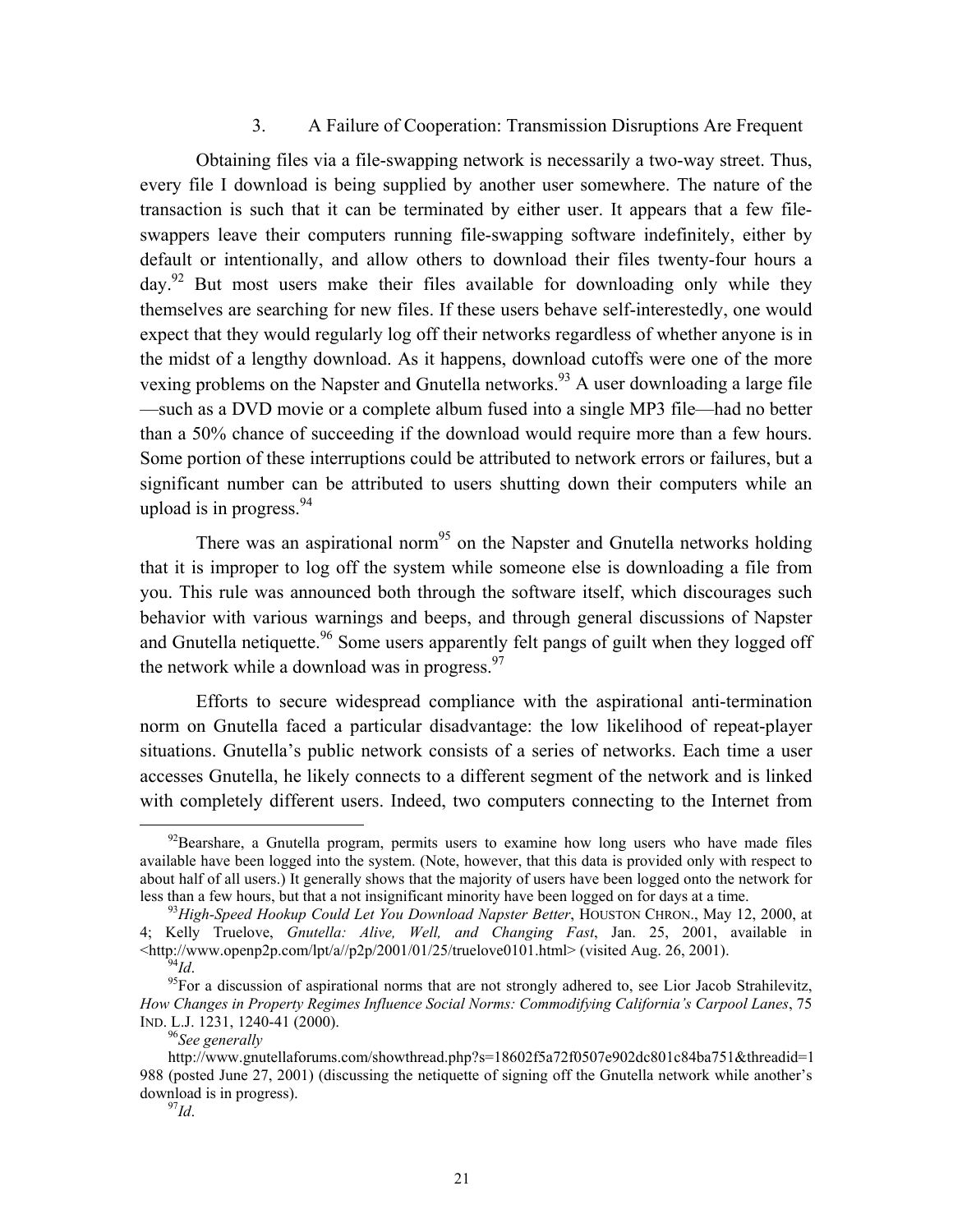<span id="page-23-0"></span>the same residence will probably log into different, essentially unlinked parts of the Gnutella network. In a close-knit group it would be relatively easy for a user to retaliate against one who had terminated in the midst of a transmission by doing the same to him—the venerable tit-for-tat strategy.<sup>98</sup> In an environment characterized by anonymity and a lack of opportunities for repeat playing, chances for payback against a user who has just logged off will be rare.<sup>[99](#page-23-2)</sup>

The prevalence of transmission terminations suggests that the Napster and Gnutella networks' ability to foster trust and benevolence among users ran up against certain limits. While a user may have believed it was "wrong" to shut down his computer while someone else was downloading a large file, he did so anyway if the alternative was to keep his computer running unnecessarily overnight. Download terminations were particularly irritating to three groups: (1) those who had slow Internet connections; (2) those who downloaded large files; and (3) those who were in the process of downloading difficult-to-find files that cannot be downloaded readily from other users. In short, the aspirational anti-termination norm turned out to be largely ignored in practice.

As a result of the inability of informal norms to solve the termination problem, computer programmers turned to a technological fix. The new Gnutella and hybrid fileswapping programs contain features designed to minimize the termination problem by permitting simultaneous downloads of the same file from different users. Assuming that all users remain connected throughout the download, the software will download a portion of the file from each. If one user disconnects during the download, the other uploaders will automatically pick up the slack. Moreover, the hybrids generally permit users to continue aborted downloads in progress. Thus, technology created a safety net when uncooperative behavior was too prevalent on the networks.

#### **II. File-Swapping Norms**

Widespread copyright infringement is nothing new. For years, users of copyrighted software have exchanged unlicensed copies with family members and colleagues. Audio cassettes have long been used to make copies of entire music CDs, which have been distributed among friends. Choirs copy sheet music and perform songs without ever thinking about obtaining public performance rights through legitimate channels. As these behaviors suggest, copyright laws were frequently ignored among members of close-knit groups. While making a copy of an album or reading available to a friend may have been unlawful, there was no social norm constraining such *de minimis* 

<span id="page-23-1"></span> <sup>98</sup>*See* Robert Axelrod, *The Emergence of Cooperation among Egoists*, 75 AM. POL. SCI. REV. 306,

<span id="page-23-2"></span> $\frac{99}{2}$ For discussions of anonymity on the Internet and its influence on social norms, see LAWRENCE LESSIG, CODE AND OTHER LAWS OF CYBERSPACE 30-34 (1999); and April Mara Major, *Norm Origin and Development in Cyberspace: Models of Cybernorm Evolution*, 78 WASH. U. L.Q. 59, 95-102 (2000).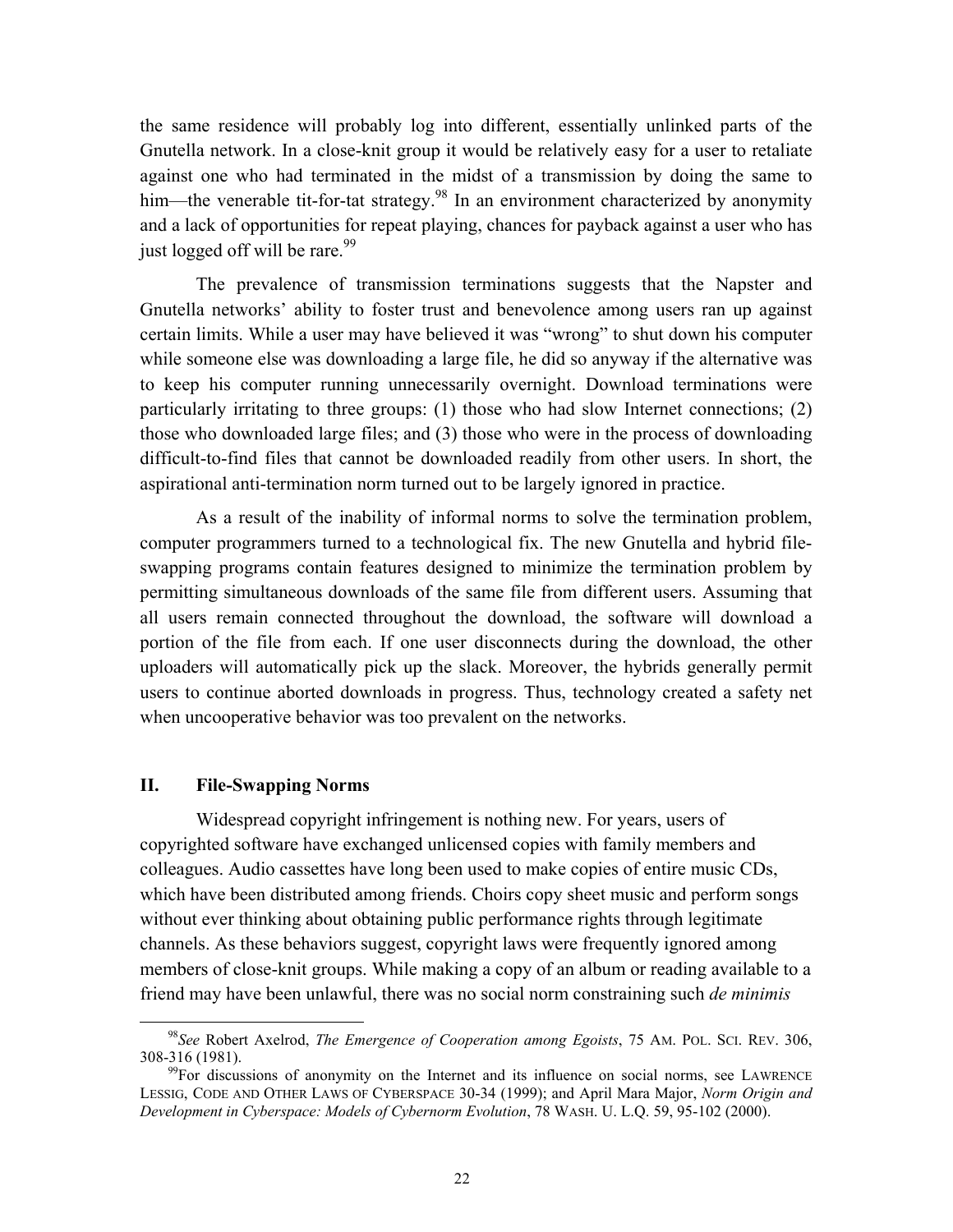<span id="page-24-2"></span>infringement behavior. As a result, the copyright laws were largely irrelevant, at least among certain close-knit groups of individual actors.

Napster and its successors advanced a new norm. Napster empowered the individual computer users to obtain sound recordings, not only from friends, family members, and co-workers, but from anonymous individuals who they had never met and never would meet. It facilitated peer-to-peer file transfers among computer users on different continents. The relevant universe of potential transaction partners for copyright infringers was expanded to unprecedented levels.<sup>100</sup> An individual, aided by this technology, could easily engage in *de maximus* copyright infringement without ever leaving his home.

Whereas popular norms during the 1980s likely would have tolerated an individual's making a copy of the *Pacman* game for a trusted acquaintance, they would not have tolerated that same individual's making hundreds of unauthorized copies of *Pacman* and distributing them to strangers across the globe.<sup>101</sup> Yet that is precisely what a Gnutella user does by making such files available for others to download. The transition from *de minimis* to *de maximus* file-sharing has significantly weakened reverence for intellectual property rights, even relative to where it stood a decade or two ago.<sup>102</sup> The

<span id="page-24-0"></span><sup>&</sup>lt;sup>100</sup>Before Internet access became widespread, computer Bulletin Board Services (BBS) made hacked copies of computer games and other software available to their members, often for free. That said, the universe of members was ordinarily constrained geographically by those for whom dialing into the BBS would be a local call. (Given the slowness of downloads on the modems of the day, very few individuals would find it worth their while to pay long distance telephone rates in order to access a remote BBS.) Moreover, BBS system operators (sysops) who made copyrighted content available numbered in the thousands domestically. Sysops were an odd bunch —I know, as I used to be one during my teenaged years—and very dissimilar from society as a whole. For more on Sysop culture, see Jonathan Marshall, *Boom in Computer Bulletin Boards*, S.F. CHRONICLE, Dec. 5, 1994, at A1. Once Napster brought in tens of millions of domestic file-swappers, it began dealing with a user population that was much more reflective of society as a whole and its values. 101Peter K. Schalestock, *Panel One: The Road to Napster: Internet Technology & Digital Content*, 50

<span id="page-24-1"></span>AM. U. L. REV. 363, 381 (2000).<br><sup>102</sup>One needs to be cautious about making statements that popular attitudes have shifted in response to

technological change. Not surprisingly, Gallup never thought to ask the people it polled in the early 1980s whether it would be morally wrong to obtain free sound recordings from strangers over computer networks—existing technologies simply did not make such behavior possible, and so it never occurred to anyone to ask about it. What we can do is compare the survey responses of Americans socialized during the pre-Internet era to those of Americans who grew up in the last decade to see whether they view fileswapping differently. If so, that suggests that we may be in the midst of a shift in norms, with older Americans adhering to the norms they acquired during their formative years and younger Americans embracing a new norm. It turns out that different age groups view the morality of file-swapping quite differently.

According to a Pew poll taken shortly before the *Napster* decision, 64% of those between the ages of 18 and 29 believe that there is nothing wrong with downloading music for free off the Internet. Lenhart & Fox, *supra* note 14, at 6. By contrast, 43% of those aged 30 to 49 and 28% of 50-64 year-olds believed that there was nothing wrong with such downloading. *Id*. Fifty-one percent of Internet users aged 18 to 29 had downloaded music by February 2001, compared to only 23% of those aged 30-49, and 15% of those Internet users aged 50 or older. Graziano & Rainie, *supra* note 17, at 4. Edison Media Research asked respondents whether they agreed with the following statement: "There is nothing morally wrong about downloading music for free from the Internet." Seventy-four percent of those aged 12 to 17 agreed with the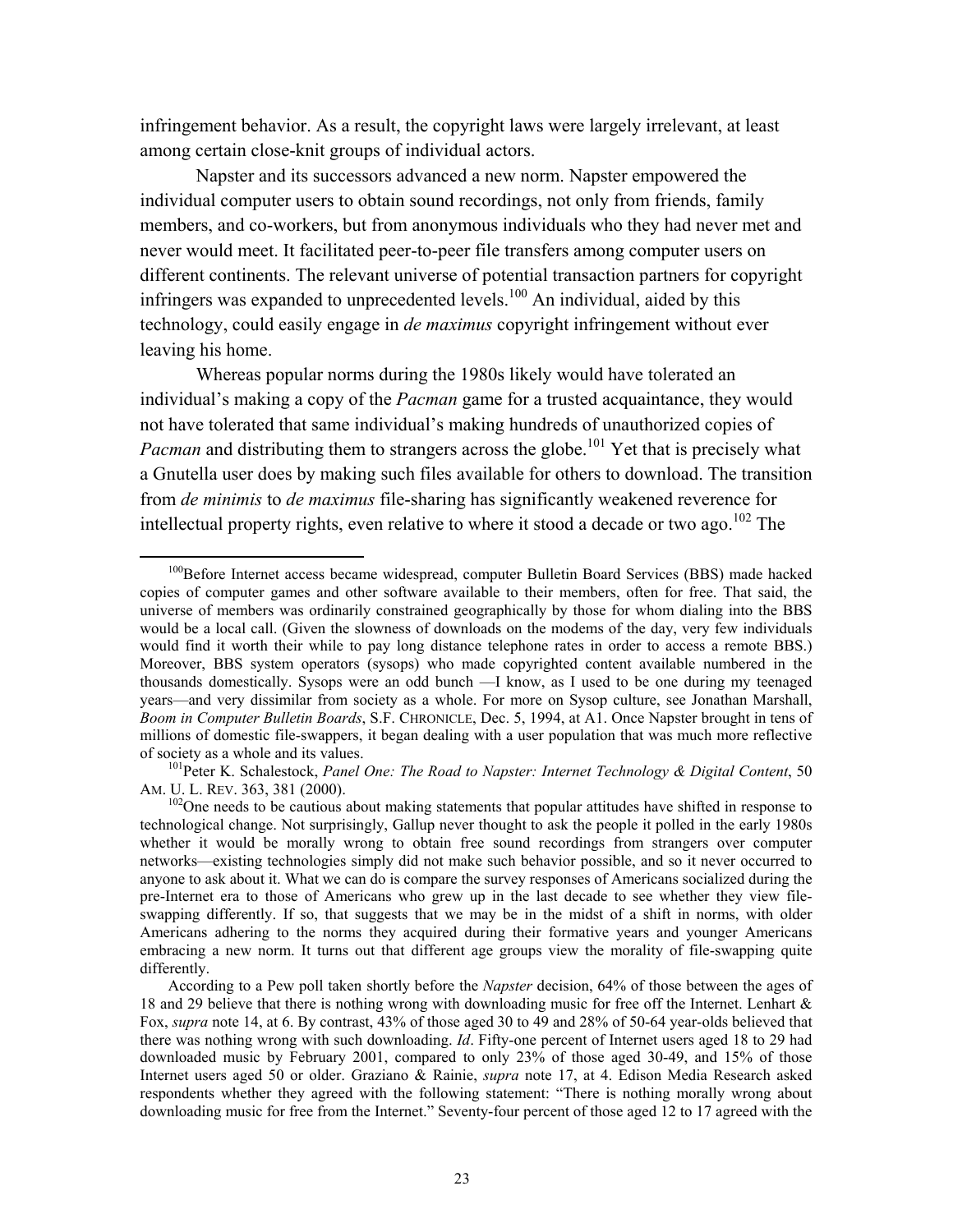<span id="page-25-0"></span>file-swapping networks therefore represent a particularly brazen and successful attack on intellectual property rights.

The simple account of how the types of transactions that Napster facilitated became socially acceptable attributes it entirely to the emergence of the new technology. On this account, the absence of an anti-de minimis-infringement norm was a function of transaction costs. Small-scale infringement was relatively inexpensive for the individual infringer, and evidently did little to harm copyright holders' bottom lines. Indeed, under certain conditions, sharing among members of a close-knit group may have increased copyright holders' profits.<sup>103</sup> Large scale infringement was different in two ways. First, it required significant investments in technology for duplicating digital media. Second, and relatedly, it had the potential to adversely effect copyright holders' profits in obvious ways. Thus, a large-scale infringer was someone who had invested a not-insignificant amount of resources in expanding his capacity to infringe, presumably in order to recover not-insignificant amounts of revenue at the copyright holders' expense. Napster dramatically lowered the transaction costs of becoming a large-scale infringer and removed the necessary implication that a large-scale infringer was trying to profit personally from her activities.<sup>104</sup> In short, large-scale Napster sharers looked more like altruists than thieves, and no longer deserved the scorn that had previously been reserved for those who sold knock-off CDs on street corners. In my view, though, this technological shift was a necessary but not a sufficient condition for the norm shift that followed. A complete explanation requires at least some examination of the role played by the media and other opinion leaders in promoting Napster.

#### *A. The Social Norms Framework: The Emergence of Norms*

Social norms are patterns of behavior that are widely adhered to by some group of individuals, at least in part because of social pressures to conform to that norm. [105](#page-25-3) In close-knit settings, this social pressure may take the form of ostracism or the loss of esteem for those who violate existing social norms and increased esteem for those who

statement, as did 59% of those aged 18-24. Yet only 45% of those aged 25 to 34 and 39% of those aged 35 to 44 agreed with the statement. Edison Media Research, *supra* note 78, at § 1. While a change in norms is the most plausible account for these differential polling results, it is also conceivable that older respondents are naturally more skeptical of technologies that challenge existing property regimes or that older respondents have a more informed understanding of the justification for providing record labels with a revenue stream through album sales. The passage of time will resolve this question, as pollsters will have an opportunity to examine whether today's youthful cohorts carry their pro-file-swapping views with them

<span id="page-25-1"></span>into middle age. 103Yannis Bakos, Eric Brynjolfsson & Douglas Lichtman, *Shared Information Goods*, 42 J.L. & ECON.

<span id="page-25-2"></span> $104$ Napster also flourished at a time when CD burning technology was becoming inexpensive. Raymond Shih Ray Ku, *The Creative Destruction of Copyright: Napster and the New Economics of Digital Technology*, 69 U.CHI. L. REV. 263, 273-74 (2002). 105Strahilevitz, *supra* note 95, at 1234 n.11.

<span id="page-25-3"></span>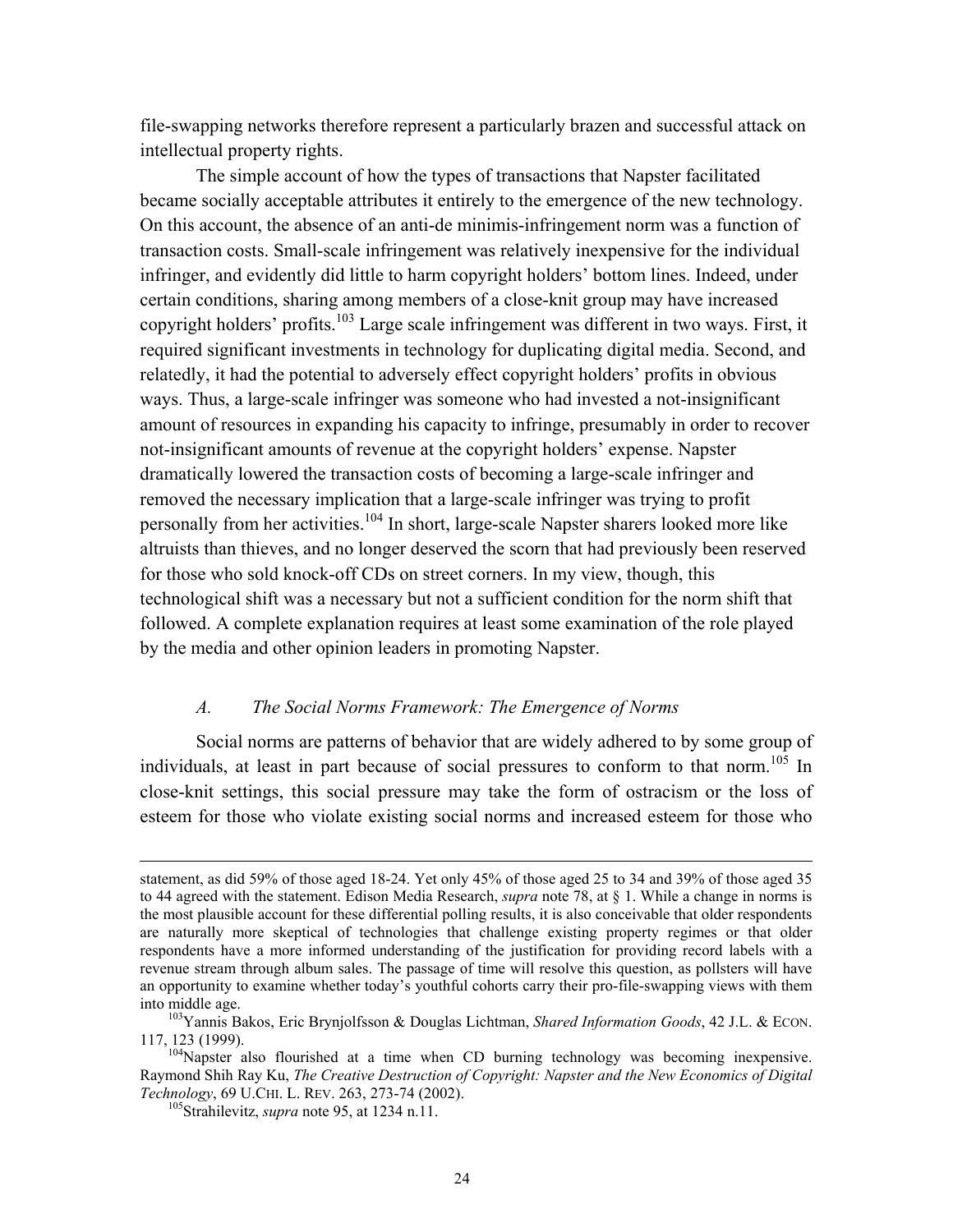<span id="page-26-6"></span><span id="page-26-0"></span>enforce or abide by these norms (the Richard McAdams theory), or a desire to obtain the economic rewards that are conferred upon those who signal their suitability for cooperative exchanges by enforcing or abiding by existing norms (the Eric Posner theory).<sup>106</sup> Alternatively, as I will argue in Section III.C.5, the social pressure engendering norm enforcement can be self-imposed: An individual may conform to a norm because her self esteem depends on her compliance with it. Regardless of how they arise, social norms often will have two components: moral (how people ought to behave) and descriptive (how people do behave).<sup>107</sup>

Three related insights are foundational in the social norms literature. First, people's behavior often conforms more closely with social norms regarding how people should behave than with laws that instruct people how to behave.<sup>108</sup> Second, because of the power of social norms, those laws that parallel social norms will be adhered to most widely and enforced most easily.<sup>109</sup> Third, under certain conditions, government laws and policies can alter social norms.<sup>110</sup>

#### *B. How the Pro-File-Swapping Norms Emerged*

#### 1. Norm Entrepreneurs

In the case of Napster and Gnutella, norm entrepreneurs played an important role in fostering the emerging pro-file-swapping norms. Napster's norm entrepreneurs were the handful of programmers who created the new network and the people who uploaded the initial copyrighted content, many of whom were friends or acquaintances of Napster's primary programmer.<sup>111</sup> This group consisted of slightly more than 30 people.<sup>112</sup> Yet

<span id="page-26-1"></span><sup>&</sup>lt;sup>106</sup>McAdams posits that norms are enforced and effective because individuals value esteem among their peers, and compliance with and enforcement of existing norms are ways of obtaining esteem from peers. *See* Richard H. McAdams, *The Origin, Development, and Regulation of Norms*, 96 MICH. L. REV. 338, 356-72 (1997); *see also* Robert Sugden, *Spontaneous Order*, 3 J. OF ECON. PERSPECTIVES 85, 95-97 (1989) (articulating a similar theory). Posner, by contrast, argues that norms are enforced and adhered to because compliance with norms is a means by which a member of society signals to his peers that he is an individual with a low discount rate, and hence someone who would be a good partner for future cooperative relationships and transactions. POSNER, *supra note* 84, at 18-27.<br><sup>107</sup>Strahilevitz, *supra* note 95, at 1234 n.11.<br><sup>108</sup>Neal Kumar Katyal, *Criminal Law in Cyberspace*, 149 U. PA. L. REV. 1003, 1009 (2001); Tom R.

<span id="page-26-7"></span><span id="page-26-3"></span><span id="page-26-2"></span>

Tyler, *Trust and Law Abidingness: A Proactive Model of Social Regulation*, 81 B.U. L. REV. 361, 398-99

<span id="page-26-4"></span><sup>(2001). 109</sup>Dan M. Kahan, *Gentle Nudges v. Hard Shoves: Solving the Sticky Norms Problem*, 67 U. CHI. L. REV. 607, 607-09 (2000); Saul Levmore, *Norms as Supplements*, 86 VA. L. REV. 1989, 1998-99, 2006-08 (2000); Tyler, *supra* note 108, at 402.<br><sup>110</sup>LESSIG, *supra* note 99, at 92-93; Robert D. Cooter, *Decentralized Law for a Complex Economy: The* 

<span id="page-26-5"></span>*Structural Approach to Adjudicating the New Law Merchant*, 144 U. PA. L. REV. 1643, 1694 (1996); Cass R. Sunstein, *Social Norms and Social Roles*, 96 COLUM. L. REV. 903, 910 (1996).<br><sup>111</sup>Spencer E. Ante, *Inside Napster*, BUSINESS WEEK, Aug. 14, 2000, at 112. It is worth noting here that

Napster's programmers did not create their new network out of whole cloth. Rather, the Napster network was made possible by a number of technological innovations during previous years, including development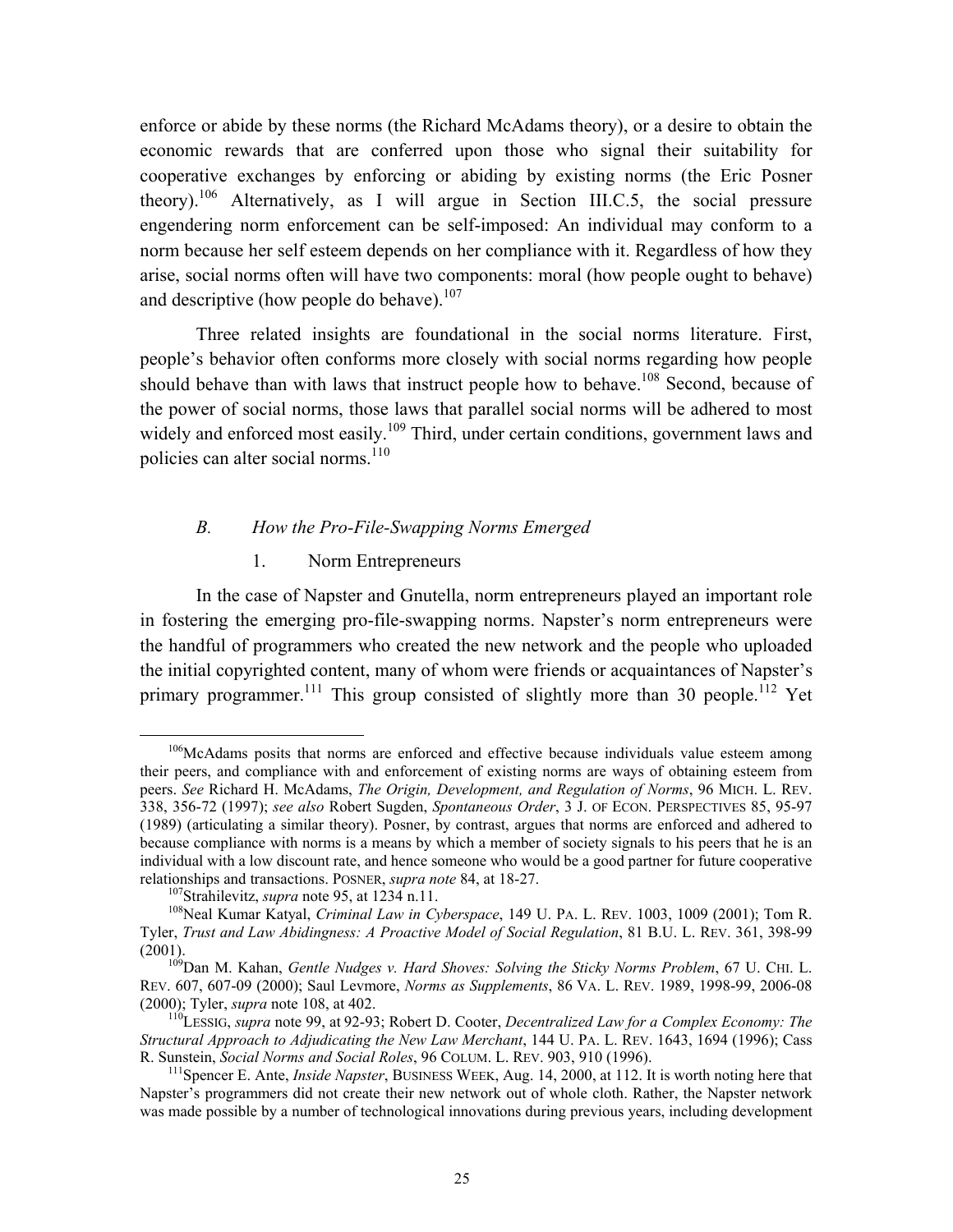<span id="page-27-0"></span>within a matter of days, the on-line word-of-mouth had spread news of the new application, and Napster was downloaded by  $3,000$  to  $4,000$  people.<sup>113</sup>

Napster's primary creator evidently did not give any thought to whether his network would be unlawful before he launched it.<sup>114</sup> Yet he plainly intended to deprive the recording industry of its control over access to and distribution of sound recordings.<sup>115</sup> The words and actions of these norm entrepreneurs were suggesting that it was acceptable for computer users to exchange copyrighted sound recordings in the MP3 format over the Internet. One message communicated by these actions was that copyright laws should have no application on the Internet. A second message implied that regardless of what the copyright laws said, technological imperatives and consumer demand would trump legal niceties.

#### 2. Opinion Leaders

During Napster's first year of existence, a year in which its user base expanded from 30 to more than 25 million,<sup>116</sup> Napster received surprisingly little attention from mainstream media opinion leaders. Napster's test version was launched on June 1, 1999, and by October of that year, Napster traffic was accounting for 20 to 30% of the bandwidth usage at major universities, $117$  yet during the remainder of the calendar year it was virtually ignored by mainstream media. A two-sentence blurb in the *Newsbytes* wire service appeared on July 23, 1999, touting Napster as a useful new application for obtaining MP3 files.<sup>118</sup> Radio silence persisted again until November 2, 2000, when the

of various file transfer protocols, the spread of high-speed Internet access, and the creation of the MP3 format for compressing sound recordings. Baker, *supra* note 8, at 6; Sheldon W. Halpern, *The Digital Threat to the Normative Role of Copyright Law*, 62 OHIO ST. L.J. 569, 569 (2001). Another factor that helped make Napster possible was the proliferation of the "Netscape" business model, whereby software creators obtained venture capital financing that would allow them to give away their software applications to end users. *See generally* David R. Johnson & David Post*, Law and Borders—The Rise of Law in Cyberspace*, 48 STAN. L. REV. 1367, 1384-85 (1996) ("One such strategy has already begun to emerge: giving away information at no charge - -what might be called the 'Netscape strategy'—as a means of building up reputational capital that can be subsequently be converted into income (for example, by means of the sale of services)."). The theory behind this business model was that giving away content would allow applications to gain market share and that this market share could later be exploited to generate revenue through advertising, sales of upgrades, and the like. Napster followed the Netscape model.<br><sup>112</sup>Ante, *supra* note 111, at 112.<br><sup>113</sup>*Id.*<br><sup>114</sup>Ann Bartow, *Panel Three: New Business Models, Regulatory Options and the Fut* 

<span id="page-27-2"></span><span id="page-27-1"></span>

*on the Internet*, 50 AM. U. L. REV. 425, 442 (2000); Greenfeld, *supra note* 7, at 60. Evidently, his uncle, an important business strategist for the start-up, did give the legality of Napster a great deal of thought, and consulted with legal counsel rather early on during the company's existence. Ante, *supra* note 111, at 112.<br><sup>115</sup>*Napster*, 114 F. Supp.2d at 903; Shirky, *supra* note 6, at 28.<br><sup>117</sup>Ante, *supra* note 111, at 112.<br><sup>117</sup>

<span id="page-27-3"></span>

<span id="page-27-4"></span>

<span id="page-27-6"></span><span id="page-27-5"></span>

file.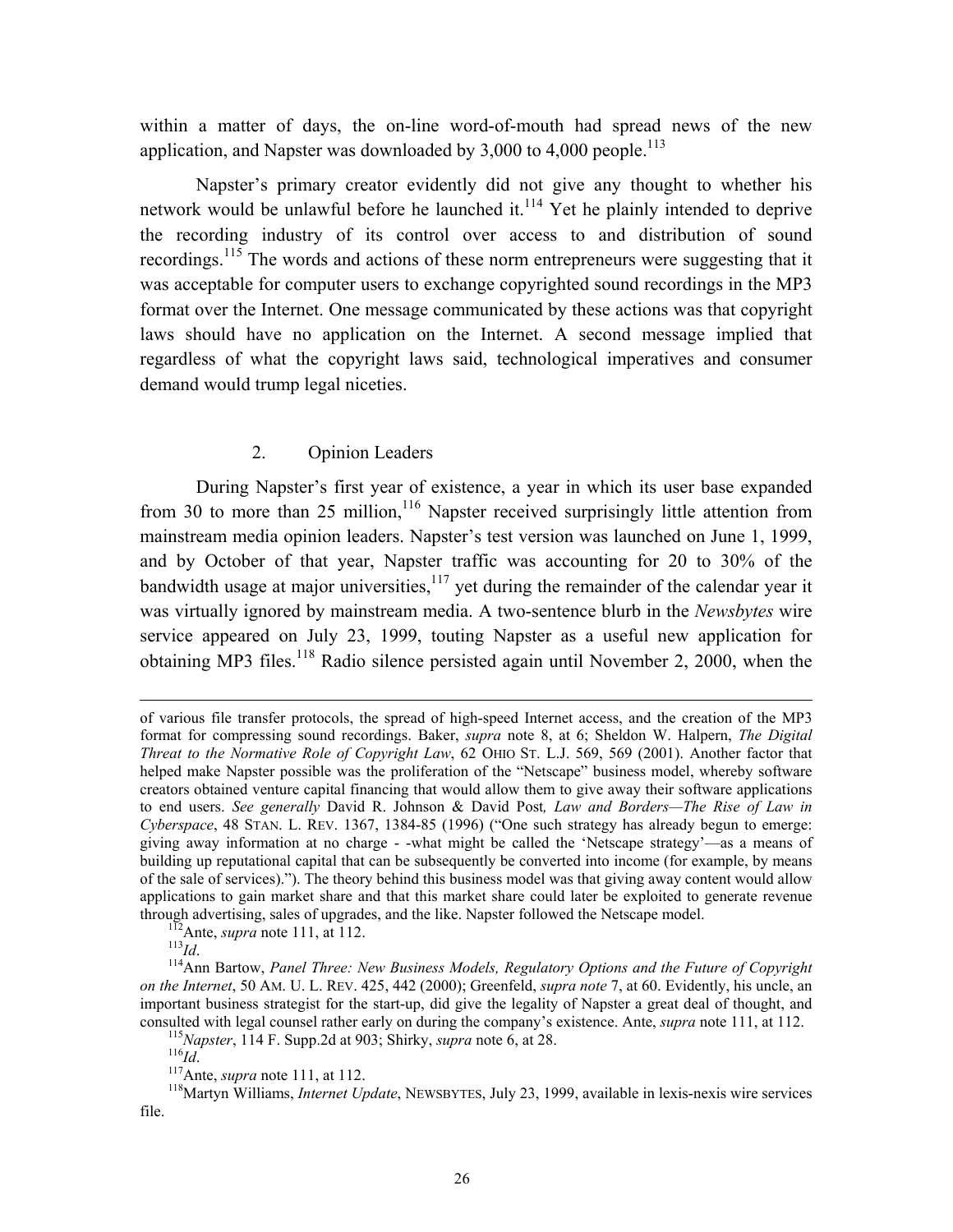Israeli newspaper *Ha'Aretz* featured a brief description of the Napster service.<sup>119</sup> It was not until the Recording Industry Association of American ("RIAA") sued Napster that the major media outlets began to take notice of the growing phenomenon. *Salon.com* appears to have scooped the news regarding the impending lawsuit on November 17, 1999,  $120$  and within a few weeks the *Wall Street Journal* began to cover the story.<sup>121</sup> Over the next year, Napster became the subject of thousands of mainstream news articles.

During these first few months, when Napster went from being a college student's idea to a copyright-infringement juggernaut, there was a dearth of commentary from opinion leaders<sup>122</sup> on the phenomenon. It is unclear why Napster received so little coverage during its infancy. Major media outlets may have made a conscious decision not to encourage the popularity of the service by reporting on it. More likely, however, the major media simply missed the story.

If the mainstream media abdicated their role as opinion leaders, who stepped into the opinion vacuum? In this instance, the primary answer appears to be mostly anonymous Internet users who felt the need to spread the gospel of Napster. For example, computer programmer David de Groot claims to have been the original uploader of Napster to download.com, which is the Internet's premier source of downloadable software applications.<sup>123</sup> Download.com contains a system of "user ratings" whereby those who download an application rank it according to various criteria, provide a narrative discussing what they like or do not like about the application, and provide an overall "thumbs up" or "thumbs down" assessment of the new product. Napster immediately received enthusiastic responses from those who had downloaded it, and this positive word of mouth spurred a cascade of further downloading. In the absence of commentary from trusted opinion leaders, these untrusted opinion leaders were able to embrace and spread the emerging norm. Other venues, such as college dormitories<sup>124</sup> and Internet chat rooms provided alternative channels for enthusiastic Napster users to spread their message.

That is not to say that mainstream opinion leaders played no role in the growth of the file-swapping norm. When the major media finally began reporting on the story,

HA'ARETZ, Nov. 2, 1999. 120Janelle Brown, *MP3 Crackdown*, Nov. 17, 1999, available in

<span id="page-28-0"></span> <sup>119</sup>Zvika Alberger, *Cutting the Chords: MP3 Has Replaced Sex as the Biggest Thing on the Internet*,

<span id="page-28-1"></span>

<span id="page-28-2"></span><sup>&</sup>lt;sup>121</sup>Don Clark, *Recording Industry Sues Napster, Alleging Copyright Infringement*, WALL STREET J., Dec. 9, 1999, at B18.

<span id="page-28-3"></span> $^{122}$ For a discussion of the role that opinion leaders generally play in transforming norms, see Robert C.

<span id="page-28-4"></span>Ellickson, *The Market for Social Norms*, 3 AM. L & ECON. REV. 1, 16 (2001).<br><sup>123</sup> David de Groot, *Napster: A History*, Dec. 21, 2000, available in <http://epinions.com/cmd-review-<br>38E8-2919A149-3A426109-prod2?sp=ink> (vi

<span id="page-28-5"></span><sup>&</sup>lt;sup>124</sup>Napster Users Majority on Campus, May 15, 2000, available in

<sup>&</sup>lt;http:/www.wired.com/news/culture/0,1284,36354,00.html> (visited May 13, 2001).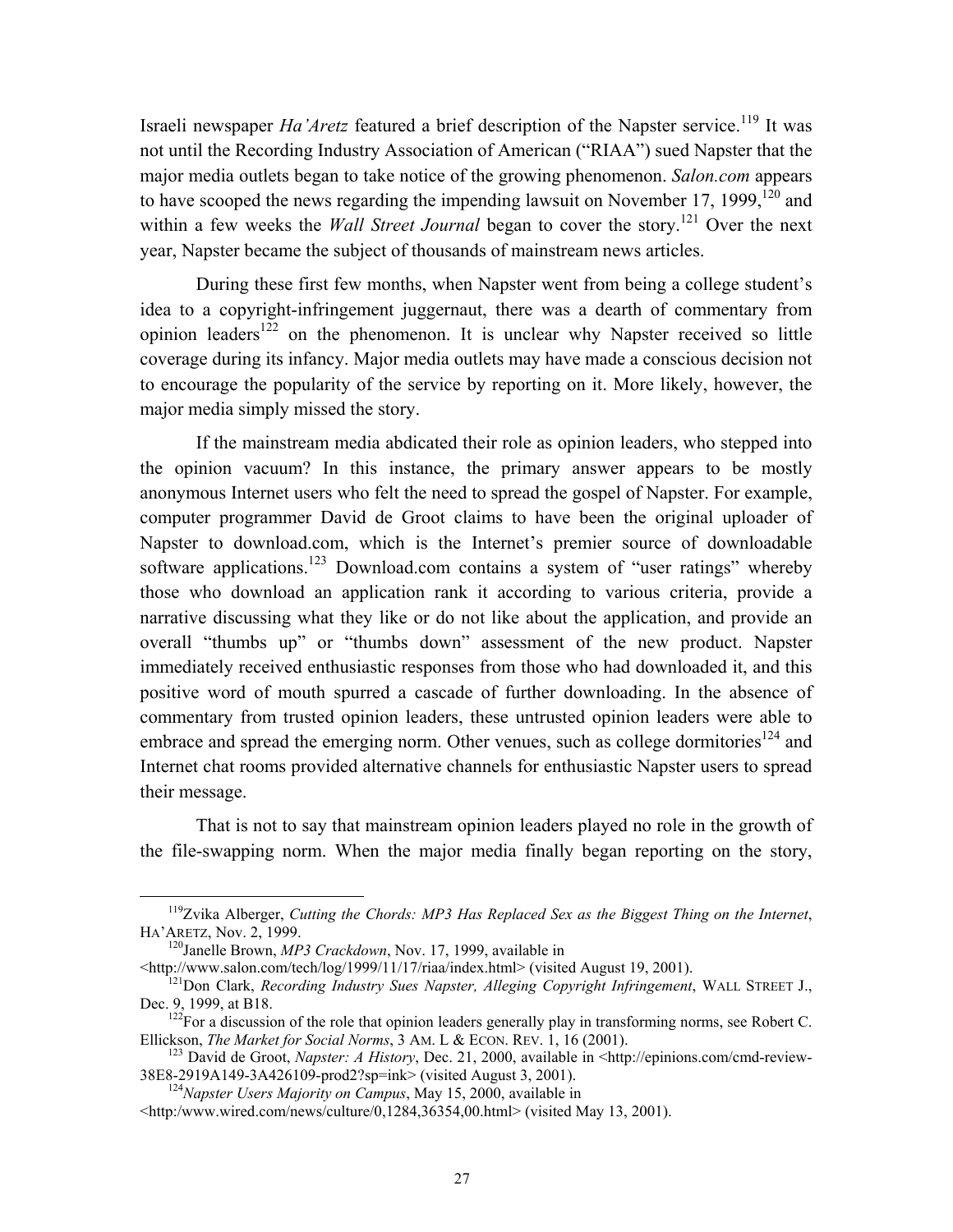<span id="page-29-0"></span>many gave credence to Napster's argument that the legality of the file-swapping service was a "gray area" of the law.<sup>125</sup> By repeating the tenuous proposition that Napster (and, by extension, its users) were not guilty of copyright infringement, these opinion leaders emboldened users who were tempted to use the new application. If the program provided a user-friendly way to access an enormous library of free sound recordings, if its legality was unclear, and if copyright holders were unable to convince the public that downloading copyrighted content for free was wrong, then why should any computer user decide not to use the application?

In the months following the Ninth Circuit's ruling in *Napster*, opinion leaders showed little sign of changing their tune in an effort to undermine file-swapping. Perhaps the most telling sign of the emerging consensus appeared in a front-page *New York Times*  article on July 20, 2001.<sup>126</sup> The subject matter of the article was rather unremarkable, in that it reported on the phenomenon whereby users had moved from Napster to Gnutella and the hybrids in the wake of the court-imposed restrictions on Napster. The surprising aspect of the article was the rather detailed instructions it contained explaining how to obtain these file-swapping programs.<sup>127</sup> Thus, the most respected newspaper in the United States, owned by a corporation whose profits are largely derived from its copyrighted content, had essentially concluded that the public had a right to know how to obtain unauthorized copies of copyrighted sound recordings and motion pictures. Months after the Ninth Circuit's *Napster* decision, when the legality of such downloading was no longer subject to serious dispute, the *New York Times* implicitly acknowledged that unlawful downloading would remain alive and well. Within a week, other major newspapers were following suit, with the *Orlando Sentinel* publishing a lengthy review of the various Napster alternatives and comparing the advantages and disadvantages of each one. $128$ 

#### 3. Polling data

 The *Napster* district court concluded that Napster's exploits had "contributed to a *new attitude* that digitally-downloaded songs ought to be free."<sup>129</sup> In order to test that

<span id="page-29-1"></span> <sup>125</sup>Clark, *supra* note 121, at B18; *see also* Ante, *supra* note 111, at 112 ("In an email obtained by Business Week, John Fanning even suggests that there is only a 10% chance that Napster could lose a court case"); Greenfeld*, supra* note 7, at 60 (quoting the assertion of Napster attorney David Boies that the company had a 50-50 chance of prevailing in the *RIAA* suit); Eric Boehlert, *The Great MP3 Love Fest*, Aug. 1, 2000, available in <http:www.salon.com/business/feature/2000/08/01/napsterpress/index2.html> (visited Dec. 24, 2001). *But see* Brown, *supra* note 120, ("While ripping yourself an MP3 copy of a CD you've purchased for personal use is perfectly legal, it *is* illegal to share that file with anyone else.").<br><sup>126</sup>Richtel, *supra* note 1, at A1.<br><sup>127</sup>Id.<br><sup>128</sup>Ron Harris, *Testdrive: File Sharing Applications*, ORLANDO

<span id="page-29-2"></span>

<span id="page-29-3"></span>

<span id="page-29-4"></span>

<span id="page-29-5"></span>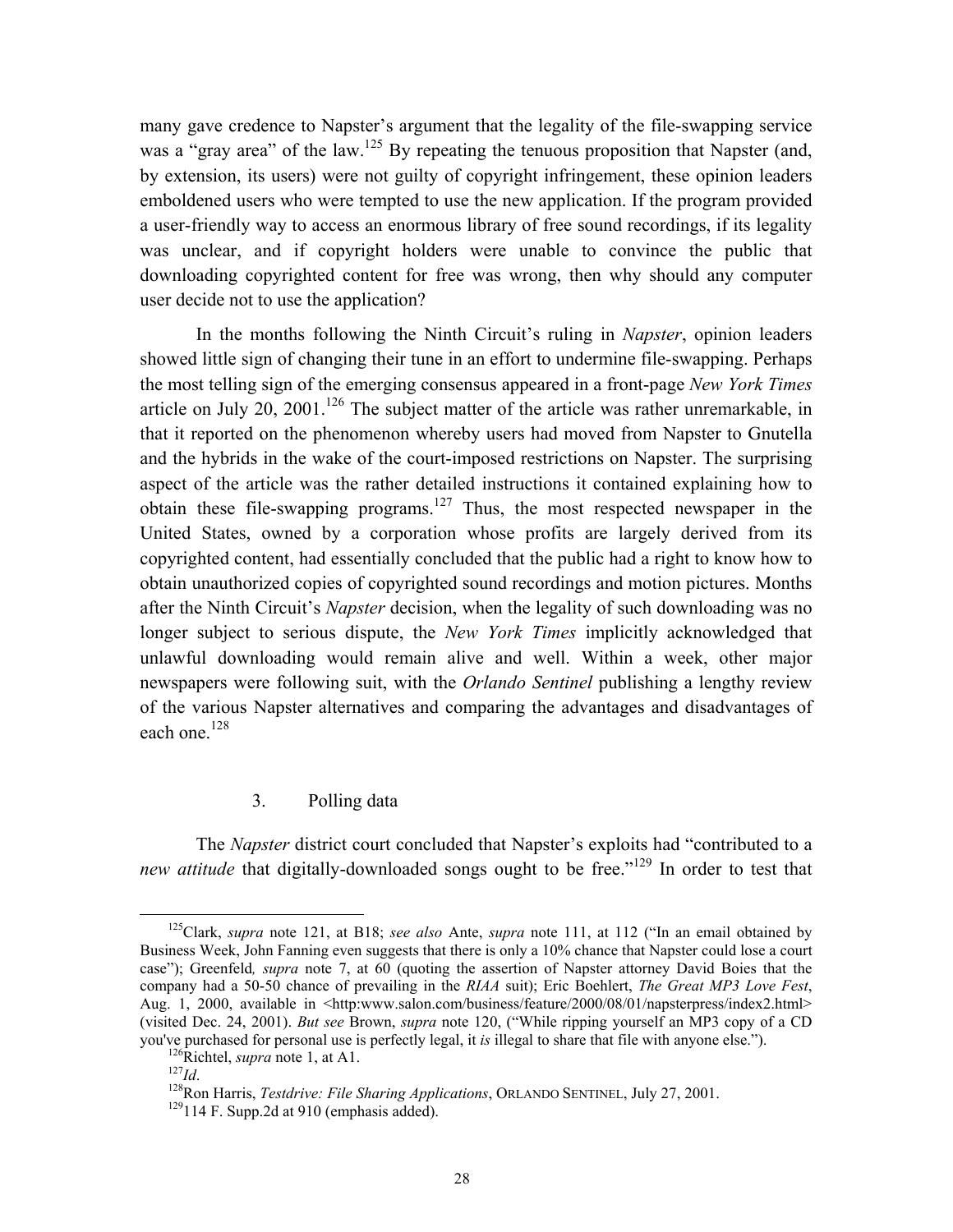conclusion, it is necessary to look at the polling that has been done with respect to the perceived morality of Napster's services. A number of public opinion polls have gauged Americans' views toward the unauthorized downloading of copyrighted sound recordings. The most rigorous and informative of these polls have been conducted by the Pew Internet and American Life Project. According to a Pew poll taken during mid-2000, 78% of those Internet users who had downloaded music from the Internet stated that they did not consider themselves to be "stealing" the music.<sup>130</sup> Among all Americans, however, 40% stated that those who downloaded music off the Internet for free were doing nothing wrong; 35% believed that the practice amounted to stealing; and 30% would not address the propriety of such activities or gave inconsistent answers.<sup>131</sup>

The Pew Internet project has not released any follow-up polling data to test the influence that the Ninth Circuit's *Napster* decision has had on public attitudes. A public opinion poll conducted in the summer of 2002, however, more than one year after the *Napster* decision was handed down, revealed an evenly divided populace, with 52% of those polled agreeing that "there is nothing morally wrong about downloading music for free from the Internet" and 48% disagreeing with the statement.<sup>132</sup>

As these numbers indicate, a significant portion of the American public believes that those users who download copyrighted content without paying for it are behaving immorally. Yet these individuals do not perceive themselves as having any personal stake in enforcing the norm. Those who feel file-swapping is immoral are unlikely to be

<span id="page-30-0"></span><sup>&</sup>lt;sup>130</sup>Lenhart & Fox, *supra* note 14, at 5. As with any poll, the way the question is posed alters the results somewhat. When specifically asked about copyright infringement, a larger minority of Internet users expressed concerns about the morality of their activity. Sixty-one percent of downloaders stated that they don't care whether the music they downloaded is copyrighted, whereas 31% stated that the music's copyrighted status was something that concerned them.<br><sup>131</sup>*Id*. Another poll of home Internet users conducted during the summer of 2000 revealed similar

<span id="page-30-1"></span>results. Just 23.4% of those polled agreed with the statement "Downloading music without paying for it is a form of piracy and should be illegal," whereas 46.3% disagreed. A mere 15.6% favored shutting down services such as Napster, and Gnutella, whereas 45.1% disagreed. Finally 55.9% of those polled agrees with the statement that "downloading music over the Internet is simply a harmless way of allowing free exchange of music," whereas 17% disagreed. *Poll Suggests Home PC Users Favor Napster's Arguments*, Tech Law Journal, July 27, 2000, available at <http://www.techlawjournal.com/intelpro/20000727.asp>. The wording of the Tech Law Journal questions was somewhat problematic (for example, everyone ought to agree that downloading public domain music without paying for it should not be illegal, but the poll did not distinguish between authorized and unauthorized downloading of free music). These concerns aside, the results of that poll generally comport with those of the Pew Center's more reliable poll. A similar poll conducted at approximately the same time, revealed similar results. *Majority of Americans Agree that Downloading Free Music from the Internet Will Increase*, Feb. 22, 2001, available at  $\langle$ http://www.intersearch.tnsofres.com/press/releases/violations.htm> (visited on Aug. 8, 2002) (noting that 18% of Internet users said downloading music from the Internet without paying is wrong and that they wouldn't do it; that 11% of users said it is wrong, but everyone else does it, so they'd probably do it too; and that 59% said it's not wrong and they'd probably do it).<br><sup>132</sup>Edison Media Research, *supra* note 78, at § 1. Edison Media also asked those who had downloaded

<span id="page-30-2"></span>music off the Internet in the past whether they had reservations about doing so in the future. Thirty-eight percent said they had no reservations about doing so; 54% said they had some reservations about doing so; and 5% stated that they would not download in the future. *Id*.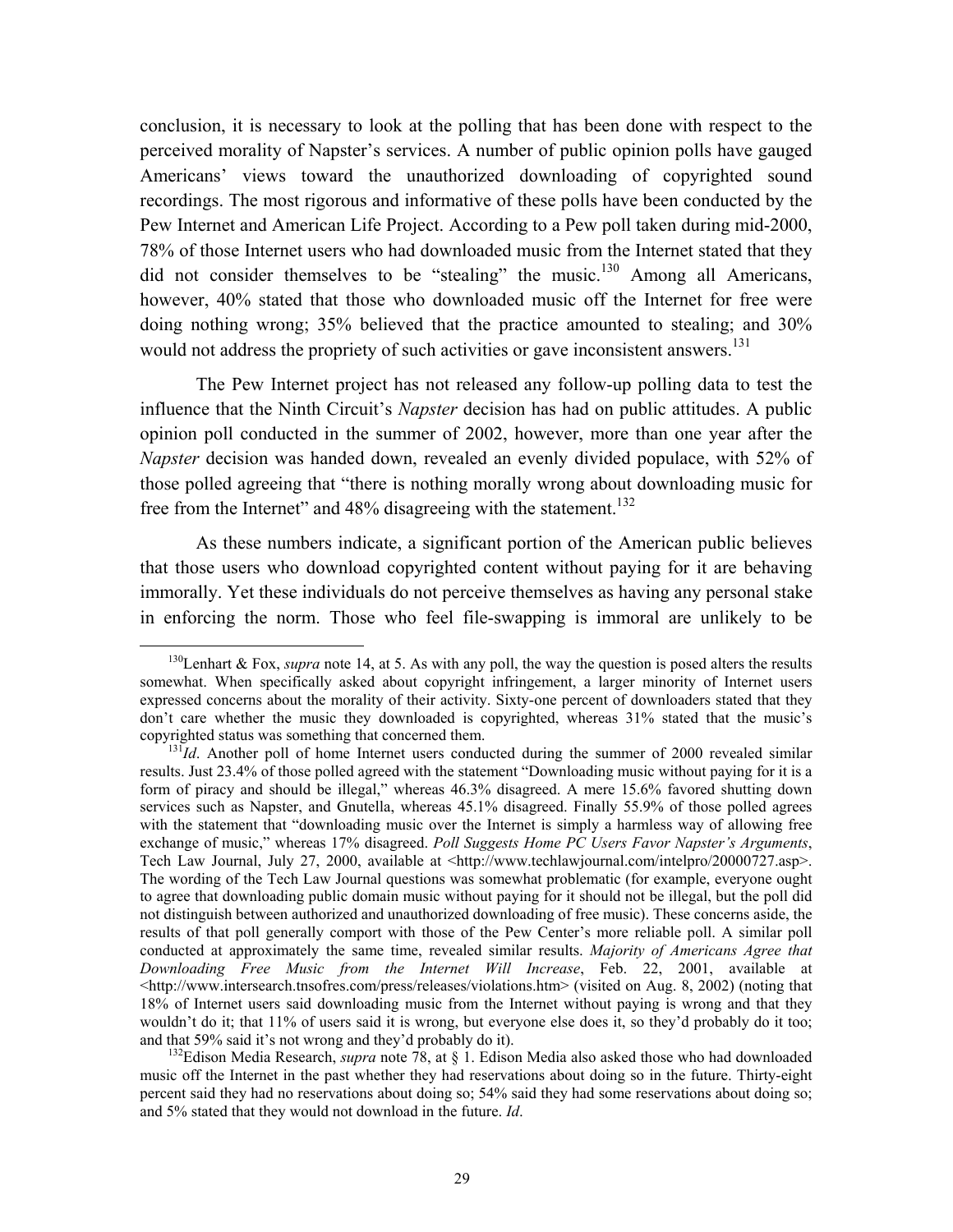<span id="page-31-0"></span>exposed to the activities of file-swappers, since much of this activity occurs in the privacy of file-swappers' homes. Moreover, it is not at all clear that those who believe file-swapping is immoral feel strongly enough about the issue to impose social sanctions on file-swappers.

#### a. Norm Enforcement—Anti-File-Swapping

While almost half of the American public believes that downloading copyrighted sound recordings from Napster, Gnutella, or the hybrids is morally wrong, there has been virtually no effort to use that sentiment to enforce laws against unauthorized downloading. Members of the public have been unwilling to do anything to combat the problem, notwithstanding their view that it amounts to theft. Nor has any noticeable social disapproval been directed at the millions of "thieves" who are stealing copyrighted content. File-swapping may well be like speeding on the freeway, a widely tolerated, technical violation of a rule that invokes virtually no moral outrage when done in moderation.<sup>133</sup>

Young people lend homemade CDs containing illicitly copied MP3 files to friends. Known downloaders are not shunned, blackballed, or otherwise subjected to any kind of social sanction. While individuals who download child pornography off Gnutella have been subjected to minor shame sanctions,  $^{134}$  no one has ever thought to do the same to the millions of individuals who are downloading copyrighted content off the same network. It is widely believed that the public could not stomach widespread prosecutions of individual computer users who had illicitly downloaded copyrighted content.<sup>135</sup> As Robert Litan concludes, "it is highly doubtful that Americans would tolerate for very long, if at all, the police raiding homes and arresting teenagers for copying music or movies."<sup>136</sup> Although a large segment of society may believe that unauthorized downloading of copyrighted content is immoral, virtually no one in society believes in these principles strongly enough to enforce an anti-file-swapping norm. The only Americans who appear to have particularly strong feelings about the morality of fileswapping are the file-swappers themselves and the creators of copyrighted content.

<span id="page-31-1"></span>

<span id="page-31-3"></span><span id="page-31-2"></span>

<sup>&</sup>lt;sup>133</sup>Strahilevitz, *supra* note 95, at 1242 n.53.<br><sup>134</sup>*See supra* notes 83-88.<br><sup>135</sup>Melanie Warner, *The New Napsters*, FORTUNE, Aug. 12, 2002, at 115 ("The RIAA is considering a far riskier strategy—suing individuals who share large numbers of files on Kazaa, Grokster, or Morpheus. It's a tactic guaranteed to infuriate and alienate music fans, and it underscores the awful bind record labels

<span id="page-31-4"></span>are in."). 136Litan, *supra* note 44, at 1070; *see also* Deborah Tussey, *From Fan Sites to Filesharing: Personal Use in Cyberspace*, 35 GA. L. REV. 1129, 1158-59 (2001) (same); Aaron M. Bailey, Comment, *A Nation of Felons?: Napster, the Net Act, and the Criminal Prosecution of File-Sharing*, 50 AM. U. L. REV. 473, 514 (2000) (discussing the factors that prevent prosecutions of individual file-swappers).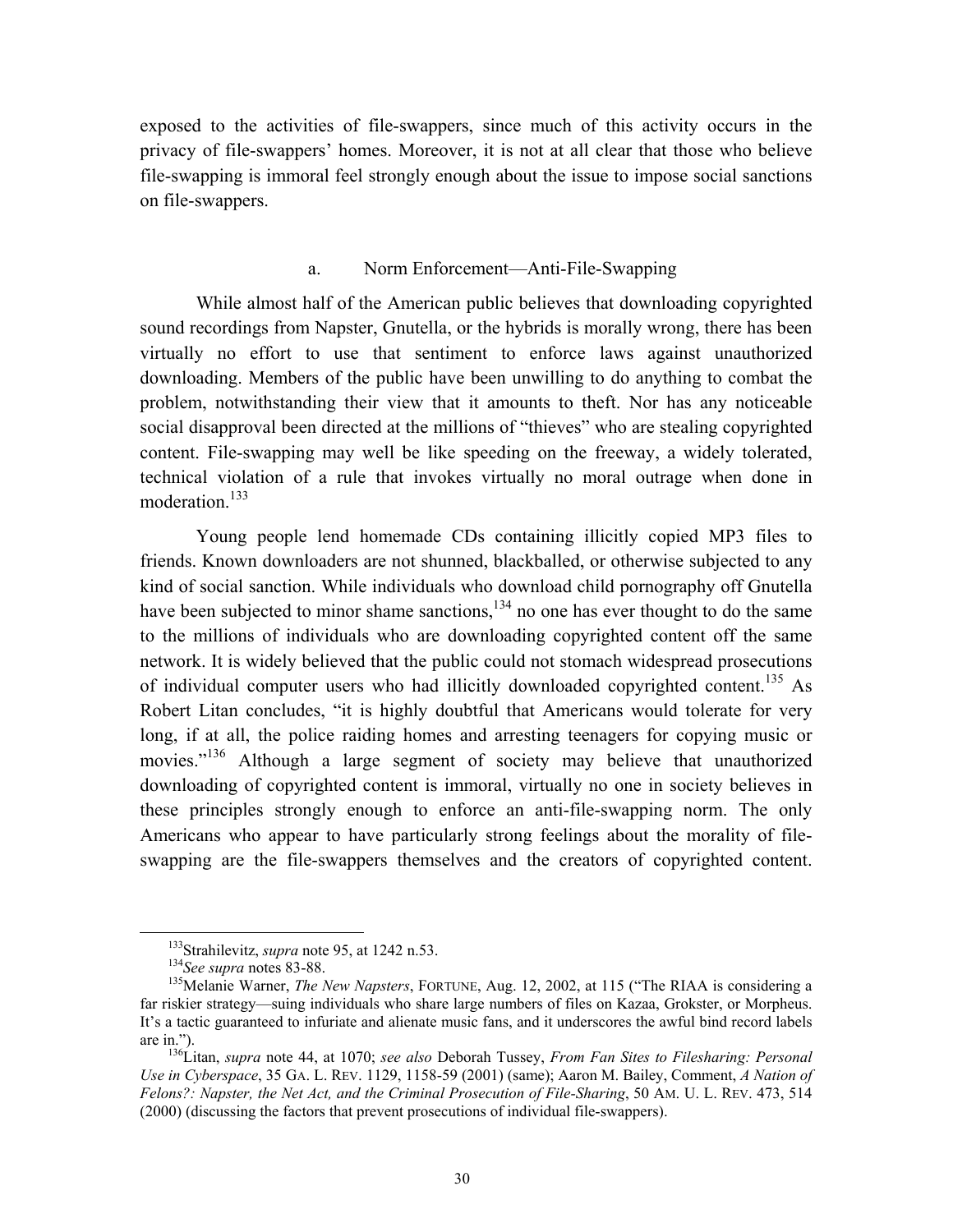<span id="page-32-0"></span>Because there are a great number of the former and very few of the latter, informal enforcement of the private property norm has been almost nonexistent.

#### b. Norm Enforcement—Pro-File-Swapping

Norm enforcement among the pro-file-swapping portion of society is easier to detect. Among those Americans who have never downloaded music from the Internet, there are virtually no signs of pro-file-swapping norm enforcement activities. The most significant exception is the celebrity status that has been conferred upon Napster's founder, Shawn Fanning. As one author noted, using only a bit of hyperbole, "Fanning had been on more magazine covers than anyone since John F. Kennedy."<sup>137</sup> A gushing *Time Magazine* profile of Fanning summarized his status thusly:

As the creator of Napster, Fanning has reached a level of fame unprecedented for a 19-year-old who is neither a sports hero nor a pop star. He's been on the cover of *Fortune*, *BusinessWeek*, *Forbes*, and the *Industry Standard* and has been profiled just about everywhere else. His name and his face—those piercing blue eyes, wide cheeks and stolid expression under the ever present University of Michigan baseball cap have become synonymous with the promise of the Internet to empower computer users and the possibility that some kiddie-punk programmer will destroy entire industries. Strangers pick him out at the mall buying a burrito or watching a San Francisco Giants game or just driving around in his newly customized Mazda RX-7. He introduced Britney Spears at the MTV Video Music Awards. Nike has offered him a shoe deal.<sup>[138](#page-32-2)</sup>

Fanning has garnered enormous social benefits as a result of his change agent activities. By valorizing him, the public encouraged the millions of teenagers who follow in his (Nike-imprinted) footsteps and contribute content to his network.

The creators of the Gnutella network have not achieved the same level of fame as Fanning. That is not to say that their acts have gone unrewarded in terms of social benefits. Those programmers who created successful peer-to-peer networks or who solved technical problems that arose on the existing networks obtained the significant esteem of their peers. As Stephen McJohn has noted in the context of open source<sup>139</sup> programmers:

<span id="page-32-1"></span>

<span id="page-32-3"></span><span id="page-32-2"></span>

<sup>&</sup>lt;sup>137</sup>ALDERMAN, *supra* note 27, at 163.<br><sup>138</sup>Greenfeld, *supra* note 7, at 60. <sup>139</sup>Most of the Gnutella applications are open source applications, meaning that the code is made public, so any programmer is licensed to alter and distribute applications that contain elements of the original open source program, provided she in turn makes her own applications available to the public.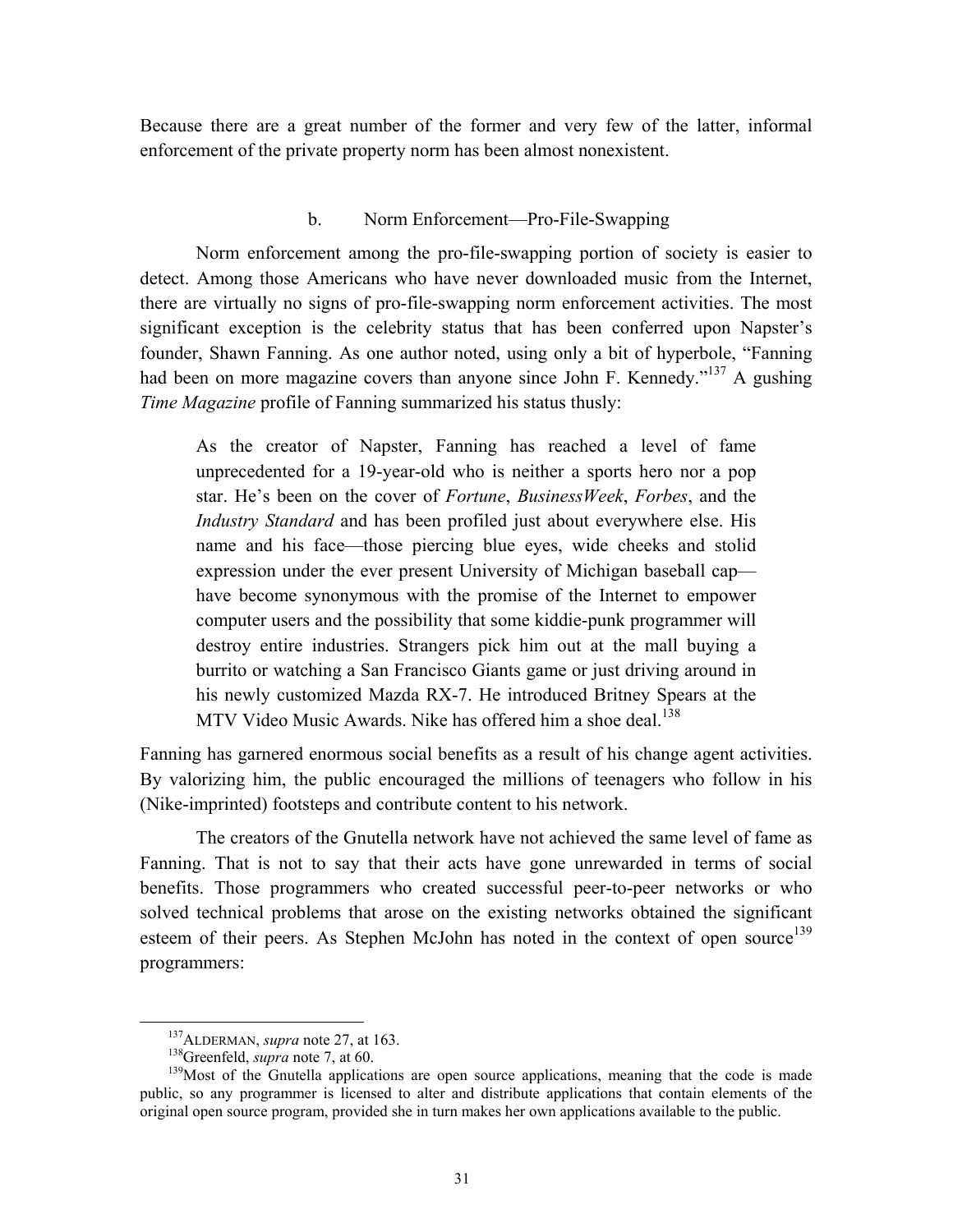<span id="page-33-0"></span>Many open source authors are spurred to create code by incentives other than copyright: the love of elegant problem solving (a.k.a. hacking), status among peers, the wish to further computer science and make things better generally, and even animosity toward software developers. . . . Looking only to material considerations, open source developers might appear to be acting contrary to rational economic incentives, by giving away software. However, when one considers the return in terms of increased status among software developing peers (i.e., showing off technical prowess, or receiving approval for participating in the open source movement, or building relationships in the development process), ample incentives become apparent. $140$ 

It is this desire for the support of one's peers that is particularly important in helping to craft subgroup norms. [141](#page-33-2) 

In order to understand the widespread popularity of downloading music files, one needs to understand both the ways in which Napster lowered the transaction costs of copyright infringement and the reasons why copyright laws had created strong antiinfringement norms among members of the public. It is now appropriate to turn to the much more interesting half of the file-swapping equation: uploading.

#### **III. Charismatic Code and Cooperative Norms in Loose-Knit Groups**

So far, my account of the file-swapping networks has focused predominantly on the downloading aspect of the file-swapping transactions. It has explained how downloading files from these networks became socially acceptable, and why a downloader of unlicensed copies of copyrighted content was likely to encounter few if any social sanctions from those individuals who were exposed to the real-world manifestations of this online behavior.

Although this account talks of norm transformations in society at large, the social norms theories built upon discussions of how norms emerge and evolve within close-knit groups are still pertinent. Hence potential file-swappers respond to behavioral environments in their dormitories, high school cafeterias, workplaces, and living rooms, and those environments partially reflect the norms that are conveyed through the mass media. Societal norms may be the mere aggregation of the norms that emerge from a multitude of overlapping close-knit groups.

<span id="page-33-1"></span> <sup>140</sup>*See* Stephen M. McJohn*, The Paradoxes of Free Software*, 9 GEO. MASON L. REV. 25, 42 (2000). For a balanced and insightful account of the open source programmers' incentives and motivations, see generally David McGowan, *Legal Implications of Open-Source Software*, 2001 U. ILL. L. REV. 241 (2001). For discussions of social norms among computer hackers, with whom Gnutella creators may also identify, see LESSIG, *supra* note 99, at 194; Major, *supra* note 99, at 77-78. 141Major, *supra* note 99, at 76.

<span id="page-33-2"></span>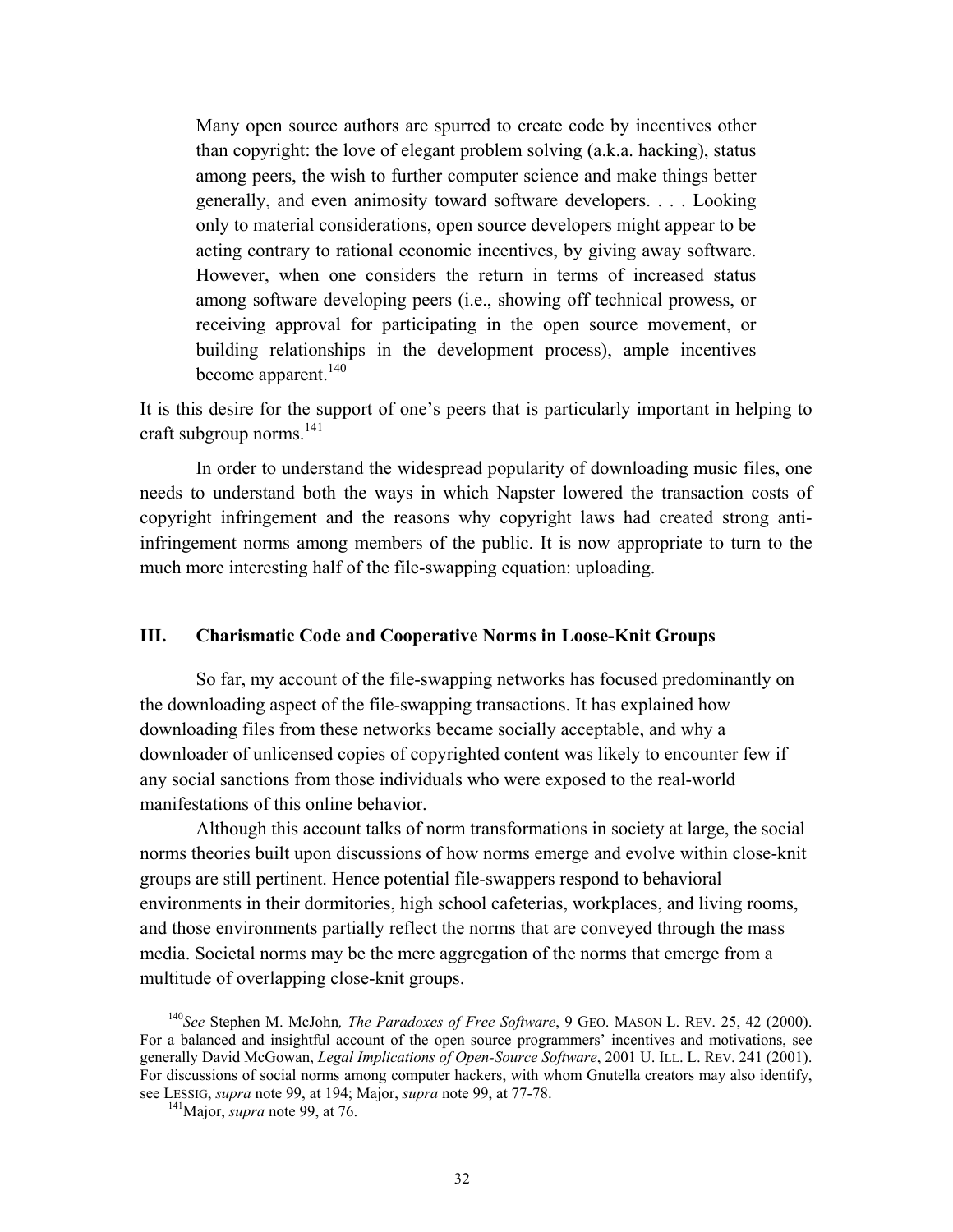<span id="page-34-0"></span>Where downloading from the network is easy, and provides significant benefits at low costs, little need be done to convince people to use these networks to download content. All that is required are relatively weak norms against those who acquire copyrighted content through unlawful channels, and the attractions of participating in the network will convince many users to ignore copyright law. The fact that file-swapping change agents such as Shawn Fanning and Justin Frankel are valorized adds fuel to the fire. Downloading is attractive; downloading is acceptable within the relevant peer groups; and downloading is cool. So what if it's illegal? Such thinking has driven onehalf of the file-swapping revolution.

A robust account of these networks also requires one to consider the more interesting half of the equation—the puzzle of why so many of the networks' users choose to share their content with others despite the absence of obvious incentives for doing so. After all, if no one—or very few people—contributed content to the networks, then the networks would become an unattractive source for copyrighted content and they would lose much of their usership base.

#### *A. Charismatic Code Defined*

Virtually everyone who participates in one of the file-swapping networks is breaking the law in the process. Ordinarily, people are unlikely to trust law-breakers, especially anonymous lawbreakers. Yet a remarkable sense of trust permeates these networks. As was suggested in Part I, it is possible to observe significant levels of cooperative behavior, very little by way of destructive behavior, and substantial trust among the anonymous users of these networks. Furthermore, the networks have survived and thrived largely because of their users' dogged willingness to engage in unlawful activities. While the cost of sharing is quite low for those sharing music files via highspeed Internet connections, the cost is much higher for their modem-using brethren. Yet those with slower connections appear to share content at substantially the same (relatively high) rates.<sup>142</sup> Moreover, thousands incur a serious risk of severe criminal penalties by uploading pornography (including child pornography) to strangers.<sup>143</sup> What on earth causes people to behave in such a manner?

I will argue that the primary answer to that question is "charismatic code," a technology that presents each member of a community with a distorted picture of his fellow community members by magnifying cooperative behavior and masking uncooperative behavior. I will then suggest that charismatic code is particularly potent in this case because it successfully taps into internalized and nearly universal norms of

<span id="page-34-2"></span><span id="page-34-1"></span>

<sup>&</sup>lt;sup>142</sup>*See supra* note 64 and accompanying text.<br><sup>143</sup>*See, e.g.*, 18 U.S.C. § 2252 (criminalizing the uploading of visual depictions of actual minors engaging in sexually explicit conduct).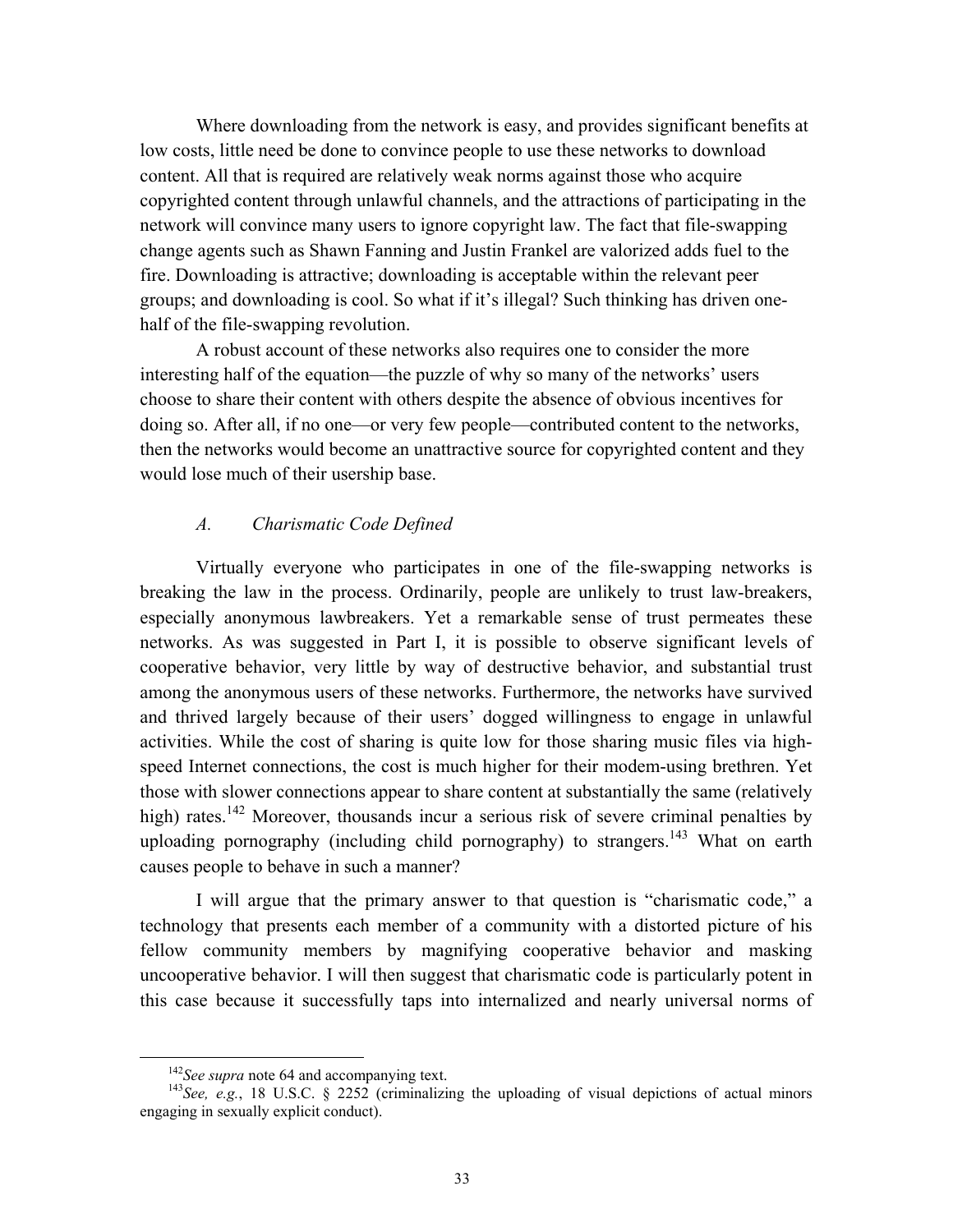<span id="page-35-3"></span><span id="page-35-0"></span>reciprocity[.144](#page-35-1) The various applications are all cleverly designed to encourage cooperation by as many users as possible. In one sense, the applications harness the actual members of the community to become actors and enforcers for norm enforcement purposes, magnifying the actions of those who cooperate and masking the actions of those who do not. In another sense, the applications "substitute" for the community of actors and enforcers, inculcating in their users those norms most likely to lead to the success and expansion of the networks. Finally, the applications' architecture underscores the reciprocity on which the success of the file-swapping networks depend.

#### *B. The Distorted Image*

I earlier mentioned that only about one-third of all users of the Gnutella network apparently make any of their content available for downloading by others. The creators of the Gnutella network know this, and yet they say it isn't so. One of the first images a new Gnutella user was likely to encounter upon installing the software for the first time and learning how it works is a screen entitled "*What Is Gnutella?*" That screen *falsely* told users: "The other half of Gnutella is giving back. Almost everyone on GnutellaNet *shares*  their stuff."<sup>145</sup> Now, there is nothing terribly persuasive about telling a lie per se, but the genius of Gnutella is the way in which it makes that lie look like a reality to its users. As we shall see, if that lie is made persuasive enough, it can develop into a self-fulfilling prophecy.

Gnutella's creators have attempted to situate its users in an environment that makes it appear as if there really is a norm of sharing and cooperation on the network. Charismatic code is the primary tool in that effort. Because of the way the networks are structured, the actions of those who share content are quite visible<sup>146</sup> while the actions of

<span id="page-35-1"></span> <sup>144</sup>This discussion is foreshadowed in Lemley, *supra* note 57, at 1287 ("Code can also serve to enforce social norms. Rules of behavior can be designed into the architecture of the Net itself, or written into software that is used in particular cases. . . . If the code is written with Net norms in mind, it can reinforce those norms."). My discussion is complementary to the approach expressed in LESSIG, *supra* note 99. Lessig identifies four "regulators" in cyberspace: law, markets, norms, and architecture. *Id*. at 88. In Lessig's view, architecture, or code, is the most powerful of these regulators in Cyberspace. *Id*. at 86. Lessig sees code as rules that are built into the architecture of the Internet and software applications. *See, e.g.*, Lawrence Lessig, *Reading the Constitution in Cyberspace*, 45 EMORY L.J. 869, 896 (1996) ("These are constraints, just as law and social norms are constraints, but they are not constraints that one chooses to follow or not. One cannot flout the password requirement."). The example of the file-swapping networks demonstrates that code itself can significantly influence social norms and user behavior.

<span id="page-35-2"></span>

<sup>&</sup>lt;sup>145</sup>What Is Gnutella?, supra note 41.<br><sup>146</sup>Of course, like many acts on the Internet, file-sharing is quite visible in cyberspace, but virtually invisible in real space. In real space, file-sharing consists mostly of an individual using his home computer to run a file-swapping application. Few of the file-sharer's neighbors are likely to learn of the copyright infringement that is occurring in such close proximity to them. Yet to fellow file-swappers in cyberspace, the transaction will be quite visible, even if the parties' true identities are not. *Cf*. Tussey, *supra* note 136, at 1160 (noting that downloading copyrighted materials off the Internet, "while accomplished in private surroundings, is essentially a public transaction"). In this sense, file-swapping networks, which broadcast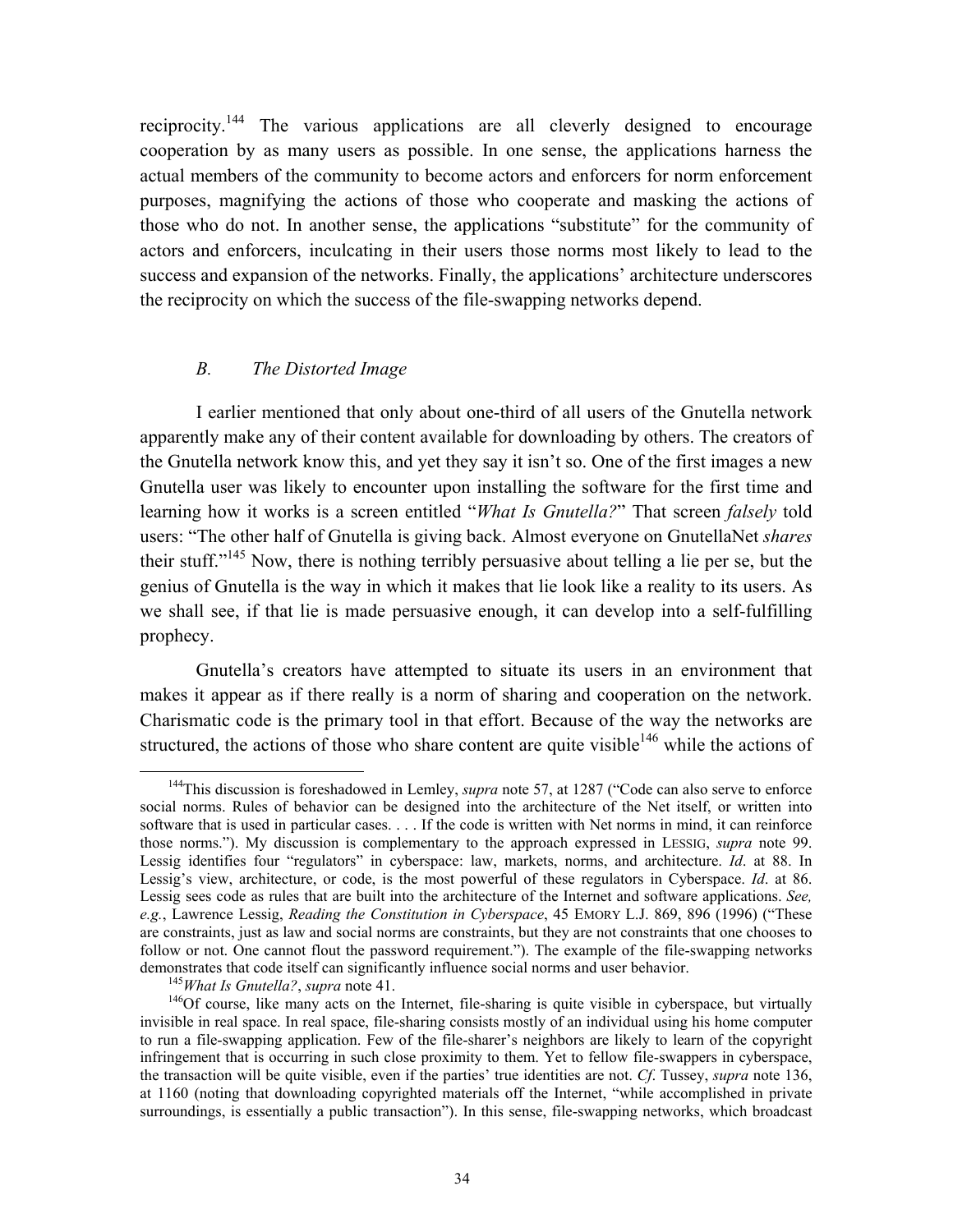those who do not share content are virtually invisible.<sup>147</sup> Particularly if a user is searching for content by a particularly popular artist, she will have no trouble locating scores of other users who have made that artist's work available. Users who share no files, on the other hand, do not appear in response to user searches, so other users generally will have a very difficult time perceiving their participation in the networks. The architecture of the networks is such that although many users on the networks do not share, the networks create an appearance that sharing is the norm. This dynamic—the magnified visibility of sharers and the invisibility of non-sharers—exists on virtually every successful fileswapping application.

Some of the networks are careful to present data that reinforces this image of widespread file sharing. For example, the MusicCity Morpheus application displays in a prominent location the total number of users logged into the network at a given time and the aggregate number of files being shared.<sup>148</sup> These statistics not only punctuate the ubiquity of usership, but they also imply the widespread prevalence of file-sharing, since the mean number of files shared per user consistently exceeds one hundred while the median number of files shared is less than twenty. By providing only the raw data used to calculate the mean, the network masks the fact that a fifth of all users are providing the vast majority of the content that is available for downloading.<sup>149</sup>

The applications provide information not only about the prevalence of fileswappers, but also reveal some useful information about their users' preferences. The file-swapping networks bring together file-swappers with similar tastes in copyrighted content, thereby convincing new users that people just like them are members of the fileswapping community. The software is designed to underscore affinities among uploaders and downloaders, and to create empathy among anonymous users. So while users exchanging files on the file-swapping networks are anonymous, their preferences are not. When I search for music by the Cameroonian vocalist Henri Dikongue, I am necessarily searching for users who, like me, enjoy that artist's work. While these commonalities may be more meaningful to users who are interested in relatively obscure artists like

the extent of criminal behavior, are different from other forms of criminality on the Internet. *See generally* Katyal, *supra* note 108, at 1109 ("[U]nlike crimes in realspace, those in cyberspace are almost always invisible. There are no bars on the windows to glimpse and no loiterers and panhandlers to avoid."). The important exception arises in college dormitories, where students have little privacy and so file-sharing may be quite visible, even in real space.<br><sup>147</sup>Gnutella applications do not allow a user to locate non-sharers on the network—they are essentially

<span id="page-36-0"></span>invisible. On MusicCity / KaZaA, non-sharers are exceedingly well camouflaged. In order to locate nonsharers on these networks, a user has to make content available for downloading, wait for users to download his content, and then peek at the downloaders' shared directories during the transfer of shortly thereafter to determine whether that user is sharing any files. That is the methodology I have employed in my study of the MusicCity network, and I can testify to its cumbersome and tedious nature.<br><sup>148</sup>This statistic apparently includes the number of non-unique files being shared. So a thousand

identical copies of *Piano Man* would be counted as a thousand files being shared, not one file being shared. 149MILLER, *supra* note 53, at 77.

<span id="page-36-2"></span><span id="page-36-1"></span>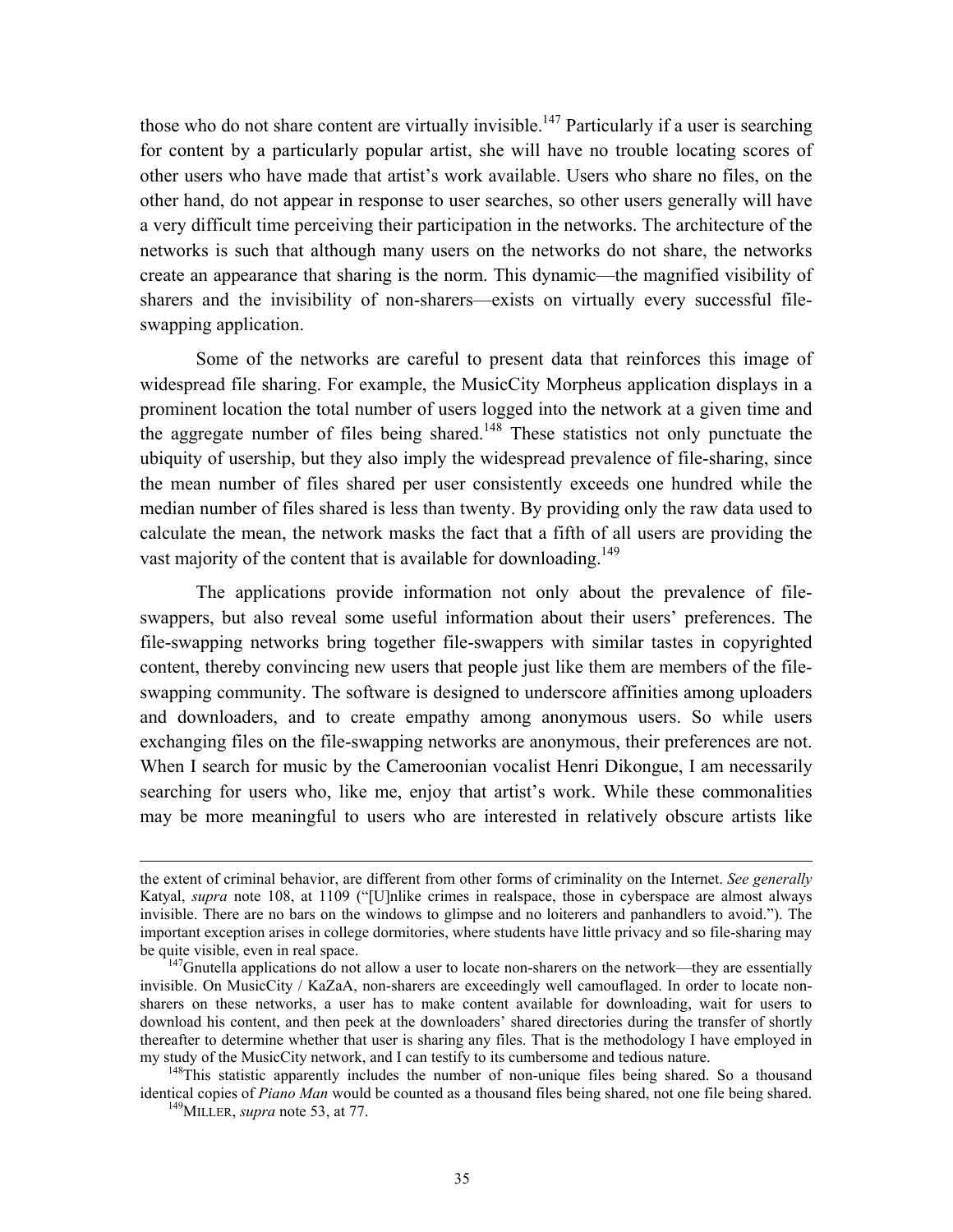<span id="page-37-1"></span>Dikongue, this affinity effect cannot be discounted in building trust within a community of anonymous users.<sup>150</sup> By the same token, these affinities normalize file-swapping: Members of the file-swapping networks stop being identified as "rogue software pirates" and start being identified as "people who, like me, have excellent musical taste."

As it happens, the file-swapping networks also provide avenues for those particularly committed to the community of file-swappers to express themselves and their views. The file-swapping networks generally contain fora and "Frequently Asked Questions" postings that provide the curious user with assistance in optimizing his use of the network. A survey of postings in the fora reveals that the individuals who respond to user queries in these discussion groups tend to be those who are most committed to the success of the network and, not coincidentally, tend to be the most dogmatic supporters of file-swapping norms. In these fora, there is a significant disconnect between those most likely to post questions and those most likely to answer those questions. The questioners will by and large be new users who have not figured out how to optimize their use of the file-swapping networks. The answerers will be those repeat players who have successfully figured out these problems and care enough about the newer users to take the time to read and respond to their postings. The question and answer forums therefore provide an excellent avenue for the old-timers (i.e., those most committed to the norm of sharing) to inculcate their norms in the newest users.

It is worth noting further that these file-swapping network forums contain very little by way of dissent with respect to either the propriety of file-swapping or the necessity of file-sharing. While the file-swapping networks all contain chat rooms and discussion fora, the number of people who join MusicCity for the chat rooms and discussion fora is approximately equal to the number who read *The Economist* for the photographs. Quite simply, only people looking for copyrighted content will go through the trouble of running a MusicCity host. Because of this homogeneity, dissenting views regarding the propriety of their collective activity are almost never voiced.<sup>151</sup> Despite the

<span id="page-37-0"></span> <sup>150</sup>*See* Peter J.D. Carnevale, Dean G. Pruitt & Patricia I. Carrington, *Effects of Future Dependence, Liking, and Repeated Requests for Help on Helping Behavior*, 45 SOC. PSYCH. Q. 9, 12 (1982) (introducing empirical research to suggest that even among individuals who have known each other for only a few minutes, individuals were far more likely to help those who they liked than those who they did not like); Jane Allyn Piliavin & Hong-Wen Charng, *Altruism: A Review of Recent Theory and Research*, 16 AM. REV. SOCIOLOGY 27, 36, 47, 50 (1990) (presenting empirical evidence that affinity and empathy between the donor and the donees engender increased helping behavior); Jane Sell, W.I. Griffith & Rick K. Wilson, *Are Women More Cooperative than Men in Social Dilemmas?*, 56 SOC. PSYCH. Q. 211, 214, 219 (1993) ("Literature concerning one type of social dilemma—resource replenishment—suggests that in-group identity helps to build cooperation."); *cf*. Jerome Rabow et al., *Altruism in Drunk Driving Situations: Personal and Situational Factors in Intervention*, 53 SOC. PSYCH. Q. 199, 210 (1990) (discussing the importance of affinities among intoxicated individuals and observers in prompting observers to intervene to

prevent intoxicated persons from driving vehicles).<br><sup>151</sup>For a discussion of the consequences of increased homogeneity in subgroups on the Internet, see ROBERT D. PUTNAM, BOWLING ALONE: THE COLLAPSE AND REVIVAL OF AMERICAN COMMUNITY 177-79 (2000). For an examination of how limited exposure to dissenting views can cause members of a group to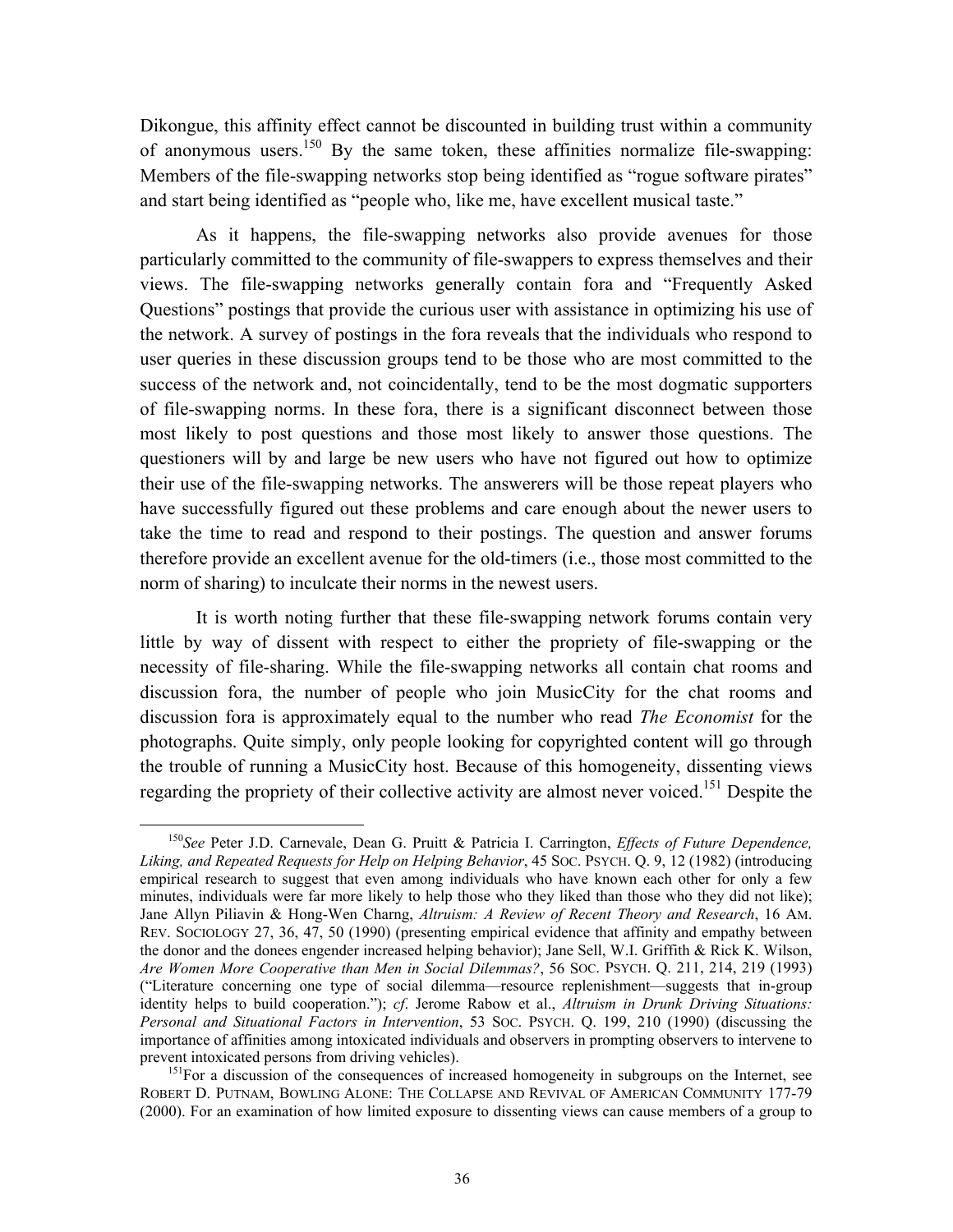<span id="page-38-2"></span>fact that anyone can log onto the networks, and that free speech is generally encouraged, opinions expressed in the chat groups and fora associated with file-swapping applications reveal almost total adherence to the "information wants to be free" orthodoxy. Similarly, "Frequently Asked Questions" postings, which are written by the programmers who created the networks, predictably implore users to share as many files as possible.

# *C. Reinforcing Reciprocity*

Technologies that magnify cooperative behavior and mask uncooperative behavior can succeed by tapping into deeply held social norms. In this instance, the fileswapping networks have been so successful in large part because they have managed to tap into internalized norms of reciprocity. Recall the passage from *What Is Gnutella?* quoted above: "The other half of Gnutella is giving back. Almost everyone on GnutellaNet *shares* their stuff." In the previous section, I focused on the second sentence of that excerpt, but the first sentence is also important. The other half of Gnutella is giving back. The networks' creators are drawing upon reciprocal intuitions that their users are likely to possess. Once again, the software is designed to exploit those intuitions.

Because of the peer-to-peer nature of file-swapping transactions, it should be reasonably clear to most users of the networks that their ability to obtain content depends on other users' willingness to make their content available for downloading. Nevertheless, the file-swapping applications make this relationship particularly explicit. Several applications display a user's downloads and uploads from a given session on the same screen, usually with two adjacent windows.<sup>152</sup> This juxtaposition of downloads and uploads on the same screen cannot be altered by the user.<sup>153</sup> Thus, to the extent that a user downloads much more than she uploads on a given day, the application will remind her of that imbalance visibly. This image and the running tallies that accompany it strongly suggest that a downloader has some obligation to give something back to the networks' members. In that subtle way, the file-swapping applications tap further into norms of reciprocity that users bring with them to these networks.<sup>154</sup>

adopt increasingly extreme viewpoints, see Cass R. Sunstein, *Deliberative Trouble? Why Groups Go to*

<span id="page-38-0"></span><sup>&</sup>lt;sup>152</sup> Gnutella applications are the exception to this rule. There, different tabs denote uploads and downloads, so that a user may elect to look only at his download screen without ever looking at his upload statistics.<br><sup>153</sup>A user on MusicCity Morpheus or KaZaA can increase or reduce the size of the windows during a

<span id="page-38-1"></span>particular session, but these modifications cannot be saved. So, a user might shrink his upload screen into oblivion. The next time he logs into the network, however, he will again see two adjacent screens of equal size: one for uploads and the other for downloads.<br><sup>154</sup>Earlier networks for trading copyrighted content built reciprocity rules into their architecture, and

publicized reciprocity data as a means of encouraging cooperative behavior. Roger Dingledine, Michael J.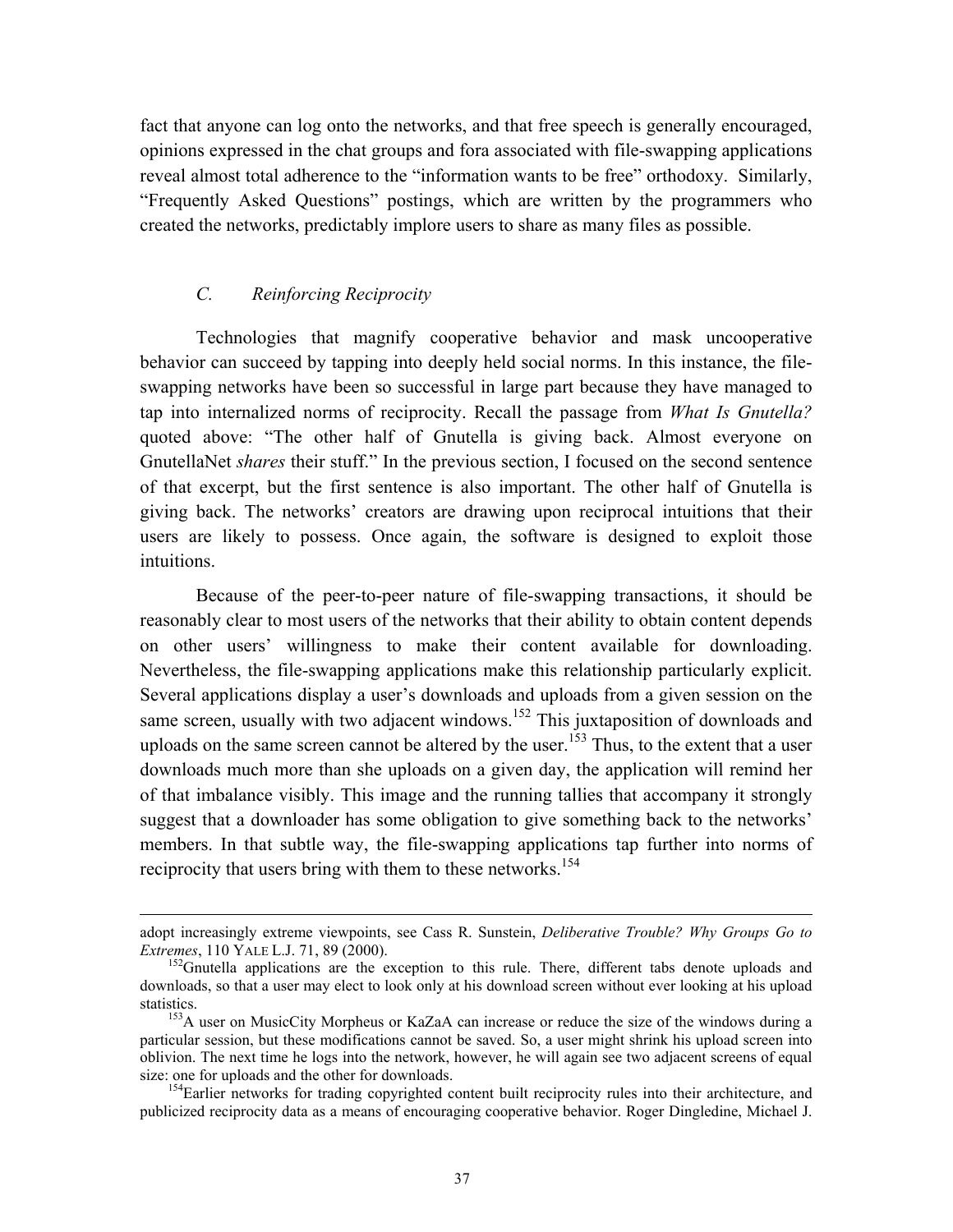During 2001, several Gnutella applications introduced a new feature that is a testament to the force behind the impulse to reciprocate. That feature allows users to choose to share their files only with fellow users who are in turn sharing their files. It also allows the user to specify the number of files that another user must be sharing in order to gain access to the files in one's shared directory. Thus, a user can elect to share his own files only with those users who have at least one hundred files in their respective shared directories. This innovation has the potential to constrain the network's growth since it means that brand new users (who will likely have few or no files available for sharing) could have a much harder time locating desirable content. Its introduction also implicitly concedes that not everyone on GnutellaNet *really is* sharing their stuff, thereby potentially weakening the charismatic nature of Gnutella's code. In order to justify introducing this option, the network's creators must have been motivated by powerful countervailing intuitions: (1) the instinct that users do care with whom they are sharing their files; and (2) the insight that making this option available is likely to convince many of the network's free riders to begin sharing their files. In short, Gnutella programmers may have looked at the Adar and Huberman study and concluded that norms and charismatic code were producing a suboptimal level of cooperation on Gnutella, and that an appeal to self-interest would bring enough free-riders into the uploading fold to justify the real costs of introducing this innovation. It is so far difficult to gauge what effect this innovation is having on the Gnutella network, but my analysis predicts that the option of sharing only with other sharers will prove to be a popular one.

Rhetoric matters too. Although the file-swapping networks encourage unlawful copyright infringement, the networks by no means cede the moral high ground. In the parlance of the file-swapping networks, those who infringe copyrights employ the language of reciprocity. "Freeloaders" are not those who download copyrighted content without paying for it, but those who download content without uploading content to other users.<sup>155</sup> Behaviors such as making content that one has downloaded available to other downloaders and labeling content accurately are consistent with a broader societal norm

Freedman & David Molnar, *Accountability*, *in* PEER-TO-PEER, *supra* note 6, at 271, 307 ("In the bulletin board systems of the 1980s and early 1990s, one of the more important pieces of data about a particular user was her upload/download ratio. Users with particularly low ratios were derided as 'leeches,' because they consumed scarce system resources (remember, when one user was on via a phone line, no one else could log in) without giving anything in return."). Some bulletin board systems required users to maintain a set ratio of uploads to downloads if they wished to continue to enjoy the "privilege" of downloading. 155*See, e.g.*, *Options for Freeloading Prevention?*, available in

<span id="page-39-0"></span>

 $\text{Khttp://www.gnutellaforms.com/showthread.php?threaded=12038> (visited Aug. 8, 2002); *Stop*$ *Freeloading*, available in <http:/www.gnutellaforums.com/showthreat.php?threaded=9558> (visited Aug. 8, 2002). Those who favor strong intellectual property protections are more likely to use such a term to refer to those users who are distributing content for which they have not paid. *See, e.g.*, Trotter Hardy, *Property (and Copyright) in Cyberspace*, 1996 U. CHI. LEGAL F. 217, 220 (1996).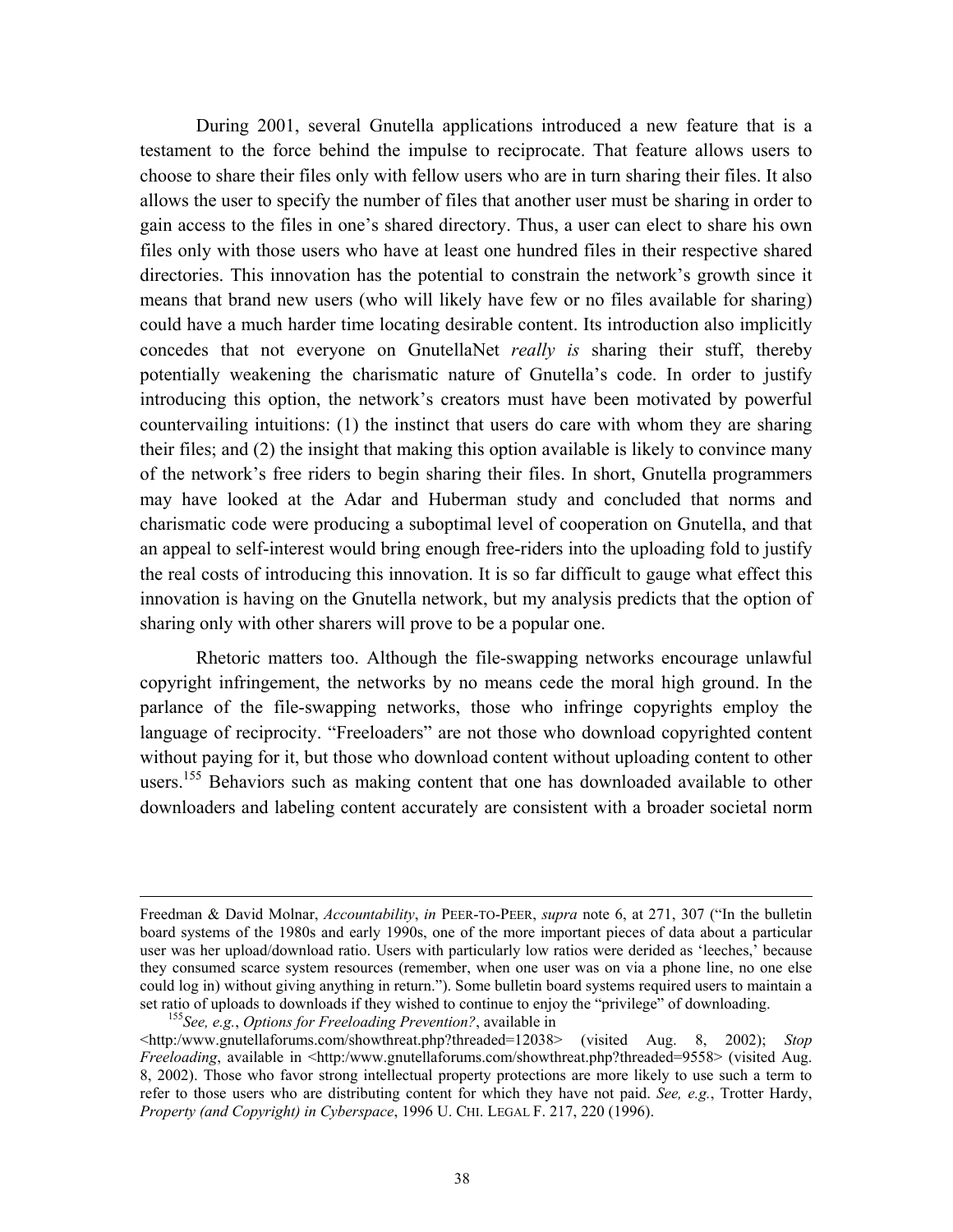of reciprocity—the golden rule.<sup>156</sup> As I will argue below, because reciprocity is so strongly inculcated in most members of society, file-sharing norms can piggyback on that meta-norm.[157](#page-40-1)

The file-swapping networks therefore are designed to reinforce the two messages conveyed in the *What Is Gnutella?* excerpt: "The other half of Gnutella is giving back. Almost everyone on GnutellaNet shares their stuff." Translation: Those who download should also upload; and virtually everyone on the networks uploads. The surprisingly high levels of sharing observed on these networks is a testament to the subtle ways in which these online spaces have been designed to reinforce that message. Relatively large numbers of file-swappers, and in some instances a majority, have been persuaded that they ought to make some of their content available to strangers. Yet so far an important premise has gone unstated. There is an intuitive connection between the two sentences quoted above. If everyone else is sharing, and if I am benefiting from their sharing, then refusing to share does seem particularly problematic. But in an environment where an individual will suffer no external sanctions if she chooses not to share and can fully harness the benefit of others' cooperation without sharing, how come that connection arises? Put another way, the file-swapping networks' charismatic code is working, but why? $158$ 

## *D. The Norm of Reciprocity in Loose-Knit Groups*

The existing literature on social norms does a fine job of explaining the emergence of social norms among close-knit groups. Close-knit groups analysis sheds light on the process by which file-swapping's visible manifestations are becoming socially acceptable, and we can tell a plausible story about how social pressures might spur file-swapping behaviors using either Richard McAdams's esteem theory or Eric

<span id="page-40-0"></span> <sup>156</sup>Shirky, *supra* note 6, at 33 ("As long as Napster users are able to find the songs they want, they will continue to participate in the system, even if the people who download songs from them are not the same people they download songs from."). 157*See infra* Section III.C.5.; *see generally* Lemley, *supra* note 57, at 1273 (arguing that norms based

<span id="page-40-1"></span>on intuitively reciprocal behaviors are likely to be particularly effective); Major, *supra* note 99, at 83 ("Many non-digital social norms have greatly influenced the evolution of social behavior in cyberspace."); Sugden, *supra* note 106, at 93 ("If it is a matter of common knowledge that a particular convention is followed in one situation, then that convention acquires prominence for other, analogous situations.").<br><sup>158</sup>Charismatic code may play an important role in creating and internalizing social norms among

<span id="page-40-2"></span>people in the other loose-knit environment I have studied in detail. Just as Napster's charismatic code masked the uncooperative behavior of freeloaders, San Diego's FasTrak program masked the behavior of drivers who were using toll/carpool lanes without authorization by making it more difficult to determine whether a solo driver was using a carpool lane unlawfully. Strahilevitz, *supra* note 95, at 1259-60. FasTrak also (unintentionally) utilized drivers who were participating in the program to enforce the program's norms. *Id*. at 1257–58. Charismatic technologies that mask uncooperative behavior and magnify cooperative behavior may therefore help enforce social norms in varied loose-knit environments.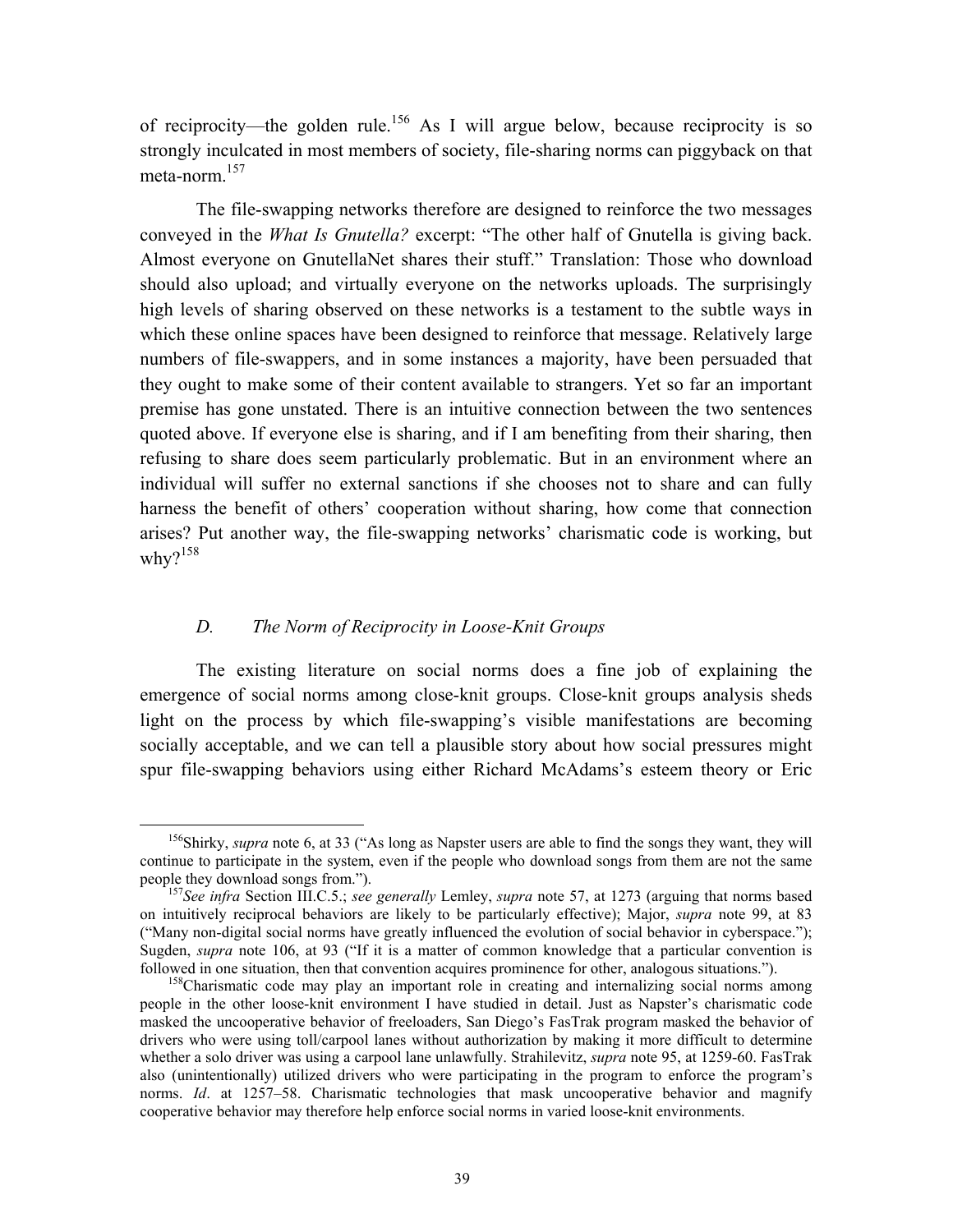<span id="page-41-2"></span>Posner's signaling theory.<sup>159</sup> Thus, there is little mystery about how the mass media's glorification of Shawn Fanning might be related to the social acceptability of college students trading homemade CDs consisting of unlicensed sound recordings or co-workers discussing the songs they have acquired via Gnutella. Social norms therefore provide satisfactory tools to explain the apparent growing acceptability of file-swapping's manifestations in real space.<sup>160</sup>

Social norms theory, so useful in real space, encounters difficulties in cyberspace, however. Neither McAdams's nor Posner's theory can adequately explain the emergence of cooperation among the loose-knit community of users on the file-swapping networks.<sup>161</sup> Specifically, none of these theories can explain why almost everyone on the

Such analyses of social norms in loose-knit communities present daunting challenges, and highlight the limitations of the existing scholarship regarding the development of social norms. In response, it might be tempting for scholars to deem Napster, Gnutella, urban freeways and other loose-knit communities

<span id="page-41-0"></span><sup>&</sup>lt;sup>159</sup>See supra note 106. McAdams would argue that by amassing large collections of music and letting their real-world neighbors know they acquired them, file-swappers demonstrate that they are (1) cultured (or at least in tune with pop culture); (2) industrious; (3) on the cutting edge of technology; (4) appropriately frugal; and/or (5) willing to embrace a counterculture. Regardless of which of these social meanings is transmitted by file-swapping, the relevant social meaning is perceived as socially beneficial, and so the underlying behavior is sanctioned or even encouraged by a file-swapper's peers, neighbors, or co-workers. File-swappers therefore gain esteem as a result of their file-swapping behavior—at least from its visible manifestations—and the potential to earn these rewards attracts more file-swappers.

Posner would assert that by engaging in file-swapping, an individual signals to others his discount rate and his suitability for future cooperative transactions. So, for example, an employee who divulges his file-swapping activities to his co-worker signals his resourcefulness, technological prowess, or knowledge of popular music. When that co-worker subsequently seeks out the file-swapper to discuss music, hire him as a disc jockey, or provide advice about new speakers available at a computer store, the file-swapper's activities are reinforced.<br><sup>160</sup>That is not to say that they provide the only satisfactory tool for explaining such behaviors. It may

<span id="page-41-1"></span>be the case that the theory of loose-knit groups' social norms articulated here provides a robust explanation for human behavior in certain close-knit groups as well. So members of close-knit groups might adhere to close-knit groups not because of concerns about being held in high esteem or enticing others to engage in cooperative relations with ones' self, but because of internal guilt about violating a rule to which everyone else appears to be adhering. The best test cases for such a theory are those instances in which it is in the interest of a close-knit group's individual member to violate a norm, and that member knows she can do so with zero risk of being detected. In such situations, traditional accounts of social norm conformity would have trouble explaining an individual's compliance with a norm, but theories that focus on internalized feelings of guilty do not. In that sense, then, the norm violation might not be detected by a third party, but it is detected by the violator herself, and that detection confers disutility on the violator. I intend to take up that issue in subsequent writings. *See generally* Paul R. Amato, *Urban-Rural Differences in Helping Friends and Family Members*, 56 SOC. PSYCH. Q. 249, 261 (1993) (arguing that norms of reciprocity in rendering assistance may be more strongly adhered to in larger urban areas than in close-knit rural communities). For the time being, I adhere to the plausible accounts put forth by Ellickson, Posner, and

McAdams.<br><sup>161</sup>Traditionally, social norms scholarship has focused on norms arising among close-knit groups, such as cattle ranchers in a rural county or merchants who can expect to deal with each other in the future. *See, e.g.*, ELLICKSON, *supra* note 5; Lisa Bernstein, *Merchant Law in a Merchant Court: Rethinking the Code's Search for Immanent Business Norms*, 144 U. PA. L. REV. 1765, 1788 (1996). An objective of my previous scholarship, and of this article in particular, is to understand the development and enforcement of social norms in loose-knit environments. *See also* Strahilevitz, *supra* note 5, at ; Strahilevitz, *supra* note 95, at 1273 & n.216.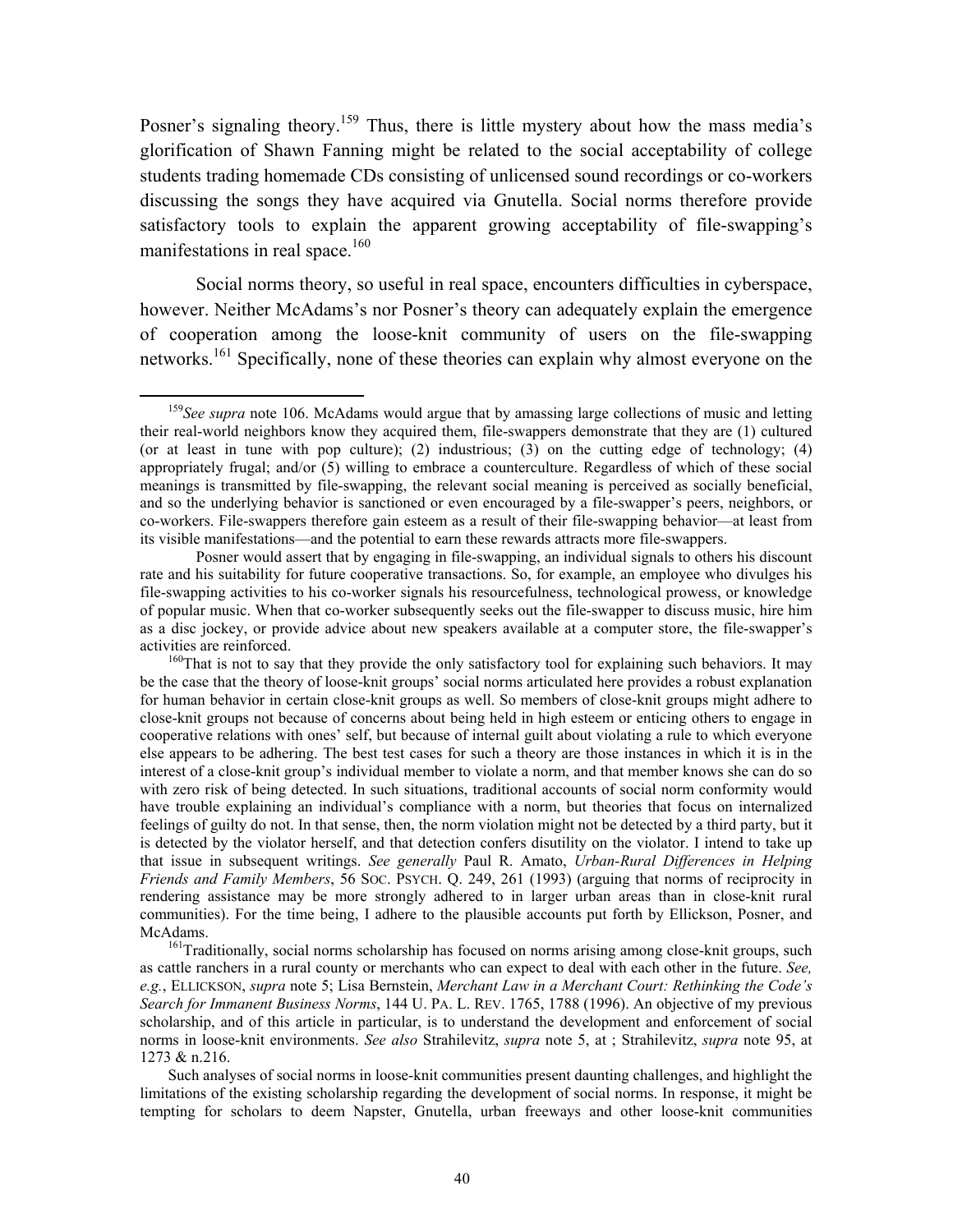<span id="page-42-1"></span>networks doesn't choose to free-ride. Although the cost of sharing music is in some instances high, sharing is never costless, and a user can download as much free music as she wants without sharing, sharing behavior still emerges among a significant portion of the network's users. Moreover, even where the cost of sharing is relatively high—for example among users who have slow Internet connections or those users who share pornographic content—file-sharing levels remain impressive. In an environment characterized by user anonymity and a low likelihood of repeat-player interactions, neither esteem theory nor signaling can explain this behavioral regularity.<sup>162</sup> Classical economics is also at a loss.<sup>163</sup>

 environments in which social norms as such do not arise. *See, e.g.*, Jon Elster, *Social Norms and Economic Theory*, 4 J. ECON. PERSPECTIVES 99, 100 (1989) ("[S]ocial norms differ from private norms, the selfimposed rules that people construct to overcome weakness of will. Private norms, like social norms, are non-outcome-oriented and sustained by feelings of anxiety and guilt. They are not, however, sustained by the approval and disapproval of others since they are not, or not necessarily, shared with others."). I disagree with such a characterization. My argument is that members of the loose-knit file-swapping networks cooperate with each other largely because the networks' creators give their users a distorted picture of the community, and present their community in a manner likely to harness deeply engrained norms of reciprocity. Those norms are private in the sense that they are internally enforced—through fileswappers' desire to avoid feelings of guilt and selfishness and to experience the warm glow associated with group solidarity. While these norms are enforced and internalized differently from social norms in closeknit groups, they are no less powerful, and they are by no means non-social.<br><sup>162</sup>Indeed, one study of the prevalence of altruistic acts found that in the pre-Napster world, helping

<span id="page-42-0"></span>strangers was the exception, rather than the rule. Paul R. Amato, *Personality and Social Network Involvement as Predictors of Helping Behavior in Everyday Life*, 53 SOC. PSYCH. Q. 31, 34 (1990) ("Overall it is apparent that most of the helping was provided to familiar others; complete strangers accounted respectively for only 11 percent and 9 percent of the helping behaviors reported by students and nonstudents."). That was true even though the study included as "helping" such low-cost steps as opening a door for someone who has his hands full, giving the time of day to someone, or holding an elevator door open for someone who wanted to get inside it before the doors closed. *Id*. at 41-42. Social psychologists also argue that the motivations for and impediments to seeking help from strangers are quite different from those involved with seeking help from friends or family members. E. Gary Shapiro, *Is Seeking Help from a Friend Like Seeking Help from a Stranger?*, 43 Soc. PSYCH. Q. 259, 262 (1980).<br><sup>163</sup>Robert Sugden, *Reciprocity: The Supply of Public Goods Through Voluntary Contributions*, 94

ECON. J. 772, 773-74 (1984). Richard Thaler's work in behavioral economics has focused on identifying situations in which people cooperate but lack an obvious self-interested reason for doing so. Thaler and Robyn Dawes identify several instances in which people behave altruistically even though their essential anonymity would allow them to free ride without suffering any social sanctions. "Public television successfully raises enough money from viewers to continue to broadcast. The United Way and other charities receive contributions from many if not most citizens. Even when dining at a restaurant away from home in a place never likely to be visited again, most patrons tip the server." Robyn M. Dawes & Richard H. Thaler, *Anomalies: Cooperation*, 2 J. OF ECON. PERSPECTIVES 187, 188 (1988). These instances are interesting, but the case of file-sharing is perhaps even more puzzling. After all, one common thread for PBS, the United Way, and restaurant waiters is that they *need* money, probably more than the donor needs money. PBS's annual struggle to meet its budget is well-documented in their pledge campaigns; the United Way provides funding to organizations who seek to accomplish good works and help those most in need; and waiters and waitresses are generally poorer than their customers, and it is widely understood that they "live off" their tips. Similarly, the recipients of blood donations all need blood. From these examples, sociologists have generalized that altruism is largely dependent on the recipient's need for assistance. *See generally* C. Daniel Batson, *Prosocial Motivations*: *Is It Ever Truly Altruistic?,* 20 ADVANCES IN EXPERIMENTAL PSYCH. 65 (1987); William Howard & William D. Crano, *Effects of Sex, Conversation, Location, and Size of Observer Group on Bystander Intervention in a High Risk Situation*, 37 SOCIOMETRY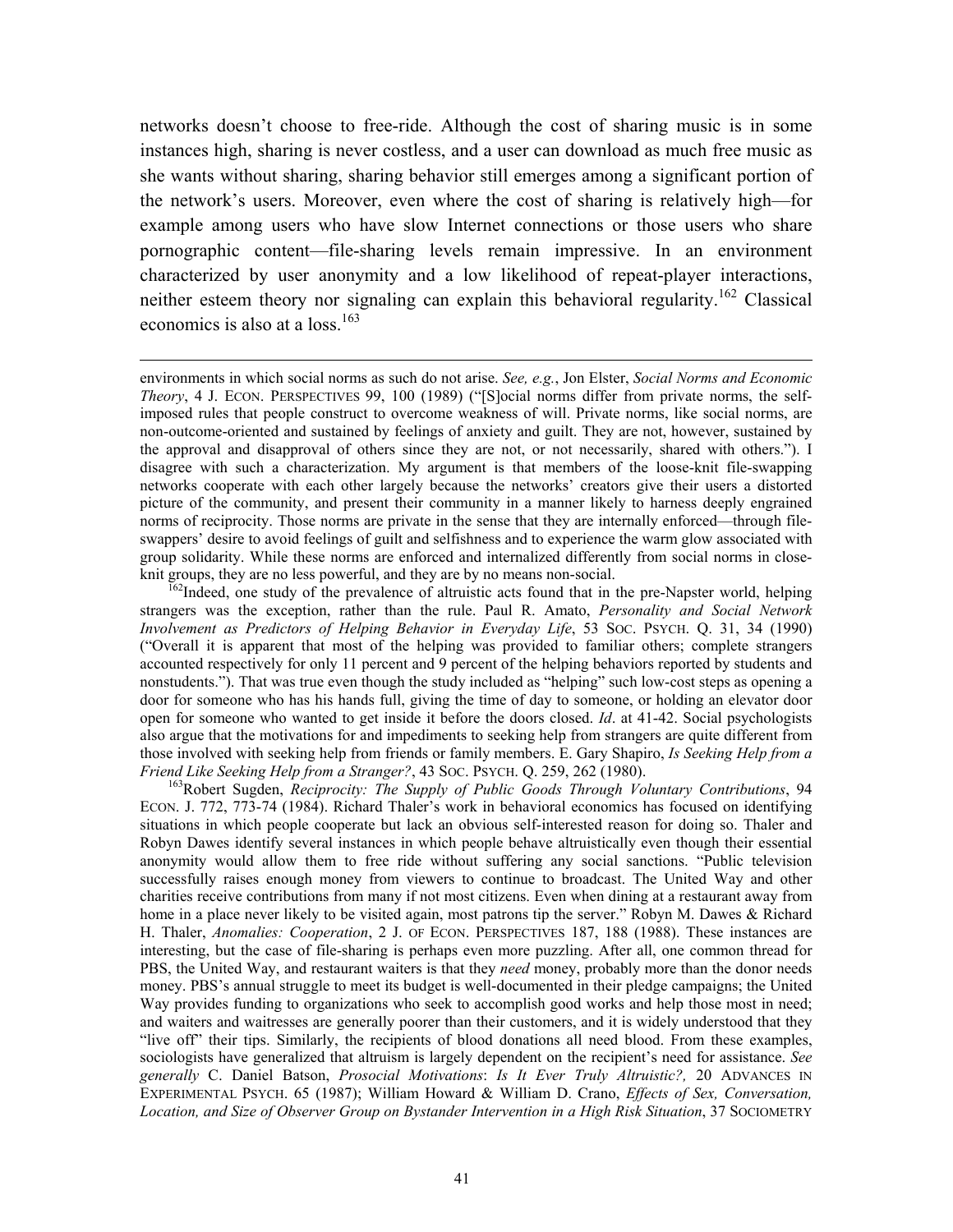<span id="page-43-2"></span>In proposing that charismatic code accounts for the prevalence of file-sharing on the file-swapping networks, I attempt to provide an alternative explanation for the creation of norms in loose-knit communities. That explanation suggests that when users are presented with an image of a community in which cooperation is magnified and noncooperation is masked by charismatic code, users are more likely to cooperate. This "monkey-see, monkey-do" phenomenon has intuitive appeal.<sup>164</sup> But all that phrase does is describe a phenomenon; it cannot explain it. For the explanation, it is necessary to turn to the sociological and social psychology literature.

This literature discusses something called a "Norm of Reciprocity."[165 T](#page-43-1)he idea is a simple one. Under a norm of reciprocity, when *A* helps *B, B* then feels obligated to return the favor, either by helping *A*, or by helping *C* (a third party, albeit one who shares at least some relevant characteristic with  $A$ ).<sup>166</sup> The norm is by no means limited to three-

<span id="page-43-0"></span>in this article are not entirely new; they are just more sophisticated that previous versions. For example, during the 1970s, situation comedies typically introduced "laugh tracks" into the sound tracks of their television programs, cuing recorded laughter after every punch line. The theory was that viewers at home would be more likely to laugh if they heard others laughing along with them. These hackneyed technologies fell out of favor after listeners became able to discern the difference between laugh tracks and an actual studio audience. Today, many comedy programs pay audience members to show up and provide real laughter, albeit with much prodding from stage managers. Although the analogy is imperfect, we can conceptualize charismatic code as an extremely sophisticated laugh track that makes the program seem

<span id="page-43-1"></span><sup>165</sup> Alvin W. Goulder, *The Norm of Reciprocity: A Preliminary Statement*, 25 AM. SOCIOLOGICAL REV. 161 (1960), is generally regarded as having initiated this literature. Surveying the literature, Elinor Ostrom concludes "that humans [likely] inherit a strong capacity to learn reciprocity norms" and that "[r]eciprocity is a basic norm taught in all societies." Elinor Ostrom, *A Behavioral Approach to the Rational Choice Theory of Collective Action*, 92 AM. POL. SCI. REV. 1, 10 (1998).<br><sup>166</sup>I borrow this definition, not from Goulder, but from Takahashi. Nobuyuki Takahashi, *The* 

*Emergence of Generalized Exchange*, 105 AM. J. SOCIOLOGY 1105, 1108 (2000) ("Once an actor receives resources, she is obligated to return to someone else in the future."). Takahashi has referred to the situation where  $A$  helps  $B$  and  $B$  helps  $A$  as "restricted exchange," and the situation where  $A$  helps  $B$  and  $B$  helps  $C$  as "generalized exchange." *Id*. at 1106; *see also* Martin A. Nowak & Karl Sigmund, *Evolution of Indirect Reciprocity by Image Scoring*, 393 Nature 573, 573 (1998) (presenting a model showing how generalized exchange, which they dub "indirect reciprocity," might arise through evolutionary processes); Theo Van

 <sup>491, 504 (1974);</sup> *but cf*. R. Lance Shotland & Charles A. Stebbins, *Emergency and Cost as Determinants of Helping Behavior and the Slow Accumulation of Social Psychological Knowledge*, 46 SOC. PSYCH. Q. 36, 38 (1983) (finding that while the recipient's "need" for help did not affect a potential helper's propensity to render assistance, the potential helper was more likely to render assistance if he perceived the situation as an emergency). When a file-sharer makes a file available to everyone on the Gnutella network, he necessarily gives it away to both those starving students who cannot afford to purchase a licensed copy and those middle-aged yuppies who could easily afford to buy the album but prefer to get it for free. In short, a file-sharer's altruism is need-neutral. File-swapping is in that sense more akin to intentionally leaving a \$20 bill on the sidewalk than to donating \$20 to the Salvation Army. That said, even though the contribution is need-neutral, individual users may assume that the beneficiaries of their largesse are like themselves and, therefore, worthy of receiving free music. *See supra* text accompanying note 150 (discussing affinity effects). Indeed, where a recipient of altruistic assistance is completely anonymous, the donor may even be inclined to imagine the recipient as particularly needy, perhaps because doing so maximizes the psychic benefits associated with the altruistic act. J. Keith Murnighan, Jae Wook Kim & A. Richard Metzger, *The Volunteer Dilemma*, 38 ADMIN. SCI. Q. 515, 535 (1993).<br><sup>164</sup>An example with which many will be familiar illustrates that the charismatic technologies I discuss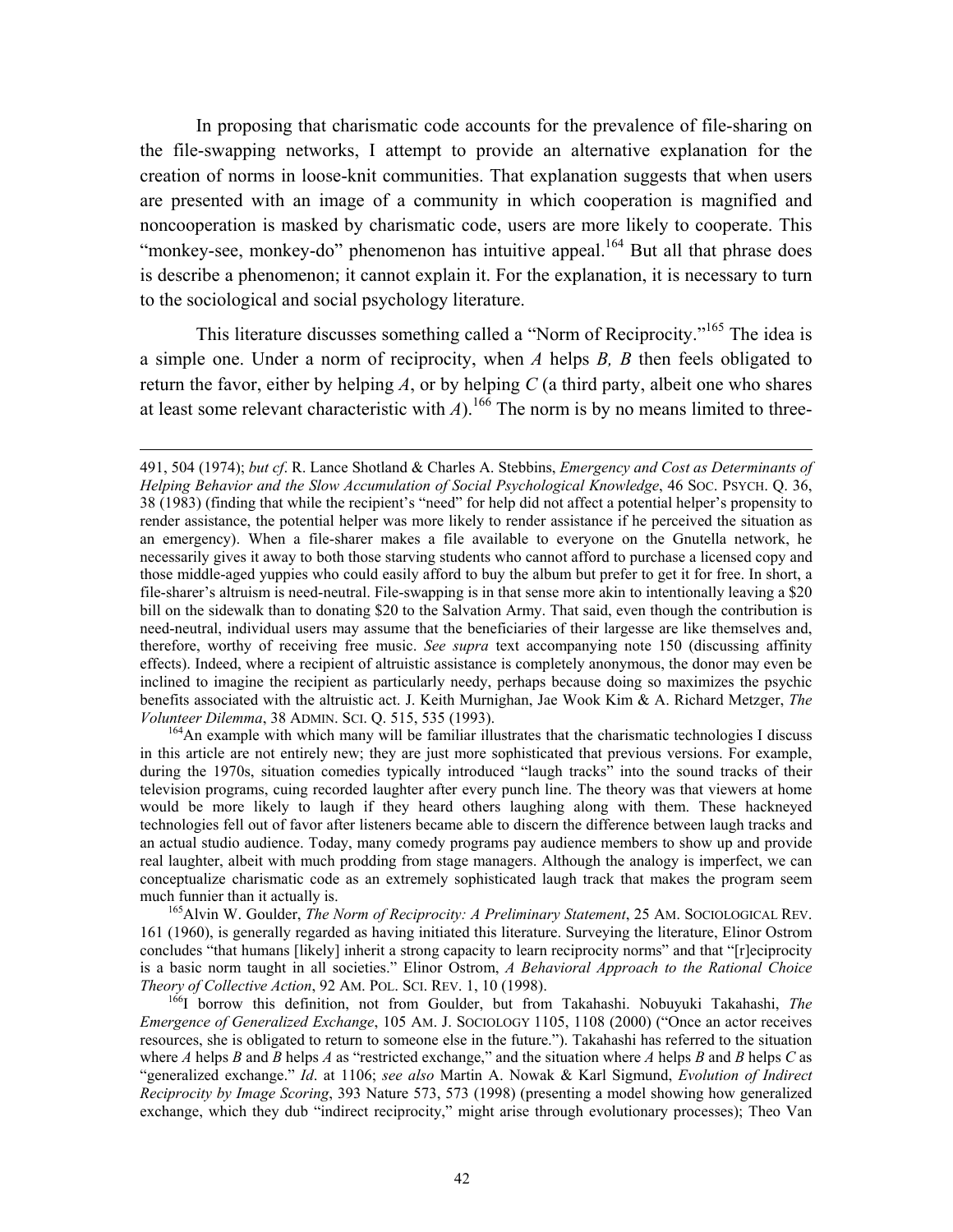person interactions, as scholars have begun to realize its application to much larger groups of individuals, such as a nation's taxpayers.<sup>167</sup> As the authors of this literature have recognized, the norm of reciprocity is sufficiently powerful so that the founding members of a brand new community are likely to bring it with them into that community, and see it potentially flourish therein.<sup>168</sup> If the file-swapping example is illustrative, it may also be that these reciprocity norms can even help cause people to engage in cooperative behaviors of the illegal variety.

## 1. File-Sharing as Guilt Alleviation

Under the most plausible explanation for reciprocal exchange, file-swappers elect to make their own files available for others to download based on what Shumaker and Jackson have dubbed the "aversive effects of nonreciprocated benefits.["169 D](#page-44-2)rawing on a number of experimental studies, Shumaker and Jackson argue that when an individual receives a benefit that obviously results from the cooperation of others, she internalizes a feeling of indebtedness. "Reciprocation . . . serves as one method available to a recipient for alleviating the tension produced by the indebted state."<sup>170</sup> The best way to remove these feelings of guilt is for her to reciprocate directly. Failing that, however, Shumaker and Jackson found qualified support for the theory that someone "prevented from

Tilburg, Eric Van Sonderen & Johan Ormel, *The Measurement of Reciprocity in Ego-Centered Networks of Personal Relationships: A Comparison of Various Indices*, 54 SOC. PSYCH. Q. 54, 55 (1991) (discussing indirect reciprocity). File-swapping consists almost entirely of generalized exchange.<br><sup>167</sup>Dan M. Kahan, *Trust, Collective Action, and Law*, 81 B.U. L. REV. 333, 340-44 (2001).<br><sup>168</sup>Goulder, *supra* note 165, at 176 ("[T

<span id="page-44-1"></span><span id="page-44-0"></span>

mechanism but is also what may be called a 'starting mechanism.' That is, it helps to initiate social interaction and is functional in the early phases of certain groups before they have developed a differentiated and customary set of status duties."); *supra* note 157; *see also* Michael W. Macy, *PAVLOV and the Evolution of Cooperation: An Experimental Test*, 58 SOC. PSYCH. Q. 74, 78 (1995) ("Norms of reciprocity and conformity pose a start-up problem: if contribution requires moral or social pressure, and if this pressure increases with the rate of contribution, what gets the system started? One possibility, Elster suggests, is the 'everyday Kantian' norm to act as you would have others act. This avoids the start-up problem because the obligation to cooperate does not depend on the extent of cooperation by others in the group."). Recent research suggests that when two players both cooperate in a prisoner's dilemma situation, portions of their brains associated with the production of pleasurable sensations are activated. Revealingly, some of the areas were not activated when the subjects were told they were cooperating with a computer in a prisoner's dilemma game. James K. Rilling et al., *A Neural Basis for Social Cooperation*, 35 NEURON 395, 395-403 (2002). Because all subjects in the research were adult females, the study does not resolve the question of whether these neurological benefits from cooperation are learned or innate. For an interesting discussion of that question, see Neven Sesardic, *Recent Work on Human Altruism and Evolution*, 106 ETHICS 128 (1995).<br><sup>169</sup>Sally Ann Shumaker & James S. Jackson, *The Aversive Effects of Nonreciprocated Benefits*, 42 SOC.

<span id="page-44-2"></span>PSYCH. Q. 148 (1979).<br><sup>170</sup>*Id*. at 149. Shumaker and Jackson's study casts doubt on an alternative explanation—that those who

<span id="page-44-3"></span>are helped experience improved moods as a result, and that being in a good mood makes one more likely to help others. *Id*. at 156.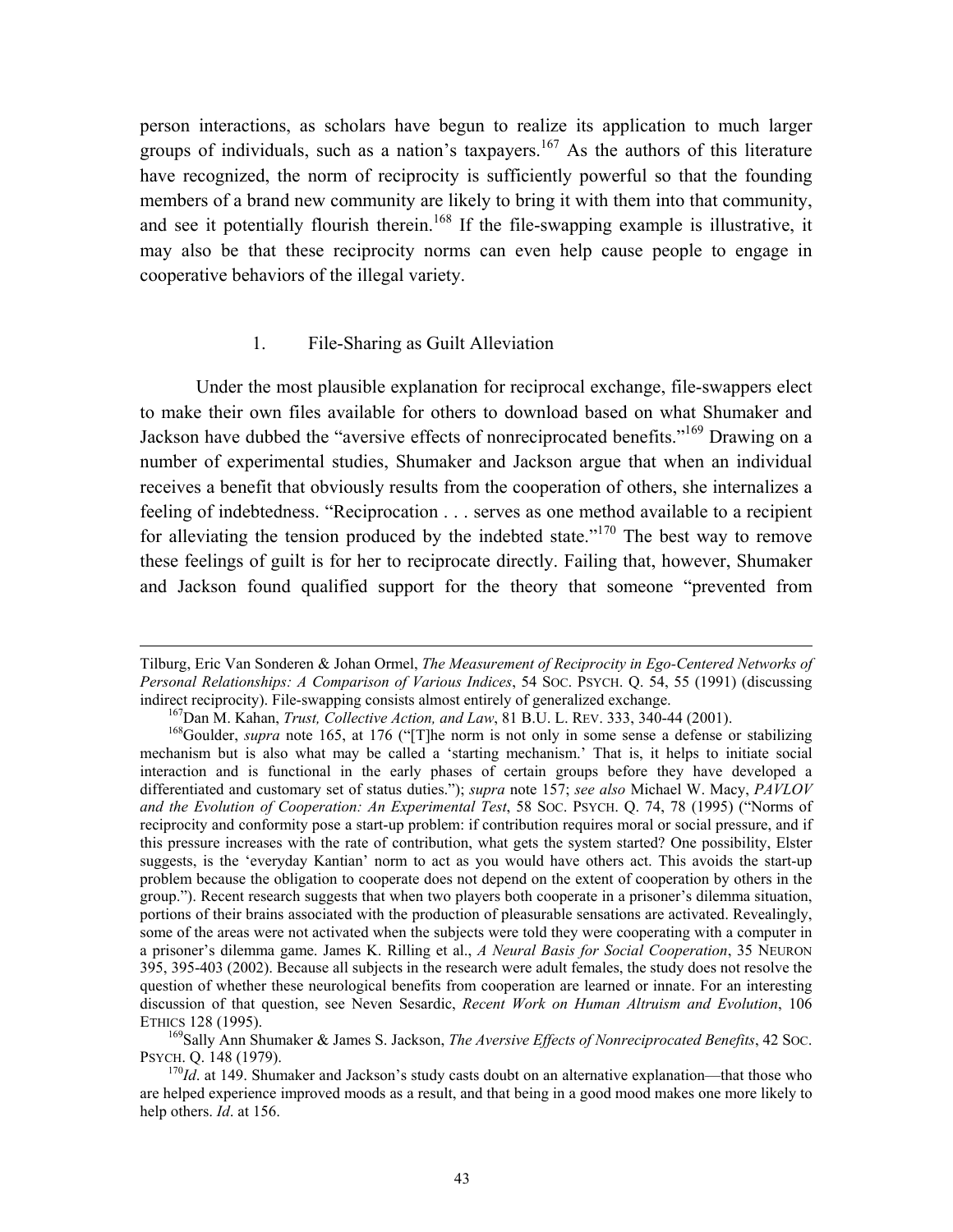<span id="page-45-6"></span>reciprocating the donor will help a third person."[171 C](#page-45-0)onducting their own experiment, the researchers determined that while subjects who had been helped by others but were unable to reciprocate reported feeling guilty,<sup>172</sup> "those who were provided with an opportunity to benefit a third person did not report feelings of guilt or unease . . . These data are the first to support this study's hypothesis that reciprocating a third person may relieve at least some of the tensions produced by being placed in an aversive state."<sup>173</sup> Thus, the authors concluded, helping a third person may not alleviate guilt as much as direct reciprocation, but it is the next best thing.<sup>174</sup> Research by Shumaker and Jackson's peers has resulted in similar findings[.175](#page-45-4) Indeed, the aversive affects of nonreciprocated benefits are likely to be particularly pronounced among anonymous strangers.<sup>176</sup> By offsetting the guilt that accompanies purely selfish downloading, file-sharing helps network members maintain a positive sense of self: They conceive of themselves as sharers, team players, members of a community of sorts, and cooperators.<sup>177</sup> They derive utility from maintaining these positive self images.<sup>178</sup>

<span id="page-45-0"></span>

<span id="page-45-2"></span><span id="page-45-1"></span>

<sup>171</sup>*Id*. at 149.<br><sup>172</sup>*Id*. at 156.<br><sup>173</sup>*Id*. A subsequent study provided further support for this conclusion. Amato, *supra* note 162, at 40 ("The finding that help received from friends and family was associated with spontaneous helping (mainly to strangers) is curious. It may reflect generalized reciprocity; that is, people who receive a good deal of help through their networks may feel a general obligation that can be discharged party by helping anyone—

<span id="page-45-4"></span><span id="page-45-3"></span>

including strangers.") (citation omitted).<br><sup>174</sup>Shumaker & Jackson, *supra* note 169, at 157.<br><sup>175</sup>Daniel Bar-Tal et al., *Reciprocity Behavior in the Relationship Between Donor and Recipient and Between Harm-Doer and Victim*, 40 SOCIOMETRY 293, 298 (1977); Martin S. Greenberg & Solomon P. Shapiro, *Indebtedness: An Adverse Aspect of Asking for and Receiving Help*, 34 SOCIOMETRY 290, 290-300 (1971); Roberta Simmons, Mindy Schimmel & Victoria A. Butterworth, *The Self-Image of Unrelated Bone Marrow Donors*, 34 J. HEALTH & SOC. BEHAVIOR 285, 291 (1993) ("Donating bone marrow was seen as indirect reciprocation, a token of gratitude for their own good fortune."); *see also* Paula F. Levin & Alice M. Isen, *Further Studies on the Effect of Feeling Good on Helping*, 38 SOCIOMETRY 141 (proposing that people help strangers after receiving help from an anonymous stranger because receiving help put them in a good mood, but presenting data consistent with an aversive effects explanation for helping). The study of bone marrow donors presents one of the better case studies by researchers seeking to understand why people would help strangers. In the case of bone marrow donations, the costs of donating are relatively high, consisting of pain, recovery time, and the risk of complications from the procedure. Simmons, Schimmel & Butterworth, *supra* at 287. As a result, the population of bone marrow donors was unusually altruistic, and quite unlike a random sample of the population. *Id*. at 290. Like file-swappers, bone marrow donors made sacrifices (albeit much greater ones) to help people they had never met. Unlike in the fileswapping situation, however, bone marrow donors themselves were not anonymous, and might have anticipated the gratitude of recipients and the admiration of their peers. *Id*. at 291-93, 296-99. These donations therefore involved quite costly cooperation among strangers, but lacked both complete anonymity and the absence of repeat-player interactions.<br><sup>176</sup>Bar-Tal et al., *supra* note 175, at 298 ("Individuals tend to feel most gratitude when they are helped

<span id="page-45-5"></span>by acquaintances or strangers and least gratitude when they are helped by parents or siblings."); Shapiro, *supra* note 162, at 262 ("[F]riends are relatively unaffected by temporary imbalances in their relationship since they have continuing exchanges and their past histories are generally equitable. Strangers, having no past histories nor expectations of future interaction, may find temporary imbalances much more disturbing.").  $177$ It is unclear whether the brain registers the pleasure associated with the avoidance of guilt and the

<span id="page-45-7"></span>pleasure associated with feeling good about helping another differently. Rilling et al., *supra* note 168, at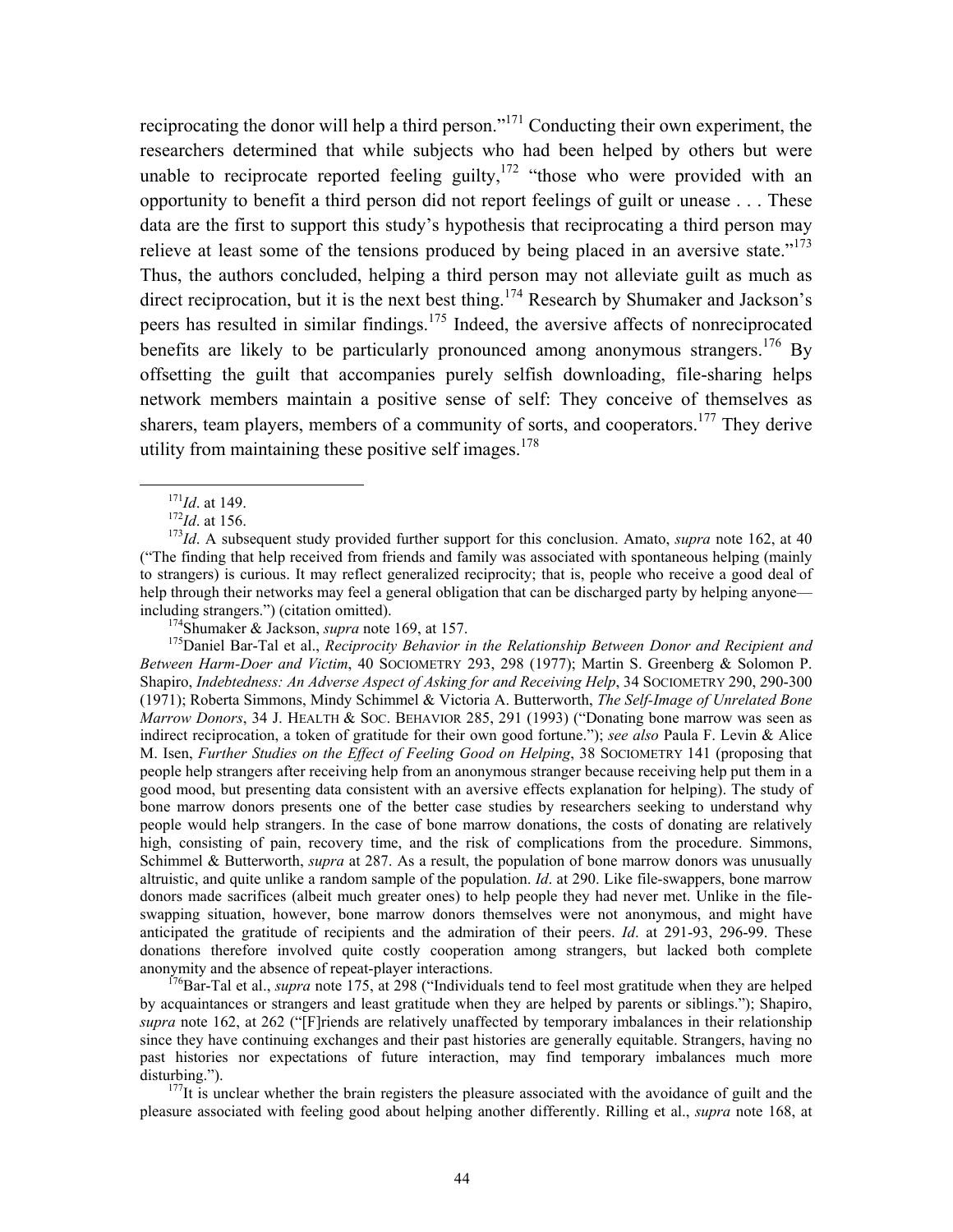Notably, reciprocation does not require a 1:1 relationship between the benefit received and the benefit conferred on another. Rather, smaller gestures may suffice to alleviate the aversive effects accompanying the receipt of valuable benefits from a stranger, and in some cases the reciprocation can take a different form from the receipt of the benefit.<sup>179</sup> So a user who reciprocates his 100 downloads by permitting 20 uploads may well extinguish the guilt that accompanied the act of downloading. Moreover, in many instances where a file-sharer has downloaded 100 files, but only made twenty available, reciprocity levels might well approach 1:1 in any event. That is because a user only need download a file once, but it can be downloaded from him ad infinitum once it is in his shared directory. A user who has made one-fifth of his collection available for downloading might then be engaged in 1:1 reciprocity if his shared songs are downloaded an average of five times each. An uploaded file can be the gift that keeps on giving.

The "aversive effects" model therefore provides one plausible explanation for why users of these networks make their files available despite the absence of an economic incentive to do so. Napster, Gnutella, and the other file-swapping networks all operate on the third-party helping model described in the Shumaker and Jackson study. Specifically, because a file transfer can only be initiated at the downloader's request, there are very limited opportunities to upload a file to someone from whom a fileswapper has just downloaded. File-swapping networks therefore provide their members with the opportunity to do the next best thing: make their files available for third parties to download. File-swappers need not upload as many files as they download. Instead, their reciprocal instincts will often be satisfied by engaging in minor-to-moderate file sharing with others.

It generally will not suffice for a user to make his files available to any third party. Under the guilt alleviation theory he will prefer to return the favor to someone who is similar in the relevant respect to the donor whose largess he earlier received. He knows that the donor has made his files available to others for downloading, so he will feel

 <sup>400.</sup> I have characterized guilt avoidance as the primary mechanism motivating cooperation because that hypothesis seems to have the most support, but subsequent research might suggest that humans affirmatively enjoy cooperating more than they dislike non-cooperation. Latane & Dabbs considered both the guilt-avoidance and pleasure-seeking explanations for why people help strangers and concluded that the view "that people help others reluctantly in order to avoid feeling bad is probably the most popular in American social science today." Bibb Latane & James M. Dabbs, Jr., *Sex Group Size and Helping in Three Cities*, 38 SOCIOMETRY 180, 190 (1975); *Cf*. Dawes & Thaler, *supra* note 163, at 192 ("Another type of altruism that has been postulated to explain cooperation is that involved in the act of cooperating itself, as opposed to its results. 'Doing the right (good, honorable, . . . ) thing' is clearly a motive for many people. Sometimes termed impure altruism, it generally is described as satisfaction of conscience, or of noninstrumental ethical mandates."); Piliavin & Charng, *supra* note 150, at 32 (discussing the important connection between altruism and individual's self-image).<br><sup>178</sup>Simmons, Schimmel & Butterworth, *supra* note 175, at 287-97.<br><sup>179</sup>Greenberg & Shapiro, *supra* note 175, at 300; *see also* Amato, *supra* note 160, at 254 (p

<span id="page-46-0"></span>

the results of a study showing that people consistently overestimate the amount of help they have given others and underestimate the amount of help they have received from others).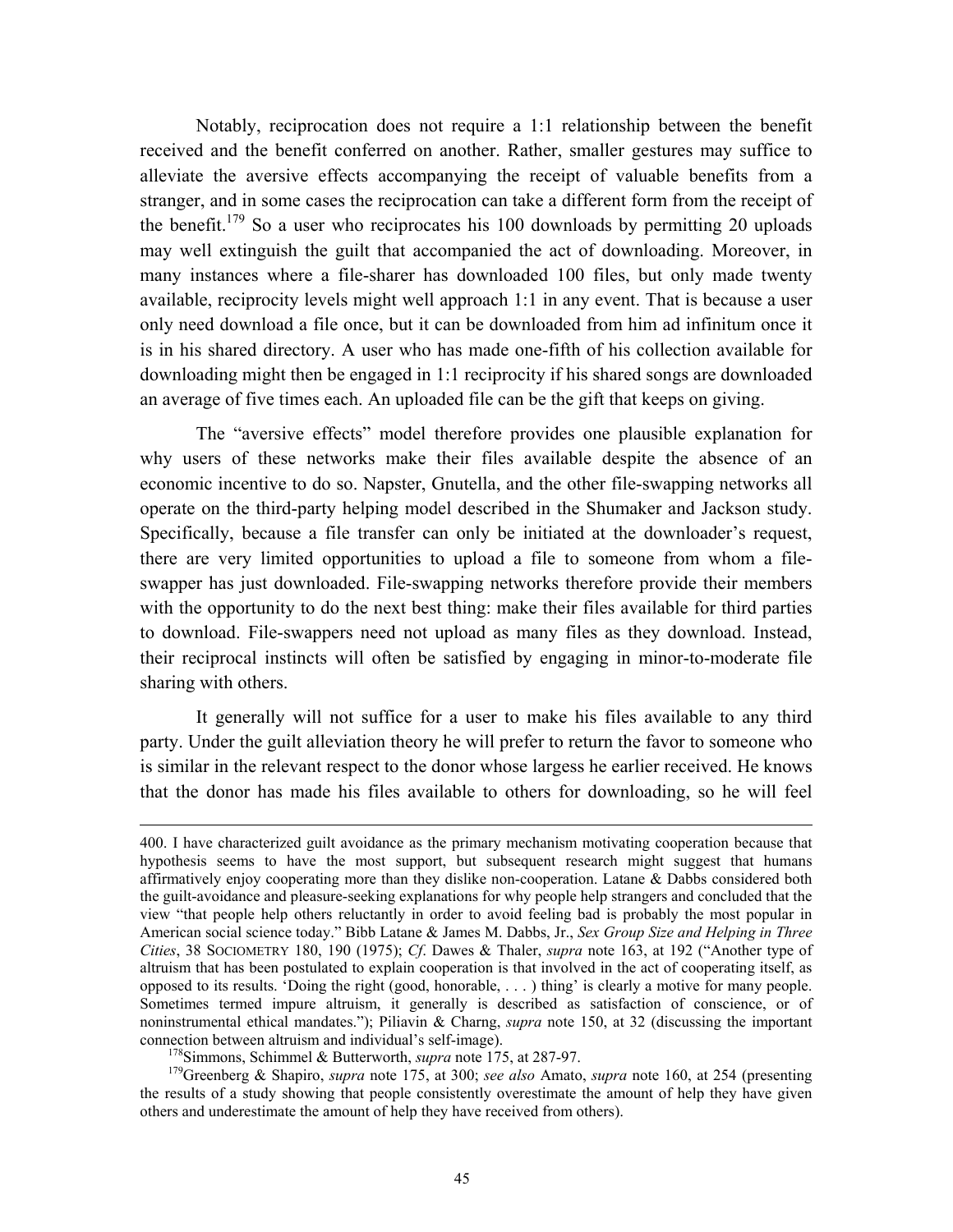better about his uploading if he believes that the recipient is also a file-sharer. If a user perceives that many of those taking files from him are not passing those files along to others, his desire to reciprocate will no longer be satisfied through participation in the network. As Thaler and Dawes hypothesize, "people have a tendency to cooperate until experience shows that those with whom they are interacting are taking advantage of them."<sup>180</sup> By magnifying the extent of file-sharing on the network and masking the prevalence of non-sharing, charismatic code attempts to persuade the individual filesharer that the beneficiaries of his generosity are just as deserving as the people from whom he acquired his content. It therefore avoids the extinguishment of reciprocity obligations among its more cooperative users.<sup>181</sup>

These studies of cooperation among anonymous strangers provide a persuasive psychological account of what motivates users of peer-to-peer networks to allow uploading. Yet these experiments differ from the peer-to-peer situation in one important respect. While the participants in various experiments are anonymous, they are permitted face-to-face contact, which can establish greater empathy. The consensus among scholars who have studied the issue previously is that participants in a public good provision experiment are significantly more likely to cooperate if they are allowed face-to-face communication than if they are required to communicate with each other via computer terminals.<sup>182</sup> Seen in this light, the high levels of cooperation observed on MusicCity are even more startling. Whatever the experiments say, robust cooperation can emerge among anonymous members of a computer network in the real world.<sup>[183](#page-47-3)</sup>

<span id="page-47-1"></span><span id="page-47-0"></span>

<sup>&</sup>lt;sup>180</sup>Dawes & Thaler, *supra* note 163, at 191-92.<br><sup>181</sup>It is possible that another guilt-alleviation story is working in the background. Perhaps some fileswappers feel somewhat guilty about violating copyright laws, but manage to eliminate those feelings of guilt by engaging in sharing. *See infra* note 132 (noting that 54% of downloaders have "some reservations" about obtaining free music off the Internet). That sharing compounds the illegality, to be sure, but because sharing and cooperation are generally seen as positive behaviors, such file-sharing might ameliorate the guilty pleasures associated with downloading. *Cf*. Scott Rosenberg, *But Isn't It Against the Law?*, Aug. 7, 2000, *available in* <http://www.salon.com/tech/col/rose/2000/08/07/breaking\_law/print.html> (visited Dec. 20, 2001) ("People are giving stuff away—they're sharing files for free. That's one of the big reasons, I think, that millions of people don't see anything wrong with using Napster. It doesn't feel like theft; it feels like a great big communal swap meet."). 182Elinor Ostrom, *A Behavioral Approach to the Rational Choice Theory of Collective Action*, 92 AM.

<span id="page-47-2"></span>POL. SCI. REV. 1, 7 (1998) (reviewing the literature on these kinds of experiments).<br><sup>183</sup>Why the divergence between the studies and the real world evidence? Two interesting possibilities

<span id="page-47-3"></span>spring to mind. The first is that charismatic code and the very large numbers of sharers visible on these networks overwhelms the users' reluctance to cooperate with unseen individuals. The second is that as users become increasingly familiar with the Internet and have their social experiences increasingly mediated through the Internet, they develop a greater sense of empathy with anonymous, out of sight, users. Thus, a user who has grown up participating in Internet chat rooms may feel just as much discomfort freeriding on the cooperation of other users as he would if he had to confront those users face to face. Under this hypothesis, if one tested MusicCity's users in a cooperation experiment, they would choose cooperative strategies more frequently than those members of the general population who formed the pool for the various cooperation experiments cited by Ostrom.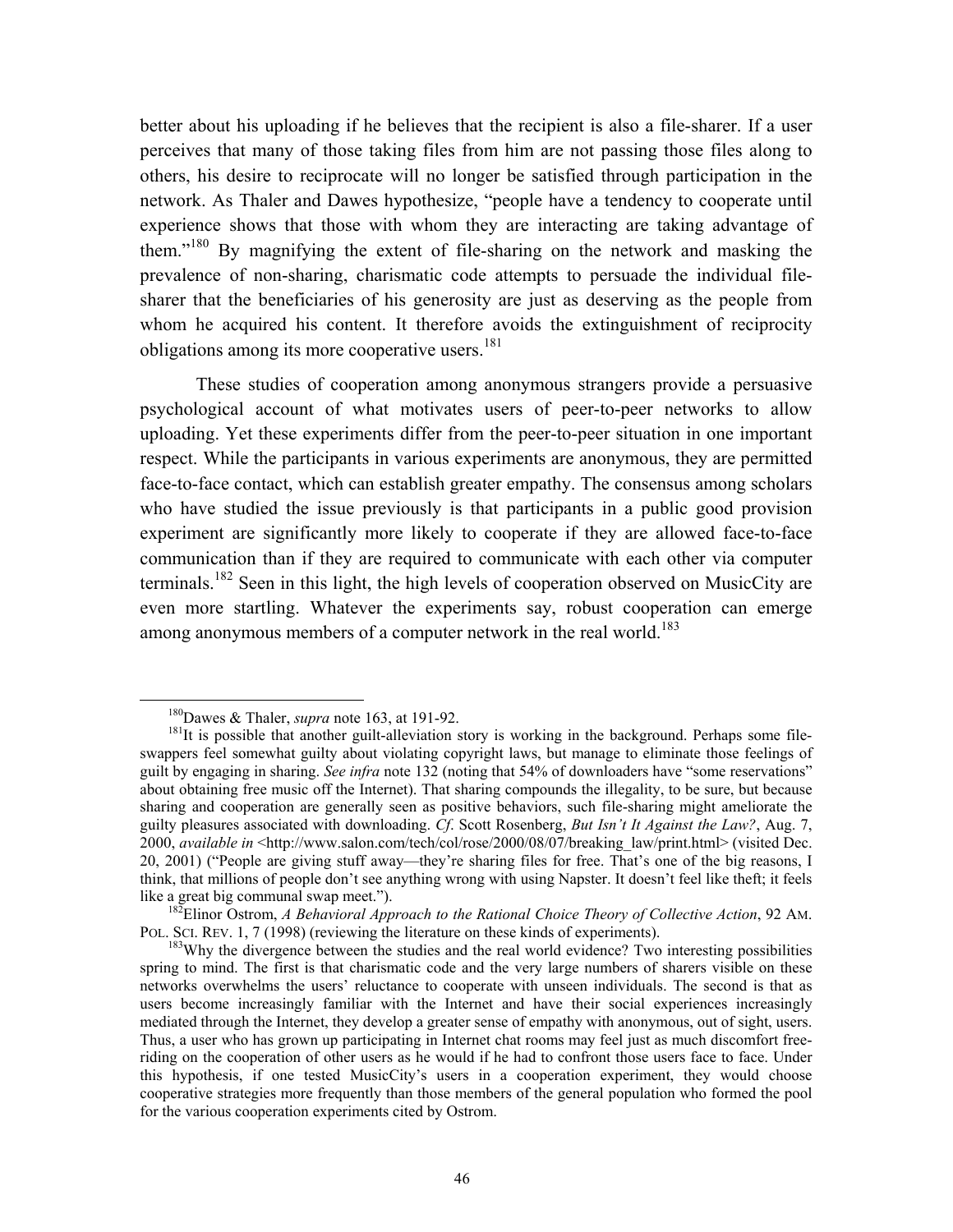#### 2. Reciprocity Cascades

Once the file-swapping networks succeed in tapping into the reciprocity norms that their users bring to cyberspace, they can rely on several factors to further solidify file-sharing behaviors. Cooperation tends to engender more cooperation,  $^{184}$  although there are several complementary explanations for why that is so.

First, when a file-swapper is exposed to the widespread file-sharing of his fellow computer users, his own propensity to file-share will be reinforced. Imitation is not only the most sincere form of flattery, but it also validates and solidifies the behavior of the person who is being imitated.<sup>185</sup> The feedback effects sparked by multitudes of computer users imitating each other can spark a cascade of imitation that reinforces a behavioral norm even in the absence of social sanctions directed against nonconformists.<sup>186</sup> Relatedly, visible sharing can make sharers out of members who have just joined the network. Where individuals trying to decide how to behave in a new environment observe critical masses of others engaging in certain types of behaviors, they may well assume that those individuals must have some form of inside information prompting them to behave in that manner.<sup>187</sup> Rational actors therefore use others' visible behavior as a heuristic that helps guide their own decisions about how to behave.

Second, when users try to assess the levels of file-sharing that exist on the networks, they are likely to assume that the majority of network users behave as they do. Psychologists have observed that members of a network generally use their own level of cooperativeness as a measure by which to estimate the cooperativeness of others in that network.<sup>188</sup> Thus, file-sharers will tend to overestimate the extent of file-sharing on the network, and those who only download will tend to underestimate the extent of file-

<span id="page-48-0"></span><sup>&</sup>lt;sup>184</sup>Robert Cooter, *Do Good Laws Make Good Citizens? An Economic Analysis of Internalized Norms*, 86 VA. L. REV. 1577, 1589-90 (2000); Sugden, *supra* note 163, at 774-75, 783.

<span id="page-48-1"></span><sup>&</sup>lt;sup>185</sup> Michael C. Roberts, *On Being Imitated: Effects of Levels of Imitation and Imitator Competence*, 43 SOC. PSYCH. Q. 233, 233 (1980) ("[M]odels are attracted to an imitator and tend to subsequently imitate those people who first imitate them. . . . [I]mitation is a form of behavioral similarity which provides consensual validation and thus decreases uncertainty and unpredictability in the model. This then makes the model more confident of an attitude or behavior.").<br><sup>186</sup>*Id*. at 239; *see also* Piliavin & Charng, *supra* note 150, at 41 ("Experimental studies have

<span id="page-48-2"></span>consistently shown that children display greater generosity when they are exposed to generous models than to selfish models."). 187*Cf*. POSNER, *supra note* 84, at 41 ("Behavioral regularities can arise . . . when people make

<span id="page-48-3"></span>inferences about the value of options from other people's actions, a phenomenon that may lead to 'herd behavior.' Suppose that everyone lines up to enter a fashionable restaurant . . . The herd behavior explanation holds that people have only partial information about the quality of restaurants, and imitate other people in the expectation that inferences based on other people acting on *their* partial information reflect aggregation of information about the quality of restaurants. Thus the social norm—the behavioral regularity of patronizing a certain restaurant—arises as a result of people's incentives to avoid bad outcomes that would occur if they relied on their own partial information.").

<span id="page-48-4"></span><sup>&</sup>lt;sup>188</sup>Tomonori Morikawa, John M. Orbell & Audun S. Runde, *The Advantage of Being Moderately Cooperative*, 89 AM. POL. SCI. REV. 601, 601 (1995); John Orbell & Robyn Dawes, 85 AM. POL. SCI. REV. 515 (1991); Takahashi, *supra* note 166, at 1130.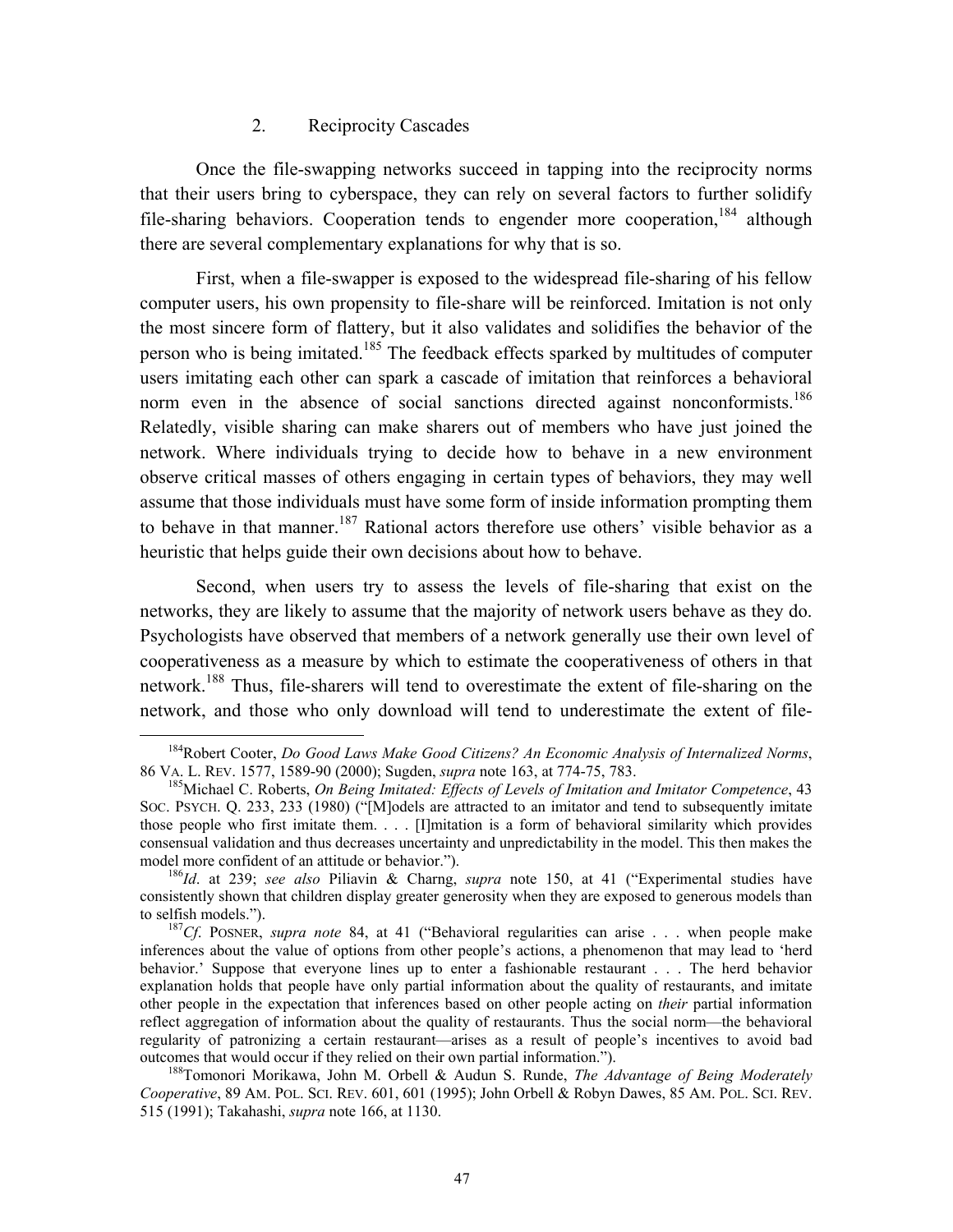<span id="page-49-3"></span>sharing on the network. By magnifying cooperation and masking noncooperation, the creators of the file-swapping networks attempt to confirm the hunch that solidifies reciprocal propensities among file sharers. The user is inclined to believe that most network members will share, he logs into the network and sees that quite a lot of members are sharing content,<sup>189</sup> and he feels that his initial intuition (and his behavior) was validated.<sup>190</sup>

Third, it is presumed that increased cooperation engenders increased benefits for the cooperators. This presumption is particularly true in the case of file-swapping, where more cooperators means more new content and more sources for obtaining that content. Therefore, as a file-swapping network comes to be characterized by increased levels of file-sharing, participation in the network becomes increasingly attractive for file-sharers (as well as free riders).<sup>191</sup> Success of a file-swapping network breeds more success, as file-swappers obtain more valuable benefits from participation and hence feel more need to reciprocate. Thus, reciprocity cascades engender material rewards in addition to psychic benefits.

There is, of course, a corollary to the notion of reciprocity cascades. Just as cooperation can engender more cooperation, noncooperation can snowball. Particularly where noncooperative behavior becomes malicious, and harms cooperators, those types of antisocial behaviors can reverberate throughout a network, punishing the innocent, and causing the innocent to punish the equally innocent.<sup>192</sup>

<span id="page-49-0"></span><sup>&</sup>lt;sup>189</sup>The Gnutella networks arguably do a better job of exploiting bounded rationality to create an appearance of widespread sharing than networks such as Napster and Morpheus. When a user types in a search request to Gnutella, the search will keep running indefinitely, and the list of matching files will continue to scroll down the screen. Napster and Morpheus, by contrast, default to showed no more than 100 or so matching files. 190*Cf*. Ostrom, *supra* note 165, at 12 ("[R]eciprocators are likely to be more optimistic about finding

<span id="page-49-1"></span>others following the same norm and disproportionately enter more voluntary social dilemmas than nonreciprocators. Given both propensities, the feedback from such voluntary activities will generate confirmatory evidence that they have adopted a norm which serves them well over the long run."). There is anecdotal evidence to suggest that some community members are likely to cooperate when they see that no one else is cooperating and when they know that their own cooperative acts will engender significant benefits for the group or its members. This would help explain the existence of heroically cooperative acts, such as gentiles' harboring of Jews in Nazi-occupied Europe during the Second World War. *See* Kristen R. Monroe, Michael C. Barton & Ute Klingemann, *Altruism and the Theory of Rational Action: Rescuers of Jews in Nazi Europe*, 101 ETHICS 103, 112-13, 119 (1990). Even if that anecdotal evidence is indicative of a general trend, it is not inconsistent with the theory of cooperation relied upon herein. The propensity to cooperate still may be a function of the number of cooperators perceived by an individual who may choose whether or not to cooperate, but the relationship between perceived cooperation and the propensity to cooperate would be parabolic rather than linear. Thus, the instinct to cooperate is initially high when no one else visibly cooperates, drops dramatically when a few members in a large group are seen to be cooperating, and rises quickly as perceived cooperation increases.<br><sup>191</sup>Sugden, *supra* note 163, at 781–82.<br><sup>192</sup>Bar-Tal et al., *supra* note 175, at 293 ("Recently, several investigators have extended the principle of

<span id="page-49-2"></span>

reciprocity that is applied in helping situations to contexts in which harm-doing occurs. The results of these studies have suggested that, in general, individuals tend to reciprocate harm done to them.") (citation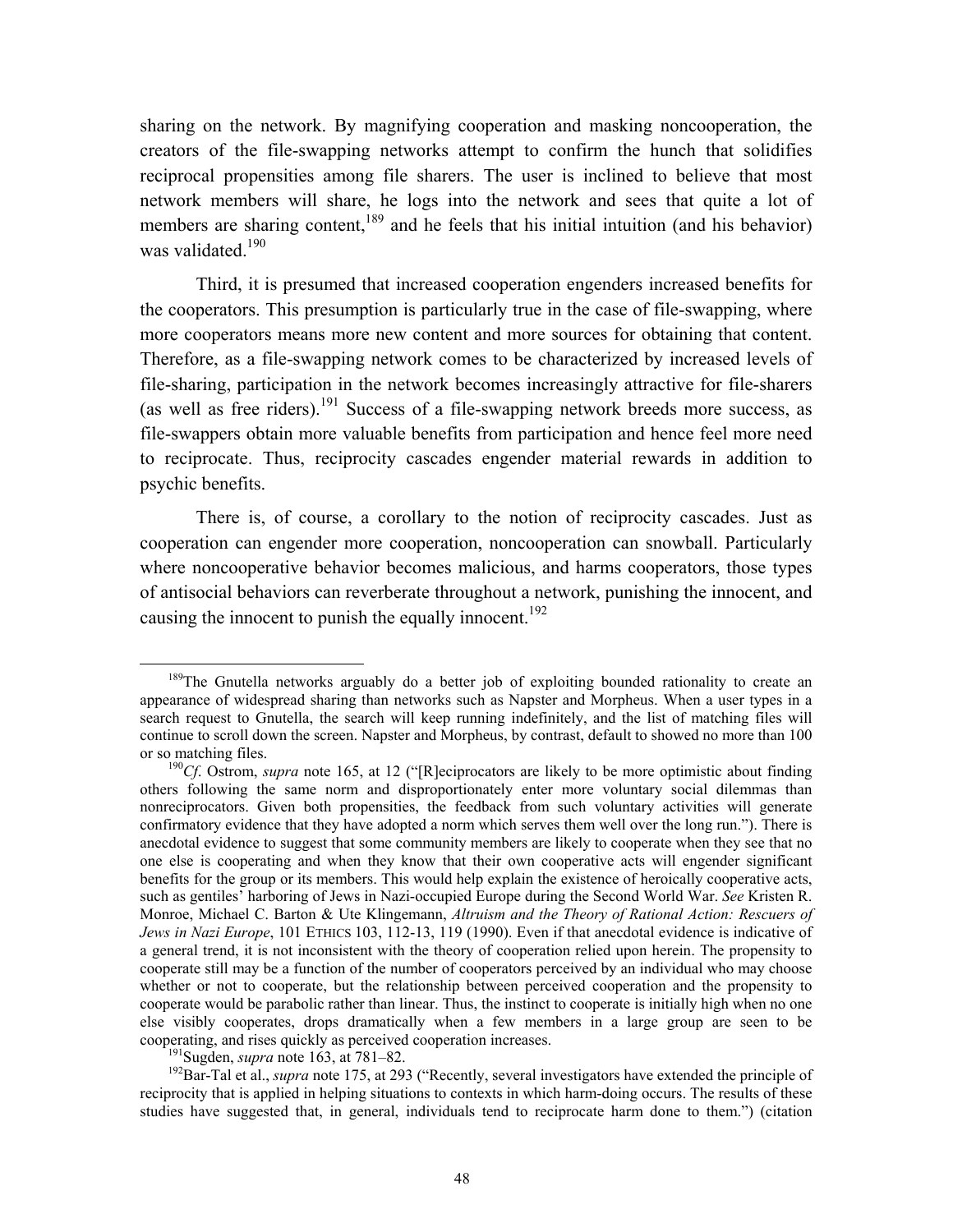<span id="page-50-5"></span>Even outside the context of computer networks and reciprocity norms, scholars have found that when community members falsely perceive particular practices to be widespread, they are likely to conform their own behavior to the way they believe others are behaving. The leading work in this area is that of H. Wesley Perkins, who has documented the phenomenon of college students persistently overestimating their peers' levels of alcohol consumption and has argued persuasively that these persistent misperceptions fuel more alcohol consumption than there otherwise would be.<sup>193</sup> In the case of alcohol consumption, where the most inebriated tend to be the most visible in social settings such as campus parties, this visibility suggests that there is a norm of binge drinking, and tendencies to adhere to that perceived norm cause more students to become severely intoxicated.<sup>194</sup> By the same token, those students who are not intoxicated are less visible, and less likely to be the subject of after-the-fact conversations.<sup>195</sup> Perkins writes: "With the accumulation of conversation over time, certain college social events get the reputation (often encouraged by the sponsors) that 'everyone goes' and 'everyone gets smashed.' Thus a sensationalized view of the college community emerges. This powerful mythology has a life of its own and actually encourages more students to attend parties and get drunk than might otherwise do so."<sup>196</sup> Misperceptions regarding levels of alcohol consumption can therefore become self-fulfilling prophesies, and can snowball as misperception fuels visible intoxication, which fuels more intoxication.<sup>197</sup> Universities have paid attention to Perkins's scholarship, and when they have implemented educational programs that attempt to correct misperceptions of alcohol consumption, they have generally seen significant decreases in the prevalence and severity of intoxication episodes. Thus campus programs that credibly publicized the lower-than-expected incidence of binge drinking have lowered the prevalence of overconsumption dramatically.<sup>198</sup>

omitted). Bar-Tal et al. point to one constraint on anti-cooperation cascades in loose-knit environments. *Id*. at 297 ("Conversely, individuals tend to feel most resentment when they are harmed by parents or siblings and least resentment when they are harmed by strangers.").<br><sup>193</sup>H. Wesley Perkins, *College Student Misperceptions of Alcohol and Other Drug Norms among* 

<span id="page-50-0"></span>*Peers: Exploring Causes, Consequences, and Implications for Prevention Programs*, *in* DESIGNING ALCOHOL AND OTHER DRUG PREVENTION PROGRAMS IN HIGHER EDUCATION: BRINGING THEORY INTO PRACTICE 177, 183–94 (1997). Perkins's data shows that while only 19% of students at a liberal arts college said that they viewed frequent intoxication as acceptable even if it interfered with other responsibilities, 63% perceived that view as the dominant one among their fellow students. *Id.* at 184.<br><sup>194</sup>*Id.* at 190.<br><sup>195</sup>*Id.* at 190–91.<br><sup>197</sup>*Id.* at 191.<br><sup>197</sup>*Id.* at 192.<br><sup>197</sup>*Id.* at 192.<br><sup>198</sup>*See generall* 

<span id="page-50-1"></span>

<span id="page-50-2"></span>

<span id="page-50-3"></span>

<span id="page-50-4"></span>

AT COLLEGES AND UNIVERSITIES (1996); Perkins, *supra* note 193, at 194. A similar dynamic emerges when taxpayers are informed that, contrary to what they might believe, the overwhelming majority of taxpayers do not cheat on their taxes. Taxpayers in Minnesota who received such a letter paid their taxes at higher rates than did members of a control group. STEPHEN COLEMAN, MINNESOTA DEPARTMENT OF REVENUE,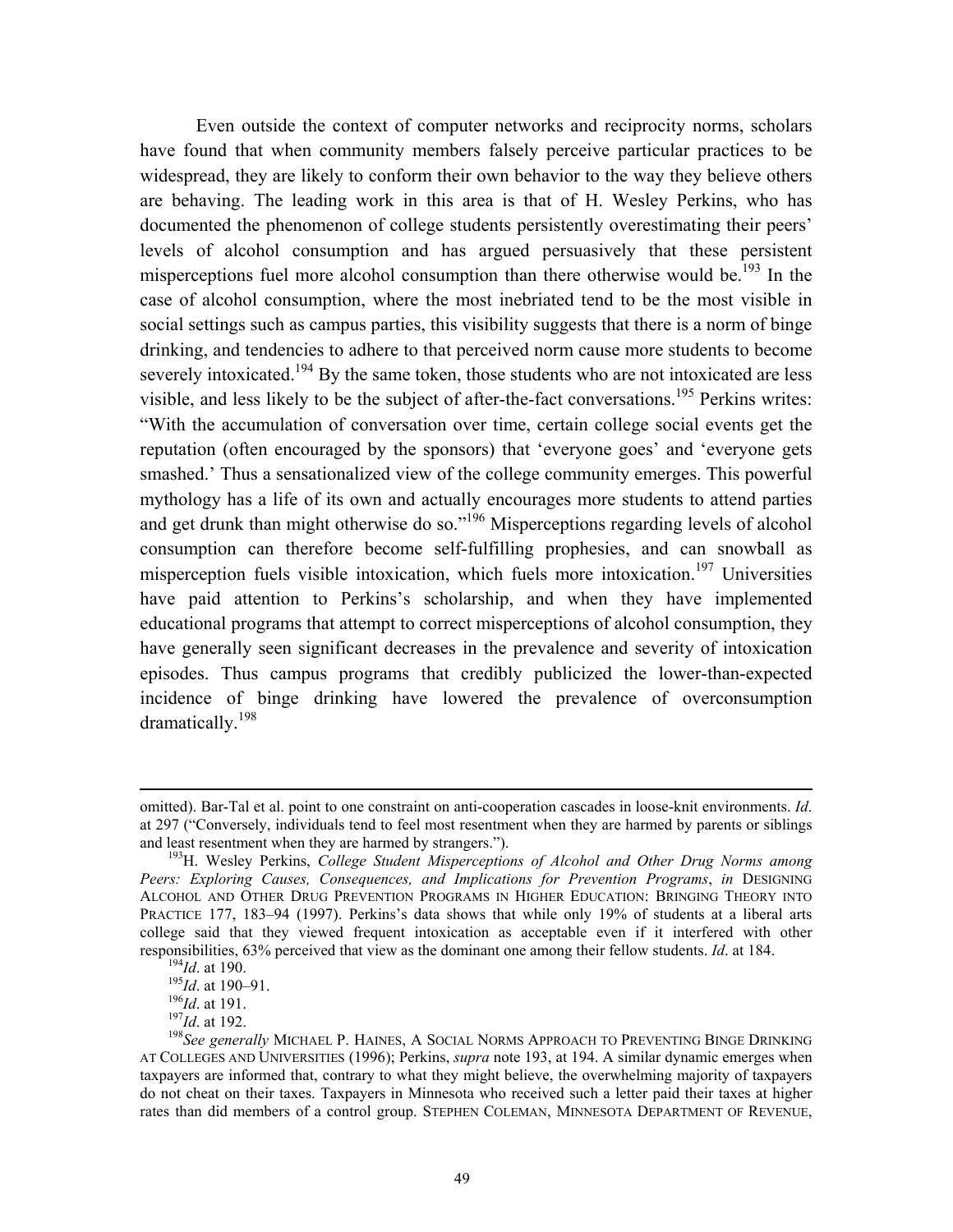#### 3. Holdouts

What explains why not everyone who downloads becomes a file-sharer in light of the norm of reciprocity and charismatic code? There are several behavioral factors that might overcome the reciprocity norms outlined above. For some individuals, the increased cost of uploading or risk of adverse consequences resulting from uploading will dominate the reciprocity norms that would urge them to share. Some individuals might have less well-developed senses of reciprocity, for it is clear that individuals internalize and act upon even these widespread norms to varying degrees.<sup>199</sup> Other downloaders, despite the better efforts of the network creators, may not view uploading as "helping," and therefore will not conceptualize the acquisition of content as a favor that requires repayment.<sup>200</sup> Finally, some downloaders will conclude, based on the large number of other downloaders making their content available, that there is more than enough content to go around, even without their efforts. In social psychology, this is referred to as the "bystander effect," and its propensity to discourage altruism has been well documented, especially in those situations where the costs of helping are high.<sup>201</sup> Indeed, charitable organizations conducting fund raisers must constantly walk a fine line between extolling the virtues of achieving an ambitious goal and appearing not to need the contributions of the individual being solicited. Hence fund-raising letters contain schizophrenic language such as "Last year we raised a record \$5 million for our school, but this year it's more important than ever that you join your fellow alumni in contributing to this worthy cause." Such language both plays on the recipient's desire to participate in a successful cooperative endeavor and reminds him that bad things will happen if he withholds his contribution.<sup>202</sup> The same is true on the file-swapping networks: Some users are motivated to cooperate when exposed to the purported ubiquity of file-sharing, but others feel less guilty about free riding.

THE MINNESOTA INCOME TAX COMPLIANCE EXPERIMENT: STATE TAX RESULTS 18-19 & 25 (Apr. 1996), *available in* <http://www.taxes.state.mn.us/reports/complnce.pdf> (visited Aug. 26, 2002).<br><sup>199</sup>Piliavin & Charng, *supra* note 150, at 32.<br><sup>200</sup>Greenberg & Shapiro, *supra* note 175, at 291 ("It must be pointed out, how

<span id="page-51-1"></span><span id="page-51-0"></span>

neither the only mode nor necessarily the preferred mode for reducing indebtedness. The individual can reduce the magnitude of indebtedness by cognitively restructuring the situation. For example, he might devalue the help received and / or increase the magnitude of his costs and the donor's rewards for giving."). <sup>201</sup>Howard & Crano, *supra* note 163, at 492, 502; Latane & Dabbs, *supra* note 177, at 185–88; Piliavin

<span id="page-51-2"></span><sup>&</sup>amp; Charng, *supra* note 150, at 35. 202Curiously, National Public Radio typically reports that only 10% of its listening audience

<span id="page-51-3"></span>contributes during membership drives. At the same time, it supplies anecdotal evidence to suggest that "listeners like you" are contributing: hence, the audible ringing of telephones in the background during appeals for contributions, and the publication of donators' names and home towns over the airwaves.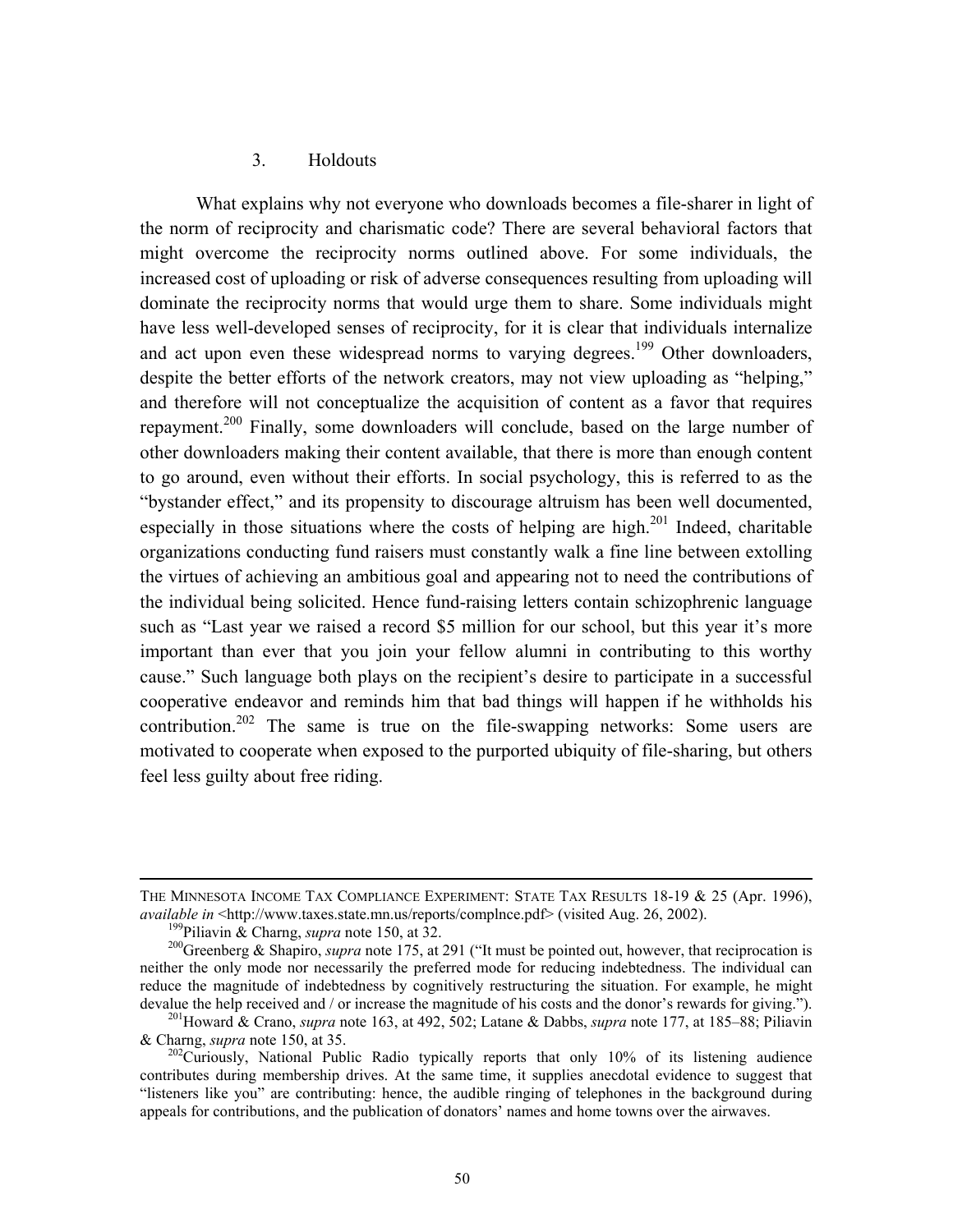#### 4. Alternative Explanations

As this discussion of holdouts suggests, the user population of the file-swapping networks is hardly monolithic. Some file sharers will be motivated by strong reciprocity urges, but for others, the desire to reciprocate will be too weak to overcome the costs of sharing. That said, it is worth exploring some alternative explanations for file sharing on these networks to determine whether they are consistent with the observed cooperation.

One possible explanation for file sharing is that individuals engaged in that behavior are doing so because they derive satisfaction from thumbing their collective noses at the recording industry and other copyright holders. Along the same lines, these users might have some taste for rebellion against the law, and gain utility from flouting it. According to this reasoning, file-sharing is a type of civil disobedience directed against those entities that improperly use the copyright laws to siphon off the revenue that rightly belongs to artists.

While this type of sentiment may have helped motivate the creators of these fileswapping networks to release their software to the public, it is unlikely that most of the file-sharers on the network share their files because of such feelings. After all, my data suggests that the vast majority of the file sharers on the MusicCity network engaged in low-level sharing—making no more than a few CDs worth of music available to the network's users. If file sharers make their content available because of a desire to harm copyright holders' economic interests or because of a taste for breaking copyright laws, then one would expect them to share their entire collections of MP3 files, rather than just a small portion of their collections.<sup>203</sup>

Sharing a portion of one's MP3 collection is consistent with a reciprocity story<sup>204</sup> but inconsistent with an antipathy / civil disobedience story. Because the population of users who share their entire MP3 collection with others appears to be relatively small, and because acceptance of the MusicCity defaults can account for at least some portion of that subgroup's behavior, the hypothesis that users share their content to rebel against copyright holders or copyright laws provides an unconvincing explanation for the behavior of most file sharers.

<span id="page-52-0"></span><sup>&</sup>lt;sup>203</sup>Data on the types of sound recordings downloaded by MusicCity's users suggests that there are not broad cultural differences in the levels of sharing prevalent on the network. Thus, for example, those who downloaded Spanish language sound recordings shared their files at almost precisely the same rates and same levels as those who downloaded English language sound recordings. These results suggest that filesharing is not be driven by any peculiar attributes of Anglo-American culture. That said, some caution is in order in interpreting this data in light of the small sample size (39 downloads of Spanish language music), and the increasing, albeit still limited, popularity of Spanish language music among those who speak only English. 204*See supra* text accompanying note 179.

<span id="page-52-1"></span>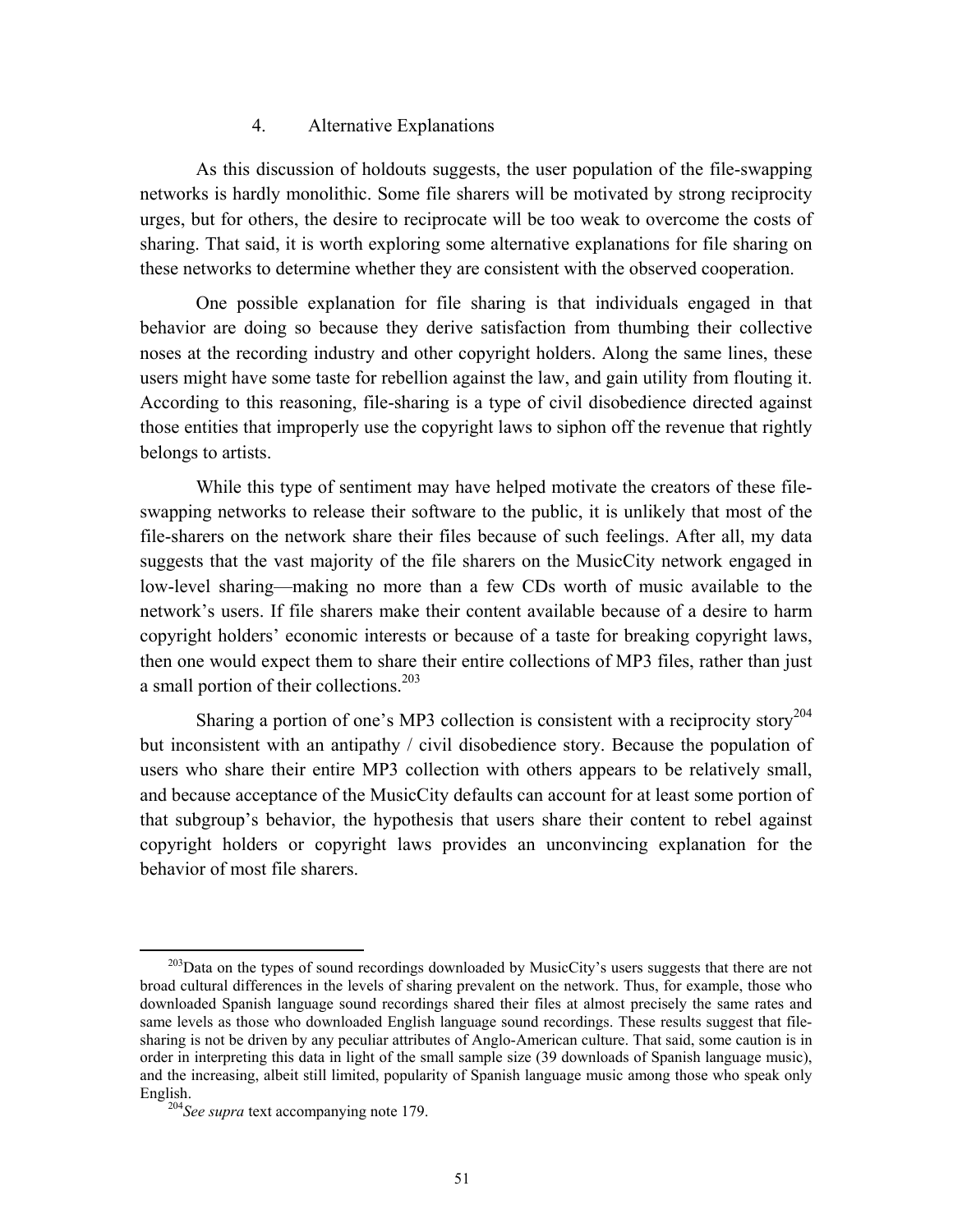A related alternative explanation views uploading copyrighted content as an expressive act. Under this theory, explaining why anonymous individuals make their content available to other anonymous individuals on the network is no more difficult than explaining why hundreds of thousands of people have created personalized web pages that can be viewed by other web surfers or why tens of thousands of teenagers feel the need to blast their favorite music from the speakers of their automobiles or dorm rooms. Certainly, people will engage in those types of expressive activity even in the absence of economic incentives to do so.

While this expressive theory explanation probably explains the conduct of a few file sharers, there are several reasons why it provides a relatively unsatisfying explanation for why the vast majority of file sharers do what they do. First, file-swappers are quite capable of discerning which sound recordings are widely available on the networks and which are in short supply. If the expressive explanation accounted for most of their cooperation, then one would expect file sharers to fill their shared directories with music by more obscure artists whose works are difficult to obtain on the networks. As it happens, users do precisely the opposite. A common complaint among users of the networks, music critics, and the networks' creators is that popular, mainstream music is vastly overrepresented on the networks and more cutting edge music is too hard to find.<sup>205</sup> A review of users' shared directories confirms this, revealing that the overwhelming majority of listeners are content to make available yet another copy of a widely available Jennifer Lopez or Britney Spears song, rather than files by artists who have small but deeply dedicated followings. If the expressive theory really explains why people share, then one would expect to find a very different mix of files available for downloading.

Second, unlike most instances of expressive activity, the type of expression that occurs on the file-swapping networks is completely anonymous. So while individuals' web pages almost always contain an email address that allows a user browsing the Net to contact the publisher, the expressive activity that occurs on MusicCity or Gnutella is not conducive to such contact or association between the publisher and the matter published.[206](#page-53-1)

Third, there is a cross-cutting motivation that may dampen the impulse to reciprocate. By making a particular artist's content available for downloading, a user who enjoys that artist's work is both disseminating the artist's work and potentially depriving that artist of revenue. A network user who adores a particular artist may therefore view

<span id="page-53-0"></span> <sup>205</sup>*Cf*. Eric Boehlert, *Napster Sound Bite: Feelin' Groovy*, June 19, 2000, available in  $\frac{\text{th}}{206}$ MusicCity, KaZaA, and the latest Limewire application all permit users to chat with other users, so

<span id="page-53-1"></span>some contact might occur with "publishers." Notably, significant numbers of network users appear to disable the chat function, precluding other users from contacting them. During my study of MusicCity, which entailed tens of hours spent online, only one other user attempted to chat with me.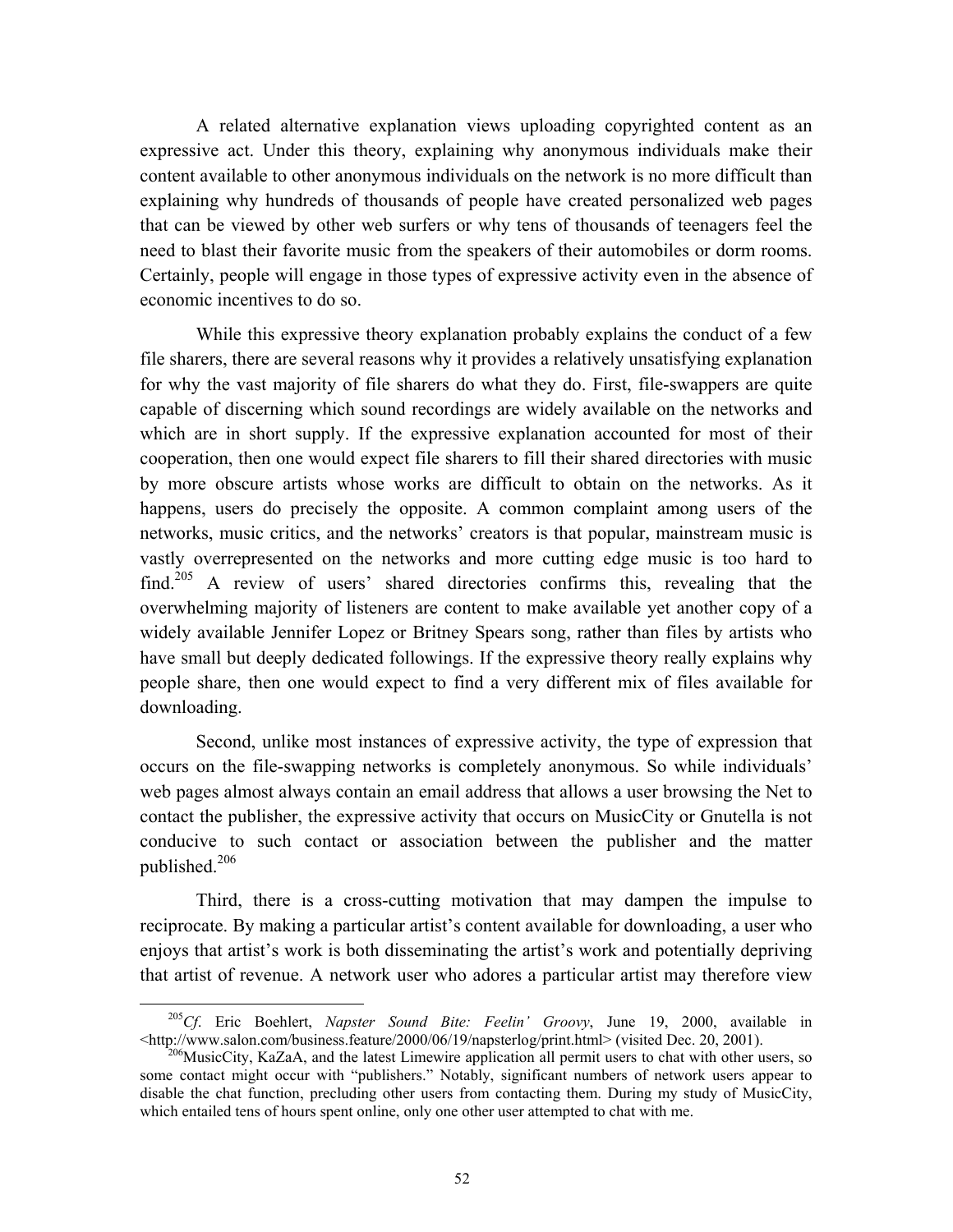placing that artist's work in his shared directory as an imperfect avenue for "spreading the gospel" about his favorite musician.

## **IV. Understanding and Shaping the File-Swapping Movement**

Having introduced a theoretical framework and discussed the ways in which the file-swapping movement and file-sharing sentiment emerged, it is worth exploring some practical implications.

This Part begins by analyzing the aftermath of the Ninth Circuit's *Napster*  decision. Although the *Napster* decision was successful in purely legal terms—it established clear rules and largely resolved the dispute among the parties—it was unsuccessful in two respects: It evidently failed to rally the public around the cause of combating copyright infringement on the Internet; and it ultimately shifted Napster users to other file-swapping networks without making them second-guess the morality of their actions. The Part then explores alternative strategies for addressing the societal and economic changes that Napster and its successors have introduced.

## *A.* Napster *and the Failure of Law as an Expressivist Tool*

When, on February 12, 2001, the Ninth Circuit handed down the *Napster* decision, the court had a significant opportunity to persuade the public about the immorality of file-swapping. The decision had been eagerly anticipated for months, received enormous media attention, and its consequences would be felt immediately. Although the Ninth Circuit decisively rejected the legal arguments put forward by the file-swapping camp, the opinion evidently did little to stem the widespread participation in the networks. To the contrary, the haphazard way in which the decision dealt with injunctive remedies may well have done more good than harm to the networks collectively. A year and a half after the court's ruling, file-swapping is as widespread and prominent as it ever was. While it remains possible that the court's ruling may alter social norms in the long run, the early evidence should encourage boosters of file swapping.<sup>207</sup> What accounts for the apparent failure of the *Napster* decision to alter users' behavior?

## 1. The Importance of the Injunction

While the *Napster* court devoted barely two pages of its opinion to questions involving the scope of the injunction, it was this aspect of the opinion, rather than its

<span id="page-54-0"></span> <sup>207</sup>*See supra* text accompanying note 132.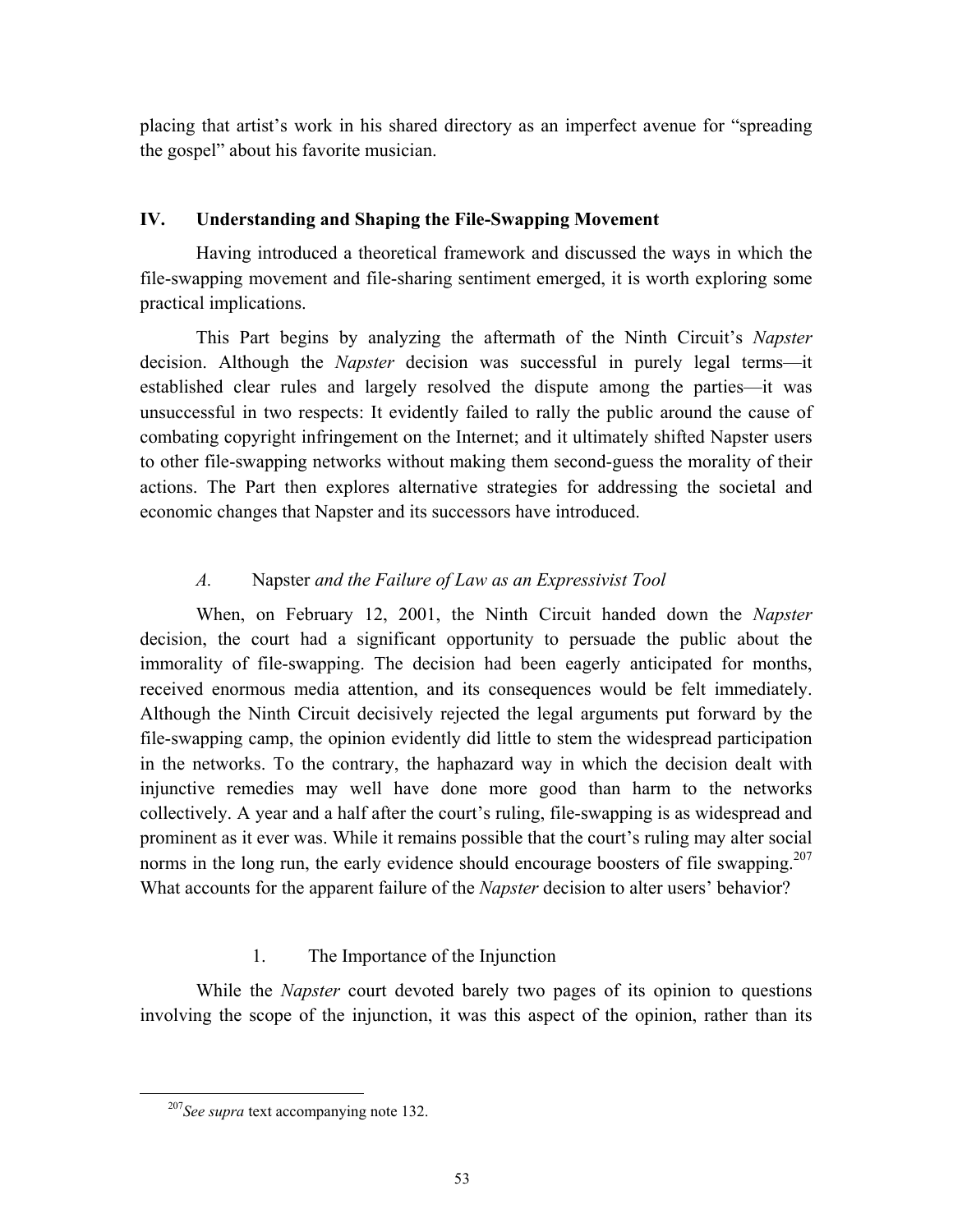primary holding, that was most important in setting the tone for the events that followed $^{208}$ 

After ruling that Napster had been guilty of contributory copyright infringement and that Napster's users were themselves engaged in copyright infringement, the Ninth Circuit elected to exercise restraint at the remedial stage. The court first faulted the district court for allocating the burdens of ensuring copyright compliance improperly.<sup>209</sup> The court then remanded to the district court for a reassessment of the proper remedies.<sup>210</sup> The decision to remand effectively stayed injunctive relief until the district court could rule. Three weeks passed before the district court finally ruled regarding the scope of the injunction. Under the revised injunction, record labels would be held responsible for informing Napster of the artists and song titles to which they held copyrights. Upon receiving notice of a particular copyrighted file, Napster would be given three business days to remove the file and all identical files from its directory.<sup>[211](#page-55-3)</sup>

As a result of this delay in the enforcement of the Napster injunction, several weeks passed before users observed a tangible difference in the quantity of copyrighted files available on the system. As one might imagine, the publicity generated by the Ninth Circuit's ruling brought millions of users to Napster's web site. Some were old-timers seeking a last opportunity to stock up on files; others were newcomers who wanted to see first hand the application that had generated so much controversy.

#### 2. The Porous Filter

Millions of users logged into the Napster network and, for several weeks, saw that virtually nothing had changed. The courts had declared file-swapping illegal, yet fileswapping proceeded at a record pace. Recall that part of what made Napster such a seductive network is that it advertised and magnified noncompliance with copyright laws. On Napster, users learned easily what content individual users have and what they are downloading. Napster users logged onto the system in the wake on the Ninth Circuit's ruling and witnessed massive noncompliance with the spirit of the court's order. Indeed, even the filtering system that Napster installed pursuant to the court's order was quickly thwarted by not-so-clever coding systems (i.e., the Beatles became the "eatlesBe,"

<span id="page-55-0"></span>

<span id="page-55-2"></span><span id="page-55-1"></span>

<sup>&</sup>lt;sup>208</sup>*Napster*, 239 F.3d at 1027–28.<br><sup>209</sup>*Id*. <sup>210</sup>As per usual Ninth Circuit practice, the court's mandate was withheld pending an application for rehearing en banc. In extraordinary cases—such as *Napster*—the court has the option of having its mandate issue immediately. *See* FED. R. APP. PRO. 41(b); *see also* Circuit Advisory Committee Note to Ninth Circuit Rule 41-1 ("Only in exceptional circumstances will a panel order the mandate to issue immediately upon the filing of a disposition. Such circumstances include cases . . . where an emergency situation requires that the action of the Court become final and mandate issue at once.").<br><sup>211</sup>A & M Records, Inc. v. Napster, Inc., No. C. 99-05183 MHP, 2001 U.S. Dist. LEXIS 2186, at \*7

<span id="page-55-3"></span><sup>(</sup>N.D. Cal. Mar 5, 2001).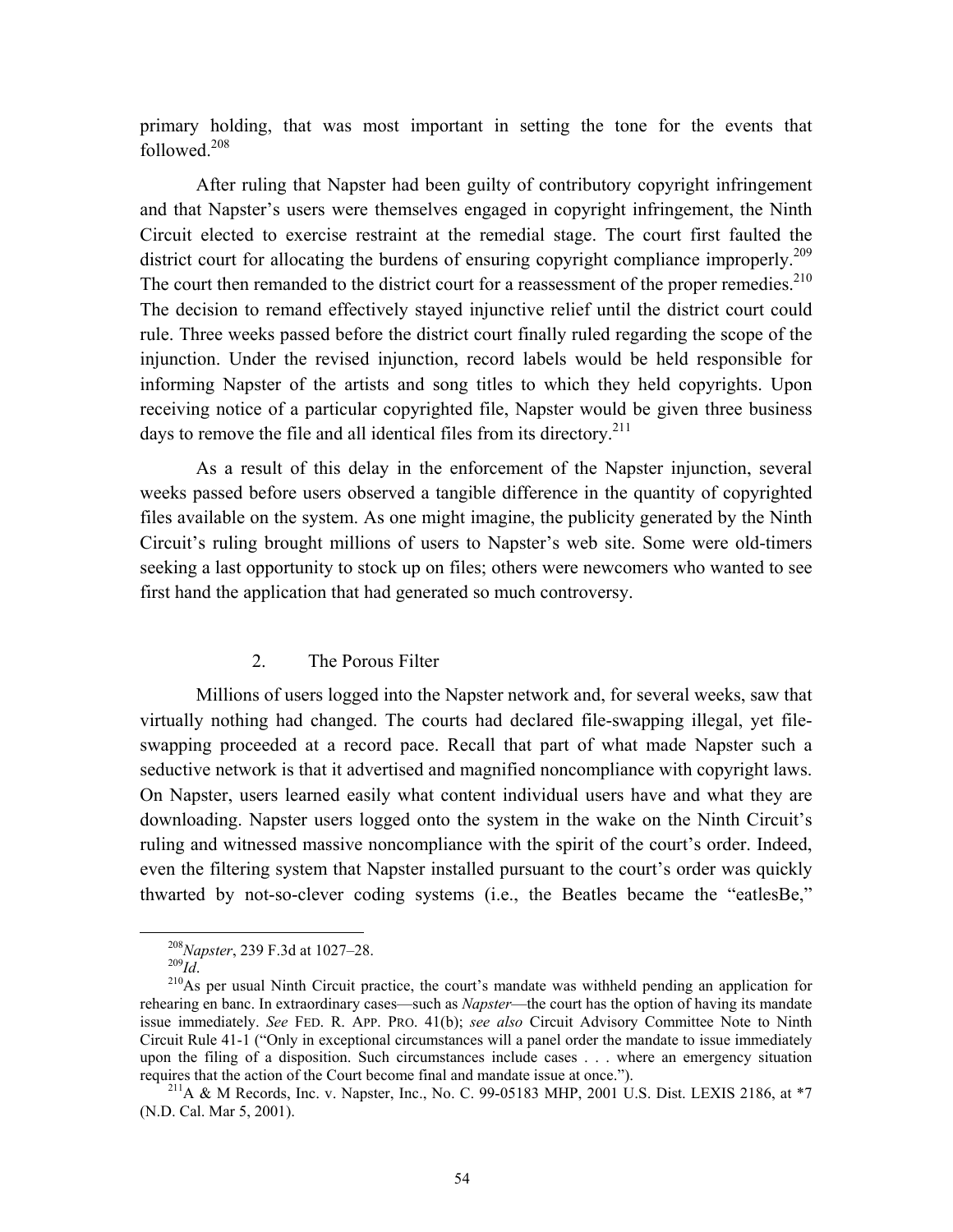<span id="page-56-3"></span>"zBeatles," the "Fab Four," "John, Paul, George, and Ringo," etc.).<sup>212</sup> Witnessing thousands of other users' attempts to circumvent the injunction only fortified Napster users' resolve. The obvious lack of compliance with the law and with the spirit of the court's injunction encouraged other users to ignore the law and disregard the injunction. Just as behavioral cascades can occur in the reciprocity context, flouting of the law can also be self-reinforcing.

## 3. The Clearinghouse for Napster Alternatives

In some sense, the continued circumvention of Napster's copyright filtering mechanisms were the least of the recording industry's worries. Immediately after the *Napster* decision, Napster users thronged to the on-line Napster discussion fora, where they discussed not only various methods of getting around Napster's screening software, but also alternative file-swapping applications they would use in the event of Napster's ultimate downfall.<sup>213</sup> Various options, such as BearShare or AudioGalaxy Satellite, were promoted feverishly, and users were directed to the many Napster alternative applications available on download.com. Napster's parting blow to the record industry was therefore a decisive one: Users who still adhered to the file-swapping norms espoused by Napster used Napster itself as a forum for promoting alternative file-swapping networks.

Copyright holders were at least partially to blame for this use of Napster postinjunction. The *Napster* plaintiffs did not seek an injunction covering chat rooms or message boards on Napster,<sup>214</sup> presumably based on concerns that such an injunction might not withstand First Amendment scrutiny.<sup>215</sup> Because the injunction never applied

<span id="page-56-0"></span> <sup>212</sup>Graziano & Rainie, *supra* note 17, at 3; P.J. Huffstutter, *Users Outwit Napster's Effort to Block Copyrighted Songs*, L.A. TIMES, Mar. 6, 2001 ("Fans are also flocking to 'translator<sup>3</sup> Web sites, where they can type in the name of an artist or a song title and learn what permutations are being used on Napster.").

<sup>&</sup>lt;sup>213</sup>Richard J. Gilbert & Michael L. Katz, *When Good Value Chains Go Bad: The Economics of Indirect*. *Liability for Copyright Infringement*, 52 HASTINGS L.J. 961, 979 (2001).

<span id="page-56-2"></span><span id="page-56-1"></span>

<sup>&</sup>lt;sup>214</sup>Napster, 114 F. Supp.2d at 917.<br><sup>215</sup>Had Napster been forced to take its web site offline temporarily pursuant to the court's injunction, it likely would have censored any discussion in its forums of Napster alternatives upon the service's relaunch. After all, the discussion of Napster alternatives that occurred in those forums spurred many of Napster's users to switch to other services, so it was hardly in Napster's commercial interest to permit such discussions in its own forums.

Whether a court could have directed Napster to shut down its forums pursuant to a preliminary injunction presents difficult constitutional questions. Such injunctive relief would necessarily constitute state action implicating the First Amendment. The propriety of restricting communications in those forums, however, would largely depend on the means by which a court would analyze the communications and relief at issue. The mere posting of the Internet addresses associated with alternative file-swapping sites is arguably non-speech that can be regulated without implicating the First Amendment. *Compare Junger v. Daley*, 209 F.3d 481 (6th Cir. 2000) (holding that posting software source code on the Internet is protected speech); *with PGMedia, Inc. v. Network Solutions, Inc.,* 51 F. Supp.2d 389, 407 (S.D.N.Y. 1999) (holding that an Internet domain name is "not speech" and therefore a government restriction on the use of Internet domain names is not a prior restraint); *Universal City Studios, Inc. v. Reimerdes*, 111 F.Supp.2d 294, 329 (S.D.N.Y. 2000) (holding that computer software code posted on an Internet site is not protected expression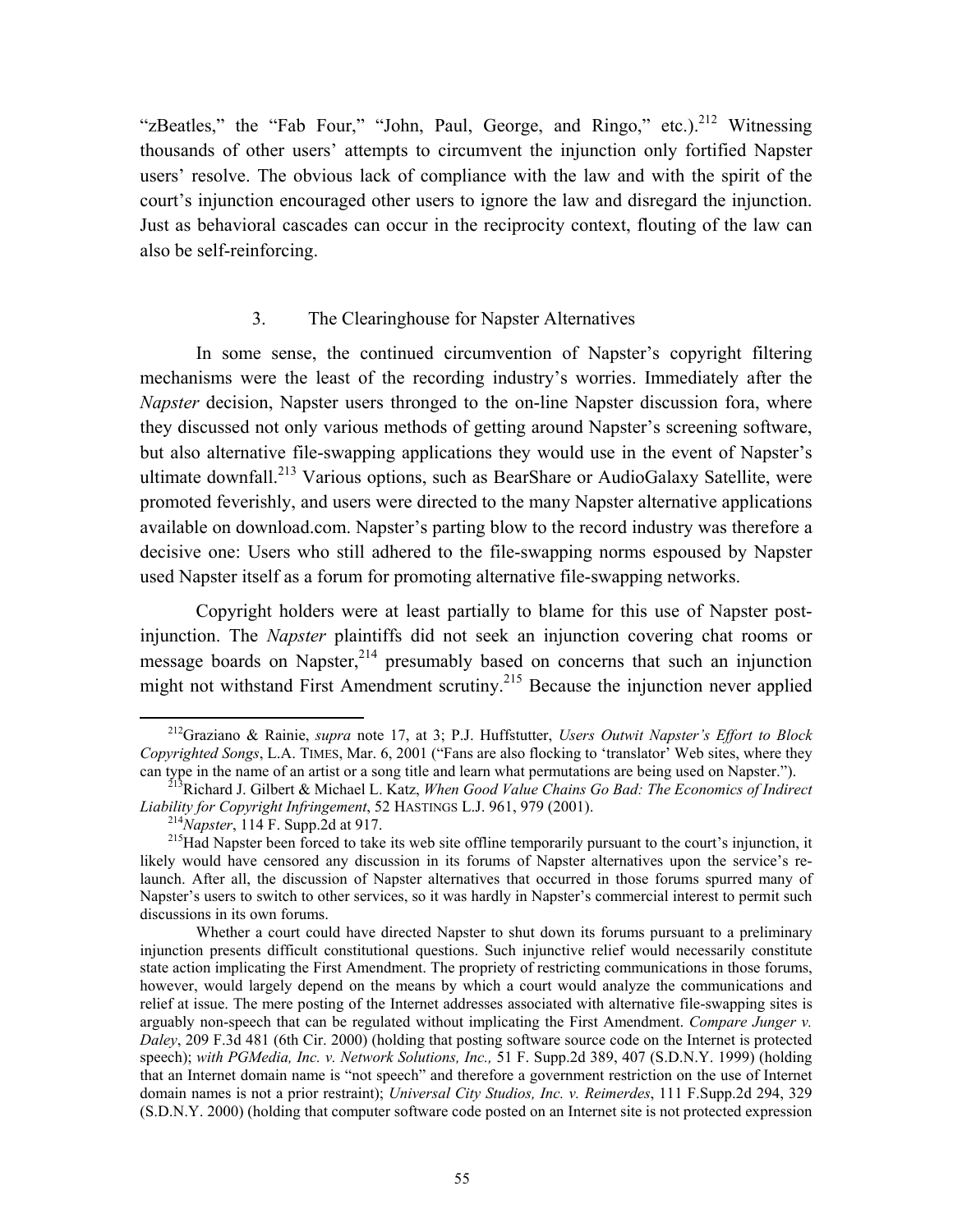to these fora, the recording industry could do nothing while they became communications hubs for those seeking to undermine the spirit of the court's ruling.

#### 4. The Youth Vanguard

It is likely that the high visibility of successful screening circumvention on Napster made a particularly profound impression on younger Napster users. These are the users who were most committed to the morality of unauthorized downloading and most likely to engage in such behavior prior to the issuance of the injunction.<sup>216</sup> At the time of the Ninth Circuit's injunction, the file-swapping communities were particularly attractive to young computer users. Teenagers like Shawn Fanning and Gnutella creator Justin Frankel became role models for younger peers.<sup>217</sup>

For younger Internet users, the rebelliousness embodied in the various efforts to circumvent the Napster injunction no doubt proved quite attractive.<sup>218</sup> Noncompliance with the law became glamorous, and circumventing the law became a kind of game. Whatever political capital the Ninth Circuit and the agents of copyright enforcement had with the adult public, these institutions would receive little deference from younger users

<span id="page-57-1"></span><span id="page-57-0"></span>

and may be enjoined); *and* Orin S. Kerr, *Are We Overprotecting Code? Thoughts on First-Generation Internet Law*, 57 WASH. & LEE L. REV. 1287, 1290-93 (2000) (criticizing *Junger*, and arguing that source code generally is not protected speech); *see generally Ohralik v. Ohio State Bar Ass'n*, 436 U.S. 447, 456 (1978) ("Numerous examples could be cited of communications that are regulated without offending the First Amendment, such as the exchange of information about securities, corporate proxy statements, the exchange of price and production information among competitors, and employers' threats of retaliation for the labor activities of its employees. Each of these examples illustrates that the State does not lose its power to regulate commercial activity deemed harmful to the public whenever speech is a component of that activity.") (citations omitted). Alternatively, a court might hold that because a restriction on speech is necessary to avoid the thwarting of the court's order regarding remedies, such a restriction withstands First Amendment scrutiny. *Cf*. *Rhinehart v. Seattle Times*, 467 U.S. 20 (1984) (holding that the First Amendment does not bar courts from issuing protective orders to prevent others from publishing information obtained through pre-trial discovery).

On the other hand, one can argue persuasively that the speech occurring in Napster's forums should be analyzed as commercial speech or even political speech. To the extent that users of other fileswapping networks were urging Napster users to join them, such speech might constitute commercial speech, albeit speech not motivated by a blatant profit motive. If so categorized, the arguably unlawful nature of the commercial transaction being proposed might grant the government significant leeway to restrict speech promoting it. *See generally Central Hudson Gas v. Public Serv. Comm'n*, 447 U.S. 557 (1980). Yet, at least some of the discussion that occurred in Napster's forum was classic political speech such as speech by those seeking to organize Napster users to contact Congress to express their disapproval of the court's actions. If a court felt that such political speech was significant and that encouraging some speech was at least part of the purpose behind Napster's creation of the forum, it would be quite reluctant to

restrict speech therein. 216*See supra* note 102. 217Frankel was nineteen when, in 1996, he began working on MP3 technologies. ALDERMAN, *supra*  note 27, at 55. 218*See generally* Gary Schwartz & Don Merten, *The Language of Adolescence: An Anthropological*

<span id="page-57-2"></span>*Approach to Youth Culture*, 72 AM. J. SOCIOLOGY 453, 458 (1967) (discussing the prevalence of rebelliousness as an admired quality among youth).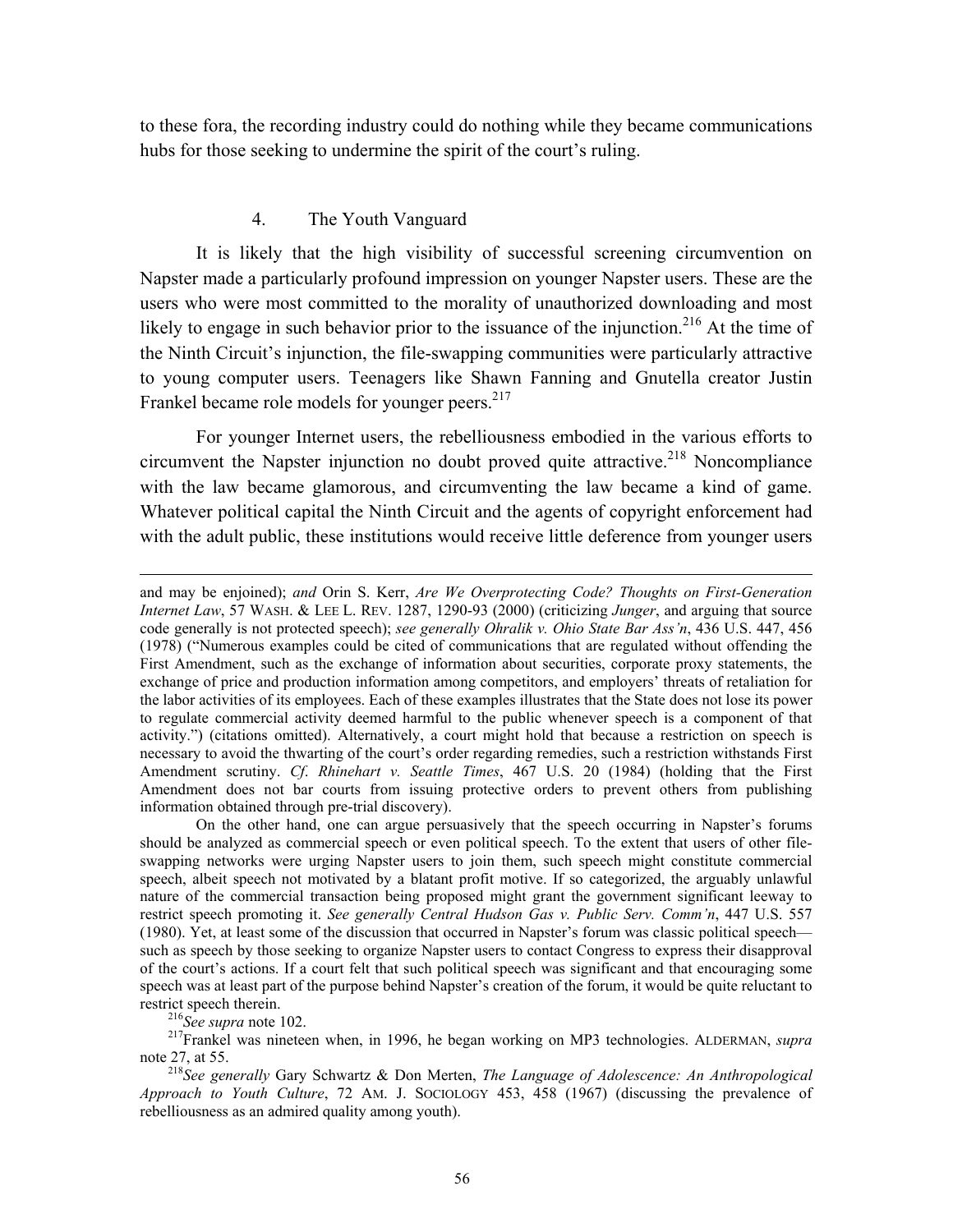who had cut their teeth in the era of free music.  $2^{19}$  Because the law and the federal judges who interpret it command less respect among teenagers than among the public at large, the Ninth Circuit could not tap into a base of good will among many Napster users. Those teenagers and college students who disregarded the Ninth Circuit's decision were valorized as courageous, not dismissed as scofflaws. Teenagers understandably had little fear of facing legal repercussions for their actions, $2^{20}$  and all the social incentives pointed toward circumventing the newly announced law. Peer pressure and peer-to-peer were perfectly aligned[.221](#page-58-2) 

The teenagers who playfully flouted the Ninth Circuit's injunction in the first weeks after its ruling and ultimately moved on to other file-swapping sites when the injunction was tightened undoubtedly drew a number of conclusions from the experience. On the basis of the injunction-circumvention experience, many of these teenagers have been socialized to believe that the copyright laws and courts are largely ineffectual, and that noncompliance with the spirit of the law is socially acceptable. Through their exposure to a system in which the law says one thing but everybody does the opposite, they may well have developed attitudes toward intellectual property laws that will stay with them.<sup>[222](#page-58-3)</sup>

<span id="page-58-1"></span><span id="page-58-0"></span>

<sup>&</sup>lt;sup>219</sup>Ellickson, *supra* note 122, at 40. <sup>220</sup>Teenagers are essentially judgment-proof, so the record labels would have little incentive to pursue them. Recently, the sound recording industry has begun pressuring Internet Service Providers to terminate the accounts of copyright infringing users. This type of threat—potentially depriving users of something they value—may be more effective. John Borland, *File-Trading Pressure Mounts on ISPs*, CNET NEWS, July 25, 2001, available in  $\text{Shttp://news.cnet.com/news/0-1004-200-6674297.html?tag=tp-pr}$  (visited Aug. 1, 2001); Amy Harmon, *Internet Services Must Help Fight Online Movie Pirates, Studios Say*, N.Y. TIMES, July 30, 2001, at C4. They can also be deterred in other ways, for example, by getting them into trouble with their parents or schools (recall contributory infringement liability, *supra* note 20).

As for criminal sanctions, there were simply too many teenaged copyright infringers and too little public support for such prosecutions to make them a reality. In this vein, Tom Tyler has argued forcefully that the threat of sanctions is an ineffective deterrent against unlawful behavior in general, and that this is particularly true in the intellectual property context, where the chances of an individual infringer being punished are quite remote. Tom R. Tyler, *Compliance with Intellectual Property Laws: A Psychological*

<span id="page-58-2"></span><sup>&</sup>lt;sup>221</sup> See also Tyler, *supra* note 220, at 225 (arguing that peer disapproval is an important element in determining whether individuals comply with the law).

<span id="page-58-3"></span><sup>&</sup>lt;sup>222</sup>See MICHAEL DELLI CARPINI, STABILITY AND CHANGE IN AMERICAN POLITICS 9 (1986). Social norms can migrate from the Internet to society-at-large. *See* Major, *supra* note 99, at 90. Ergo, it seems possible that file-swappers' disrespect for intellectual property laws in cyberspace will carry over toward their attitudes about intellectual property laws in general. This suggests, for example, that plaintiffs in patent infringement cases might confront less sympathetic jury pools in the coming years.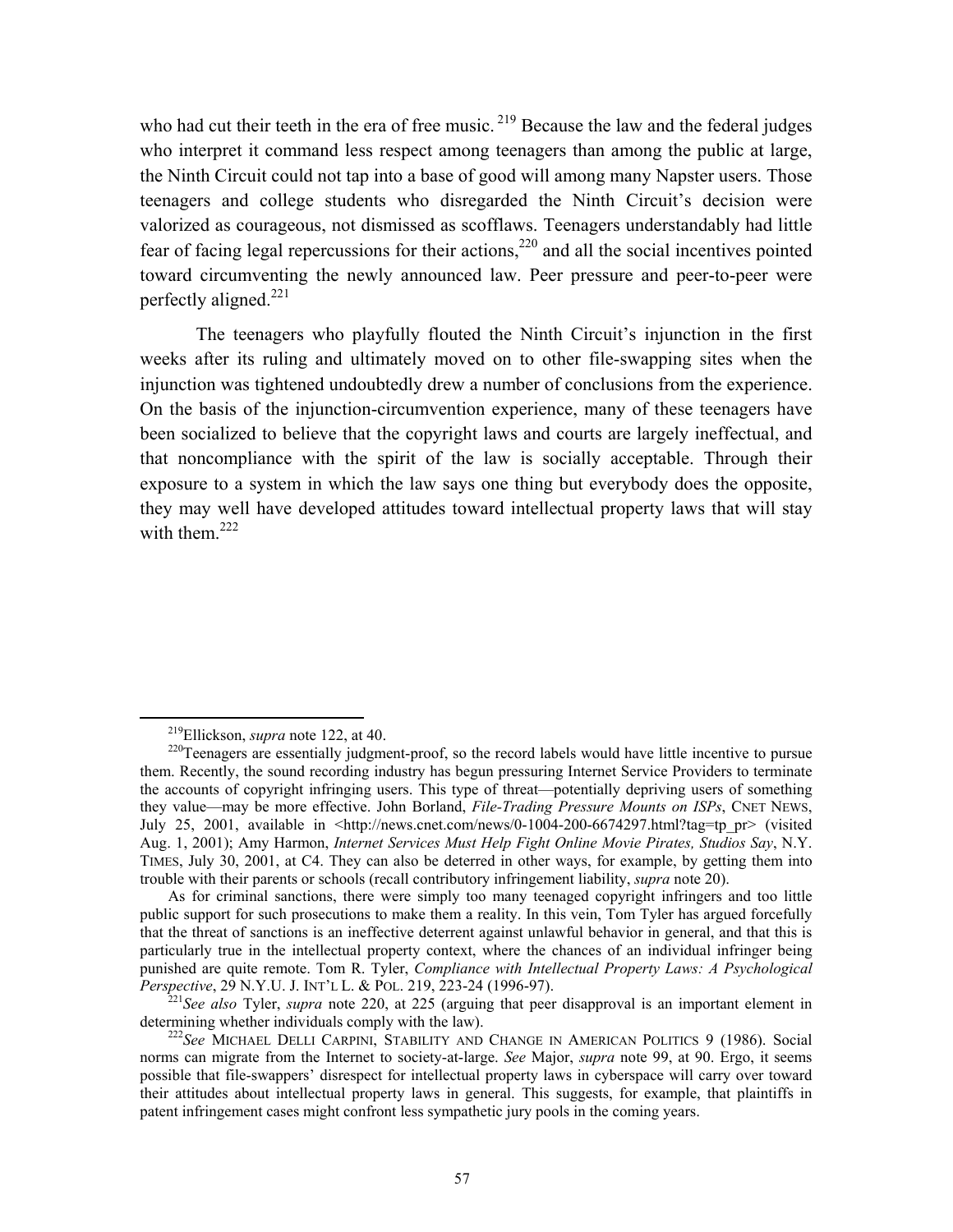#### 5. The Injunction in Retrospect

Today, it is fair to say that Napster was brought to its knees by the Ninth Circuit's injunction.[223](#page-59-0) The movement that Napster spawned, however, is alive and well. The few weeks following the Ninth Circuit's ruling in the Napster litigation were a critical period. The decision itself galvanized file-swappers and, for a brief period, generated enormous free publicity for the file-swapping applications. The porous Napster injunction emboldened hackers and users alike, convincing them that while the courts could deal a setback to the file-swapping movement, the government could never eradicate it.

# *B. The Self-Help Strategy*

The RIAA convinced the Ninth Circuit to set an important pro-copyright precedent in *A & M Records v. Napster*, just as they had succeeded in persuading Congress to enact aggressively pro-copyright laws such as the Digital Millennium Copyright Act.<sup>224</sup> While it seems likely that the recording industry may be able to continue this success against some of the hybrids that have emerged in the wake of Napster's downfall, the Gnutella network presents the labels with a serious conundrum, whereby they may well have to pursue legal actions against individual music listeners or politically powerful Internet Service Providers if they are to clamp down on illicit fileswapping effectively. The future for the recording industry portends significant legal costs as well as bruising public relations battles, as it confronts an environment in which a significant percentage of the public is evidently skeptical of the need for copyright protection of MP3s.

Given this rather unappealing scenario, it is somewhat surprising that the recording industry has only recently begun to pursue extra-legal strategies for dealing with the file-swapping networks. A few self-help strategies are discussed below.<sup>[225](#page-59-2)</sup>

## 1. Uploading Inferior or Incomplete Copies

As discussed above, the greatest assets that the file-swapping networks possess are their ever-improving technologies and the widespread, accumulated trust among members within the network. The technology will only get better as time passes, but the trust is vulnerable. Had the RIAA devoted its resources to hiring saboteurs rather than

<span id="page-59-0"></span> <sup>223</sup>Matt Richtel, *Turmoil at Napster Moves the Service Closer to the Day the Music Dies*, N.Y. TIMES, May 15, 2002, at C1.<br><sup>224</sup>17 U.S.C. 512(c). For a discussion of Napster's status under the Digital Millennium Copyright Act,

<span id="page-59-1"></span>see John W. Belknap, *Recent Developments: Copyright Law and Napster*, 5 J. SMALL & EMERGING BUS. L. 183, 194-98 (2001). 225A brief discussion of encryption as a self-help strategy against file-swapping networks can be found

<span id="page-59-2"></span>in Gilbert & Katz, *supra* note 213, at 975, 980.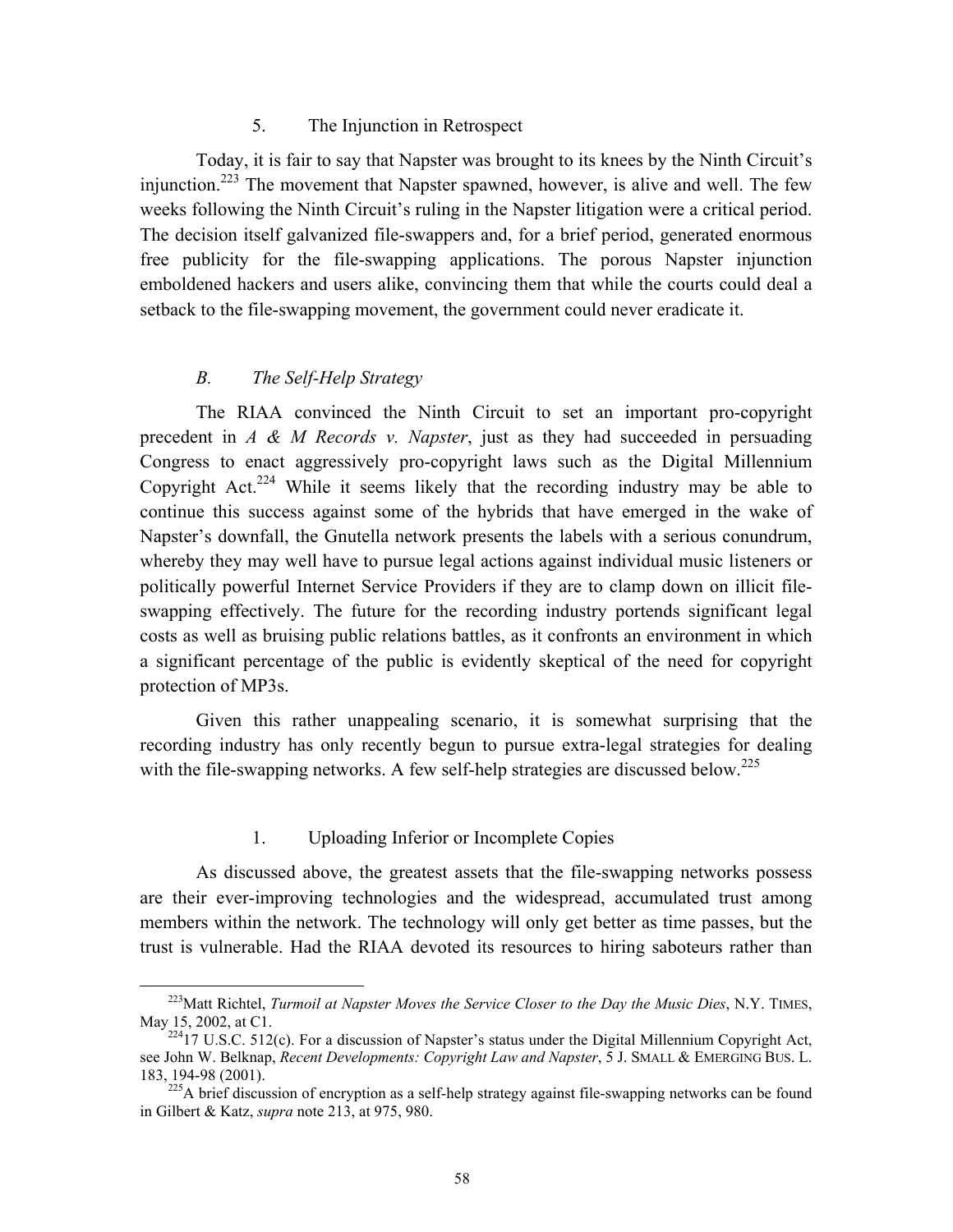investigators and attorneys, it might have undermined confidence in file-swapping during the important time period when the technology was developing a critical mass of users. While it would have been easier to do so when the networks were in their embryonic stages, a committed group of a several dozen mischievous uploaders might still wreak havoc on the Gnutella or hybrid networks. After all, a tiny segment of the Gnutella community is responsible for creating and uploading the vast majority of the content appearing on the network, so a small group of hyperactive uploaders could accomplish a great deal.

Doug Lichtman and David Jacobson suggested in 2000 that the RIAA could launch an effective counterattack against file-swapping by creating a large number of MP3 files that are the same size and share the same titles as widely circulated copyrighted files that are swapped over the network.<sup>226</sup> This could be accomplished rather easily. The RIAA versions, however, would be flawed in one of several respects: They might contain annoying pops, screeches, skips, and buzzes throughout the record. Alternatively, the song might be interspersed with public service announcements about the importance of respecting copyright laws.

Two years after Lichtman and Jacobson proposed the idea, there is reason to believe that the RIAA is actually using such a strategy. Three of the major record labels in June of 2002 evidently began "deluging popular services like Morpheus, KaZaA and Grokster with thousands of decoy music files that look identical to a sought-after song but are filled with long minutes of silence—or 30-second loops of a song's chorus."<sup>[227](#page-60-1)</sup> While some avid file-swappers posting in a Gnutella forum report not having come across any such files in the time since they were released, a large percentage expressed significant annoyance at having come across the files and began brainstorming for ways in which the recording industry's efforts might be thwarted.<sup>228</sup> This apparent RIAA strategy coincides with the introduction of controversial legislation in Congress that would authorize copyright holders to employ technology-based, anti-infringement measures against the file-swapping networks and their users.<sup>229</sup>

<span id="page-60-0"></span> <sup>226</sup>*See generally* Doug Lichtman & David Jacobson, *Anonymity a Double-Edged Sword for Pirates On-Line*, CHI. TRIB., Apr. 13, 2000, at 25 (proposing that the RIAA flood the file-swapping networks with thousands of flawed sound recordings). The rock group Barenaked Ladies has adopted such a strategy, but did so openly, and on a very small scale. Bev Wake, *Canadian Band Gets Last Laugh in MP3 Fight*,

<span id="page-60-1"></span><sup>&</sup>lt;sup>227</sup>Nick Wingfield, *Record Industry Plants Decoys to Foil Fans of Free Web Tunes*, WALL STREET J., July 11, 2002, at D1; Dawn C. Chmielewski, *Music Industry Swamps Swap Networks with Phony Files*, Jun. 27, 2002, available in <http://www.silliconvalley.com/mld/silliconvalley/3560365.htm> (visited Aug.

<span id="page-60-2"></span><sup>8, 2002).&</sup>lt;br><sup>228</sup>Gnutella News Forum, *Spoof Files on P2P Networks? Tell Us!*, July 1, 2002, available in <br>
shttp://www.gnutellanews.com/article/5015> (visited Aug. 8, 2002).

<span id="page-60-3"></span><sup>&</sup>lt;sup>229</sup>A Bill to Amend Title 17, United States Code, to Limit the Liability of Copyright Owners for Protecting Their Works on Peer-to-Peer Networks, H.R. 5211, 107th Cong. (2002); Teresa Wiltz, *Music Debate Heads to the Hill*, WASH. POST, Aug. 21, 2002, at A8.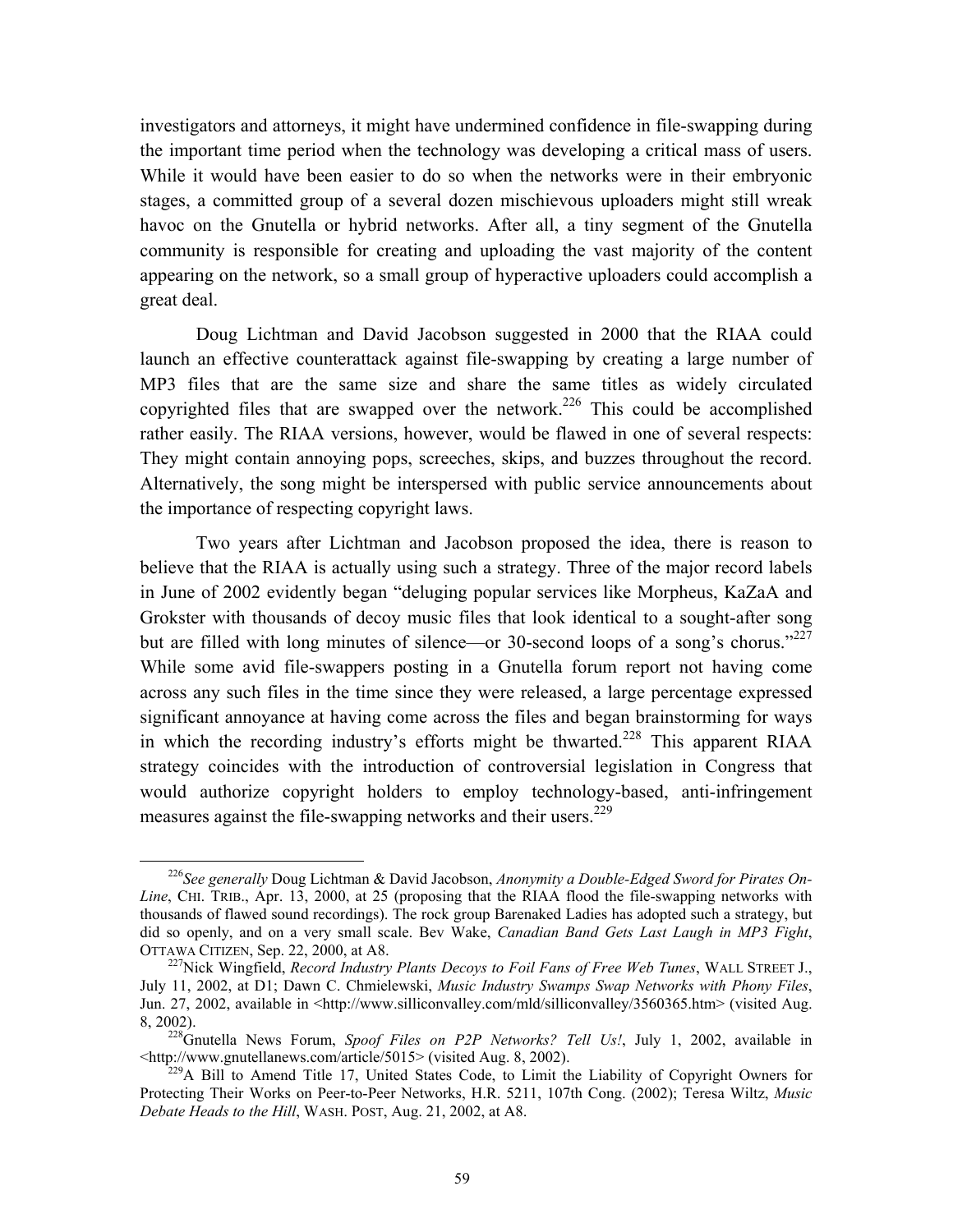Because most users who upload MP3 files to others have their defaults set to make those files they have just downloaded available for uploads by others, the faulty files have spread quickly beyond the RIAA's computers. The increased prevalence of these files on the network has increased the effective cost of obtaining "free music." The minority of users who share files indiscriminately might respond to the development by changing their default settings so that only those files they have listened to would be available for downloading, and if many users took this step the availability of files on the networks would decline noticeably. That said, revealing itself to be the creator of these files was a strategic blunder by the RIAA. By making no secret of its involvement, the RIAA ensured that the frustration of file-swappers would be directed at it alone. Had the RIAA put its plan into practice surreptitiously, it might have successfully pitted the file swappers against each other, since some ordinary users would falsely suspect each other of having intentionally spread the corrupted copies.<sup>230</sup> If users of the peer-to-peer networks began having adverse experiences with greater regularity and did not have a solitary, unsympathetic target for their anger, their could have been a cascade of animosity that reverberated through the network. $^{231}$ 

Theories of reciprocity suggest that while increasing the cost of uploading will result in fewer downloads, framing file-swappers for the crime of passing along tainted files would cause far greater long-term damage to the networks. I have argued that filesharing exists on these networks because some segment of the user population determines that making their files available to the entire user population is a good substitute for repaying those from whom they have downloaded files. But this presupposes that fileswappers actually feel indebted to those who have provided them with content. If covert actions by the RIAA caused file-swappers to feel angry with those who have provided them with content, the reciprocal chain motivating their cooperation might have  $b$ roken $232$ 

#### 2. Mischievous Misidentification

The self-help strategies need not be limited to providing users with inferior copies of content they actually desire. An even more mischievous strategy would misidentify certain relatively undesirable songs as popular songs. For example, by labeling various polka melodies as Britney Spears hits and distributing Mongolian throat singing MP3s as popular Celine Dion vocals, a few dozen mischievous uploaders could quickly undermine the trust that has characterized the file-swapping networks. Once again, these uploaders

<span id="page-61-0"></span>

<span id="page-61-2"></span><span id="page-61-1"></span>

<sup>&</sup>lt;sup>230</sup>For this reason the RIAA would have an incentive to avoid publicizing its efforts on this front.<br><sup>231</sup>See supra note 192 and accompanying text.<br><sup>232</sup>Indeed, if reciprocity runs in both directions, then they may decid by intentionally making the flawed file available to other downloaders. In that sense, a norm of cooperation might degenerate into a norm of feuding and revenge.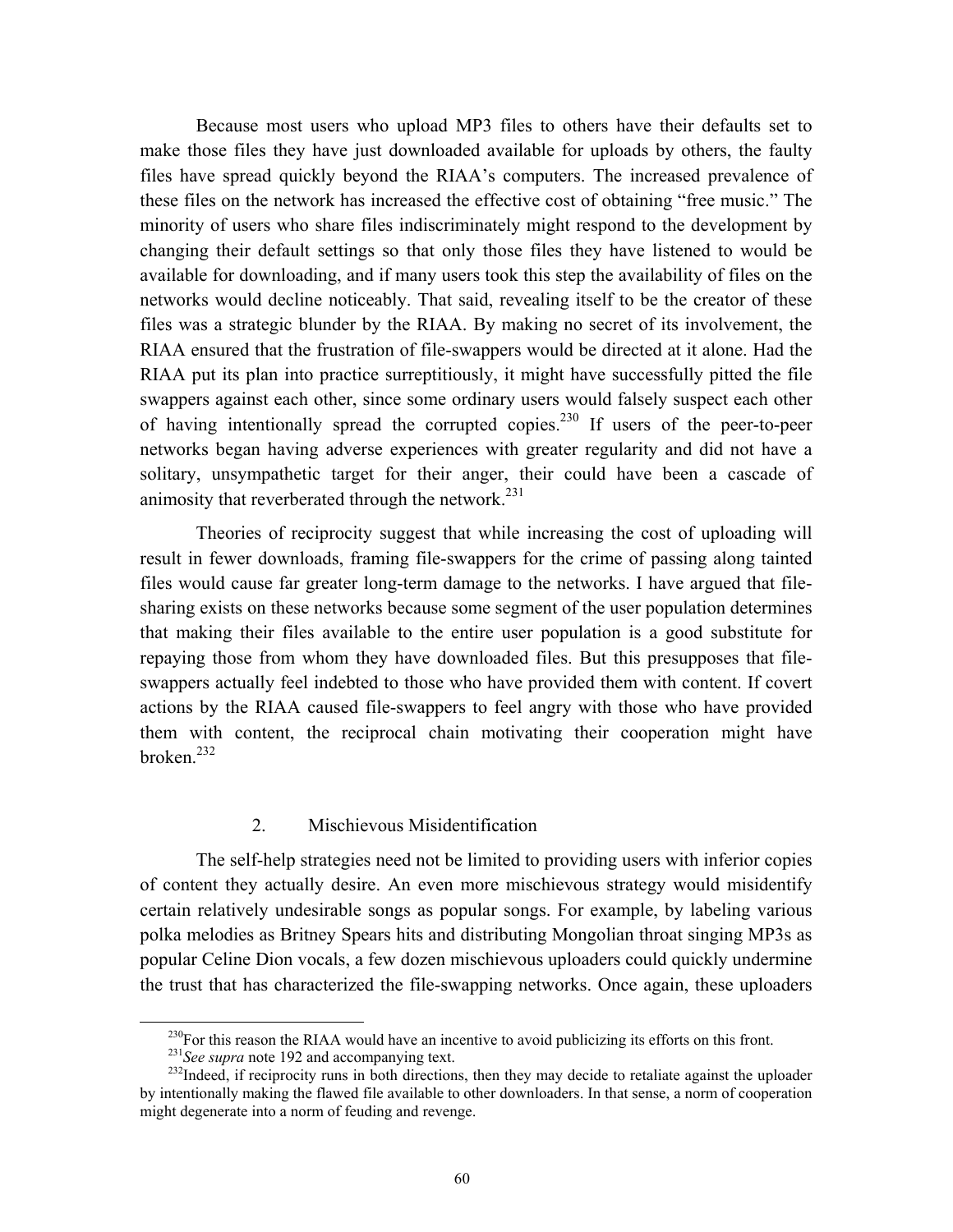would only need to distribute the misidentified copies on the Internet every so often and could count on unsuspecting users to spread those copies further.

#### 3. Potential Drawbacks

The RIAA might well be concerned about "sinking to Gnutella's level" by attempting a self-help approach. Yet, it is not at all clear that this is a well-founded concern. The RIAA's actions in creating spoof files were widely reported, but hardly editorialized. Newspaper coverage has been generally neutral,  $233$  and while file-swappers themselves have been angered by the moves, there is no evidence that music listeners writ large have changed their views about the record labels or copyright laws as a result of these efforts. Those Gnutella users who have complained about the flawed MP3 files will likely find an unsympathetic audience outside the network, since they clearly assumed the risk of imperfection when they tried to obtain copyrighted materials for free.

A more sensible cause for concern among recording industry executives would be that the file-swapping networks would be able to combat misidentification or flawed file uploads through various technological innovations. Indeed, by introducing an eBay-like technology<sup>234</sup> that allows its users to rate a particular file's quality, the MusicCity network attempted to put such an infrastructure in place. On MusicCity, however, such a rating system was cumbersome and, as a result, virtually no one used it. What works on eBay when a auction participant must rate a handful of buyers or sellers will work much less well on a file-swapping network, where a typical user might engage in dozens of transactions during a single day. Less cumbersome ratings systems conceivably might be introduced in response to a serious mislabeling threat, but only after some time elapsed, and it may well be that the recording industry could develop technologies that would leapfrog whatever protections the file-swapping programmers invented.<sup>235</sup> The recording industry need not prevent all file-swapping; it only need make file-sharing more difficult and less attractive. $236$ 

## *C. Taxing Uploading*

Charismatic code has helped trigger a cooperative cascade on peer-to-peer networks, but it has its limits. The cost of uploading is minimal for many users, so they can be convinced to behave altruistically. Of course, the cost of uploading need not be

<span id="page-62-1"></span><span id="page-62-0"></span>

<sup>&</sup>lt;sup>233</sup>See supra sources cited in note 227.<br><sup>234</sup>See Tamar Frankel, *Trusting and Non-Trusting on the Internet*, 81 B.U. L. REV. 457, 471 (2001);<br>
<http://pages.ebay.com/services/forum/feedback.html> (visited Dec. 22, 2001).

<span id="page-62-2"></span><sup>&</sup>lt;sup>235</sup>LESSIG, *supra* note 99, at 129-30. Lessig has argued that trusted systems ultimately may become a technological fix for copyright infringement. Lessig, perhaps because he was writing in a pre-Gnutella era, uncharacteristically underestimates the possibilities for hackers to spread via the Net innovative tools for circumventing trusted systems. *Id*. at 130. 236*Id*. at 57.

<span id="page-62-3"></span>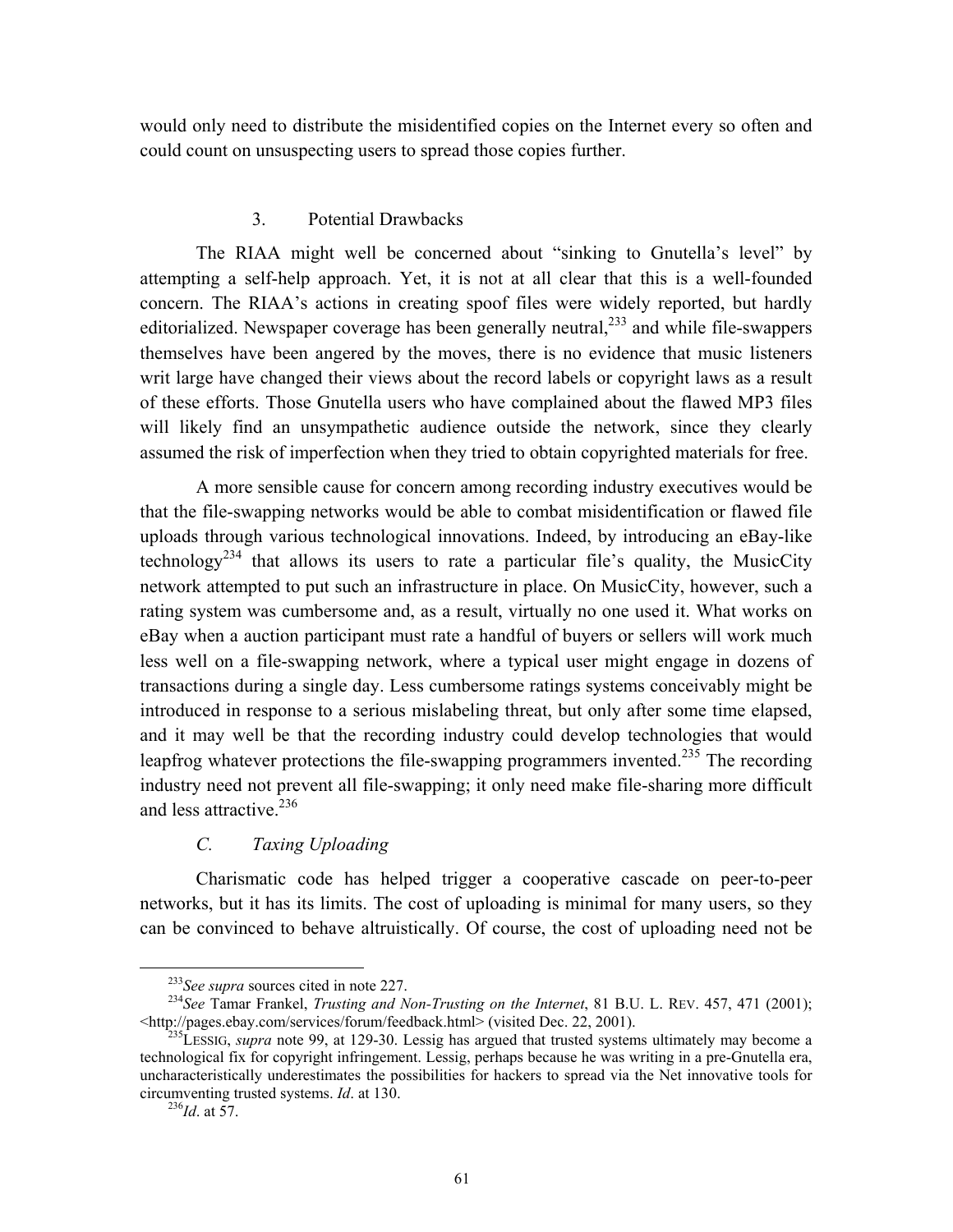minimal. Students receive free high-speed Internet access at many universities. Subscribers to DSL and cable modem services generally pay a flat monthly fee rather than paying for bandwidth based on usage. As an increasing number of file-swappers obtain these high-speed connections, they are able to upload files more rapidly and without slowing their downloading times appreciably. In Europe, by contrast, flat-rate schemes have been rejected as a pricing model among residential Internet subscribers.<sup>237</sup>

The copyright industries enjoy the benefit of a sympathetic Congress and sympathetic courts. But they lack the popular support to enforce criminal or significant civil penalties against file-swappers. The copyright industries' various attempts to enforce their copyrights via what Dan Kahan calls "hard shoves" have been largely unsuccessful because of the lack of public support for harsh sanctions against individual copyright infringers[.238](#page-63-1) And because there is not a strong social norm against either downloading or uploading, shame sanctions that try to target file-swappers are unlikely to work: There would be little or no shame to accompany a public identification of an individual as a file swapper. In order to create a moral consensus that supports the copyright status of sound recordings, the copyright industries therefore may wish to explore less punitive strategies.

Perhaps the most effective "gentle nudge" that copyright holders could employ would be to convince Congress to enact a regulation on Internet Service Providers banning flat-fee pricing on uploads by residential customers.<sup>239</sup> Providers of residential Internet service based in the United States, whether commercial providers or universities, could be required by law to charge users incrementally for every upload based on the amount of data transferred.<sup>240</sup> This fee need not be high. A charge of a dollar per  $50,000$ kilobytes would easily do the trick, especially in deterring students.<sup>241</sup> Indeed, as Clay Skirky notes, "Napster not only takes advantage of low marginal costs, it couldn't work without them. Imagine how few people would use Napster if it cost them even a penny every time someone else copied a song from them."<sup>242</sup> Alternatively, the federal

<span id="page-63-1"></span><span id="page-63-0"></span>

<sup>&</sup>lt;sup>237</sup>Litan, *supra* note 44, at 1076.<br><sup>238</sup>Kahan describes a "hard shove" as a law that severely condemns behavior, and a "gentle nudge" as a law that encourages the desired behavior without forcing it down the throats of an unsympathetic public.

<span id="page-63-2"></span>Kahan, *supra* note 109, at 609.<br><sup>239</sup>For a general discussion of the potential for regulating user conduct via Internet Service Providers, see Katyal, *supra* note 108, at 1095-1101.

<span id="page-63-3"></span><sup>&</sup>lt;sup>240</sup>If the law also governed business customers, it would be more difficult to circumvent, but political opposition would likely be fierce. Companies that distribute software applications, upgrades, or web content over the Internet could see their costs of doing business skyrocket. Moreover, it would raise the cost of the copyright industries' efforts to sell their content to end users.<br><sup>241</sup>Under such a charging scheme it would cost approximately ten cents to upload the average song in

<span id="page-63-4"></span>MP3 format and a little over a dollar to upload the average album (e.g., The Beatles' *Magical Mystery Tour*, which is 51,771 kilobytes). 242Shirkey, *supra* note 6, at 33.

<span id="page-63-5"></span>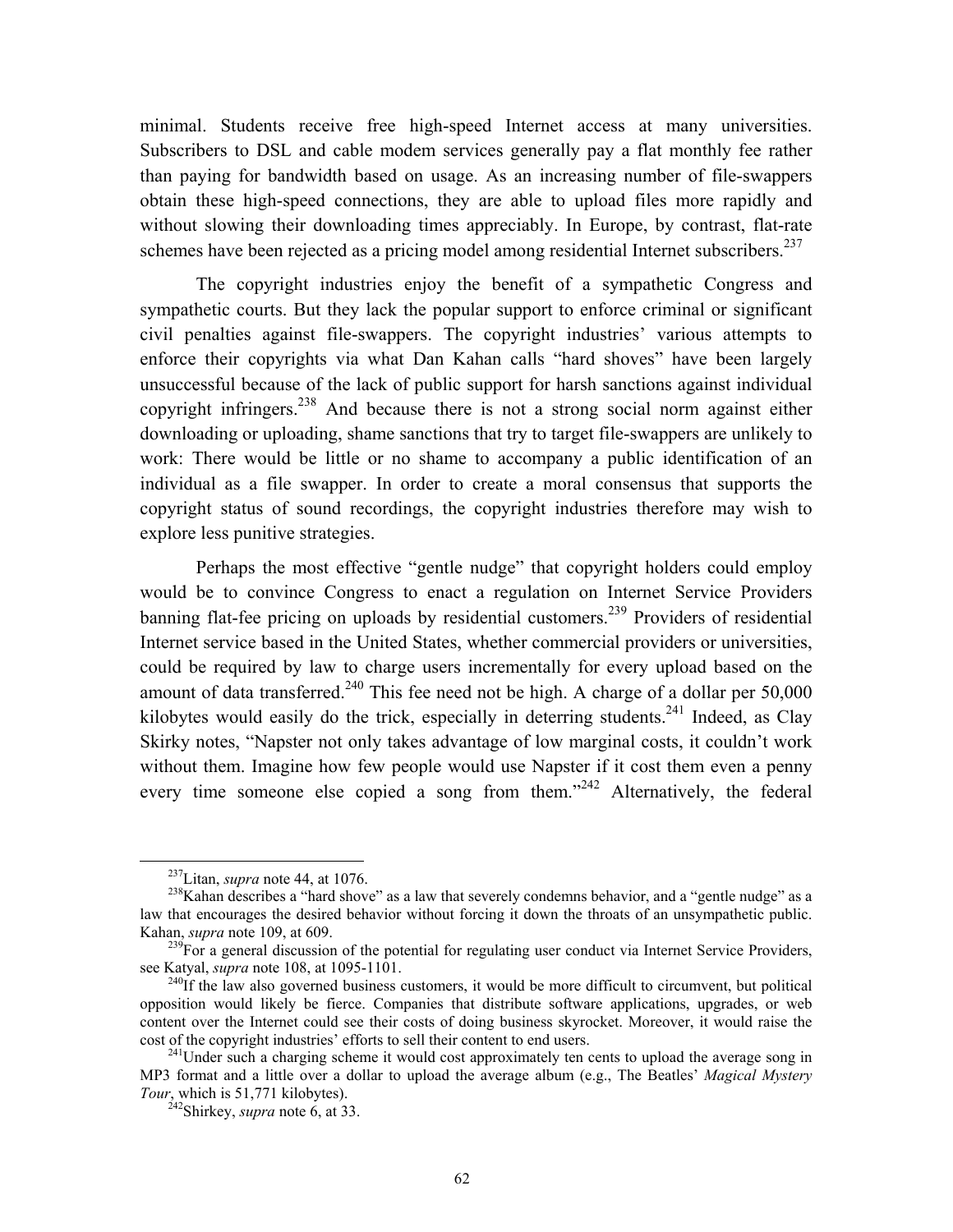government could tax such uploads directly, and collect through the Internet Service Providers.

The introduction of such a charge on residential uploading would constitute an enforceable effort to shut off the flow of free content that has made the file-swapping networks possible.<sup>243</sup> Copyright holders would be recognizing that they could neither stop Internet users from visiting file-swapping sites nor adequately deter them from infringing copyrights through those sites. Instead, this pricing regime would alter the incentives sufficiently so that those users living in the United States could no longer be convinced to upload files by charismatic code or the change agents who created it. As the continued prevalence of file transfer disruptions on the file-swapping networks suggests, even in the face of charismatic code's attempts to instill a cooperative norm of reciprocity, there are limits to the kinds of sacrifices that users will make for the benefit of anonymous fellow users.<sup>244</sup> If the pricing scheme governing uploads were altered, sharing content would no longer be an almost costless virtue for users on the file-swapping network. On the fileswapping networks, such a regulation would expose the limits of peoples' willingness to be kind to strangers.

An incremental charging scheme will be overinclusive. Professors who wish to share their own writings with others would face increased costs, as would rappers trying to build their audiences by giving away content and family members sending digital photographs over the Internet. In that sense, the Internet would look less like a free network for exchanging information and more like a parcel post system, where the cost of transmitting material depends on the amount of material sent. Such an alteration of the nature of the Net could eviscerate much of what makes it such an attractive tool for democratic self-expression and decentralized debate, among other things.<sup>245</sup> Reasonable people may well conclude that the tradeoffs involved exceed any anti-infringement benefits.<sup>246</sup> That said, it is worth underscoring that peer-to-peer file sharers will be far more sensitive to price than their photograph swapping counterparts. People have demonstrated a willingness to pay incremental fees to share reprints with colleagues or

<span id="page-64-0"></span> $^{243}$ My reciprocity analysis suggests that such a change in the pricing regime would increase the intensity of indebtedness feelings when an individual did successfully download a file from a domestic filesharer. I suspect, however, that most people would find ways other than making their own files available to alleviate their guilt after such a transaction. Perhaps an instant messaging thank-you note would do the trick. Alternatively, it might make the cost of sharing so high and so obvious that downloaders would be deterred from acquiring content from uploaders in the first place. *Cf*. Shapiro, *supra* note 162, at 262 (noting that people are particularly reluctant to seek help from strangers, but not from friends, when the costs of helping are high).<br><sup>244</sup>See supra text accompanying notes 92-95.<br><sup>245</sup>Lawrence Lessig, *The Death of Cyberspace*, 57 WASH. & LEE L. REV. 337, 341-42 (2000).<br><sup>246</sup>Alternatively, policy makers might craft a better t

<span id="page-64-1"></span>

<span id="page-64-3"></span><span id="page-64-2"></span>

to those individuals who could prove to a non-governmental third party payer that they had uploaded public domain materials or had a license to share their content. Consumers could then permit these third parties to audit their Internet transactions to ensure that their uploads were indeed authorized as a condition for participation in the refund regime.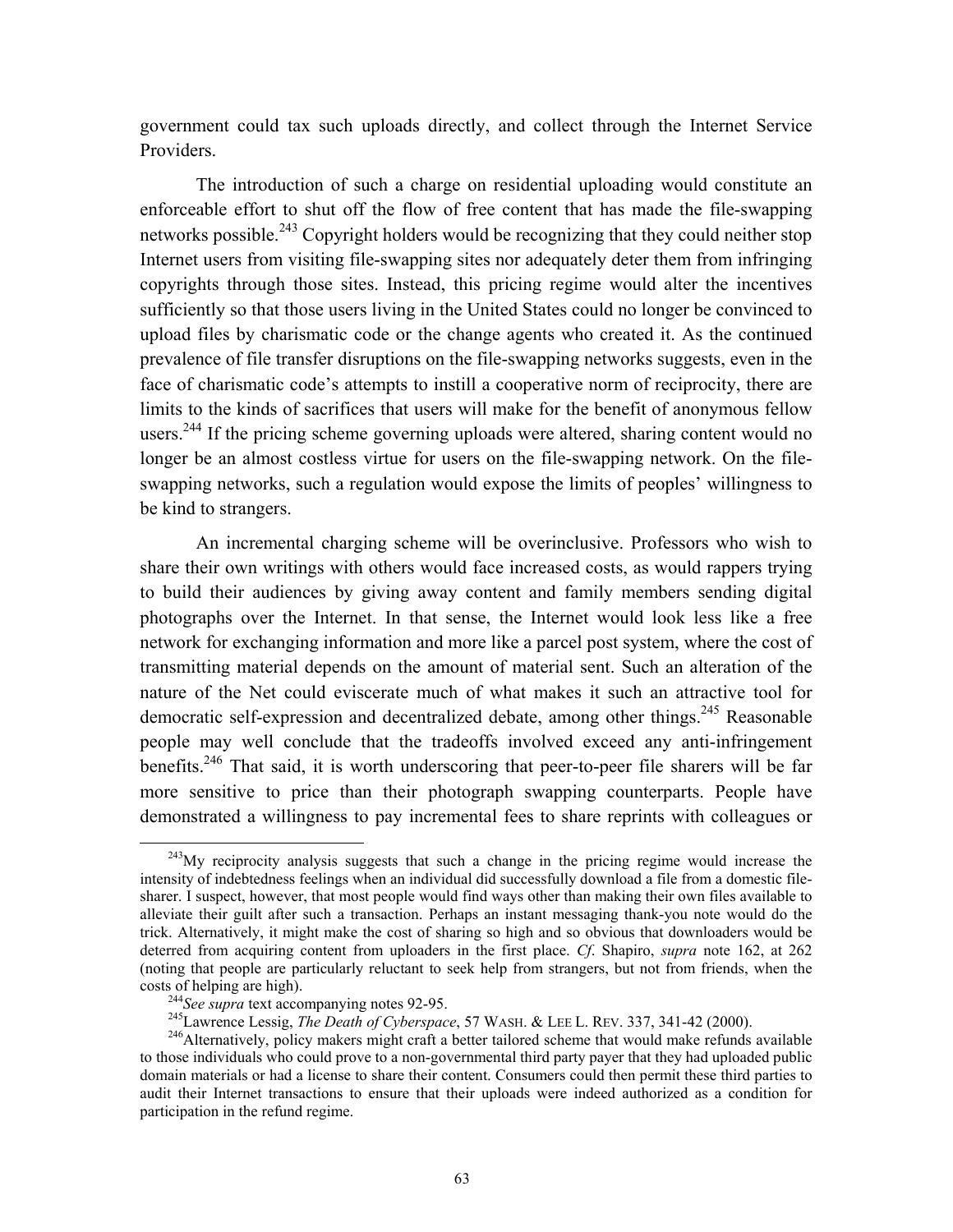photographs with loved ones, but a peer-to-peer network that charges users for the "privilege" of sharing their copyrighted content with anonymous strangers is unlikely to succeed. Thus, in this instance where legitimate uses of a network are far less sensitive to price than illegitimate uses, a somewhat overinclusive marginal pricing mechanism may well be net socially beneficial.

#### *D. The Power of Information and Un-charismatic Code*

Perhaps the copyright industries will conclude that the threat to their revenues does not justify arguably extreme measures such as self-help or incremental taxes on uploading. If copyright holders still wish to combat copyright infringement, but wish to do so via less controversial means, they might mount a new sort of public relations campaign. So far, the copyright industries' propaganda efforts have been largely limited to educating the public—and students in particular—about the importance of respecting intellectual property.<sup>247</sup> By and large, these efforts have failed to sway popular sentiment. Users have continued to engage in file-swapping and file-sharing despite these campaigns and despite *Napster*'s holding that such activities amount to copyright infringement. At the present time, it appears that it will be quite difficult for the copyright industries to alter the perception that participation in these networks is morally acceptable.

The copyright industries might be able to weaken file-sharing through a less ambitious education campaign, however. The charismatic code hypothesis suggests that if cooperative behavior is magnified and uncooperative behavior is masked, then members of a community are more likely to cooperate. If the copyright industries could somehow magnify noncooperative behavior and mask cooperative behavior, they should be able to undermine cooperation and perhaps even trigger a cascade of noncooperative behavior. How might these goals be accomplished?

One strategy would be for the copyright industry to publicize statistics that reflect actual rates of sharing on the file-swapping networks. For example, the Adar and Huberman study's finding that two-thirds of all Gnutella users share no files presents a damaging counterpoint to the impression of widespread file-sharing that is presented by Gnutella's charismatic code. Particularly if follow-up work reveals that Gnutella's rates of file sharing have not increased significantly in the time since Adar and Huberman collected their data, the copyright industries could devote resources to convincing Gnutella users that there is a norm of free-riding on Gnutella. If Gnutella's users believe this data—and that's a big "if"—then that statistic could make file sharing scarcer still. Of course, if the MusicCity network, on which my data suggests sharing is more common

<span id="page-65-0"></span><sup>&</sup>lt;sup>247</sup>See <http://www.riaa.org/Protect-Online-3.cfm> (visited Dec. 21, 2001) (discussing the RIAA Soundbyting education campaign).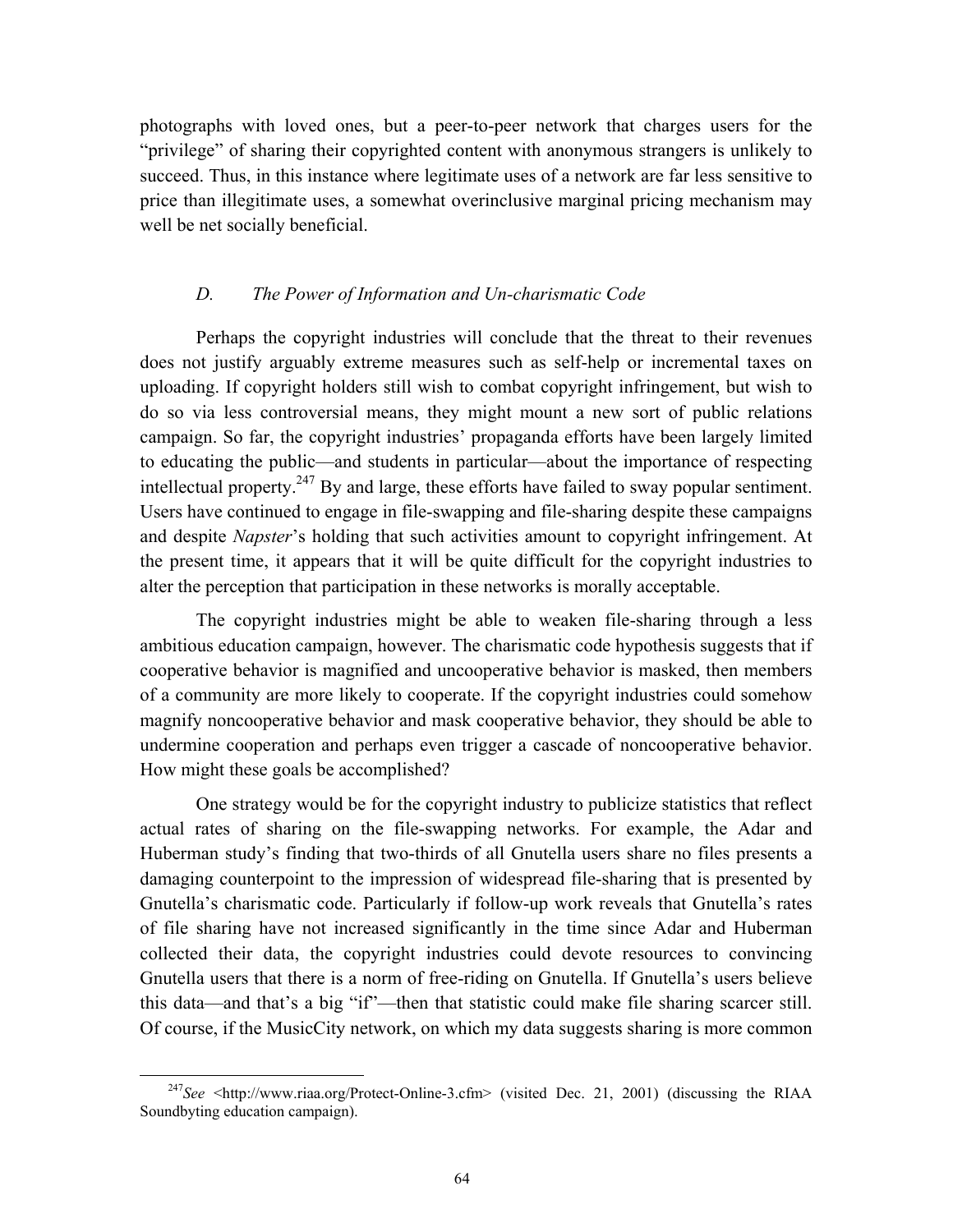than free riding, is typical of the hybrids, publicizing such data might not have a detrimental effect on file-sharing rates.

 A significant problem with such a simple education program is that its message is unlikely to be internalized among the members of the target audience. File-swappers may view any claims made by the copyright industries or their surrogates as inherently suspect in light of those industries' motives for causing people to believe that there is a norm of free-riding.<sup>248</sup> Moreover, even if people hear the message that free riding is the norm on Gnutella and believe it at some level, if that message is inconsistent with the observed distortion created by the charismatic code, then the statistic may seem less "real" than the  $distortion<sup>249</sup>$  $distortion<sup>249</sup>$  $distortion<sup>249</sup>$ 

An alternative "education" strategy might confront charismatic code on its own terms. Given the open-source nature of the Gnutella applications for file-swapping, the record labels are free to create "patches" or updates to existing versions of Gnutella. The recording industry might find it worthwhile to develop and distribute software patches that expose users to the many free-riders on Gnutella and magnify the actions of those free riders. For example, the program might identify free-riders and those sharing very few files prominently in responding to search queries. Alternatively, the patch might prominently gather and display real time updates concerning the number of free riders on the network and the median number of files being shared. In order to convince fileswappers to download these patches, the creators of these patches would need to create desirable improvements that enhanced the experience of using these applications, and bundle these improvements with the un-charismatic code elements. Provided such patches were widely disseminated, the recording industry might effectively combat the distortion created by charismatic code. By providing file-swappers with a more realistic assessment of their peers, the recording industry might well prompt them to imitate the free-riding behavior that is still somewhat common on these networks.

#### *E. Strengthening the File-Swapping Movement*

The foregoing discussion presumes that the reader's orientation is toward controlling copyright infringement in light of litigation's apparent failure to do so. But one can use insights about charismatic code and reciprocity to buttress the file-swapping networks as well. Indeed, while the *Napster* court almost certainly reached the proper

<span id="page-66-0"></span><sup>&</sup>lt;sup>248</sup>Cf. Perkins, *supra* note 193, at 198 ("If they are highly committed to their own misperceptions, some students will be skeptical of results from campuswide polls about substance use norms. This may be true of both problem users and other students, who will explain discrepancies as the result of an odd sample, poor questions, poor participation, and so forth.").<br><sup>249</sup>Cf. *id.* at 181 ("If people perceive situations as real, those situations are real in their consequences.

<span id="page-66-1"></span>Subjective perceptions, be they accurate or inaccurate, must be taken as important in their own right since people act on their perceptions in addition to acting within a real world.") (citation omitted).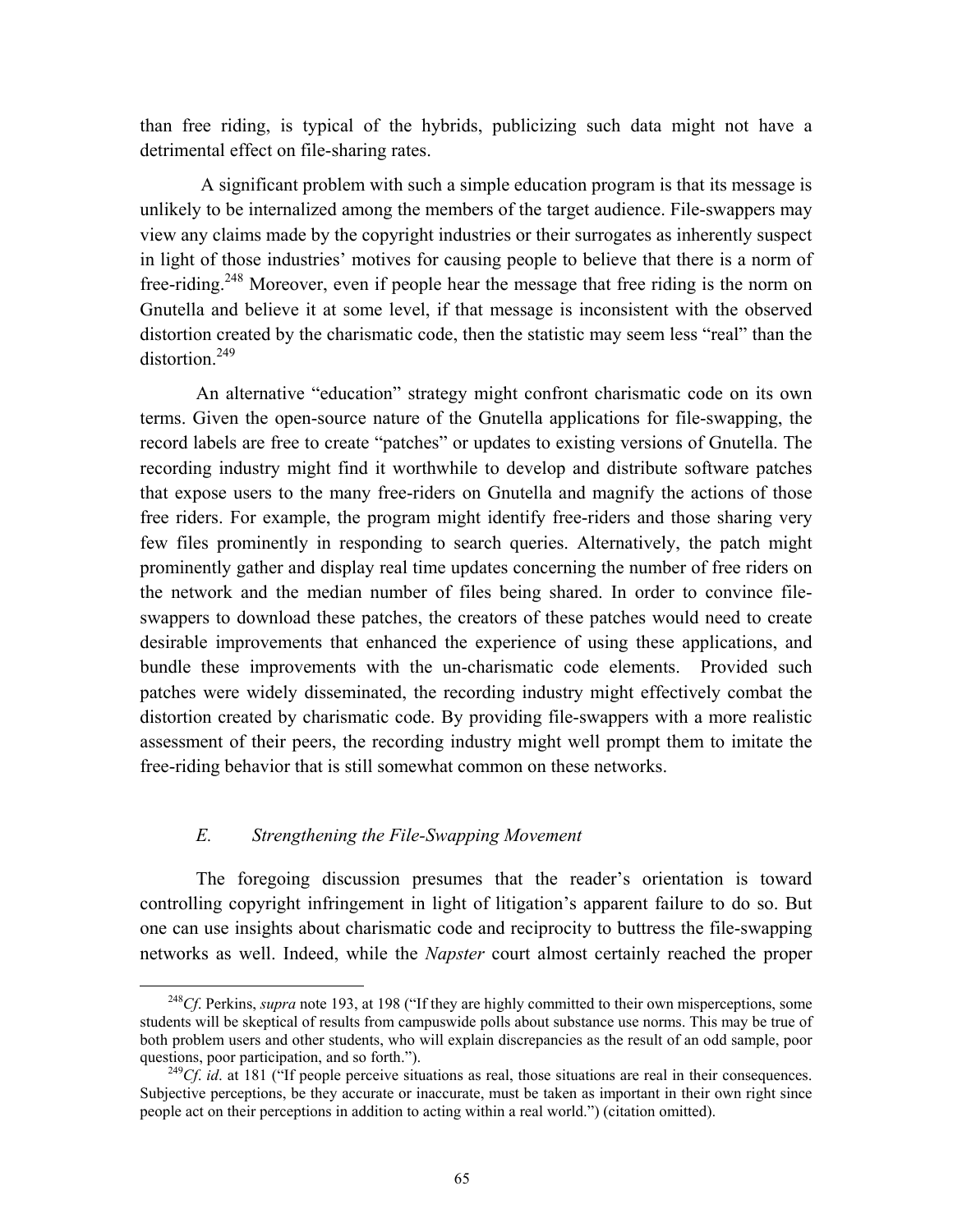result under existing copyright laws, the wisdom of those laws is open to serious question. Those who see file-swapping as a laudable effort to undermine a copyright regime that is inefficient, subject to interest group capture, and irreconcilably contrary to social norms regarding the appropriate use of media files ought to be thinking about ways in which the applications' code can better tap into norms of reciprocity.<sup>[250](#page-67-0)</sup>

While the various file-swapping networks all employ some sort of charismatic code with varying degrees of success, each application could do a better job of encouraging uploading. For example, KaZaA allows a user to peek at the shared directory of another user who is downloading from him. By making such searches available, the software potentially permits a user to discover that some portion of those who are downloading from him are not sharing with others. By disabling this feature, KaZaA could render invisible those users who were sharing no files. Alternatively, the software might identify new users using a particular color code or symbol during their first week of participation in the network. By doing so, the network's creators would indicate to its membership that these newer users, who were relatively unlikely to have amassed large collections of MP3 files were not being uncooperative, but had merely not had a chance to engage in substantial sharing.

The networks might also begin showing users how their own sharing can reverberate through the system. For example, the software easily could be designed to track not only the number of uploads a particular user had provided, but the number of times the copies he passed along had themselves been copied. Such information would demonstrate to users that others were cooperating along with him by sharing the files they had acquired, and would also emphasize that a single upload was likely to engender benefits for many downstream users of the network.

## **V. Conclusion**

The file-swapping networks present a fascinating case study for those who study networks of illegality and technologies for intellectual property infringement. A third group of scholars ought to be quite interested in studying file-swapping networks, however. These scholars, the social norms theorists, examine instances in which behavioral regularities arise among groups in response to social pressures and in which

<span id="page-67-0"></span> $^{250}$ As someone who is for the time being agnostic about the desirability of strong versus weak copyright protections for sound recordings, I feel the most troubling aspect of the current regime is the stark conflict between copyright law and social norms regarding the scope of noncommercial use of sound recordings. I would be inclined to allow copyright holders and the governments sympathetic to them some time to mount a campaign to alter social norms governing the use of MP3 files. But if those efforts should fail because the message or messenger is unappealing, then I would favor amending the copyright laws to reflect popular attitudes.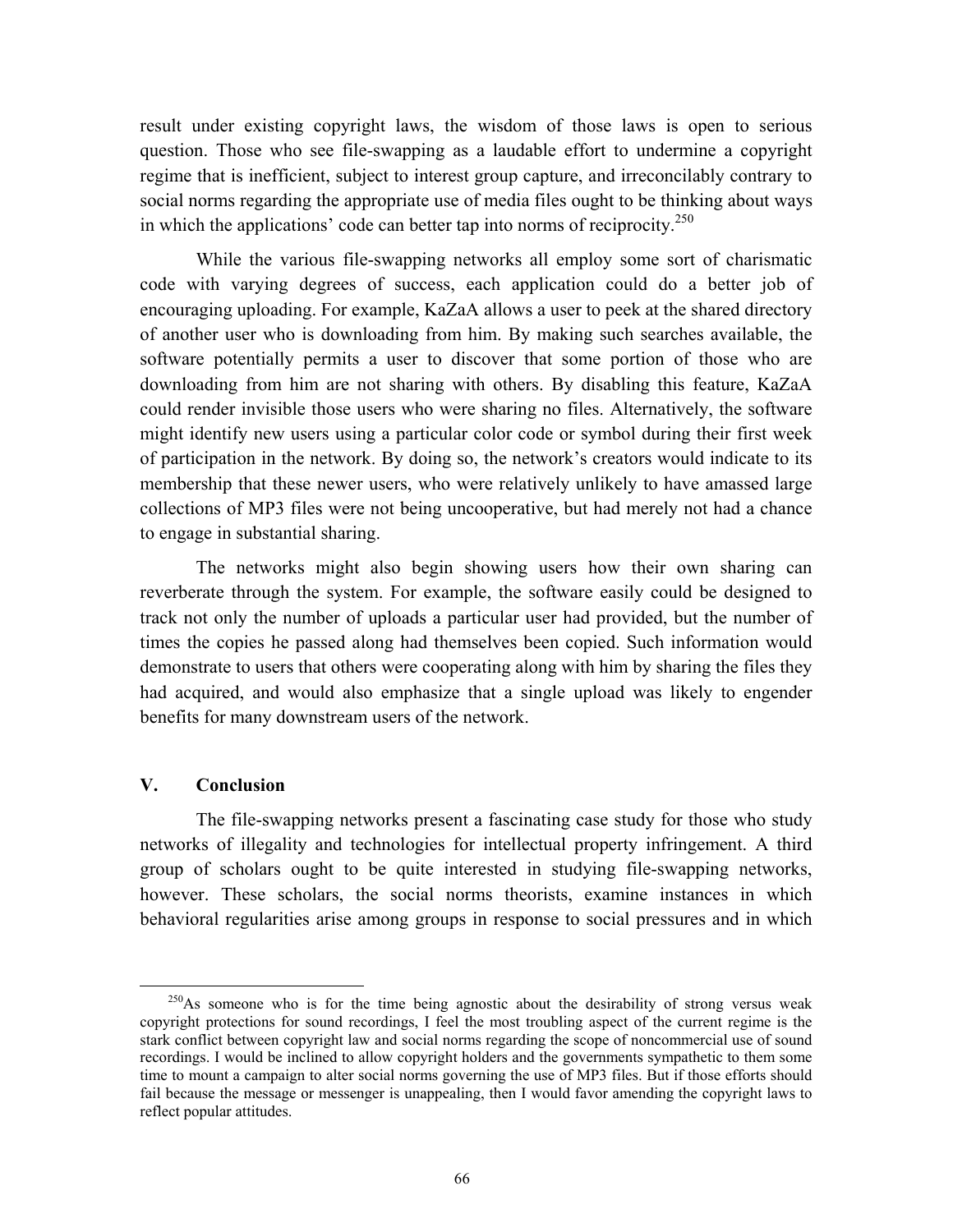those regularities have little or no resemblance to formal law. In this instance, tens of millions of file-swappers are behaving in ways that flout the nation's copyright laws.

To date, the norms theorists have said little about the file-swapping phenomenon. That silence stems in part from norms theorists' understandable caution in moving beyond the realm of close-knit groups. Yet, as social psychologists have demonstrated, there are persuasive explanations for why we might see cooperative behavior even in those environments where free riding is easy, repeat-player interactions are rare, and anonymity is widespread. The explanations are different, but they are no less compelling.

As one who is sympathetic to the social norms perspective, but cognizant of its present limitations, I have begun to explain how these behavioral regularities might arise in loose-knit groups. My article suggests that in certain environments people may internalize cooperative norms that are consistent with meta-norms of reciprocity. It further suggests that community members' perceptions of their peers can be selffulfilling, and that the file-swapping networks' creators have successfully designed a world in which their members see each other through rose-colored glasses. Charismatic code, which magnifies cooperative behavior and masks uncooperative behavior, can be a powerful tool for instituting a cooperative arrangement and solidifying nascent cooperative norms. Although they are almost as loose-knit a community as one can imagine, the file-swappers trading files on Gnutella and the hybrids have come to acquire some of the cooperative attitudes and customs that one would ordinarily expect to find in much closer-knit groups. Indeed, for many file-swappers, reciprocal predilections easily trump any preference for behaving lawfully.

The strategies that copyright holders have employed so far have failed to reduce the prevalence of file swapping. Copyright holders, like legal scholars generally, have focused too much attention on what the law should be with respect to copyright infringement via the Internet and too little attention on understanding the powerful motivations that have caused tens of millions of Americans to ignore copyright laws. If norms, and not the law, are what motivates consumers to act, then a wiser strategy for the RIAA and their allies might be to think about ways in which they might weaken the cooperative norms that have arisen among users of these networks. Creators of copyrighted content should try to understand what makes users cooperate with anonymous strangers. Once they have figured that out, they might apply their creativity to the interesting problem of developing strategies for undermining the substantial but vulnerable trust that permeates these online communities. Because uploading, not downloading, is the weak link in these file transfers, strategies that weaken the impulse to upload are most likely to succeed.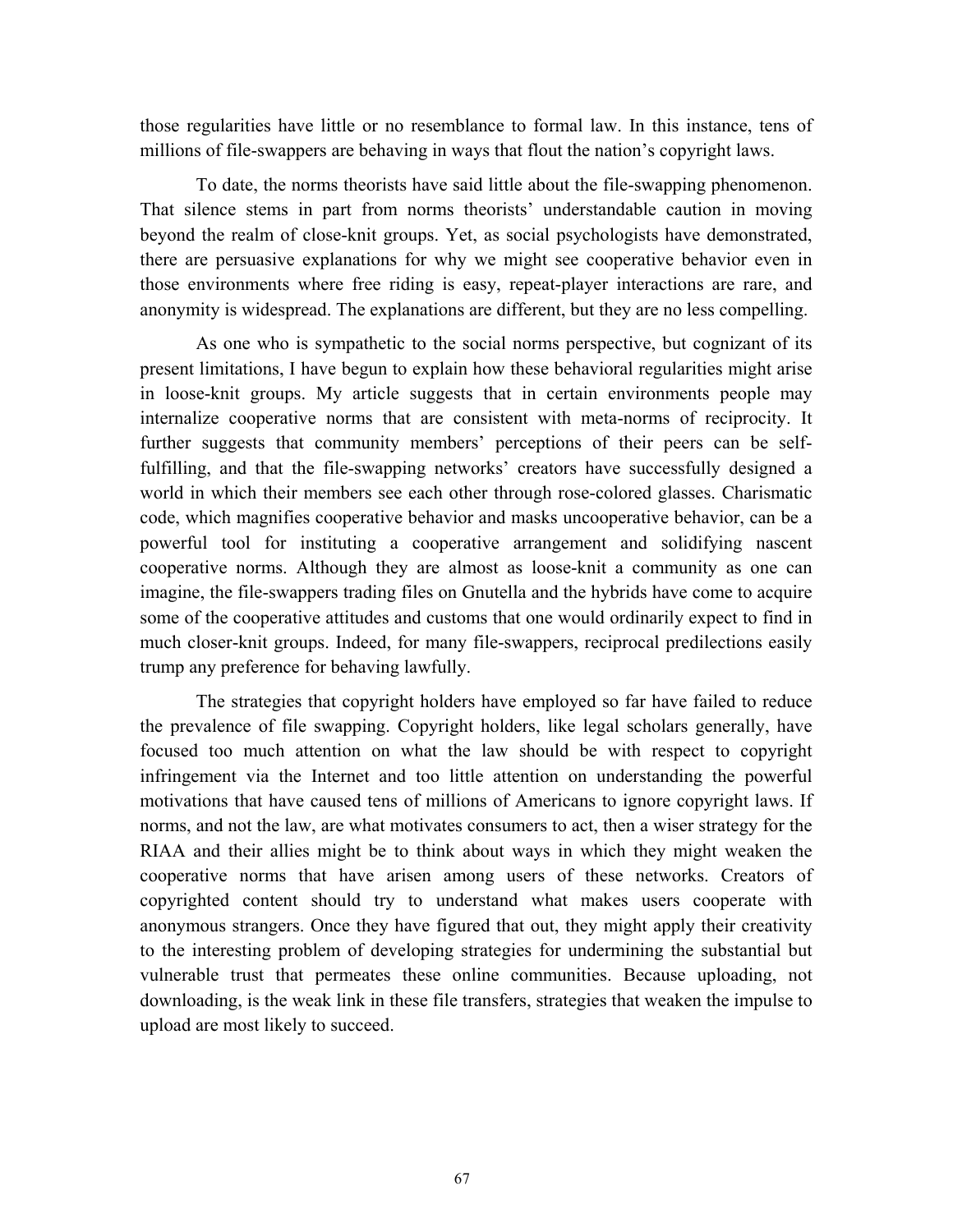Readers with comments should address them to:

Lior Strahilevitz University of Chicago Law School 1111 East 60th Street Chicago, IL 60637 lior@uchicago.edu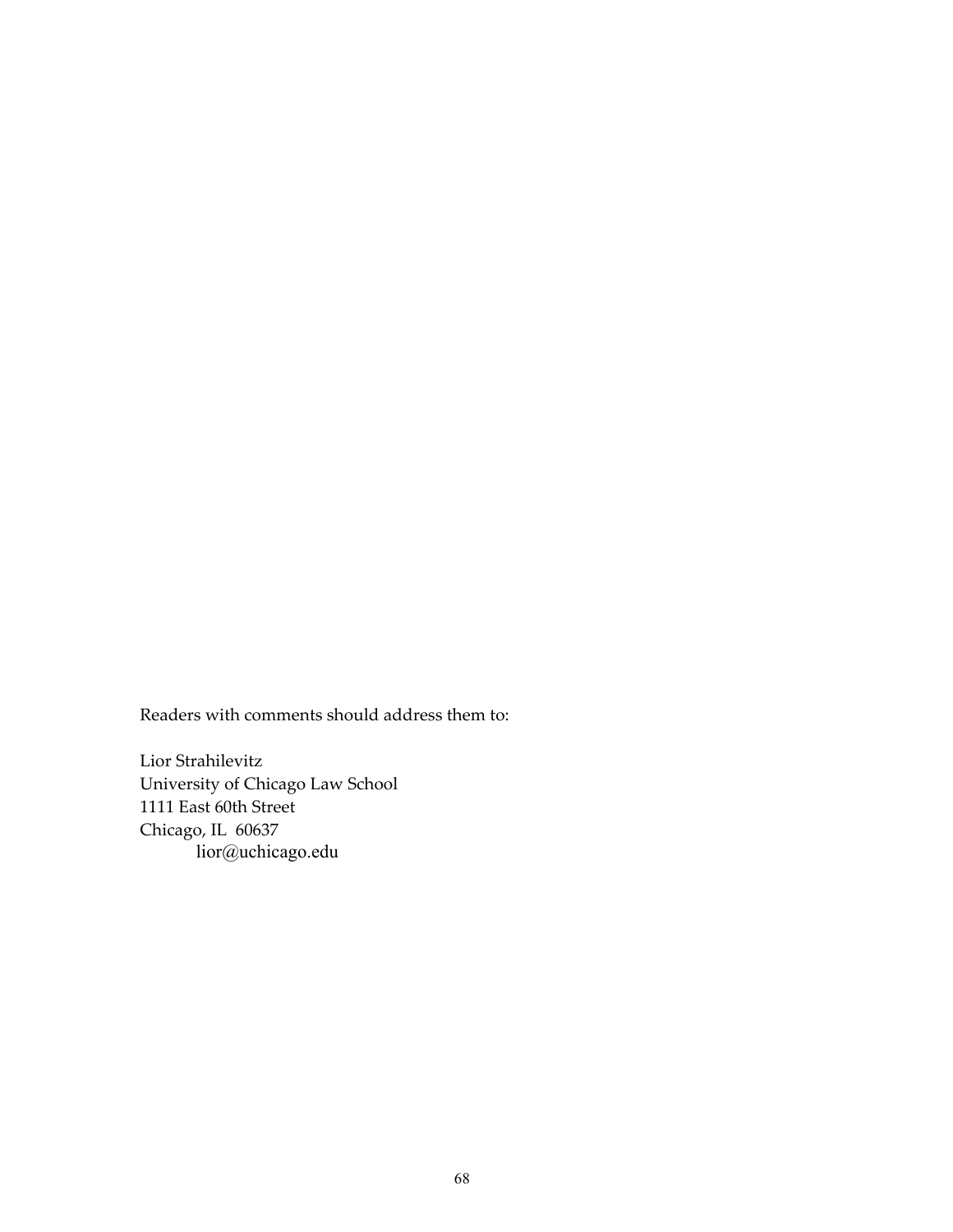# Chicago Working Papers in Law and Economics (Second Series)

- 1. William M. Landes, Copyright Protection of Letters, Diaries and Other Unpublished Works: An Economic Approach (July 1991)
- 2. Richard A. Epstein, The Path to *The T. J. Hooper*: The Theory and History of Custom in the Law of Tort (August 1991)
- 3. Cass R. Sunstein, On Property and Constitutionalism (September 1991)
- 4. Richard A. Posner, Blackmail, Privacy, and Freedom of Contract (February 1992)
- 5. Randal C. Picker, Security Interests, Misbehavior, and Common Pools (February 1992)
- 6. Tomas J. Philipson & Richard A. Posner, Optimal Regulation of AIDS (April 1992)
- 7. Douglas G. Baird, Revisiting Auctions in Chapter 11 (April 1992)
- 8. William M. Landes, Sequential versus Unitary Trials: An Economic Analysis (July 1992)
- 9. William M. Landes & Richard A. Posner, The Influence of Economics on Law: A Quantitative Study (August 1992)
- 10. Alan O. Sykes, The Welfare Economics of Immigration Law: A Theoretical Survey With An Analysis of U.S. Policy (September 1992)
- 11. Douglas G. Baird, 1992 Katz Lecture: Reconstructing Contracts (November 1992)
- 12. Gary S. Becker, The Economic Way of Looking at Life (January 1993)
- 13. J. Mark Ramseyer, Credibly Committing to Efficiency Wages: Cotton Spinning Cartels in Imperial Japan (March 1993)
- 14. Cass R. Sunstein, Endogenous Preferences, Environmental Law (April 1993)
- 15. Richard A. Posner, What Do Judges and Justices Maximize? (The Same Thing Everyone Else Does) (April 1993)
- 16. Lucian Arye Bebchuk and Randal C. Picker, Bankruptcy Rules, Managerial Entrenchment, and Firm-Specific Human Capital (August 1993)
- 17. J. Mark Ramseyer, Explicit Reasons for Implicit Contracts: The Legal Logic to the Japanese Main Bank System (August 1993)
- 18. William M. Landes and Richard A. Posner, The Economics of Anticipatory Adjudication (September 1993)
- 19. Kenneth W. Dam, The Economic Underpinnings of Patent Law (September 1993)
- 20. Alan O. Sykes, An Introduction to Regression Analysis (October 1993)
- 21. Richard A. Epstein, The Ubiquity of the Benefit Principle (March 1994)
- 22. Randal C. Picker, An Introduction to Game Theory and the Law (June 1994)
- 23. William M. Landes, Counterclaims: An Economic Analysis (June 1994)
- 24. J. Mark Ramseyer, The Market for Children: Evidence from Early Modern Japan (August 1994)
- 25. Robert H. Gertner and Geoffrey P. Miller, Settlement Escrows (August 1994)
- 26. Kenneth W. Dam, Some Economic Considerations in the Intellectual Property Protection of Software (August 1994)
- 27. Cass R. Sunstein, Rules and Rulelessness, (October 1994)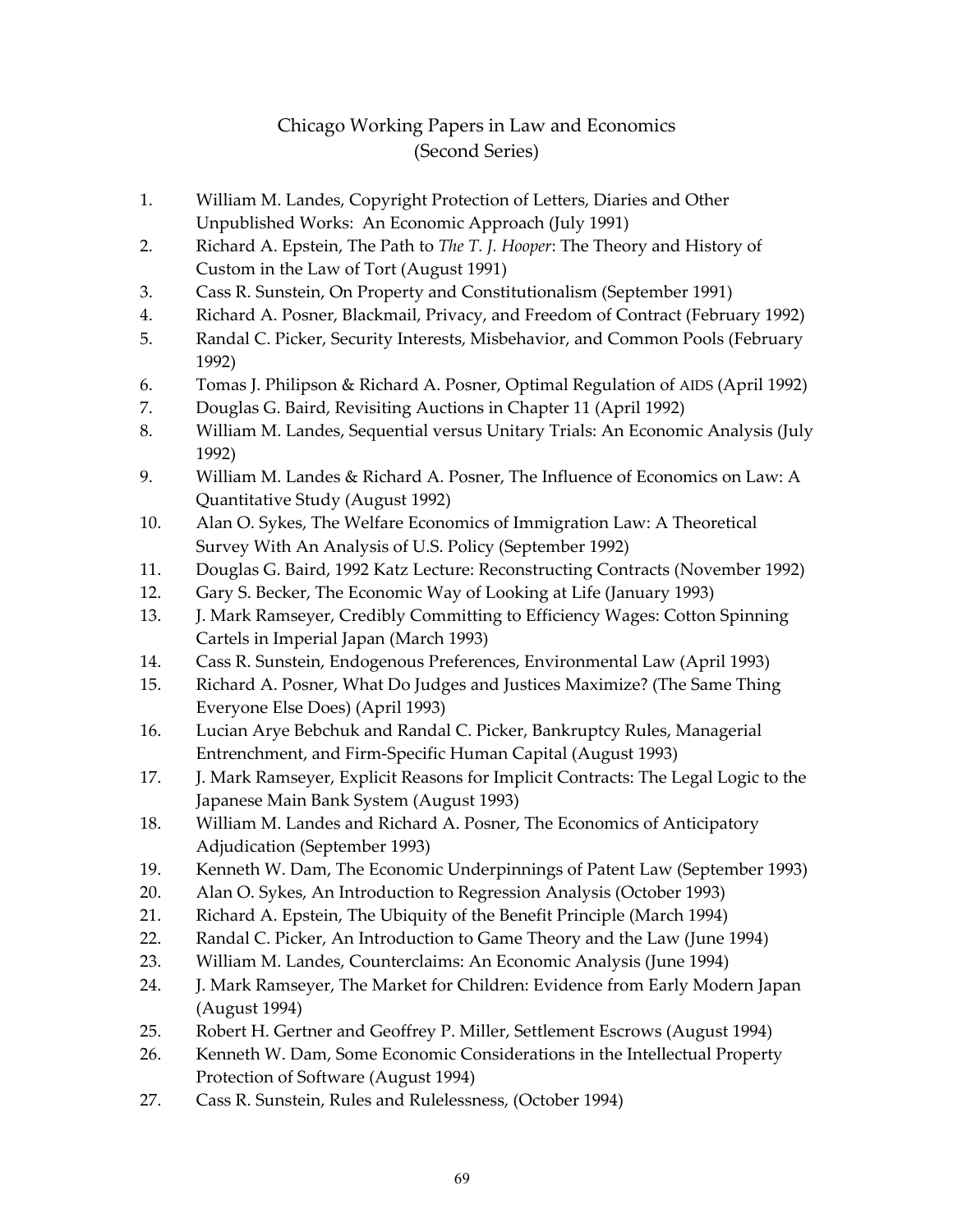- 28. David Friedman, More Justice for Less Money: A Step Beyond *Cimino* (December 1994)
- 29. Daniel Shaviro, Budget Deficits and the Intergenerational Distribution of Lifetime Consumption (January 1995)
- 30. Douglas G. Baird, The Law and Economics of Contract Damages (February 1995)
- 31. Daniel Kessler, Thomas Meites, and Geoffrey P. Miller, Explaining Deviations from the Fifty Percent Rule: A Multimodal Approach to the Selection of Cases for Litigation (March 1995)
- 32. Geoffrey P. Miller, Das Kapital: Solvency Regulation of the American Business Enterprise (April 1995)
- 33. Richard Craswell, Freedom of Contract (August 1995)
- 34. J. Mark Ramseyer, Public Choice (November 1995)
- 35. Kenneth W. Dam, Intellectual Property in an Age of Software and Biotechnology (November 1995)
- 36. Cass R. Sunstein, Social Norms and Social Roles (January 1996)
- 37. J. Mark Ramseyer and Eric B. Rasmusen, Judicial Independence in Civil Law Regimes: Econometrics from Japan (January 1996)
- 38. Richard A. Epstein, Transaction Costs and Property Rights: Or Do Good Fences Make Good Neighbors? (March 1996)
- 39. Cass R. Sunstein, The Cost-Benefit State (May 1996)
- 40. William M. Landes and Richard A. Posner, The Economics of Legal Disputes Over the Ownership of Works of Art and Other Collectibles (July 1996)
- 41. John R. Lott, Jr. and David B. Mustard, Crime, Deterrence, and Right-to-Carry Concealed Handguns (August 1996)
- 42. Cass R. Sunstein, Health-Health Tradeoffs (September 1996)
- 43. G. Baird, The Hidden Virtues of Chapter 11: An Overview of the Law and Economics of Financially Distressed Firms (March 1997)
- 44. Richard A. Posner, Community, Wealth, and Equality (March 1997)
- 45. William M. Landes, The Art of Law and Economics: An Autobiographical Essay (March 1997)
- 46. Cass R. Sunstein, Behavioral Analysis of Law (April 1997)
- 47. John R. Lott, Jr. and Kermit Daniel, Term Limits and Electoral Competitiveness: Evidence from California's State Legislative Races (May 1997)
- 48. Randal C. Picker, Simple Games in a Complex World: A Generative Approach to the Adoption of Norms (June 1997)
- 49. Richard A. Epstein, Contracts Small and Contracts Large: Contract Law through the Lens of Laissez-Faire (August 1997)
- 50. Cass R. Sunstein, Daniel Kahneman, and David Schkade, Assessing Punitive Damages (with Notes on Cognition and Valuation in Law) (December 1997)
- 51. William M. Landes, Lawrence Lessig, and Michael E. Solimine, Judicial Influence: A Citation Analysis of Federal Courts of Appeals Judges (January 1998)
- 52. John R. Lott, Jr., A Simple Explanation for Why Campaign Expenditures are Increasing: The Government is Getting Bigger (February 1998)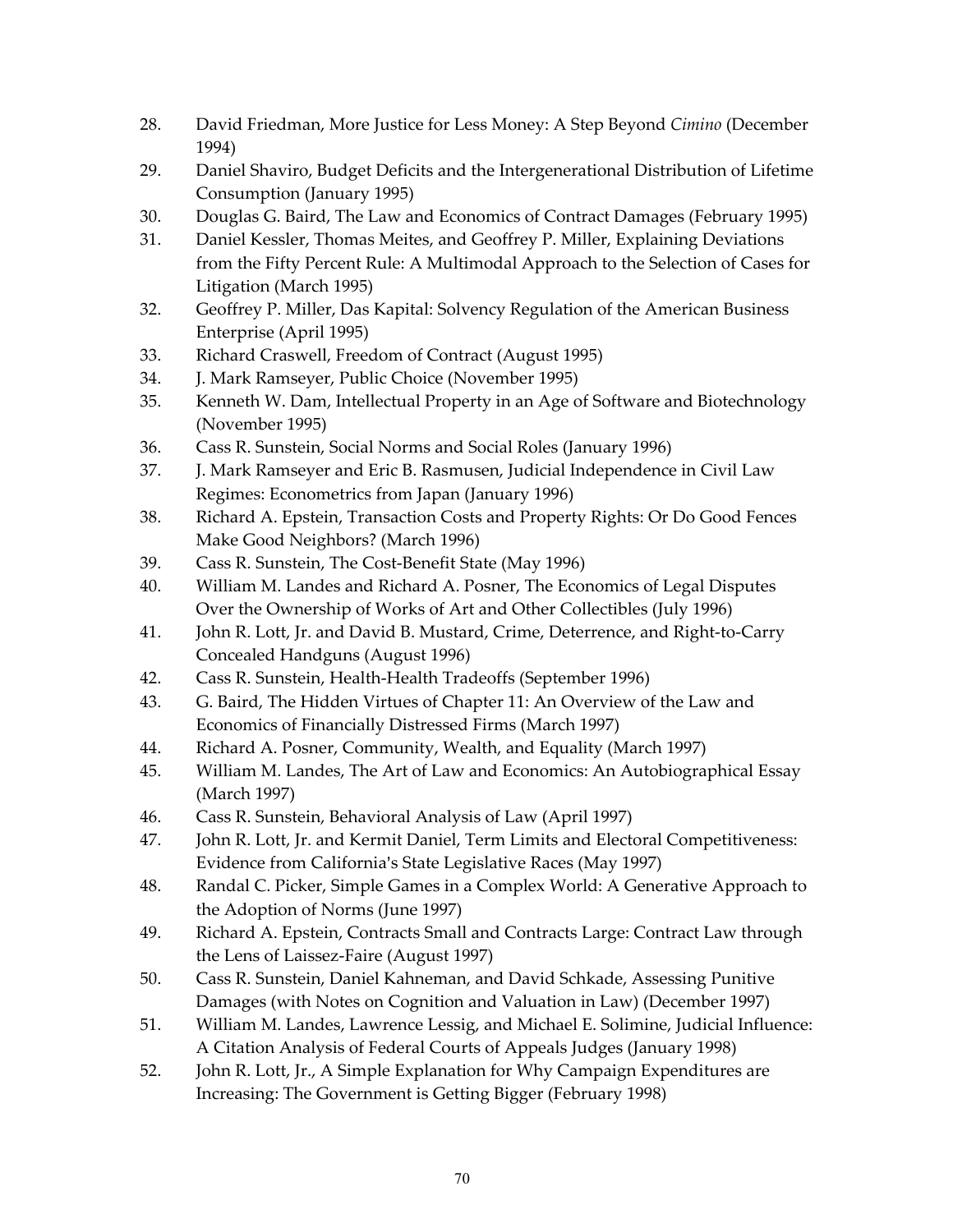- 53. Richard A. Posner, Values and Consequences: An Introduction to Economic Analysis of Law (March 1998)
- 54. Denise DiPasquale and Edward L. Glaeser, Incentives and Social Capital: Are Homeowners Better Citizens? (April 1998)
- 55. Christine Jolls, Cass R. Sunstein, and Richard Thaler, A Behavioral Approach to Law and Economics (May 1998)
- 56. John R. Lott, Jr., Does a Helping Hand Put Others At Risk?: Affirmative Action, Police Departments, and Crime (May 1998)
- 57. Cass R. Sunstein and Edna Ullmann-Margalit, Second-Order Decisions (June 1998)
- 58. Jonathan M. Karpoff and John R. Lott, Jr., Punitive Damages: Their Determinants, Effects on Firm Value, and the Impact of Supreme Court and Congressional Attempts to Limit Awards (July 1998)
- 59. Kenneth W. Dam, Self-Help in the Digital Jungle (August 1998)
- 60. John R. Lott, Jr., How Dramatically Did Women's Suffrage Change the Size and Scope of Government? (September 1998)
- 61. Kevin A. Kordana and Eric A. Posner, A Positive Theory of Chapter 11 (October 1998)
- 62. David A. Weisbach, Line Drawing, Doctrine, and Efficiency in the Tax Law (November 1998)
- 63. Jack L. Goldsmith and Eric A. Posner, A Theory of Customary International Law (November 1998)
- 64. John R. Lott, Jr., Public Schooling, Indoctrination, and Totalitarianism (December 1998)
- 65. Cass R. Sunstein, Private Broadcasters and the Public Interest: Notes Toward A "Third Way" (January 1999)
- 66. Richard A. Posner, An Economic Approach to the Law of Evidence (February 1999)
- 67. Yannis Bakos, Erik Brynjolfsson, Douglas Lichtman, Shared Information Goods (February 1999)
- 68. Kenneth W. Dam, Intellectual Property and the Academic Enterprise (February 1999)
- 69. Gertrud M. Fremling and Richard A. Posner, Status Signaling and the Law, with Particular Application to Sexual Harassment (March 1999)
- 70. Cass R. Sunstein, Must Formalism Be Defended Empirically? (March 1999)
- 71. Jonathan M. Karpoff, John R. Lott, Jr., and Graeme Rankine, Environmental Violations, Legal Penalties, and Reputation Costs (March 1999)
- 72. Matthew D. Adler and Eric A. Posner, Rethinking Cost-Benefit Analysis (April 1999)
- 73. John R. Lott, Jr. and William M. Landes, Multiple Victim Public Shooting, Bombings, and Right-to-Carry Concealed Handgun Laws: Contrasting Private and Public Law Enforcement (April 1999)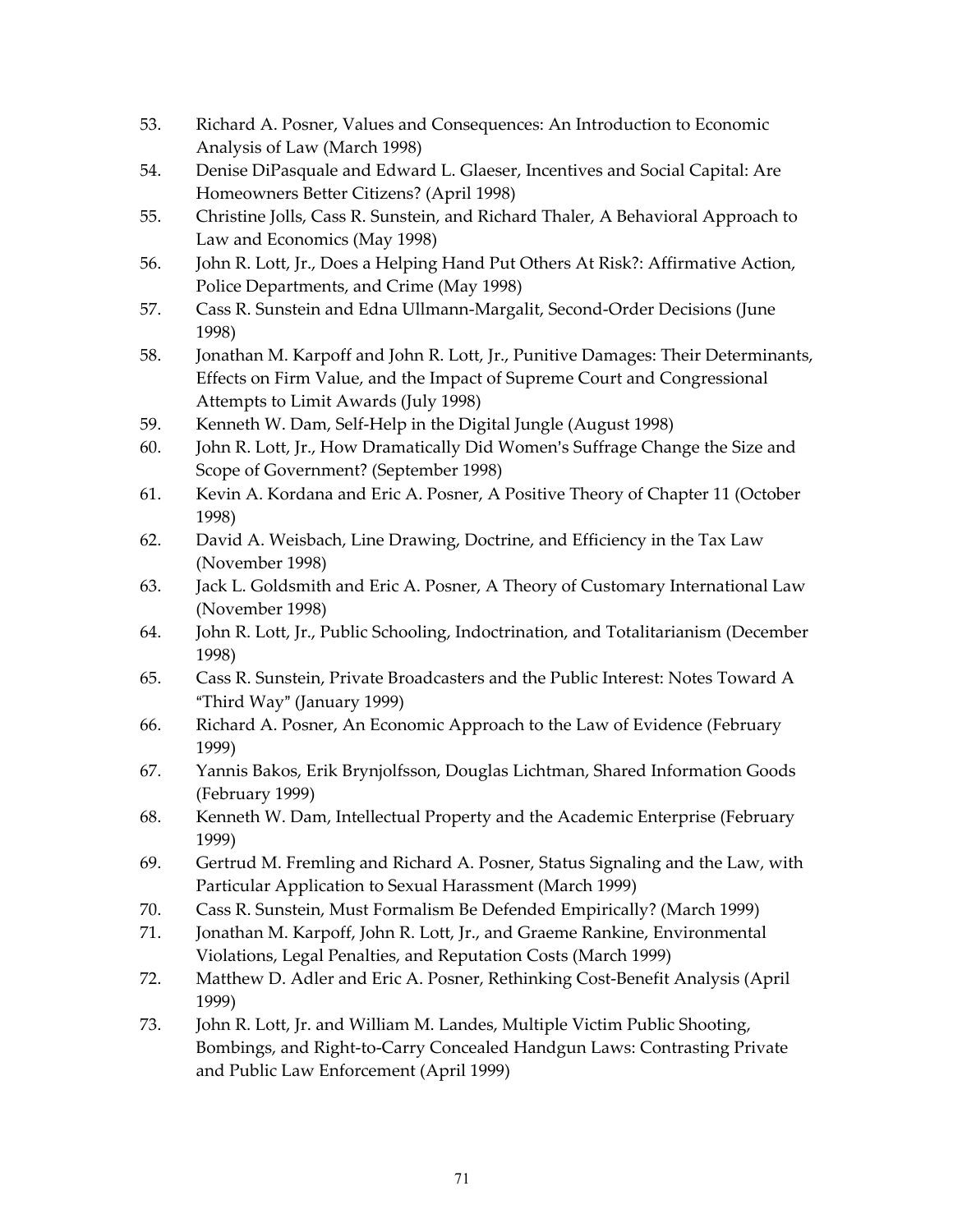- 74. Lisa Bernstein, The Questionable Empirical Basis of Article 2's Incorporation Strategy: A Preliminary Study (May 1999)
- 75. Richard A. Epstein, Deconstructing Privacy: and Putting It Back Together Again (May 1999)
- 76. William M. Landes, Winning the Art Lottery: The Economic Returns to the Ganz Collection (May 1999)
- 77. Cass R. Sunstein, David Schkade, and Daniel Kahneman, Do People Want Optimal Deterrence? (June 1999)
- 78. Tomas J. Philipson and Richard A. Posner, The Long-Run Growth in Obesity as a Function of Technological Change (June 1999)
- 79. David A. Weisbach, Ironing Out the Flat Tax (August 1999)
- 80. Eric A. Posner, A Theory of Contract Law under Conditions of Radical Judicial Error (August 1999)
- 81. David Schkade, Cass R. Sunstein, and Daniel Kahneman, Are Juries Less Erratic than Individuals? Deliberation, Polarization, and Punitive Damages (September 1999)
- 82. Cass R. Sunstein, Nondelegation Canons (September 1999)
- 83. Richard A. Posner, The Theory and Practice of Citations Analysis, with Special Reference to Law and Economics (September 1999)
- 84. Randal C. Picker, Regulating Network Industries: A Look at *Intel* (October 1999)
- 85. Cass R. Sunstein, Cognition and Cost-Benefit Analysis (October 1999)
- 86. Douglas G. Baird and Edward R. Morrison, Optimal Timing and Legal Decisionmaking: The Case of the Liquidation Decision in Bankruptcy (October 1999)
- 87. Gertrud M. Fremling and Richard A. Posner, Market Signaling of Personal Characteristics (November 1999)
- 88. Matthew D. Adler and Eric A. Posner, Implementing Cost-Benefit Analysis When Preferences Are Distorted (November 1999)
- 89. Richard A. Posner, Orwell versus Huxley: Economics, Technology, Privacy, and Satire (November 1999)
- 90. David A. Weisbach, Should the Tax Law Require Current Accrual of Interest on Derivative Financial Instruments? (December 1999)
- 91. Cass R. Sunstein, The Law of Group Polarization (December 1999)
- 92. Eric A. Posner, Agency Models in Law and Economics (January 2000)
- 93. Karen Eggleston, Eric A. Posner, and Richard Zeckhauser, Simplicity and Complexity in Contracts (January 2000)
- 94. Douglas G. Baird and Robert K. Rasmussen, Boyd's Legacy and Blackstone's Ghost (February 2000)
- 95. David Schkade, Cass R. Sunstein, Daniel Kahneman, Deliberating about Dollars: The Severity Shift (February 2000)
- 96. Richard A. Posner and Eric B. Rasmusen, Creating and Enforcing Norms, with Special Reference to Sanctions (March 2000)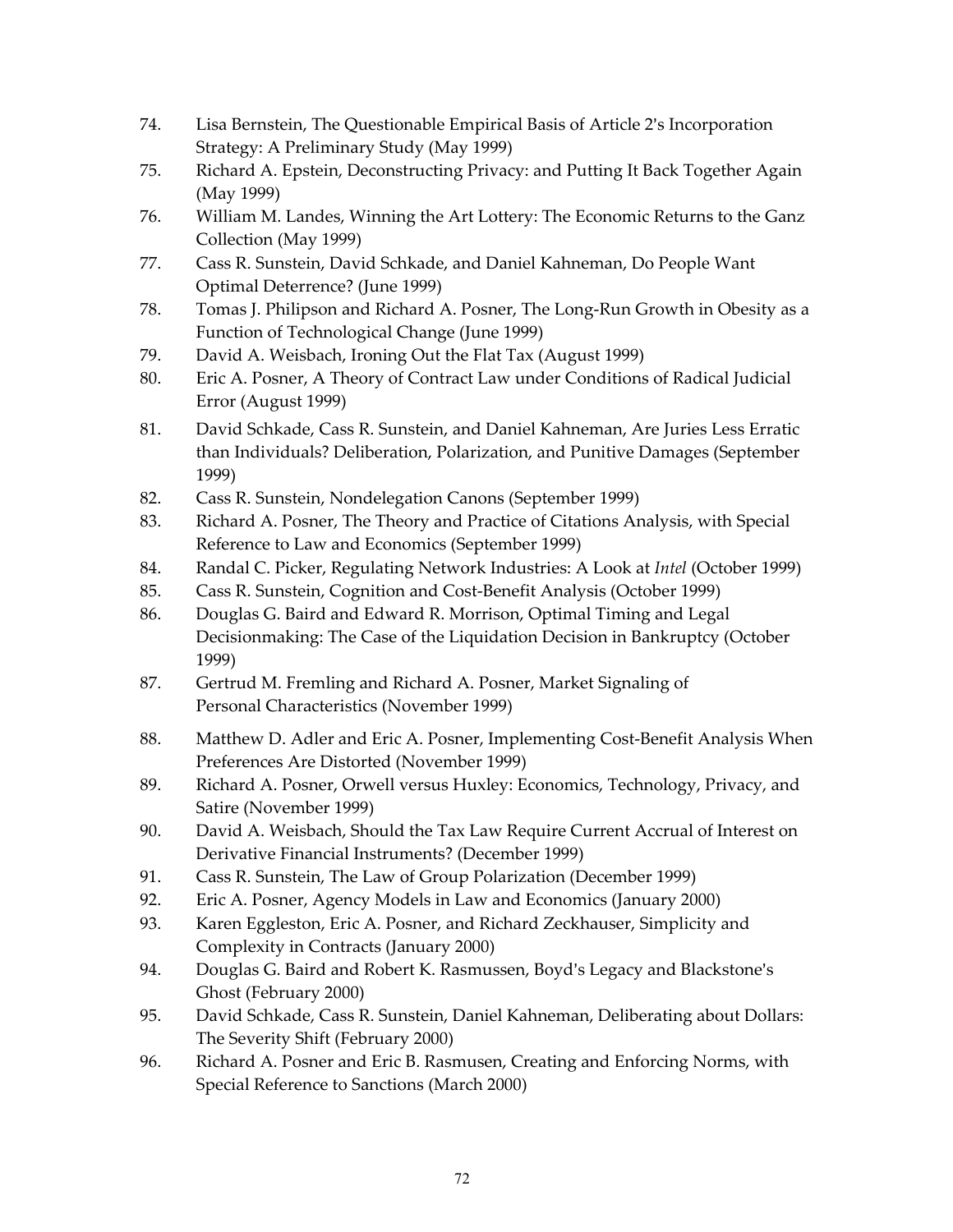- 97. Douglas Lichtman, Property Rights in Emerging Platform Technologies (April 2000)
- 98. Cass R. Sunstein and Edna Ullmann-Margalit, Solidarity in Consumption (May 2000)
- 99. David A. Weisbach, An Economic Analysis of Anti-Tax Avoidance Laws (May 2000, revised May 2002)
- 100. Cass R. Sunstein, Human Behavior and the Law of Work (June 2000)
- 101. William M. Landes and Richard A. Posner, Harmless Error (June 2000)
- 102. Robert H. Frank and Cass R. Sunstein, Cost-Benefit Analysis and Relative Position (August 2000)
- 103. Eric A. Posner, Law and the Emotions (September 2000)
- 104. Cass R. Sunstein, Cost-Benefit Default Principles (October 2000)
- 105. Jack Goldsmith and Alan Sykes, The Dormant Commerce Clause and the Internet (November 2000)
- 106. Richard A. Posner, Antitrust in the New Economy (November 2000)
- 107. Douglas Lichtman, Scott Baker, and Kate Kraus, Strategic Disclosure in the Patent System (November 2000)
- 108. Jack L. Goldsmith and Eric A. Posner, Moral and Legal Rhetoric in International Relations: A Rational Choice Perspective (November 2000)
- 109. William Meadow and Cass R. Sunstein, Statistics, Not Experts (December 2000)
- 110. Saul Levmore, Conjunction and Aggregation (December 2000)
- 111. Saul Levmore, Puzzling Stock Options and Compensation Norms (December 2000)
- 112. Richard A. Epstein and Alan O. Sykes, The Assault on Managed Care: Vicarious Liability, Class Actions and the Patient's Bill of Rights (December 2000)
- 113. William M. Landes, Copyright, Borrowed Images and Appropriation Art: An Economic Approach (December 2000)
- 114. Cass R. Sunstein, Switching the Default Rule (January 2001)
- 115. George G. Triantis, Financial Contract Design in the World of Venture Capital (January 2001)
- 116. Jack Goldsmith, Statutory Foreign Affairs Preemption (February 2001)
- 117. Richard Hynes and Eric A. Posner, The Law and Economics of Consumer Finance (February 2001)
- 118. Cass R. Sunstein, Academic Fads and Fashions (with Special Reference to Law) (March 2001)
- 119. Eric A. Posner, Controlling Agencies with Cost-Benefit Analysis: A Positive Political Theory Perspective (April 2001)
- 120. Douglas G. Baird, Does Bogart Still Get Scale? Rights of Publicity in the Digital Age (April 2001)
- 121. Douglas G. Baird and Robert K. Rasmussen, Control Rights, Priority Rights and the Conceptual Foundations of Corporate Reorganization (April 2001)
- 122. David A. Weisbach, Ten Truths about Tax Shelters (May 2001)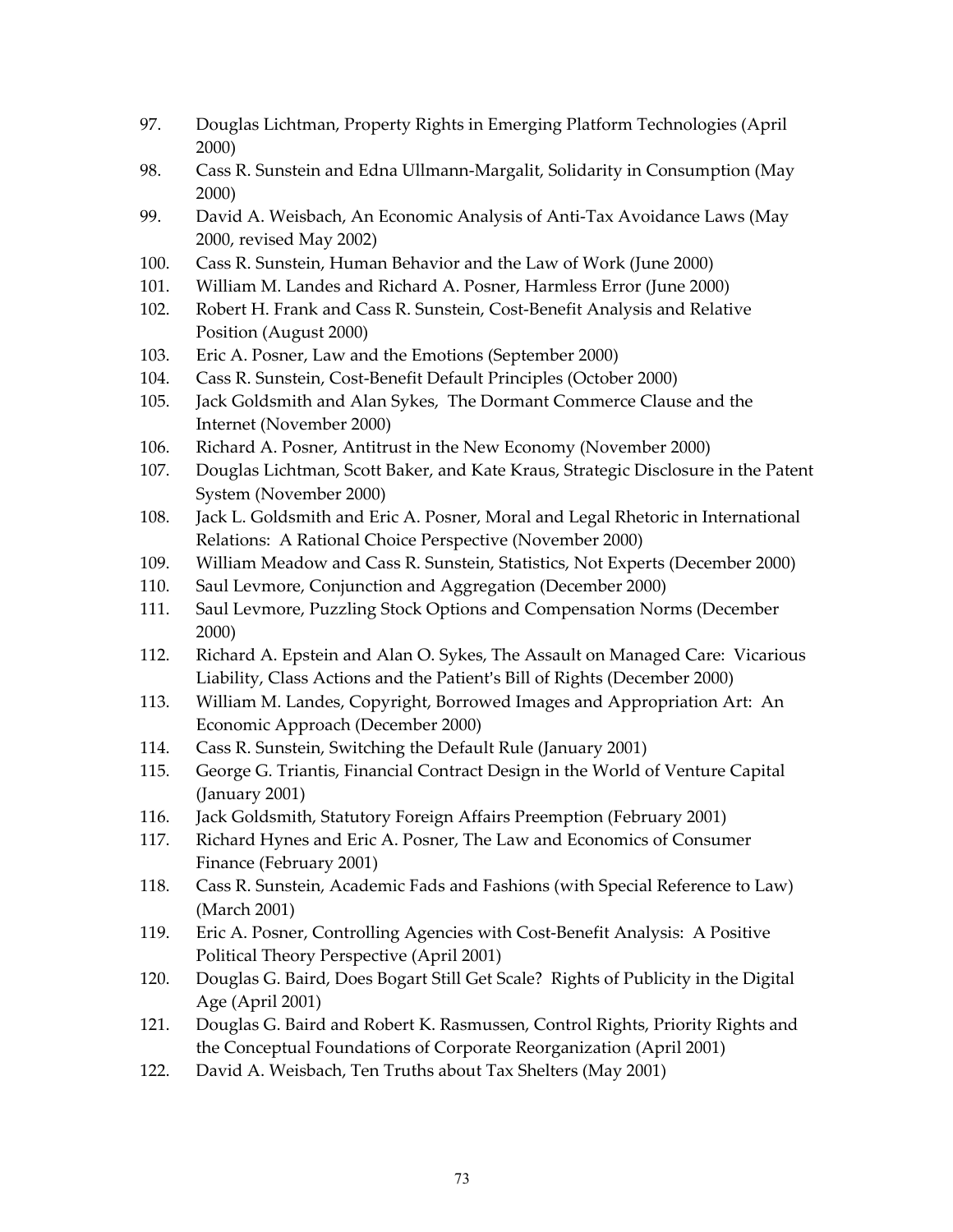- 123. William M. Landes, What Has the Visual Arts Rights Act of 1990 Accomplished? (May 2001)
- 124. Cass R. Sunstein, Social and Economic Rights? Lessons from South Africa (May 2001)
- 125. Christopher Avery, Christine Jolls, Richard A. Posner, and Alvin E. Roth, The Market for Federal Judicial Law Clerks (June 2001)
- 126. Douglas G. Baird and Edward R. Morrison, Bankruptcy Decision Making (June 2001)
- 127. Cass R. Sunstein, Regulating Risks after ATA (June 2001)
- 128. Cass R. Sunstein, The Laws of Fear (June 2001)
- 129. Richard A. Epstein, In and Out of Public Solution: The Hidden Perils of Property Transfer (July 2001)
- 130. Randal C. Picker, Pursuing a Remedy in *Microsoft*: The Declining Need for Centralized Coordination in a Networked World (July 2001)
- 131. Cass R. Sunstein, Daniel Kahneman, David Schkade, and Ilana Ritov, Predictably Incoherent Judgments (July 2001)
- 132. Eric A. Posner, Courts Should Not Enforce Government Contracts (August 2001)
- 133. Lisa Bernstein, Private Commercial Law in the Cotton Industry: Creating Cooperation through Rules, Norms, and Institutions (August 2001)
- 134. Richard A. Epstein, The Allocation of the Commons:Parking and Stopping on the Commons (August 2001)
- 135. Cass R. Sunstein, The Arithmetic of Arsenic (September 2001)
- 136. Eric A. Posner, Richard Hynes, and Anup Malani, The Political Economy of Property Exemption Laws (September 2001)
- 137. Eric A. Posner and George G. Triantis, Covenants Not to Compete from an Incomplete Contracts Perspective (September 2001)
- 138. Cass R. Sunstein, Probability Neglect: Emptions, Worst Cases, and Law (November 2001)
- 139. Randall S. Kroszner and Philip E. Strahan, Throwing Good Money after Bad? Board Connections and Conflicts in Bank Lending (December 2001)
- 140. Alan O. Sykes, TRIPs, Pharmaceuticals, Developing Countries, and the Doha "Solution" (February 2002)
- 141. Edna Ullmann-Margalit and Cass R. Sunstein, Inequality and Indignation (February 2002)
- 142. Daniel N. Shaviro and David A. Weisbach, The Fifth Circuit Gets It Wrong in *Compaq v. Commissioner* (February 2002) (Published in *Tax Notes*, January 28, 2002)
- 143. Warren F. Schwartz and Alan O. Sykes, The Economic Structure of Renegotiation and Dispute Resolution in the WTO/GATT System (March 2002, forthcoming *Journal of Legal Studies* 2002)
- 144. Richard A. Epstein, HIPAA on Privacy: Its Unintended and Intended Consequences (March 2002, forthcoming *Cato Journal*, summer 2002)